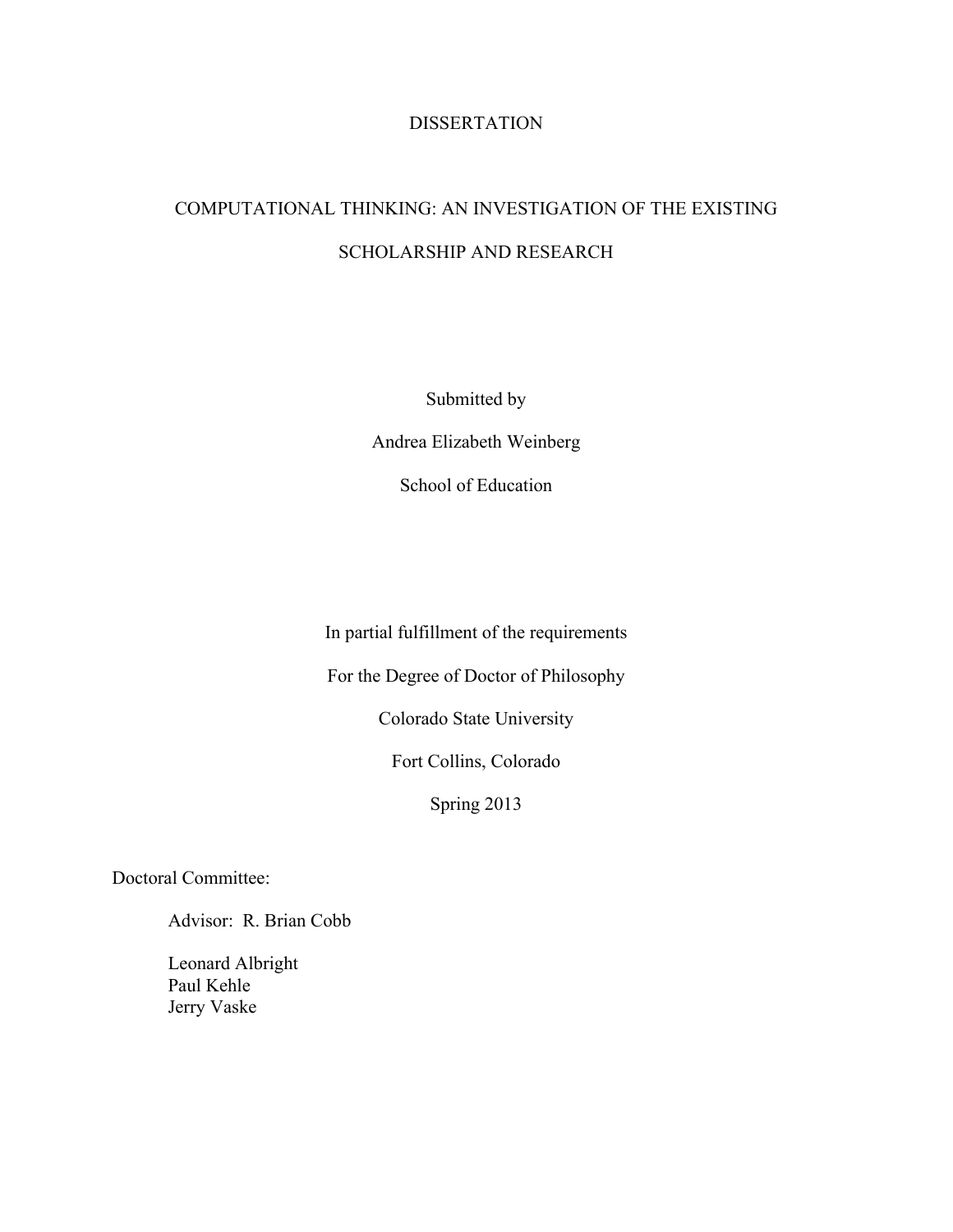Copyright by Andrea Elizabeth Weinberg 2013

All Rights Reserved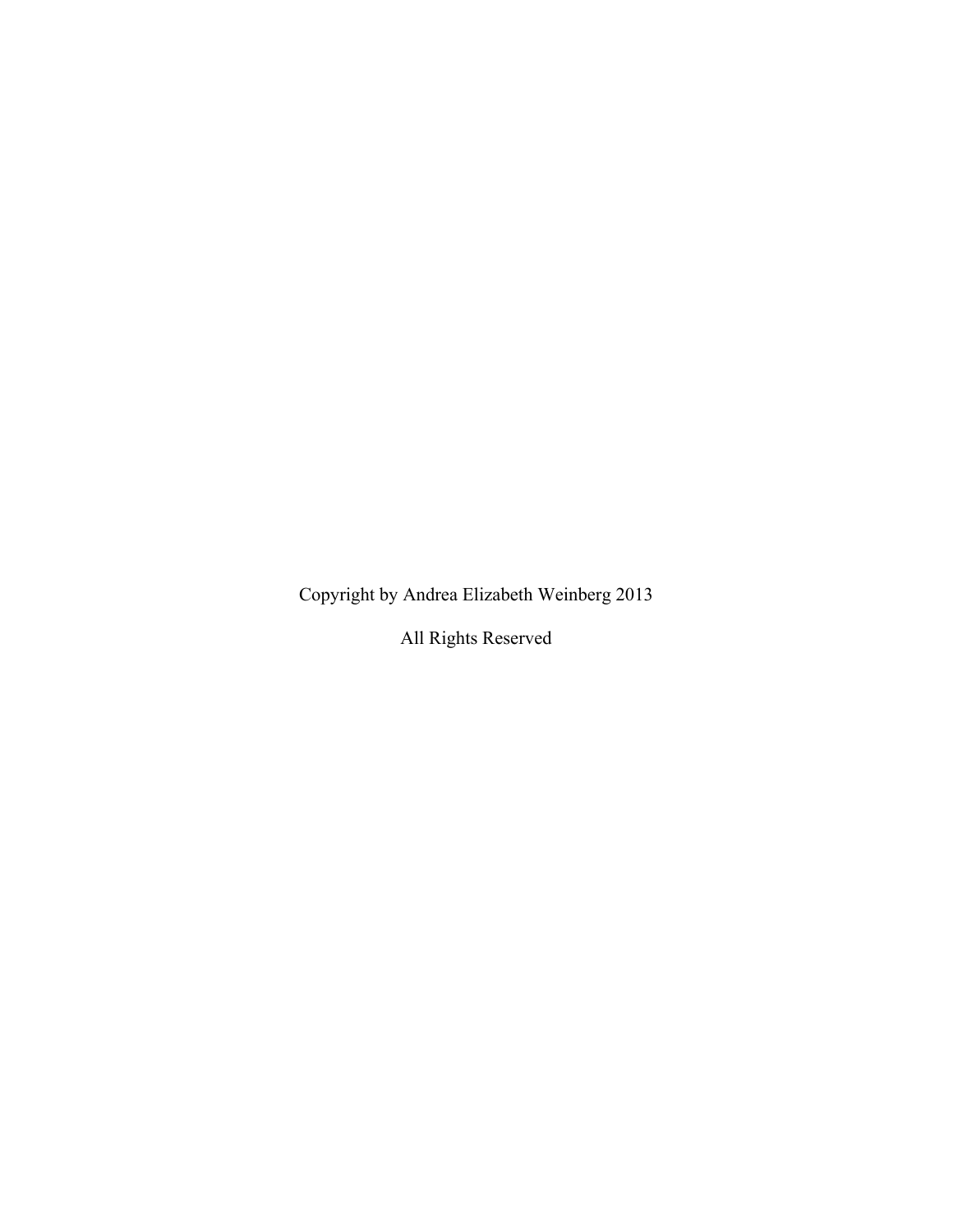#### ABSTRACT

# COMPUTATIONAL THINKING: AN INVESTIGATION OF THE EXISTING SCHOLARSHIP AND RESEARCH

Despite the prevalence of computing and technology in our everyday lives and in almost every discipline and profession, student interest and enrollment in computer science courses is declining. In response, computer science education in K-12 schools and universities is undergoing a transformation. Computational thinking has been proposed as a universal way of thinking with benefits for everyone, not just computer scientists. The focus on computational thinking moves beyond computer literacy, or the familiarity with software, to a way of thinking that benefits everyone. Many see computational thinking as a way to introduce students to computer science concepts and ways of thinking and to motivate student interest in computer science.

The first part of this dissertation describes a study in which the researcher systematically examined the literature and scholarship on computational thinking since 2006. The aim was to explore nature and extent of the entire body of literature and to examine the theory and research evidence on computational thinking. Findings reveal that there has been a steady increase in the popularity of the concept of computational thinking, but it is not yet developed to the point where it can be studied in a meaningful way. An examination of the research evidence on computational thinking found inadequacies in the conceptual characteristics and the reporting of studies. Weaknesses were identified in the theoretical conceptualization of interventions, definitions of key concepts, intervention descriptions, research designs, and the presentation of findings. Recommendations for bolstering the research evidence around this burgeoning concept

ii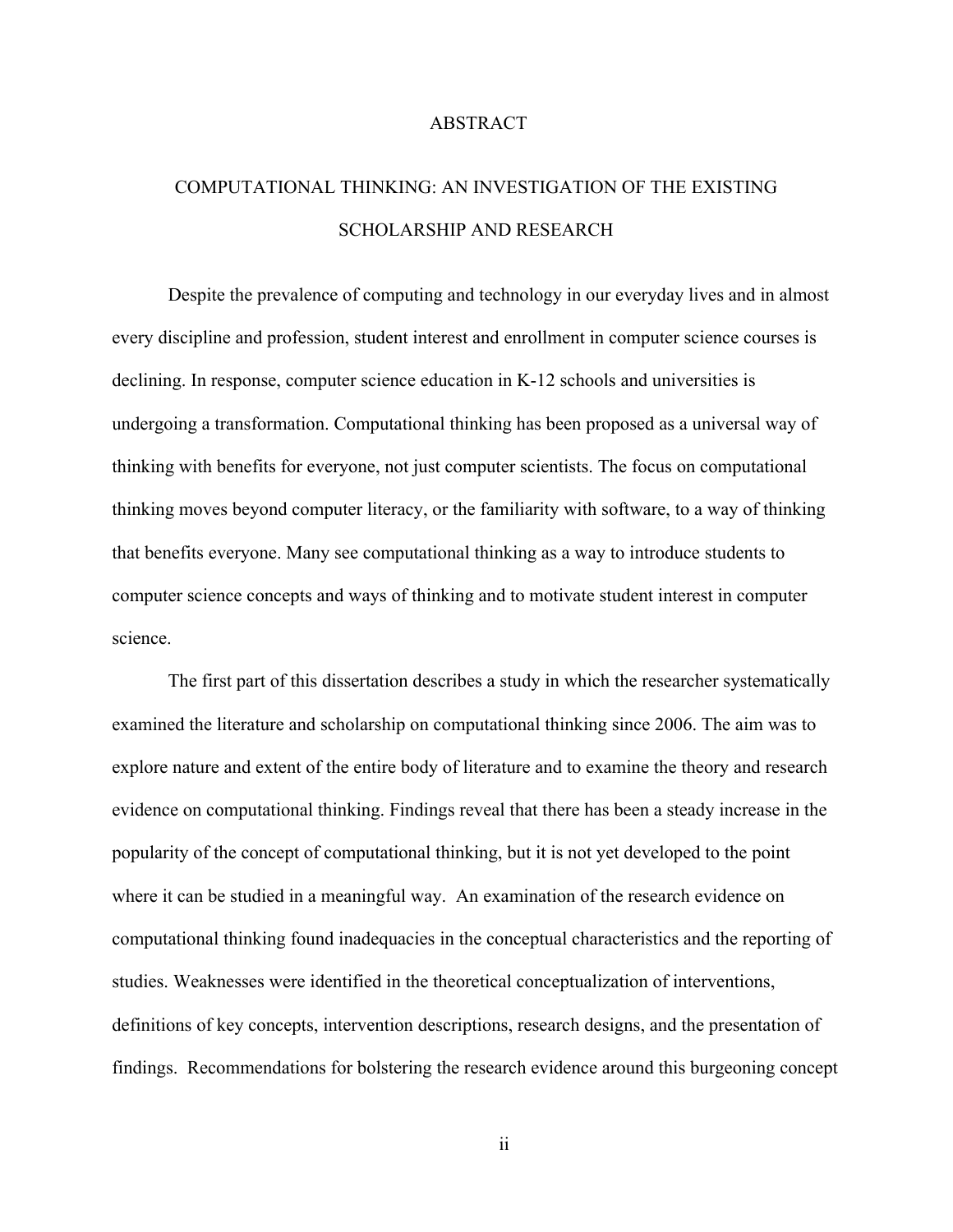are presented, including collaboration between computer scientists and educational researchers to apply social science research methods to conduct robust studies of computational thinking interventions.

The second part of this dissertation describes how computational thinking is currently incorporated into K-12 educational settings. The bulk of the literature on computational thinking describes ways in which programs promote this way of thinking in students. The K-12 programs that encourage computational thinking are classified, described, and discussed in a way that is intended to be meaningful for K-12 educators and educational researchers. Potential barriers and factors that might enable educators to use each category of interventions are discussed.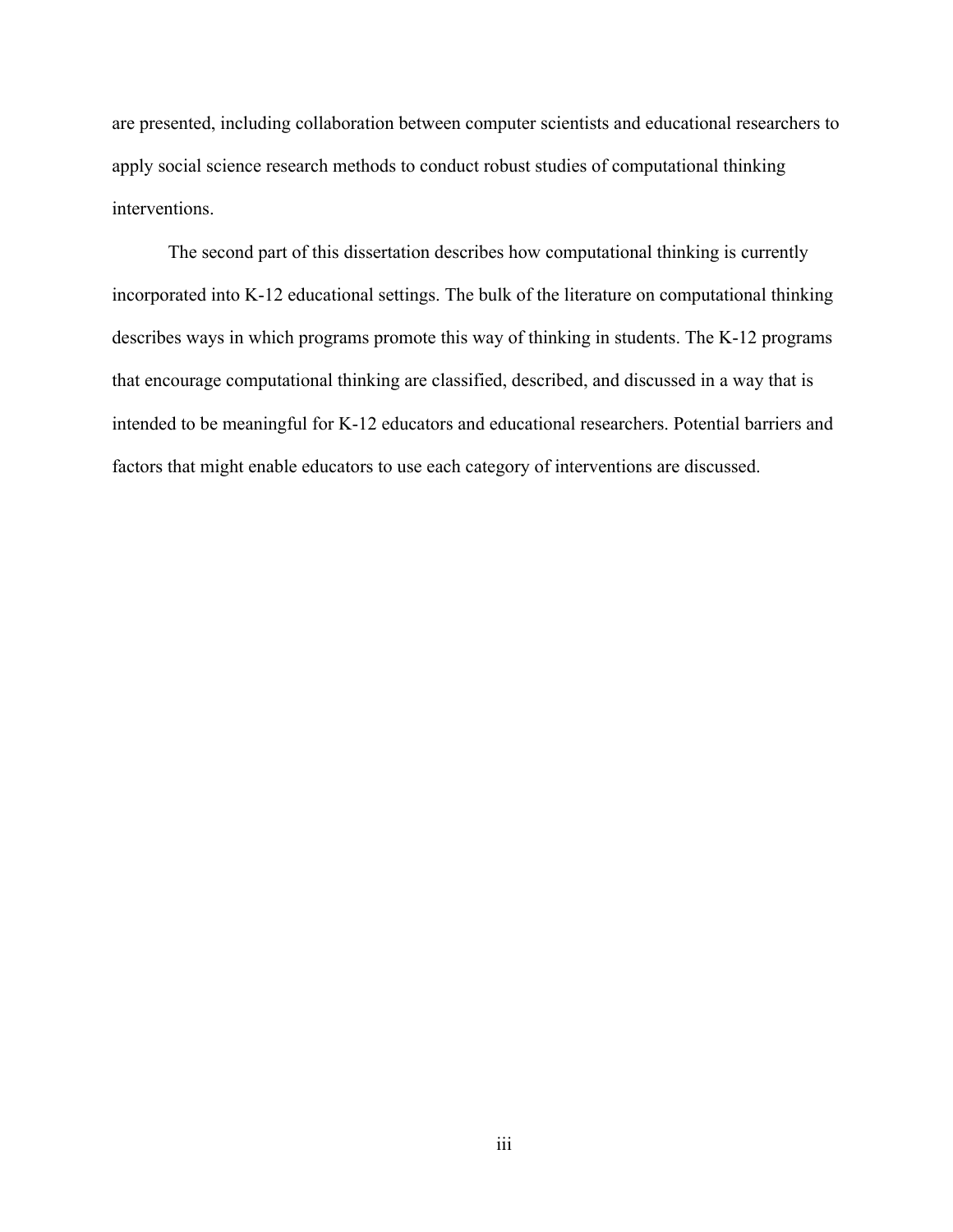### TABLE OF CONTENTS

| Chapter 2: Computational Thinking: An Investigation of the Eixsting Scholarship And Research |
|----------------------------------------------------------------------------------------------|
|                                                                                              |
|                                                                                              |
|                                                                                              |
|                                                                                              |
|                                                                                              |
|                                                                                              |
|                                                                                              |
| Question 1: What are the demographic characteristics of the entire set of literature?  26    |
|                                                                                              |
|                                                                                              |
|                                                                                              |
| Question 2: What kind of taxonomy might characterize this entire set of literature?  29      |
| Question 3: What is the nature of the studies that have been conducted? 30                   |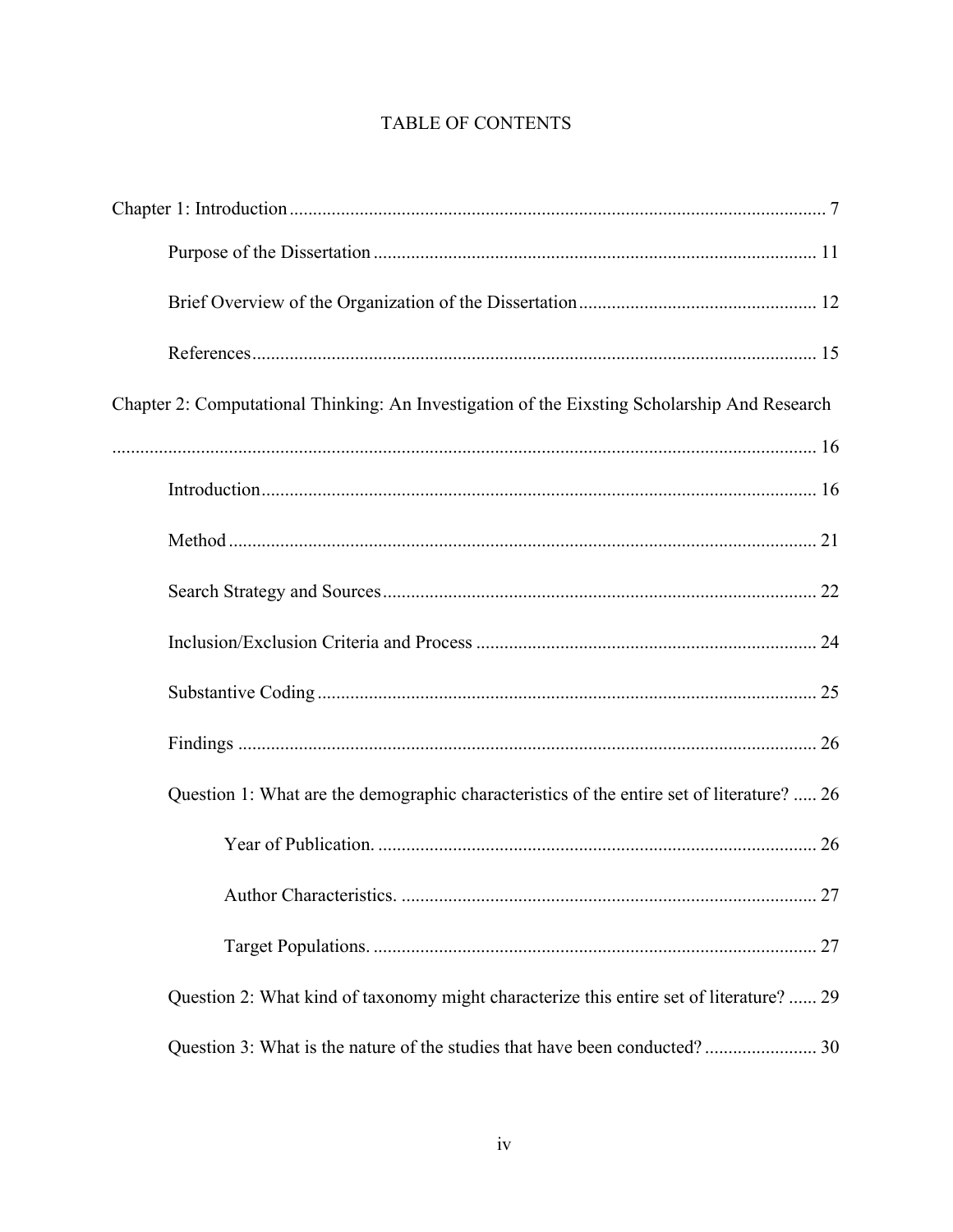| Question 4: How do study authors define computational thinking, and how do these align  |  |
|-----------------------------------------------------------------------------------------|--|
|                                                                                         |  |
| Question 5: Of the empirical studies, how many were intervention studies and how many   |  |
| were not? What kinds of interventions are being explored and tested? 34                 |  |
| Question 6: What outcomes are examined in studies and how are they measured? 35         |  |
|                                                                                         |  |
|                                                                                         |  |
|                                                                                         |  |
| Chapter 3: Computational Thinking: What Is It, How Do We Teach It, and How Do We Assess |  |
|                                                                                         |  |
|                                                                                         |  |
|                                                                                         |  |
|                                                                                         |  |
|                                                                                         |  |
|                                                                                         |  |
|                                                                                         |  |
|                                                                                         |  |
|                                                                                         |  |
|                                                                                         |  |
|                                                                                         |  |
|                                                                                         |  |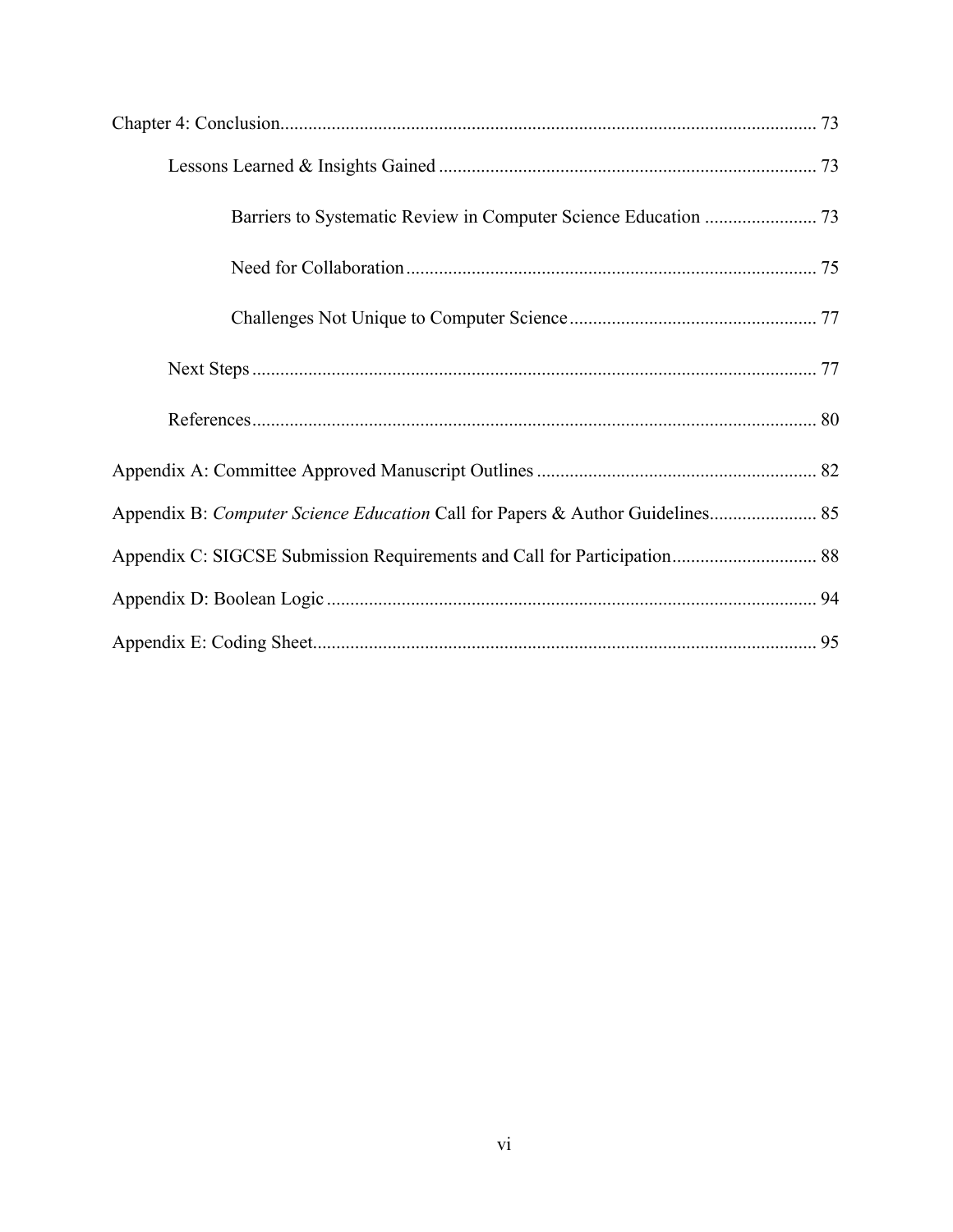#### CHAPTER 1: INTRODUCTION

It is nearly impossible to overemphasize the role of computing and technology in our everyday lives; computers, computational devices, and technology are so pervasive that that civic, economic, and personal participation are predicated on technological skills and knowledge. Reliance on technology goes beyond the daily use of digital electronics and technological applications in the 'hard sciences'. Technology is essential in fields are diverse as agriculture, business, journalism, and social sciences. The influence of computing and technology applications extends beyond the borders and boundaries of the industrialized nations; they are used to help understand and address social problems across the world. In order for nations, including the U.S., to remain economically competitive in the increasingly global environment, a highly educated workforce skilled in computer science and technology is essential.

Academic and career achievement in an increasing number of disciplines is dependent on the ability to apply technology, yet many students are ill-equipped to meet this challenge. Many have noted the misalignment between computer science education and the ever-increasing digital world in which we live. A recent report published by the Association for Computing Machinery points out that K-12 computer science education paradoxically shrinking as the functions, influences, and significance of computer science in society are expanding (Wilson, Sudol, Stephenson, & Stehlik, 2010). In the five years prior to this report's release, the number of computer science courses taught in secondary courses decreased by almost 20%, and high schools offering Advanced Placement Computer Science courses decreased by 35%. The field of computer science education is currently not keeping pace with the expanding technological environment.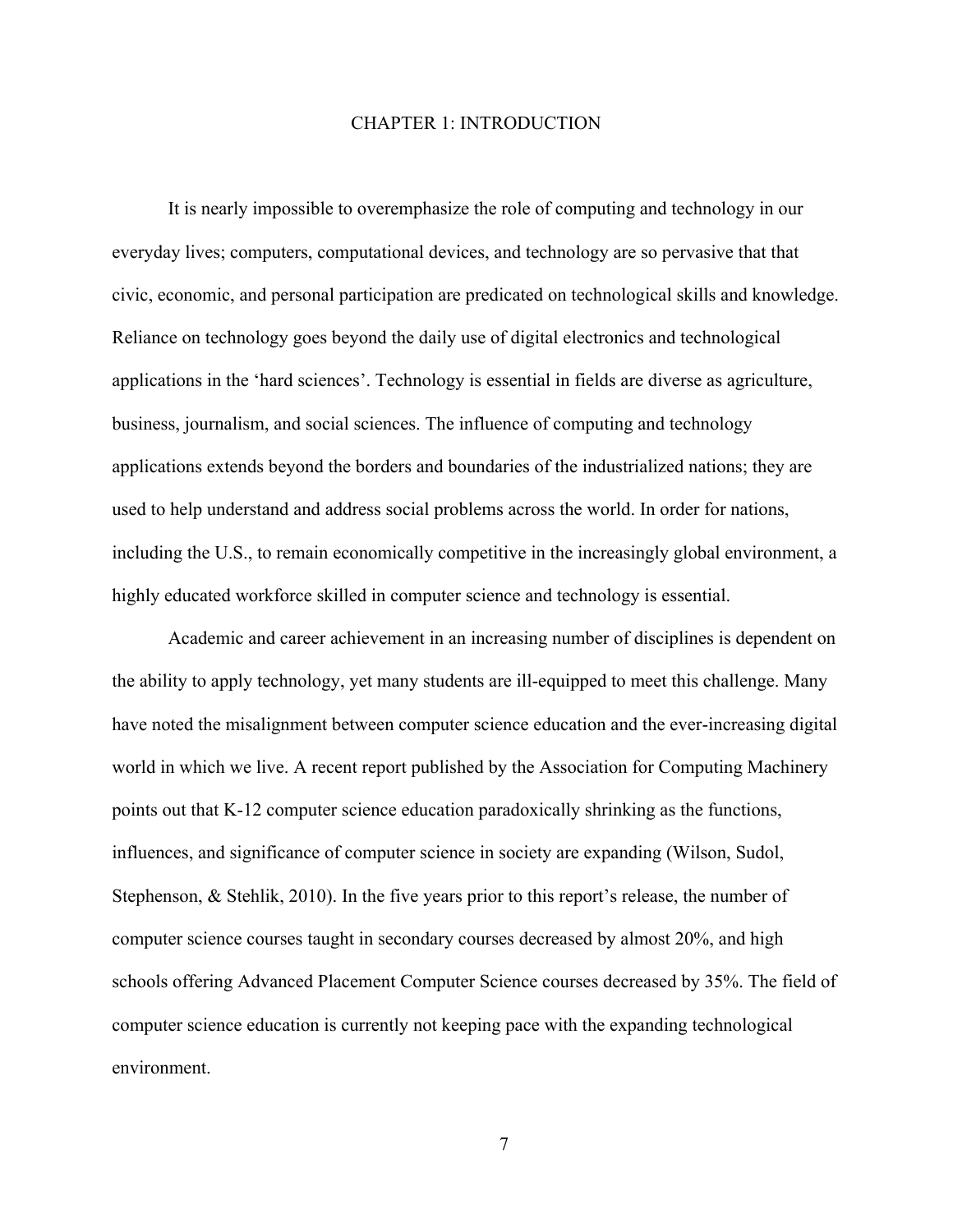A number of human capital issues currently exist in computer science. Foremost among these is the need for more computer science graduates. There is a lack of diversity among computer science graduates as evidenced by the underrepresentation of minority and female students in graduate computer science programs (Computing Research Association, 2010). A second issue is the scarcity of opportunities for U.S. students develop computational skills and explore how computational competencies may propel them toward careers of interest (Computer Science Teachers Association [CSTA], 2005, 2009). Course offerings are limited, teachers often are not adequately trained, rigorous high school computer science courses are rare, and introductory courses are often unappealing and unattractive (Repenning, Webb, & Ioannidou, 2010). Innovation is needed to develop curriculum for use in a wide range of computer science courses, along with professional development opportunities to prepare teachers to meet the needs of students (Wilson & Harsha, 2009).

One tangible direction for change can be found in the computational thinking movement. With the seminal article in 2006, Wing attempted to liken computational thinking to the basic skills of reading, writing, and arithmetic. It is believed that computational thinking would enable individuals to more effectively navigate today's society where technology is unavoidable. First, a focus on computational thinking in K-12 education would encourage equitable access to technological skills, devices, and other resources because it would enhance personal empowerment as individuals are taught how to apply computational thinking to their daily lives. Second, incorporating computational thinking into K-12 education would raise student interest in information technology, computer science, and other technologically oriented professions. Third, an increase would help maintain and enhance the competitiveness of the U.S. from an economic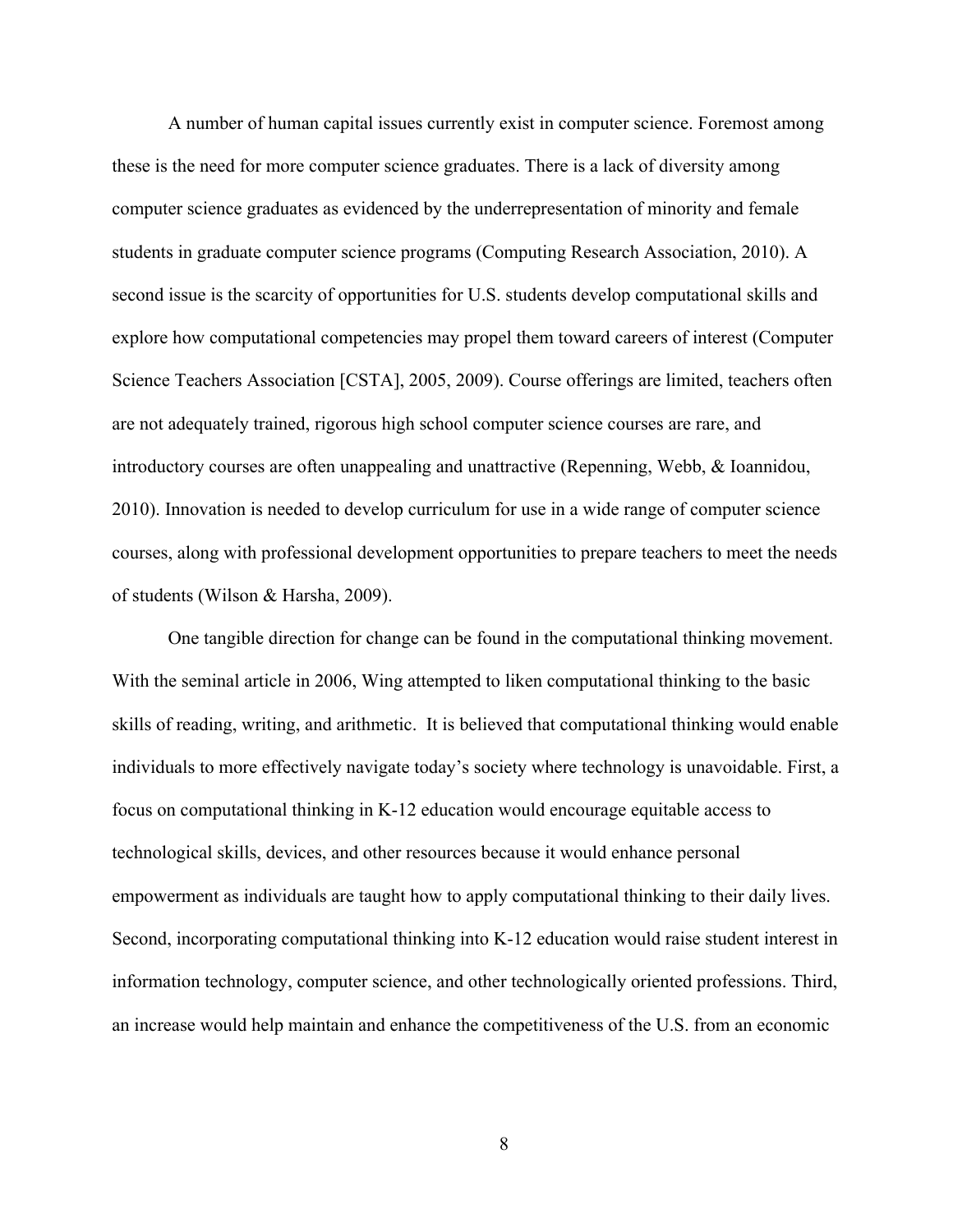standpoint by better preparing students to enter the internationally competitive work force (Committee for the Workshops on Computational Thinking, 2010).

Examples of computational thinking are all around us. Sorting is a common example of computational thinking. Both sorting a list and using a sorted list involve computational thinking. By sorting items, we are able to locate items quickly and efficiently. In addition, duplicate items are easy to locate because they end up side-by-side, and extreme cases or potential data entry errors are easily identified because they are at the beginning or end of the list. Lists can be sorted a number of ways (e.g., alphabetically, numerically). A variety of methods (algorithms) can be used to sort items, and each of these methods requires computational thinking. A description of three of these methods follows. The *selection sort* method involves the following process: the item with the smallest (or largest) value is located and put it in the first position, then the nextsmallest (or largest) item is found and put it in the second position, and so on until the entire list is sorted. Throughout this process, the list is divided into two parts: the part of the list that has been sorted and the part that has not yet been put in order. A second method is the *quicksort,* in which the list is divided into two smaller sub-lists, then these sub-lists are recursively sorted. For example, if a stack of nametags is to be alphabetized, one might use the last names on the nametags to 1) create two stacks: A-N and M-Z, 2) separate the A-N stack into A-G and H-N, 3) separate the A-G stack into A-C and D-G, 4) put the A-C stack in alphabetical order. This process would continue for all sub-lists until all the nametags were in order. Another method is the *bubble sort*, which involves moving through the list repeatedly, each time comparing two side-by-side objects at a time and swapping the pair when one is in the wrong order. When one moves through the entire list without making any swaps, the list is in order.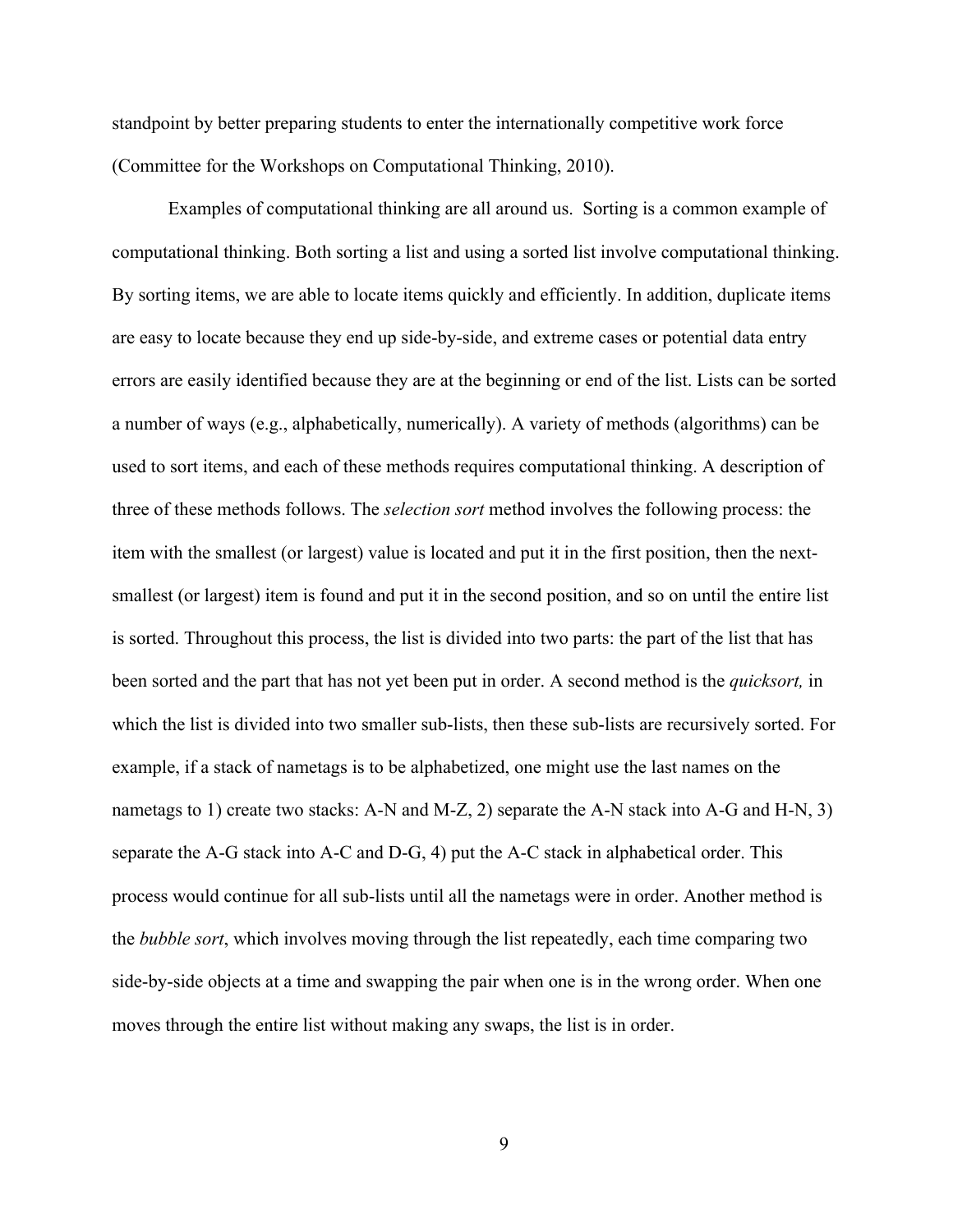After a list has been sorted, multiple methods can be used to find an individual item. A linear approach involves beginning the search at the top and moving down the list until the item of interest is found. A binary search begins in the middle of the sorted list. If the item of interest is located above the middle value, then the middle value in the top half of the items is located. This value is compared to the item of interest, and the process repeats until the item of interest is found on the list.

This description of sorting and locating an item on a sorted list is intended to provide an example of how we might consider the world in computational terms. This exemplifies the description of computational thinking offered by the Value of Computational Thinking Across Grade Levels, which says

[Computational thinking] begins with learning to see opportunities to compute something, and it develops to include such considerations as computational complexity, utility of approximate solutions, computational resource implications of different algorithms, selection of appropriate data structures and the ease of coding, maintaining, and using the resulting program. Computational thinking is applicable across disciplinary domains because it takes place at a level of abstraction where similarities and differences can be seen in terms of the computational strategies available. A person skilled in computational thinking is able to harness the power of computing to gain insights. At its best, computational thinking is multi-disciplinary and cross-disciplinary thinking with an emphasis on the benefits of computational strategies to augment human insights. Computational thinking is a way of looking at the world in terms of how information can be generated, related, analyzed, represented, and shared courses (Cozzens, Kehle, & Garfunkel, 2010).

The need to sorting a list and locate an item on the list is not a practice that is exclusive to any single discipline or category of disciplines. The need to conduct these activities extends to all disciplines and to tasks one might face in their daily personal lives. This example is one of many that could be used to demonstrate the need to better understand how computational thinking skills are learned and taught.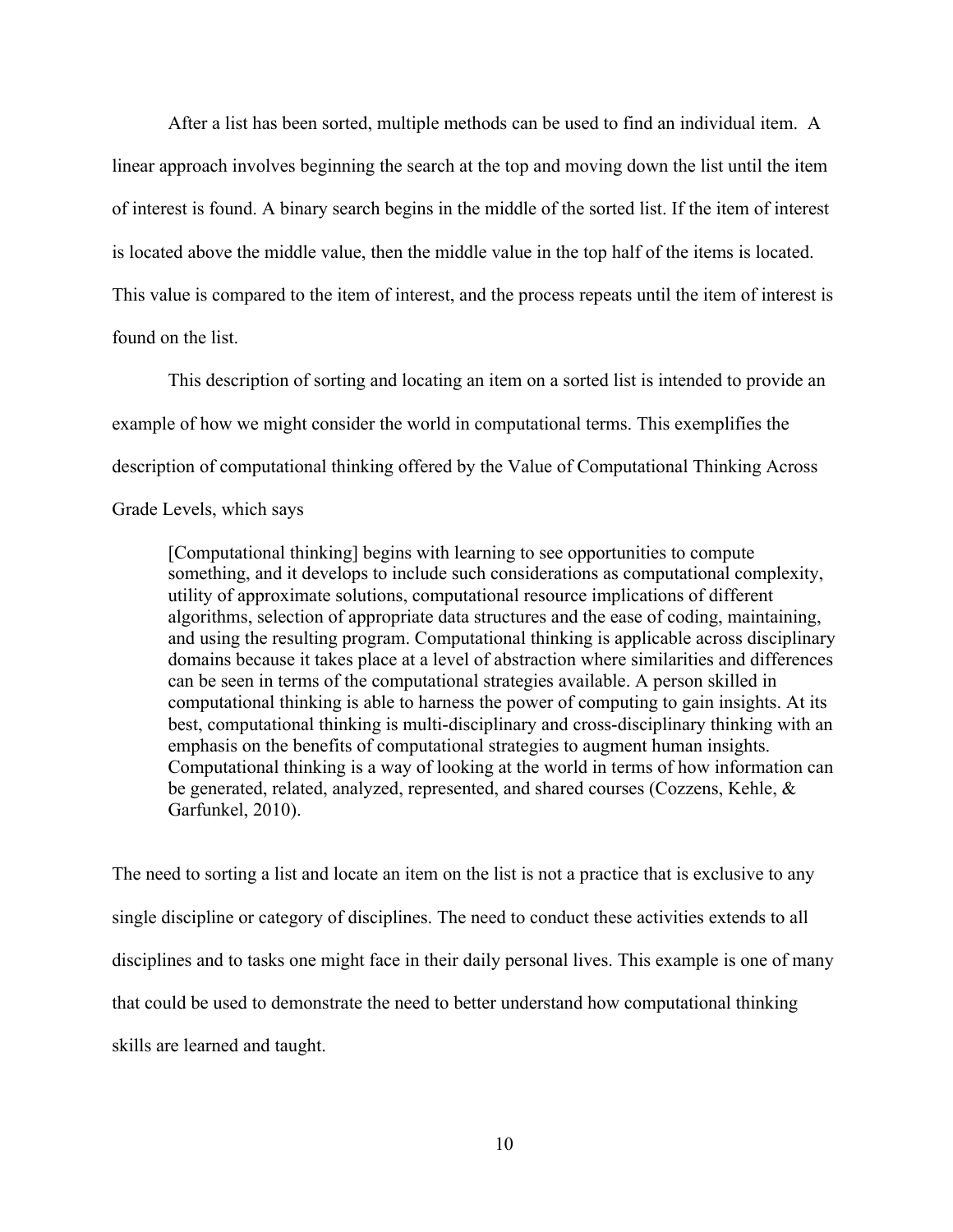#### **Purpose of the Dissertation**

The purpose of this dissertation is to conduct a disciplined review of computational thinking literature, to examine the nature and extent of research evidence found within this literature, and to offer suggestions that could enable educators and researchers to collaborate and in efforts to both incorporate computational thinking into K-12 classrooms and study how students learn to think computationally. This current inquiry is driven by the need of researchers, scholars, and educators to have a unified understanding of the definition and a theoretical model or framework underpinning the concept of computational thinking to use as a starting point in developing and studying computational thinking interventions, the development quantitative measures of computational thinking to assess the success of these interventions, and to thoughtfully examine programs and interventions intended to promote computational thinking competencies.

Within the context of the recently NSF-funded (VCTAL) project, the National Science Foundation (NSF) expressed interest in providing support for the full development of an instrument to measure computational thinking. Both the VCTAL reviewers and the NSF Project Officer described the lack of an instrument or process to assess computational thinking, which makes this a fertile topic to consider. This exploratory research will set the stage for future efforts to enhance the rigor, strength, and visibility of both the theoretical model and the computational thinking assessment instrument.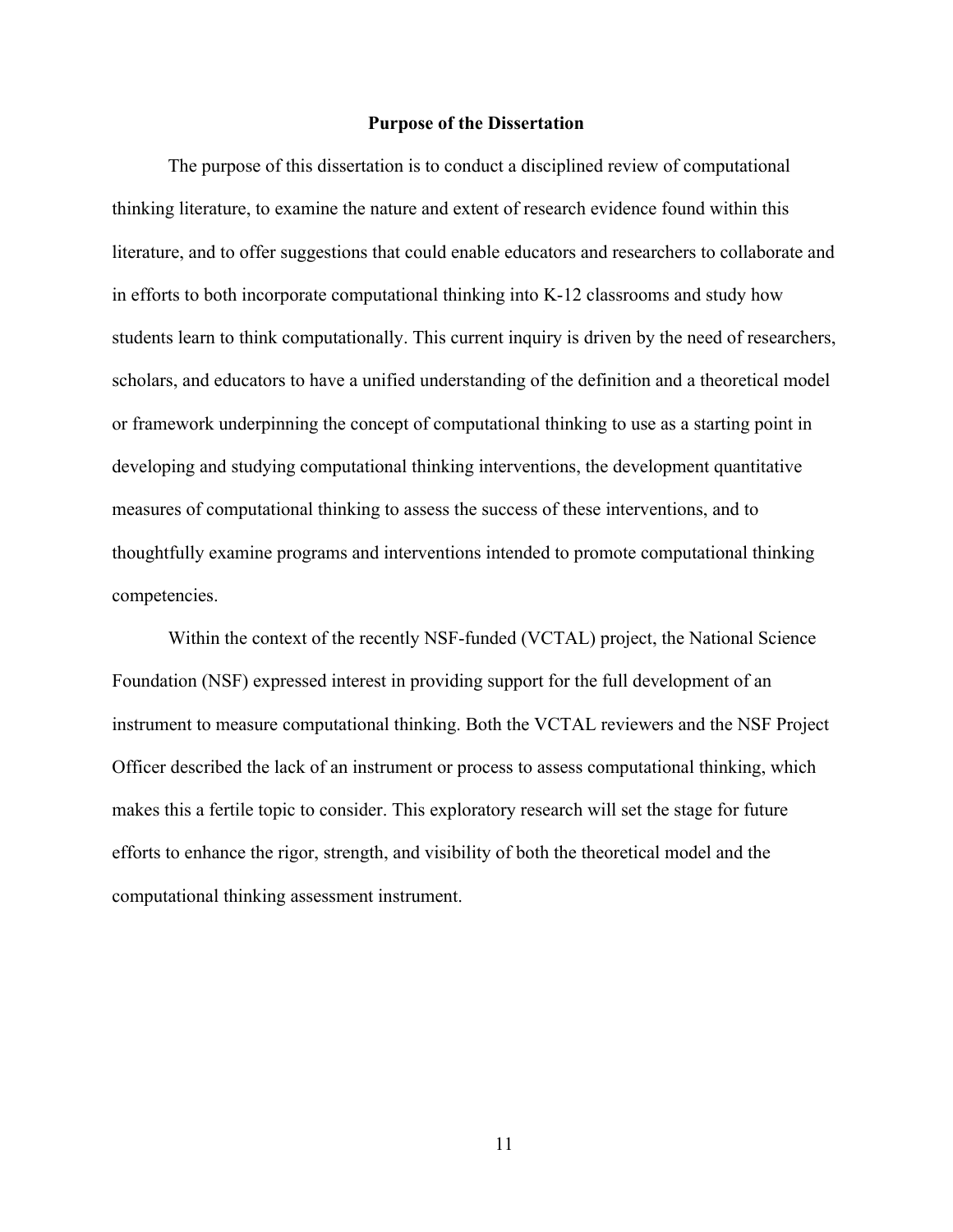#### **Brief Overview of the Organization of the Dissertation**

At the recommendation of my advisor and with the approval of my committee, this dissertation is presented as a set of two journal-ready manuscripts bracketed by an introduction and a conclusion. Manuscript ideas were presented to committee members at the Dissertation Proposal meeting, and modifications were made to the scope and direction as a result of this meeting. Outlines were prepared and approved by all committee members (Appendix A). A brief description of each chapter follows.

### **Chapter 2: Computational Thinking: An Investigation of the Existing Scholarship and Research**

Chapter 2 is a manuscript written for the *Computer Science Education* journal. This journal's most recent call for papers and instructions for authors can be found in Appendix B. *Computer Science Education* is one of very few journals devoted to computer science teaching and learning. It publishes historical analysis and theoretical, analytical, or philosophical material. The study described in this manuscript study takes a systematic, disciplined approach as it first provides a broad look at the computational thinking literature, and then examines the nature and extent of research evidence found within this literature. The aims are to survey all of the scholarship on computational thinking from 2006 to June 2011, and to conduct a review to identify the nature and extent of the research evidence within this body of literature.

First, all the literature and scholarship on computational thinking since 2006 was examined and used to answer questions about the authors and the characteristics of each piece in order to better understand the literature base as a whole. To accomplish this, articles and publications on computational thinking were identified using search terms derived from the two most concrete and widely accepted descriptions of computational thinking available. A variety of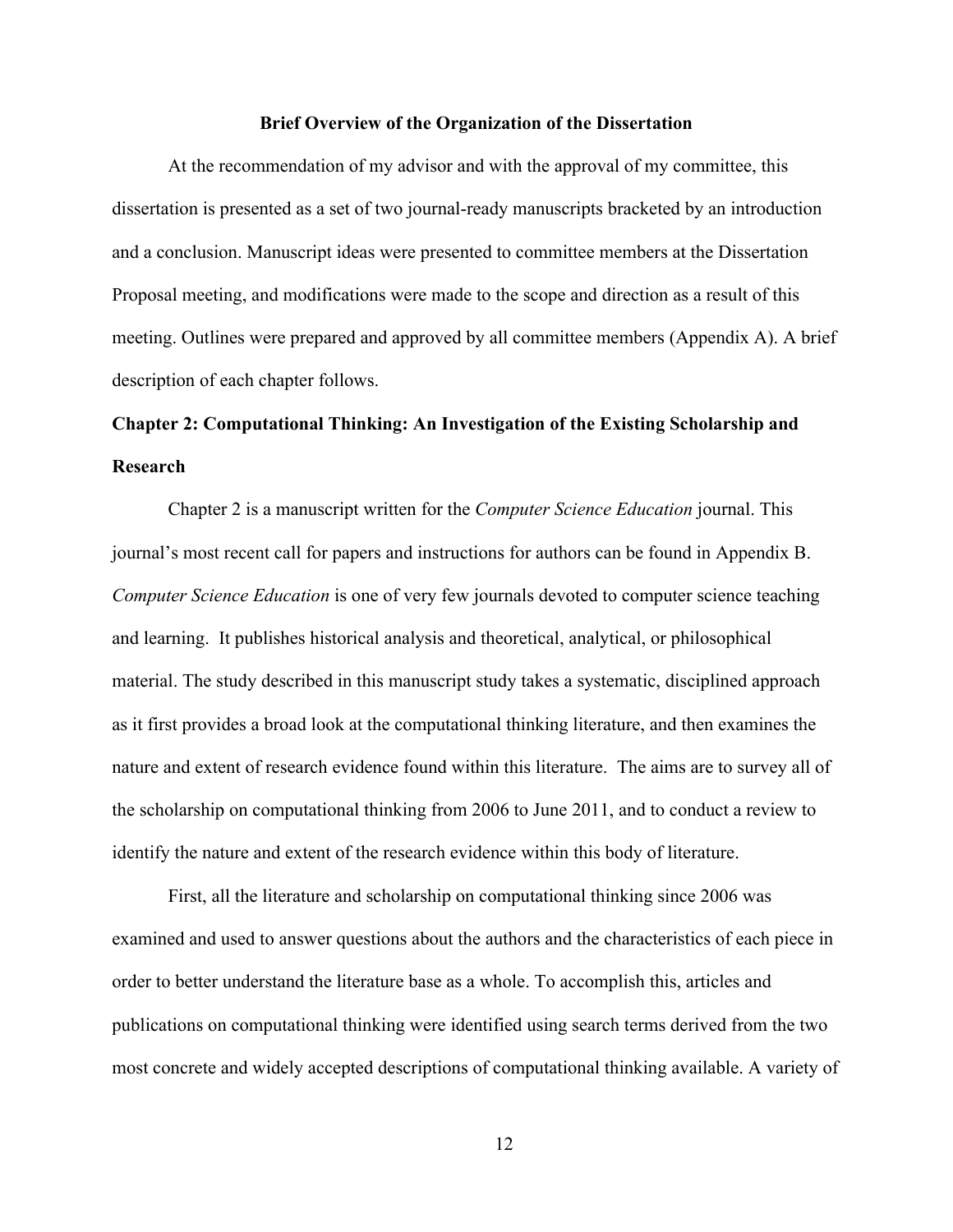bibliographic databases were searched, hand searches performed, as well as other electronic searches. A systematic screening process was used to determine eligibility for inclusion. If articles met the initial subject and date screening criteria, they were included in the literature map. Each of these articles was coded using a primary coding framework in which demographic information and data related to the primary purpose of the article was extracted.

Second, those computational thinking articles that describe research or evaluation studies were scrutinized further. A secondary coding framework was applied to this subset of the literature. Details of conceptual and methodological features were coded. No attempts are made to systematically appraise the studies, nor are findings synthesized across the studies. For these reasons, inclusion criteria for the scoping review can be quite broad; any article that includes data can be included, regardless of methods employed or study quality. Findings were described and conclusions were drawn in each section, and overall implications were discussed in the manuscript's conclusion.

### **Chapter 3: Computational Thinking: What Is It, How Do We Teach It, and How Do We Assess It?**

The second manuscript was driven in large part by the findings from the first. It is applied in nature and will be submitted to SIGCSE for consideration to present the paper at the 2013 *SIGCSE Conference*. The call for participation and formatting instructions are included in Appendix C. This manuscript is intended to serve as an introduction to computational thinking for 'the rest of us'. In this case, 'the rest of us' includes elementary teachers, secondary teachers, school administrators, and educational researchers. This paper is intended to reach the audience who needs to be involved in the next step, which includes improving access to computer science and computational thinking in K-12 schools. This manuscript includes a discussion of the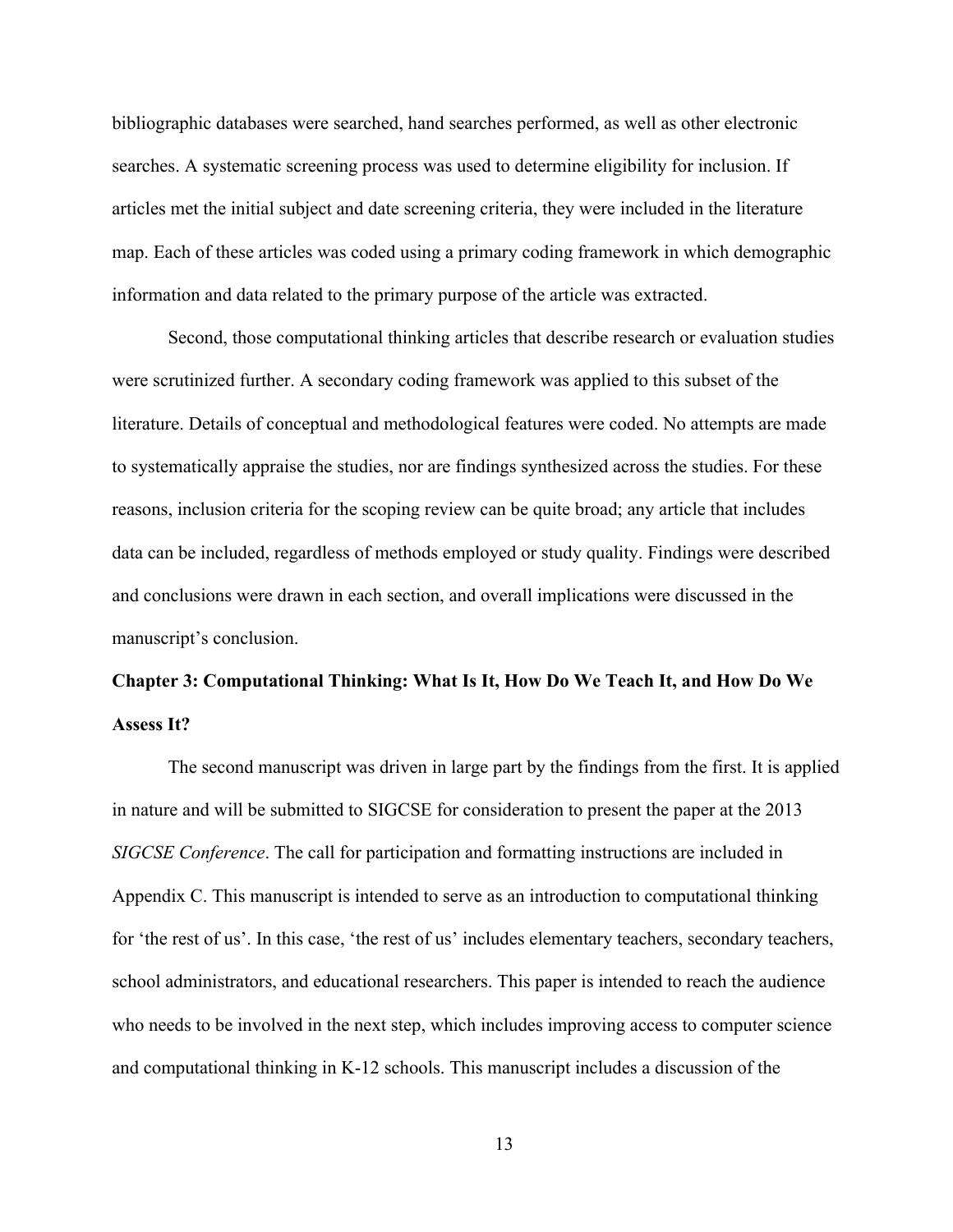concept of computational thinking and its origins, an introduction to various programs and initiatives that aim to encourage computational thinking in classrooms, and a final section targeting educational researchers that discusses how computational thinking is and/or could be studied.

#### **Chapter 4: Conclusion**

Chapter 4 includes a brief synthesis and discussion of the key findings related to computational thinking. Following a discussion of this dissertation's limitations and the lessons learned, the researcher offers recommendations for the field of computer science education. Finally, potential next steps for the researcher and others interested in the computer science education field are presented.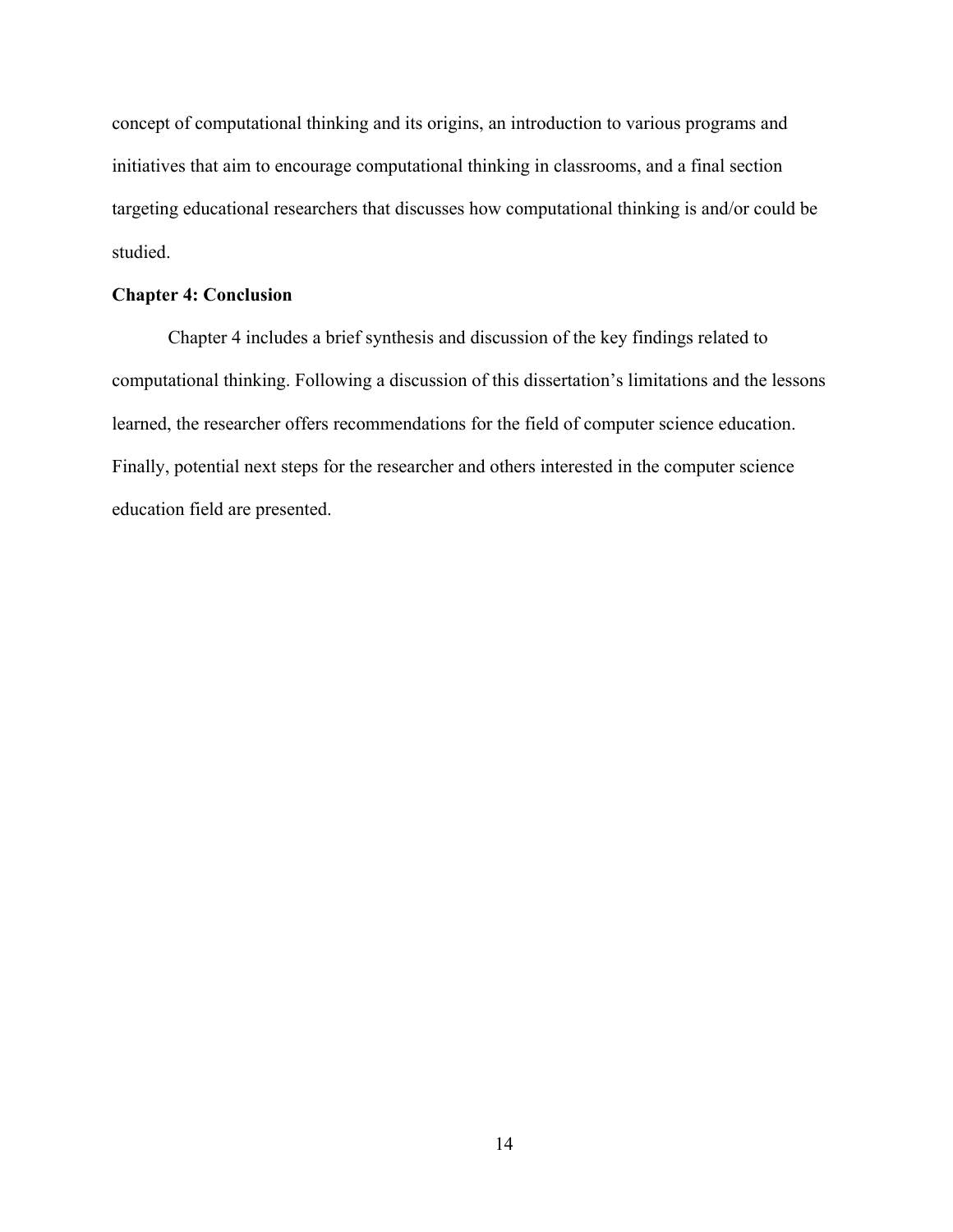#### REFERENCES

- Committee for the Workshops on Computational Thinking. (2010). *Report of a workshop on the scope and nature of computational thinking*. Washington, D.C.: National Academies Press.
- Computer Science Teachers Association (CSTA). (2005) The new educational imperative: Improving high school computer science education. Retrieved November 15, 2010 from http://csta.acm.org/communications/sub/DocsPresentationFiles/White Paper07\_06.pdf
- Computer Science Teachers Association (CSTA). (2009). High school computer science survey. Retrieved November 15, 2010 from Research/sub/CSTAResearch.html
- Computing Research Association (CRA). (2010). CRA Taulbee Survey. Retrieved November 11, 2010 from http://cra.org/resources/taulbee/
- Repenning, A., Webb, D., Ioannidou, A. (2010). Scalable game design and the development of a checklist for getting computational thinking into public schools. *Proceedings of the 41st ACM Technical Symposium on Computer Science Education* (pp. 265-269). New York, NY. doi: 10.1145/1734263.1734357
- Wilson, C., Harsha, P. (2009). IT policy: The long road to computer science education reform. *Communications of the ACM*, 52(9), 33-35. doi: 10.1145/1562164.1562178
- Wilson, C., Sudol, L. A., Stephenson, C., & Stehlik, M. (2010). *Running on empty: The failure to teach K-12 computer science in the digital age*. (Research Report). Retrieved from the Association for Computing Machinery website: http://www.acm.org/runningonempty/fullreport.pdf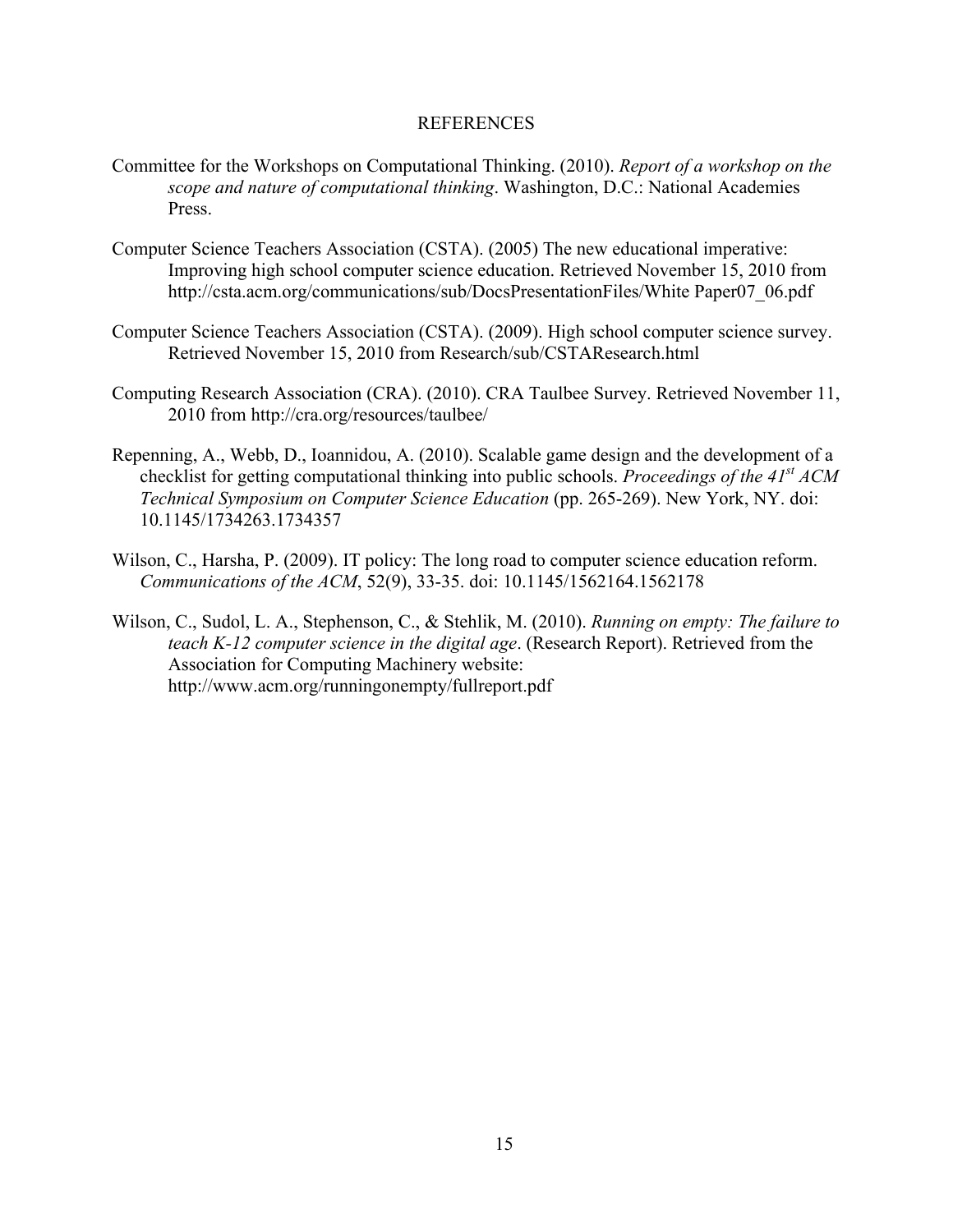### CHAPTER 2: COMPUTATIONAL THINKING: AN INVESTIGATION OF THE EIXSTING SCHOLARSHIP AND RESEARCH

#### **Introduction**

Computers and technology are virtually everywhere. They influence nearly every aspect of our personal, professional, and civic lives including how we communicate, navigate through our physical environment, disseminate and acquire knowledge, and how we collect, store, and analyze information. Academic and career achievement in an increasing number of disciplines is dependent on the ability to use technology, yet most students are ill-equipped to face this challenge. Opportunities for U.S. students to develop computational skills and learn basic technology concepts are scarce. Course offerings are limited and introductory computer science courses at the high school and university levels are often unappealing and unattractive (Computer Science Teachers Association [CSTA], 2009; Computing Research Association, 2010; Repenning, Webb, & Ioannidou, 2010; Stephenson, Gal-Ezer, Haberman, & Verno, 2005). Rigorous, engaging high school computer science courses are rare and K-12 courses often consist of little more than teaching students how to operate computer applications or software (Wilson, Sudol, Stephenson, & Stehlik, 2010).

To empower learners to effectively face modern challenges, the US education system must reconsider how computer science is introduced and taught. Undergraduate courses in an array of disciplines have begun to be overhauled to introduce computer science concepts in compelling ways (e.g., Anewalt, 2008; Heines, Greher, Ruthmann, & Reilly, 2011; Martin et al., 2009). Changes at the K-12 levels have been much more subtle, but there are signs that an increased focus on computer science has begun to catch hold. While computer science is neither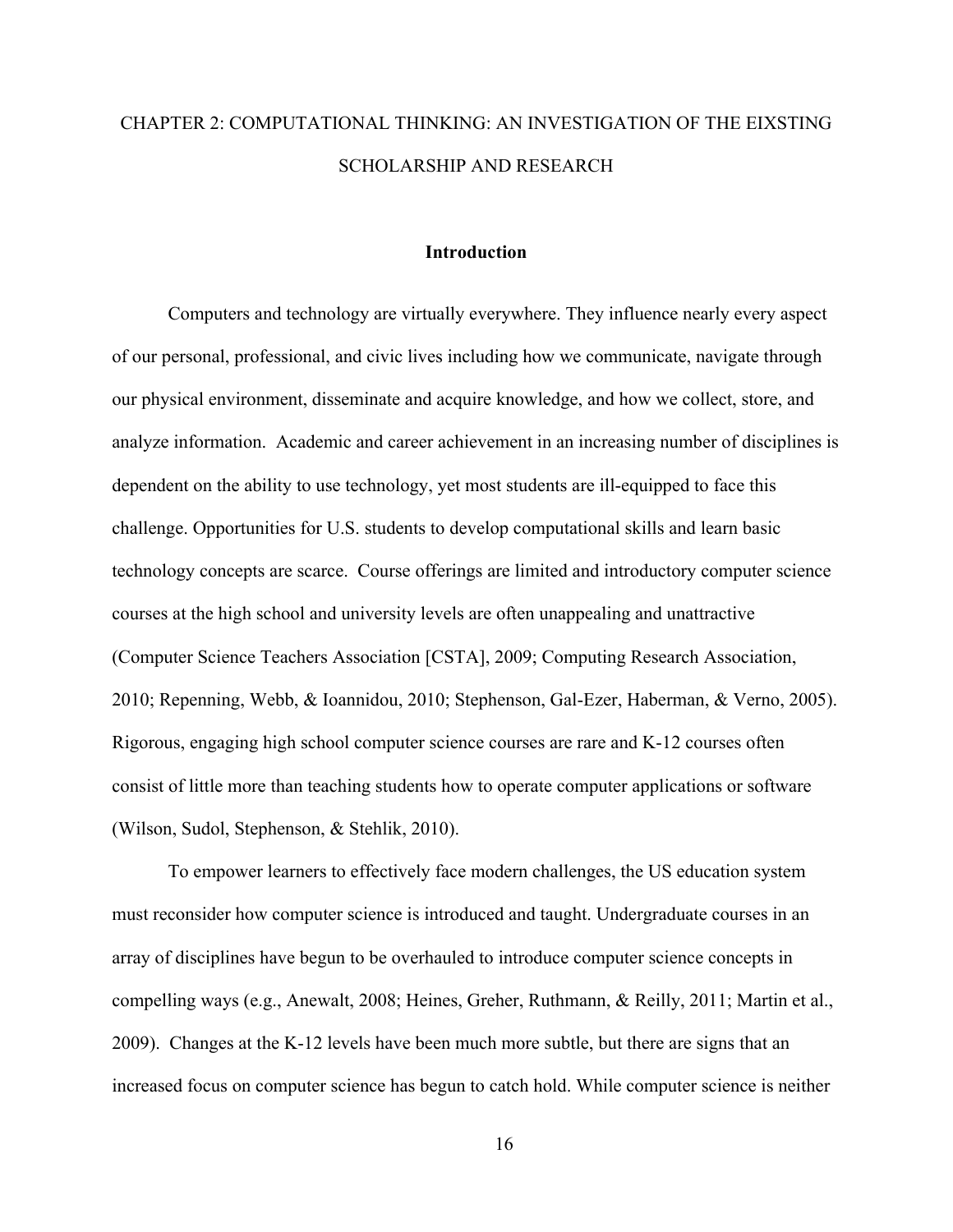a core subject nor a requirement for graduation in any state, nine states now allow computer science courses to count toward graduation requirements in mathematics or science.

Efforts to advance computer science education at the federal, state, and corporate levels advocate a focus on computational thinking. The concept of computational thinking was popularized by Janette Wing in 2006, and the argument that computational thinking is a fundamental and universal skill has been embraced by the computer science community. The National Science Foundation's Computing Education for the 21<sup>st</sup> Century (CE21) and CISE Pathways to Revitalized Undergraduate Computing Education (CPATH) funding competitions encourage projects that develop computational thinking competencies. The College Board is currently testing a new Advanced Placement course, Computer Science: Principles, around a set of six Computational Thinking Practices. This course will advance students' understanding of computational thinking in order to advance efforts to develop a more competitive  $21<sup>st</sup>$  century workforce (The College Board, 2011). Most recently, computational thinking was used as a common thread to link the three levels of K-12 learning standards developed by the Computer Science Teachers Association (CSTA, 2011a).

There has been much discourse in recent years about the precise definition of computational thinking (Bundy, 2007; Denning, 2007; Garcia, Lewis, Dougherty, & Jadud, 2010; Henderson, 2009; Committee for the Workshops on Computational Thinking, 2010; Wing, 2006), and the definition continues to be emergent. The National Academies convened workshops in 2009 and 2010 to explore the scope, nature, and pedagogical aspects of computational thinking. While no consensus on these aspects of computational thinking was reached, workshop participants agreed on the existence of computational thinking as a mode of thought with a distinctive character (Committee for the Workshops on Computational Thinking,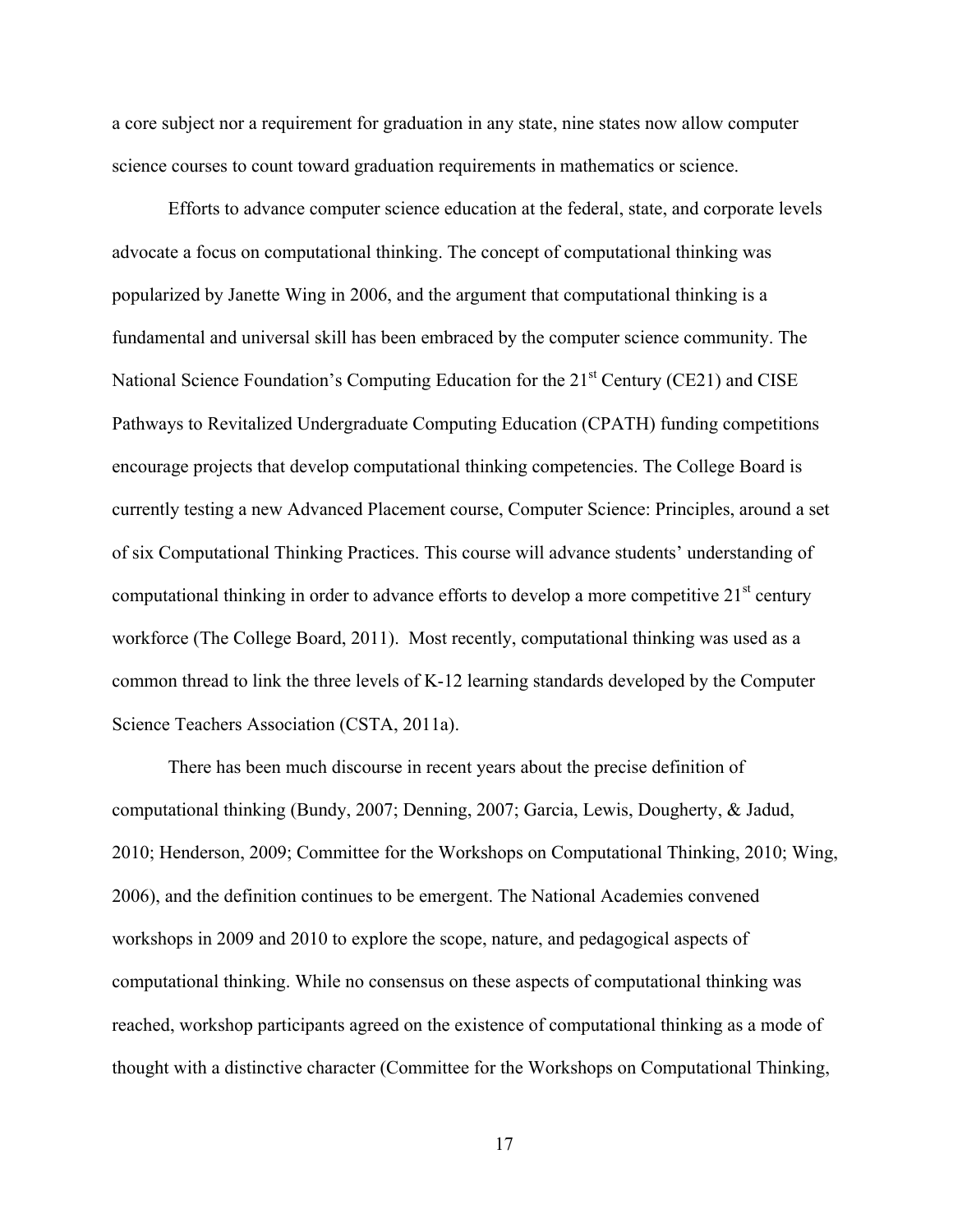2010), and subsequent reports of these workshops widely disseminated the arguments and perspectives of prominent comptuer science education experts.

Two definitions for computational thinking stand out at this point. The first is offered by the CSTA, who defines computational thinking as a problem solving process that includes (a) formulating problems in a way that enables us to use a computer and other tools to help solve them, (b) logically organizing and analyzing data, (c) representing data through abstractions, such as models and simulations, (d) automating solutions through algorithmic thinking, (e) identifying, analyzing, and implementing possible solutions with the goal of achieving the most efficient and effective combination of steps and resources, and (f) generalizing and transferring this problem-solving process to a wide variety of problems (2011b). This definition underwent a review process that included a survey of over 700 experts including computer science teachers, researchers, and practitioners. The vast majority of respondents (*n=*697, 82%) indicated their agreement or strong agreement when asked if CSTA's definition captured the fundamental elements of computational thinking, and a further 9% indicated that the definition was sufficient to use to build consensus in the computer science education community. A second prominent definition is offered by Google's Exploring Computational Thinking initiative, the first largescale program to provide an operational definition, disseminate resources, and promote discussion among K-12 educators about computational thinking. Google describes a process that includes four computational thinking techniques: decomposition, pattern recognition, pattern generalization and abstraction, and algorithm design (Google, 2011). Both of these definitions depict computational thinking as a series of skills and techniques that prepares a problem for computation, and conceptual parallels can be drawn between components of each definition, as seen in Table 1.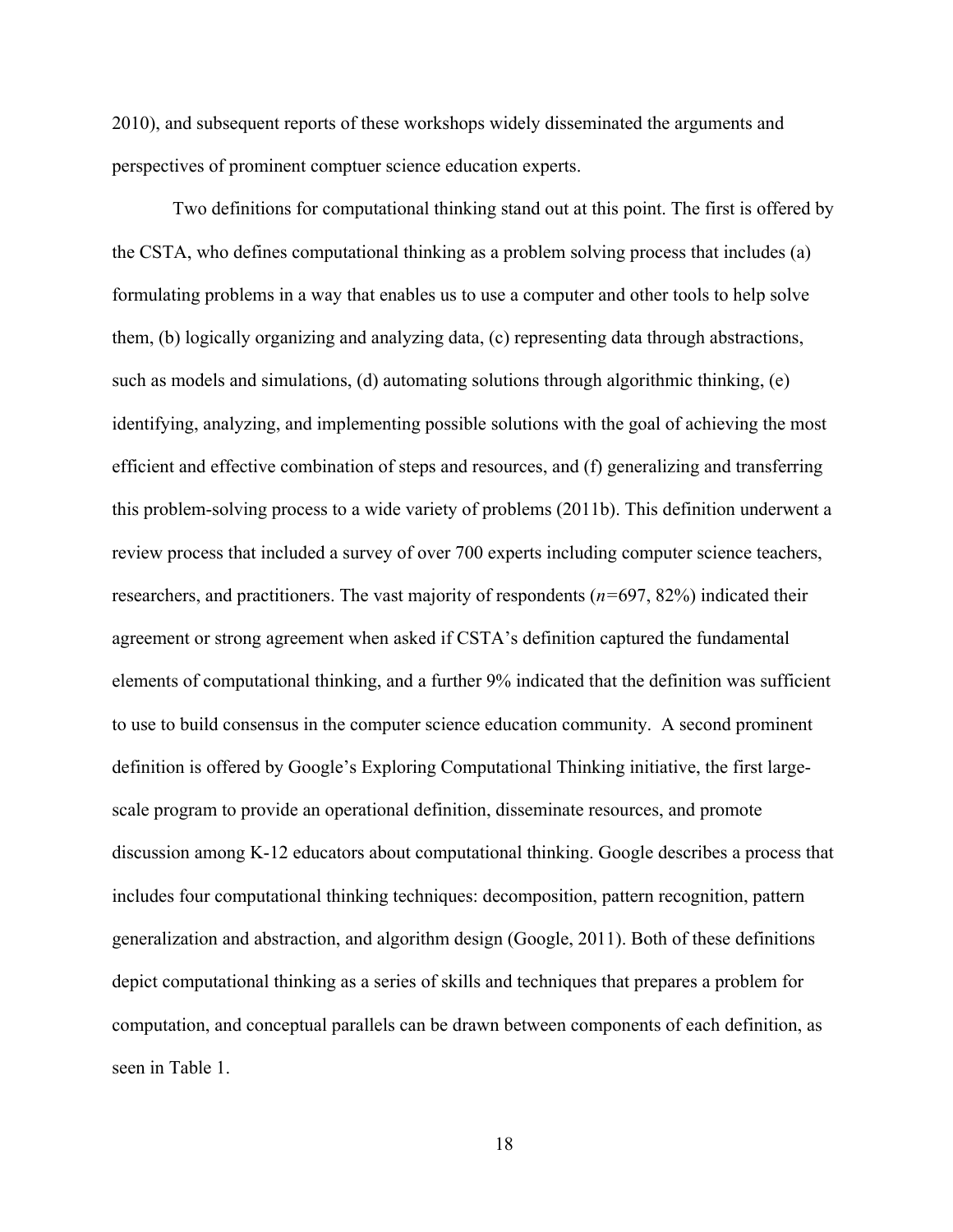#### Table 1. *Computational Thinking Definitions*

| The Computer Science Teachers Association's<br><b>Operational Definition of Computational Thinking</b>                                                                                                                    | <b>Google's Exploring Computational</b><br><b>Thinking Techniques</b> |
|---------------------------------------------------------------------------------------------------------------------------------------------------------------------------------------------------------------------------|-----------------------------------------------------------------------|
| • Formulating problems in a way that enables us to use<br>a computer and other tools to help solve them                                                                                                                   | Decomposition                                                         |
| • Logically organizing and analyzing data                                                                                                                                                                                 | Pattern Recognition                                                   |
| • Representing data through abstractions, such as<br>models and simulations                                                                                                                                               | Pattern Generalization and Abstraction                                |
| • Automating solutions through algorithmic thinking<br>• Identifying, analyzing, and implementing possible<br>solutions with the goal of achieving the most efficient<br>and effective combination of steps and resources | Algorithm Design                                                      |
| • Generalizing and transferring this problem-solving<br>process to a wide variety of problems                                                                                                                             |                                                                       |

The CSTA's operational definition of computational thinking includes initial step that describes formulating problems so technology can be used to help solve them is similar to Google's concept of *decomposition*, which involves taking a large, complex problem and breaking it down into smaller and easier/more manageable ones. CSTA next describes the logical organization and analysis of data, which has parallels to Google's *pattern recognition*, or the ability to find similarities or differences that help "make predictions or lead to shortcuts" (Google, 2011). Representing data through abstractions is similar to *pattern generalization and abstraction,* or the ability to remove the details of a problem in order to make a solution that works to solve similar problems. This involves filtering out unnecessary details and designing a solution that can be used to solve similar problems. The CSTA's next two steps of using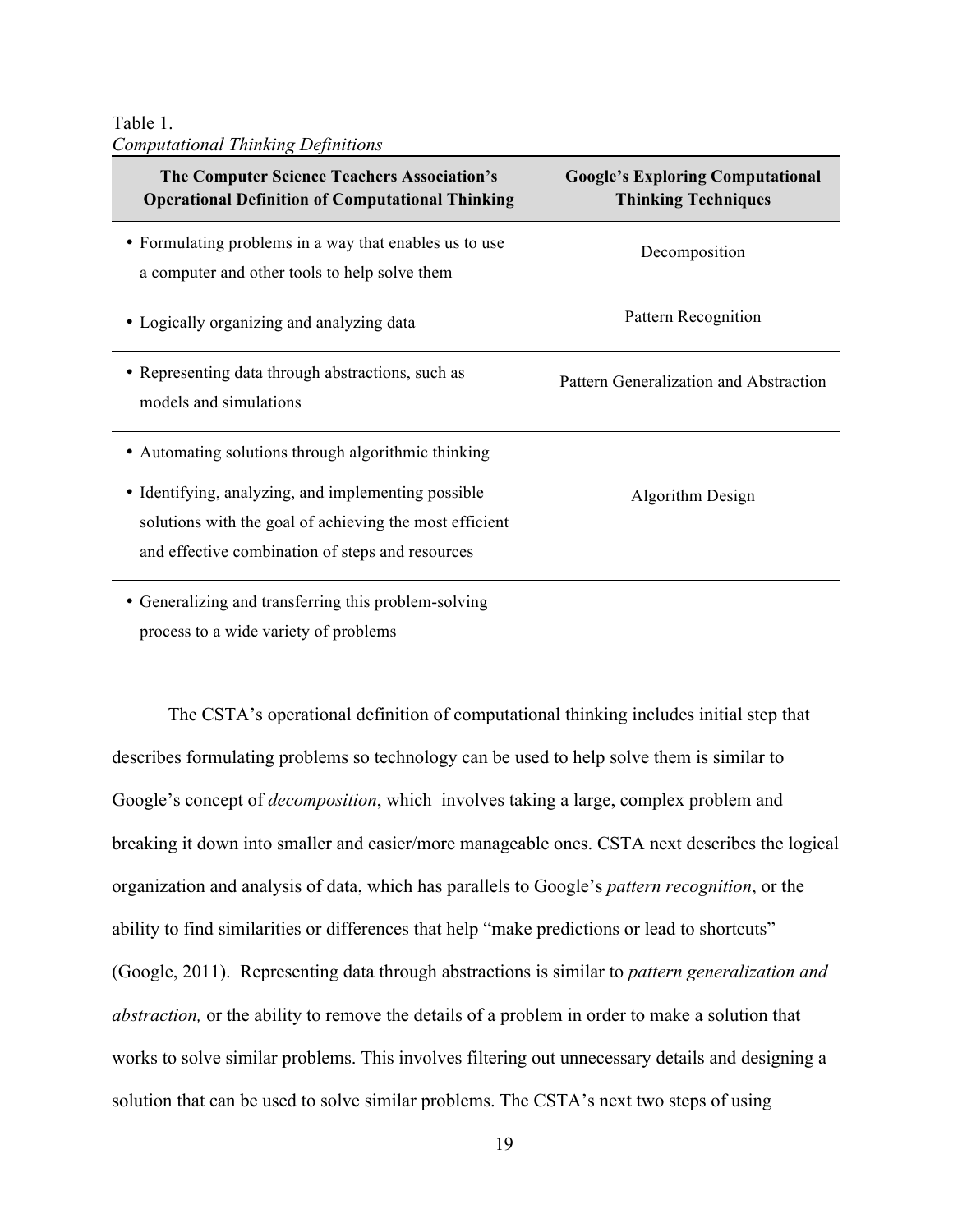algorithmic thinking to automate solutions and the analysis of possibilities in order to determine an efficient and effective solution are similar to Google's *algorithm design*, which is described as involves the development of a step-by-step strategy or set of instructions for completing or solving a similar problem. The CSTA definition extends one step beyond this to include the idea of generalizing and transferring this process to diverse problems.

While both represent a processes, each suggests that the individual concepts can be approached and introduced as discrete concepts or skills. Computational thinking is not a standalone subject, but rather inherently interdisciplinary in nature because the set of skills and techniques are used help address problems in any discipline.

This recent emphasis on computational thinking has resulted in a surge of literature devoted to the discussion or study of its concepts. So far, there is no evidence of attempts to aggregate, scrutinize, or analyze this body of literature. This study focuses on computational thinking in education. The purpose is to represent the nature of empirical and theoretical literature at a point in time and identify recommendations for future research directions in computational thinking, and promote dialogue about computational thinking. It is intended to be used to computer science educators, policymakers, and researchers as they make decisions that could influence practice, policy, and future research directions.

This review employs a systematic, disciplined approach as it first provides a broad look at the computational thinking literature, and then comprehensively examines the nature and extent of research evidence found within this literature. The broad overview of the computational thinking scholarship offers a preliminary assessment of the scope and size of the literature base. It looks broadly at *all* literature produced on computational thinking and its domains since the term computational thinking was introduced by Janette Wing in 2006. In addition, the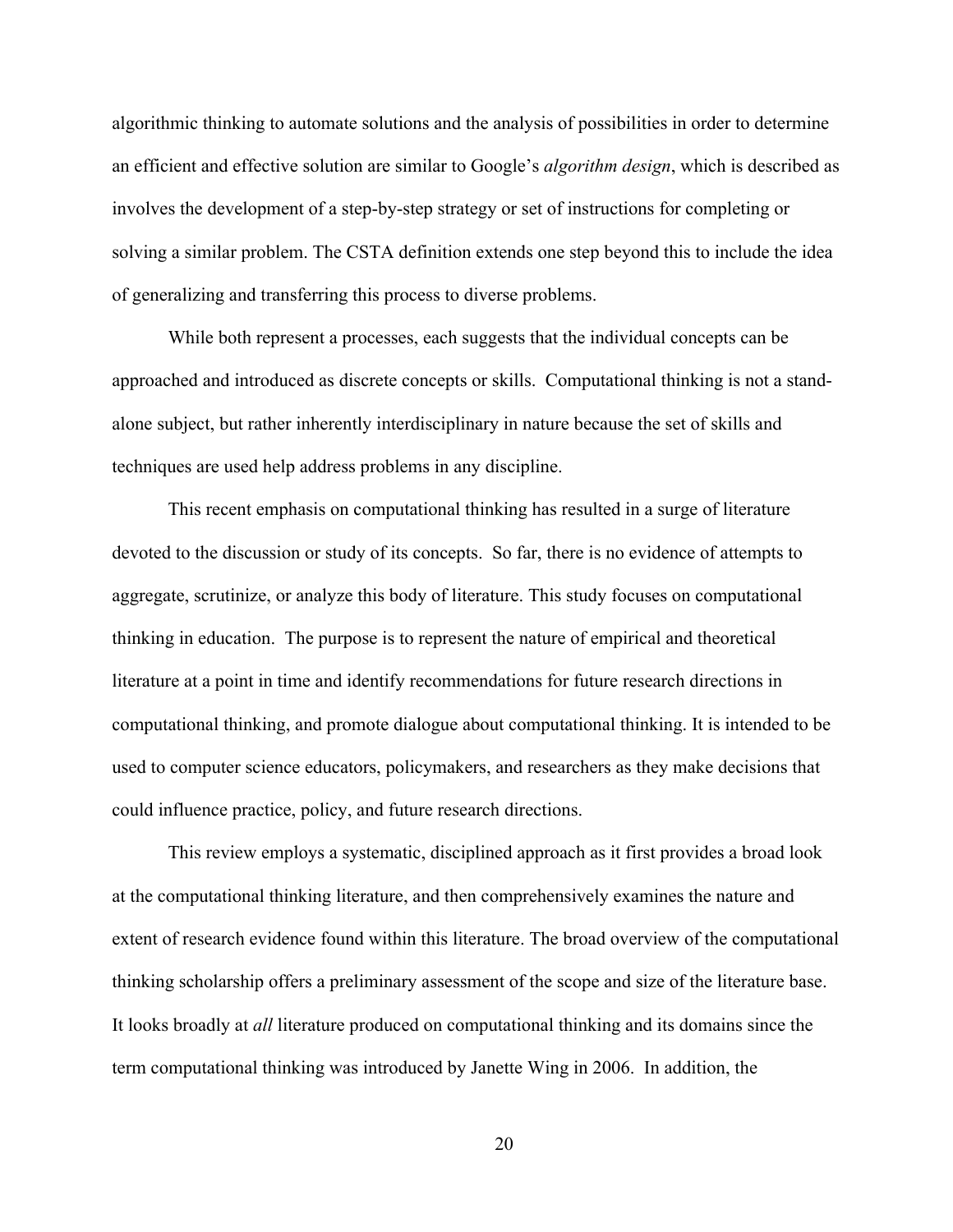comprehensive study described in this paper examines the empirical studies discovered and creates a descriptive "map" of research conducted on the topic. The aim is to examine the studies that have been conducted around interventions to help researchers and educators understand computational thinking and its domains. No synthesis of findings or formal assessments of quality are included, but instead this review provides an overview of the evaluation and research that have been conducted to date.

This type of review was conducted for a variety of reasons. The desire to employ a systematic and transparent process to conduct this review was paramount. Prior to conducting this study, the author had extensive knowledge of the extant literature on computational thinking, so was aware that a rigorous meta-analysis was not an appropriate approach. The research amassed on computational thinking topics does not consist of a sufficient number of heterogeneous research studies that meet the highly selective inclusion guidelines for the statistical analyses conducted in a meta-analysis (Swanson & Deshler, 203). A scoping review was chosen because of the broad map of evidence and literature it create as it explores the extent of the literature in a domain and helps to identify the potential scope of a future systematic review to synthesize the findings (Armstrong, Hall, Doyle, & Walters, 2011).

#### **Method**

The aim is to isolate the literature on computational thinking in education and provide a meaningful and comprehensive description of the literature around this concept. The following questions are addressed in this review:

- (1) What are the demographic characteristics of the entire set of literature?
- (2) What kind of taxonomy might characterize this entire set of literature?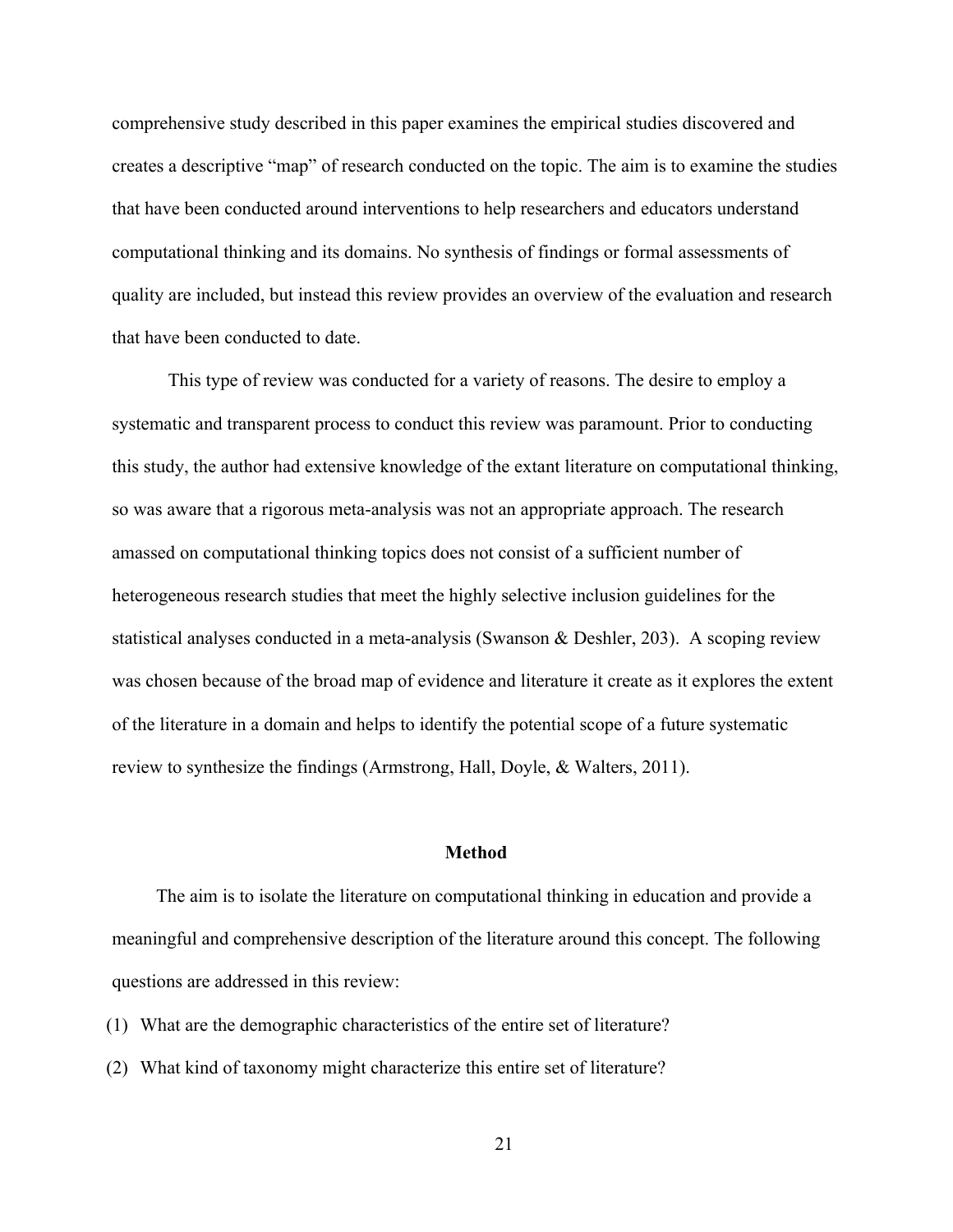- (3) What is the focus of the studies that have been conducted?
- (4) How do study authors define computational thinking, and how do these align with the CSTA and Google definitions?
- (5) What kinds of interventions are being described and tested?
- (6) What outcomes are examined in studies and how are they measured?

A systematic process was used to identify articles and papers on computational thinking. The search parameters and procedures were established a priori, and a thorough, objective, and reproducible search was conducted. The guidelines established by the Cochrane Collaboration and its Cochrane Information Retrieval Methods Group were used as a guide (Hammerstrom, Wade, & Jorgensen, 2010).

#### **Search Strategy and Sources**

Search terms were established after an extensive review of the literature and consultations with a content expert, an academic librarian, and a methodologist experienced in systematic reviews. The review presented in this paper relied on a both the CSTA (2011b) and Google Exploring Computational Thinking definitions to arrive at search terms. Search terms extracted from each of these are considered a "domain" of computational thinking for this study. Because of the interdisciplinary nature of computational thinking the search also included the combination of computer science and other disciplinary areas. Search terms used include the following: *computational thinking, thinking, interdisciplinary, multidisciplinary, mathematics, science, biology, physics, reading, writing, journalism, music, art, problem decomposition, pattern recognition, abstraction, algorithm, data representation, simulation, recursive.* The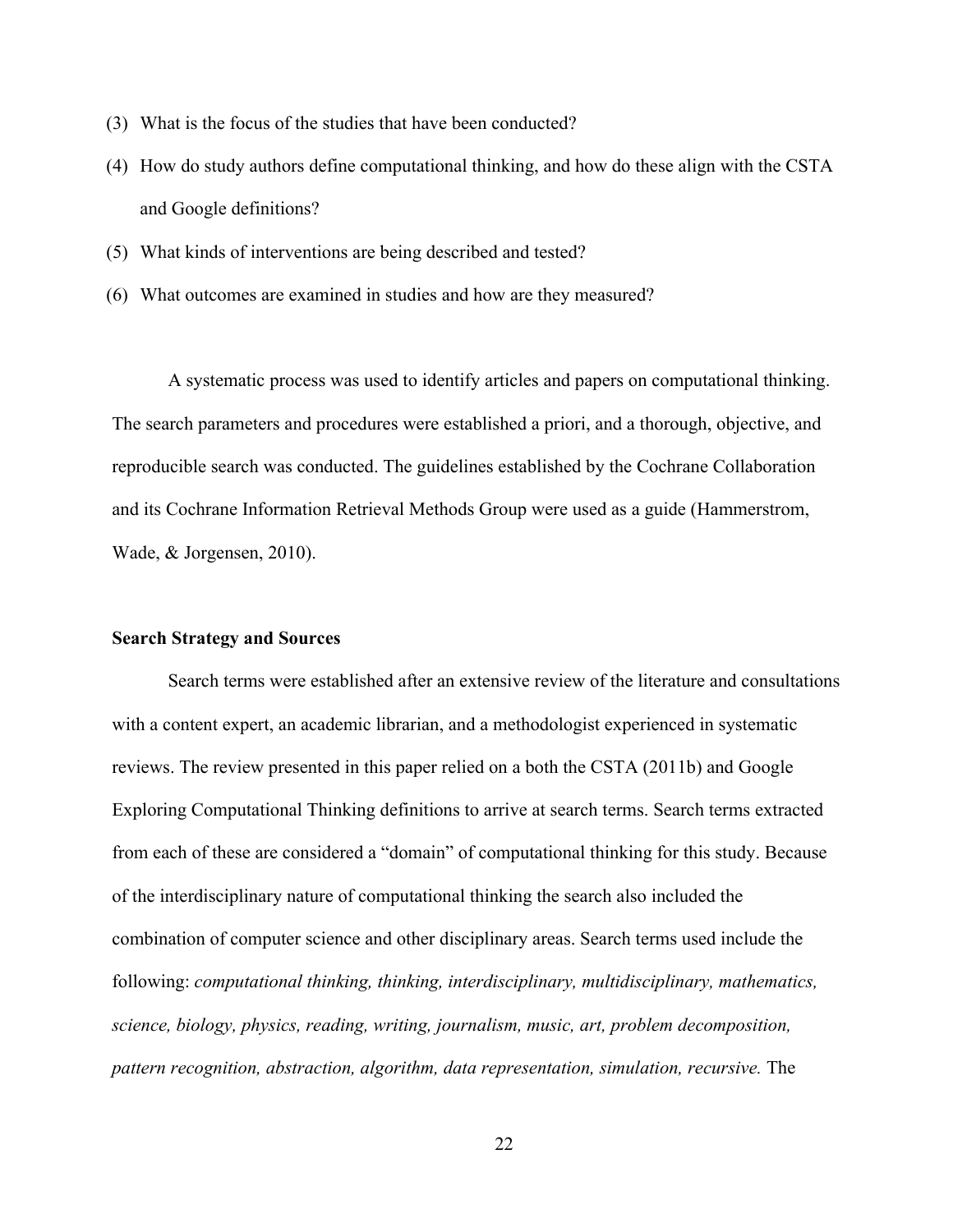phrase *computer science education* was included to filter unrelated articles.

These search terms were entered along with the data-range parameters (2006 – June 2011) into the following relevant electronic bibliographic databases: ACM Digital Library, ERIC (EBSCO and ProQuest), Web of Science, PsychInfo, ITicse, and Digital Dissertations. This resulted in 6,906 titles and abstracts. The concept was popularized in 2006, and the search was conducted in June 2011, which explains both end of the date-range parameters. Two institutional repositories were searched, but neither resulted in any additional abstracts: Directory of Open Access Repositories, and the Register of Open Access Repositories. There is no reliable way to obtain information about studies that have been conducted but never published (Hammerstrom, et al., 2010), but because of the importance of locating unpublished works and studies extensive non-database searches were conducted. Hand searches were conducted in two journals (*Computer Science Education* and *Journal on Educational Resources in Computing)* and in the Koli Calling proceedings. Papers presented at and published in the Koli Calling proceedings are not included in any electronic database, so the entire contents of the 2006-2011 proceedings for this computing education conference were examined. Hand searches resulted in 49 additional titles and abstracts to include, all from the Koli Calling proceedings. In an attempt to identify ongoing studies, the National Science Foundation list of ongoing projects was searched. While numerous projects that might eventually produce literature relevant to this study were identified, there were no additional papers available at the time of this review. Finally, a Google search for unpublished works resulted in 16 additional pieces of literature considered for inclusion.

These search procedures combined resulted in a total of 6,971 article titles to import into EndNote (Figure 1). Before the inclusion and exclusion criteria could be applied, duplicates were removed. An automatic search for duplicates was hindered by the fact that many identical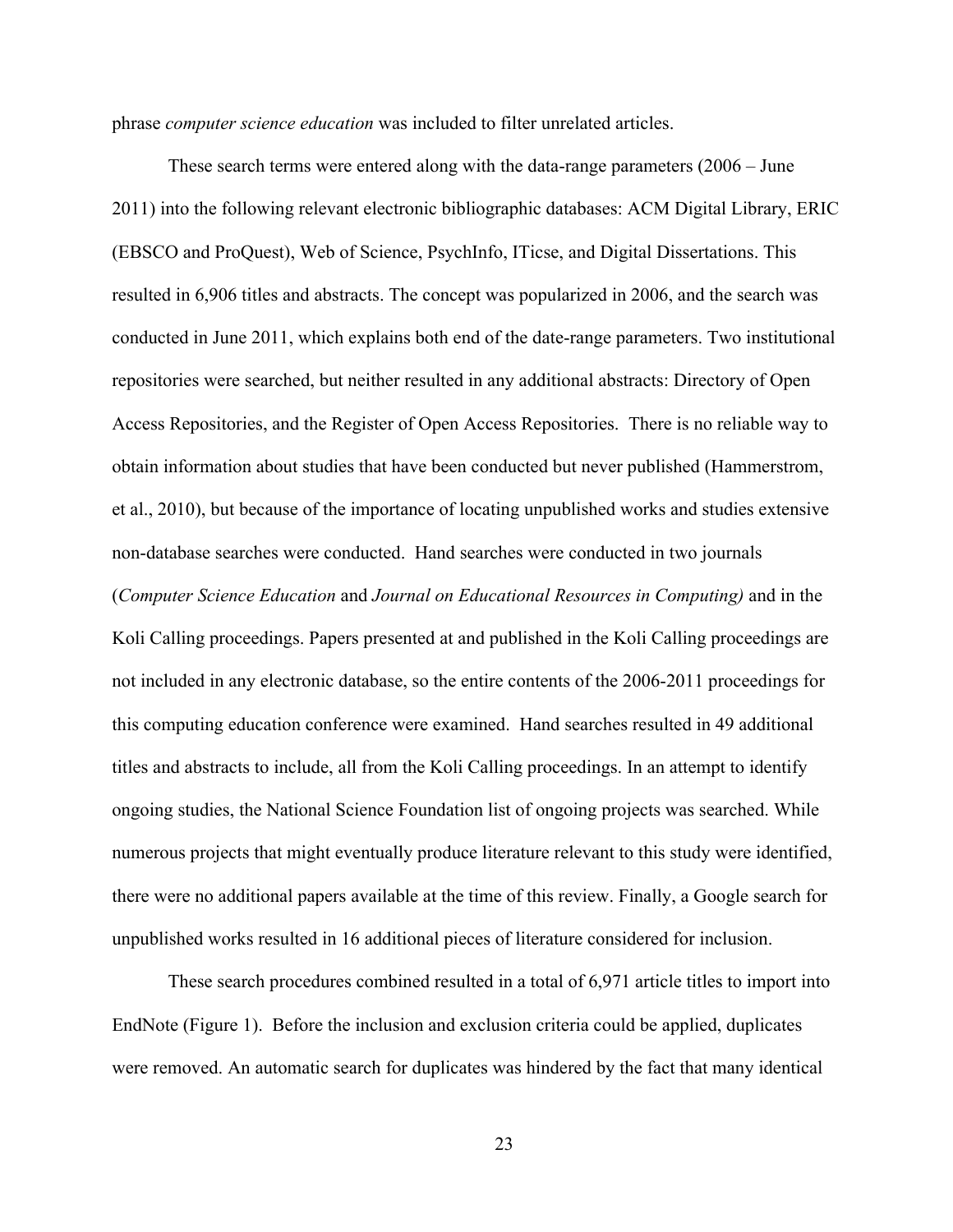papers were published in conference proceedings and in the governing body's journals; these were not automatically identified as duplicates because of the variation in the publication venue. After automatic and hand searches for duplicates, a total of 3,465 citations and abstracts were imported into the Evidence for Policy and Practice Information and Co-ordinating Centre's (EPPI-Centre) EPPI-Reviewer 4 (Thomas, Brunton, & Grazosi, 2010).



*Figure 1:* Search, Review, and Coding Proceure

#### **Inclusion/Exclusion Criteria and Process**

All abstracts went through an initial screening process where inclusion and exclusion criteria were applied. Any article that was outside of the date range was excluded, as were articles not related to computer science. If the phrase "computational thinking" was not included in the abstract, it was still eligible for inclusion if it was explicit about its intent to address one of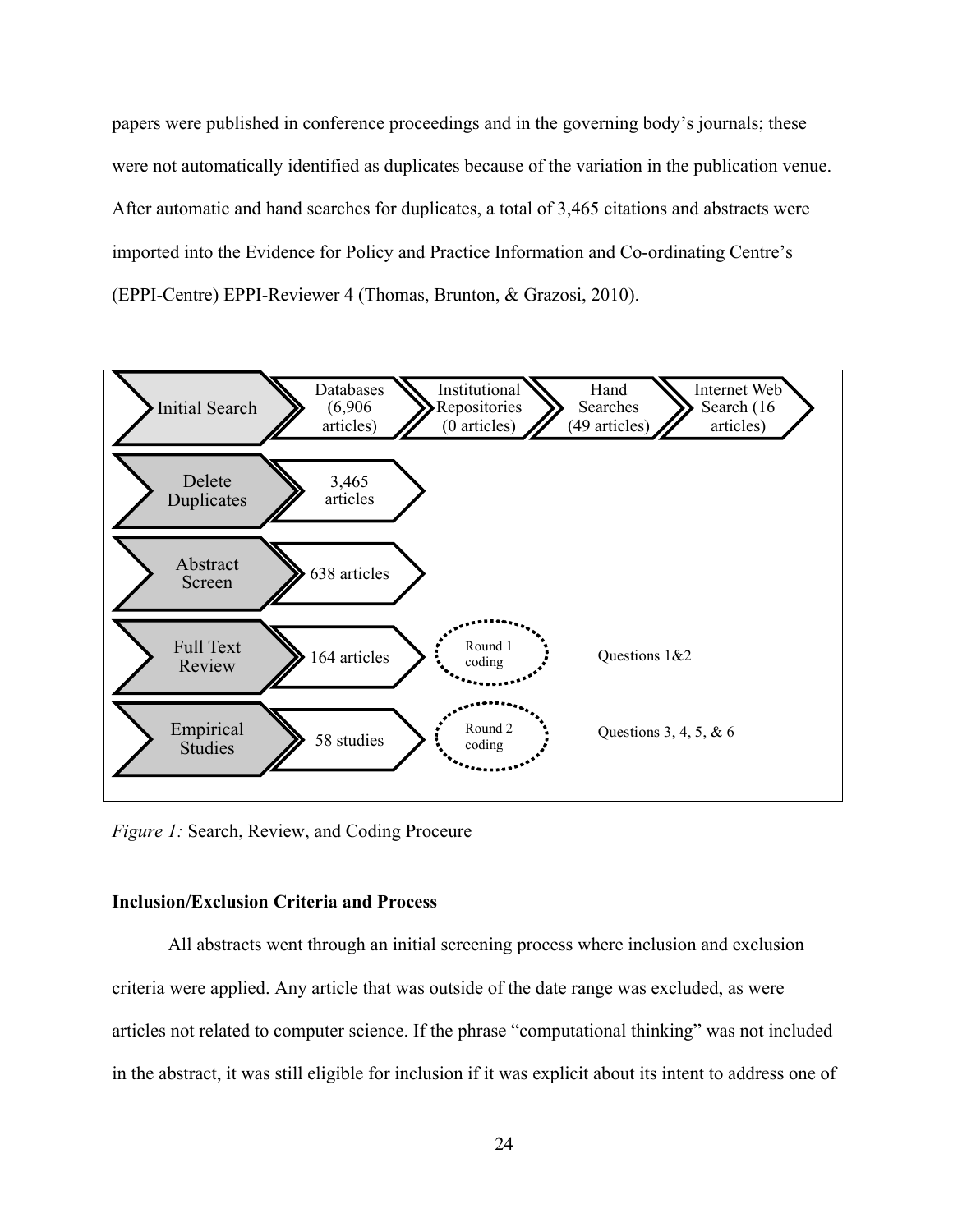the computational thinking domains identified in this study's search terms. There was no attempt to interpret the intent or otherwise deduce what outcomes could come of articles that described interventions; if the connection to computational thinking or one of the domains was not made explicit, the article was excluded. For example, the incorporation of real-world applications or programming environments like Scratch, Greenfoot, or Alice did not lead to automatic inclusion. While interventions that include these programming environments could be used to promote computational thinking skills, the author must have clearly made a connection to computational thinking or one of the domains specified in the definitions used for this study. Papers that introduce panel discussions, talks, video presentations, workshops, tutorials, posters, and other similar conference events were excluded. While there is valuable information in these sessions, the written explanations are brief and arguments too incomplete to be included in a meaningful way.

It was not always possible to ascertain from the abstract if the article should be included. In these cases, the full text article was obtained and reviewed to determine if the piece met the screening criteria for inclusion. At the conclusion of the abstract screening, 638 papers remained and moved on to the full text review stage before substantive coding began. An additional 474 papers were screened out with the full text reviews, which left 164 full text papers that advanced to the substantive coding phases in which relevant characteristics of the articles were coded.

#### **Substantive Coding**

Substantive coding occurred in two rounds. The first round extracted demographic information on all articles. The second substantive round of coding examined the subset of the literature that included any paper or article that reported on data. The second round of coding addressed this study's research questions.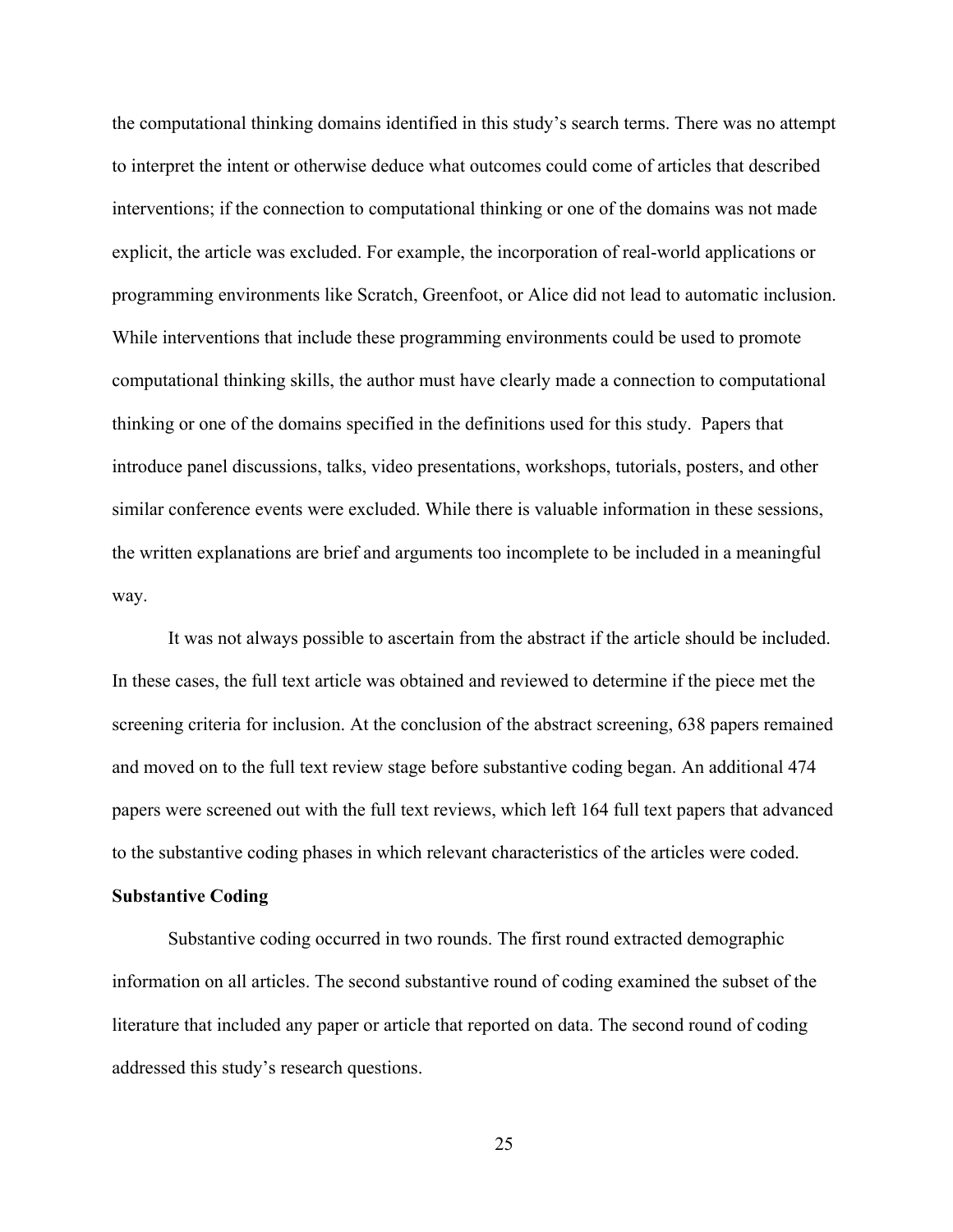#### **Findings**

The findings from the first round of coding of the entire set of 164 articles on the topic of are used to answer research questions 1 and 2. A subset of these is examined more closely with a second round of coding. The literature included in this subset includes all reports of research related to computational thinking. Each of these studies was coded for: study design, population, type of intervention, outcomes, measures, and definitions of computational thinking used by studies. Since no attempts were made to statistically analyze the findings, all studies were included regardless of their methods, design, or quality.

### **Research Question 1: What are the demographic characteristics of the entire set of literature?**

**Year of Publication.** The scholarship on computational thinking increased steadily from 2006 until June 2011 (Figure 2). This trend reflects its rise in popularity of the concept, and it is reasonable to assume this trend will continue given the recent focus on computational thinking at the national level (e.g., CSTA, NSF, Google).



*Figure 2.* Computational thinking literature by year of publication (2006 – June 2011)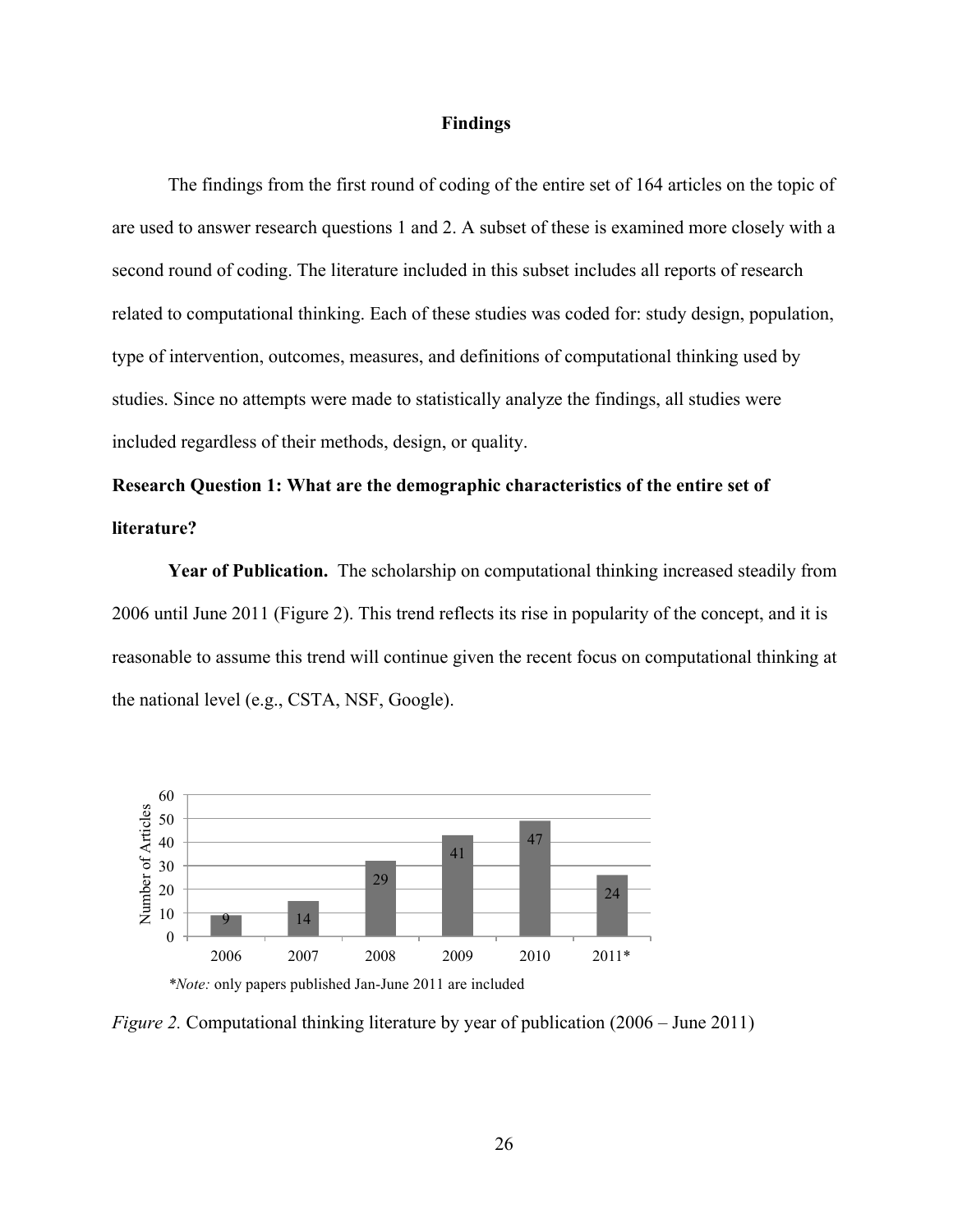**Author Characteristics.** Two author characteristics were examined: the institutional affiliation of the primary author and area of expertise of all authors. An examination of the affiliation for the first author found that 38 (22%) of the 164 computational thinking articles were written by a primary author outside of North America. Regions include the Middle East (*n=*8), South America (*n=*1), Asia (*n=*10), Oceania (*n*= 2), and Europe (*n=*17). Randolph (2008) found that 55% of the studies in computer science were written by authors outside of North America. The term computational thinking was introduced in the United States, so it is not unexpected to find that the proportion of computational thinking scholarship produced abroad is lower than the proportion of internationally produced papers on computer science education (Randolph, 2008). It appears the emphasis on computational thinking or its domains is in the United States is not mirrored by other regions of the world.

The area of expertise of authors was primarily computer science. Only 46 (28%) articles included one or more authors with expertise in an area outside of computer science. These other areas include education, fine arts, other science (physics, biology, etc.), and engineering. Of those, 30 articles (18%) had one or more authors with expertise in education. Four articles had authors with expertise in evaluation or educational research. Since this review is focused on education, it is notable that so few authors have a background or expertise in education.

**Target Populations.** As seen in Table 2, there has been a considerable amount of literature aimed at the larger computer science and computer science education community (*n=*31, 19%), but the bulk of the literature has focused on students within a specific age range. To date, the scholarship on computational thinking has been distributed fairly evenly between the K-12 (*n=*69, 42%) and undergraduate (76, 46%) levels. A considerable amount of attention has been paid to undergraduate education, and this is likely in direct proportion to the number of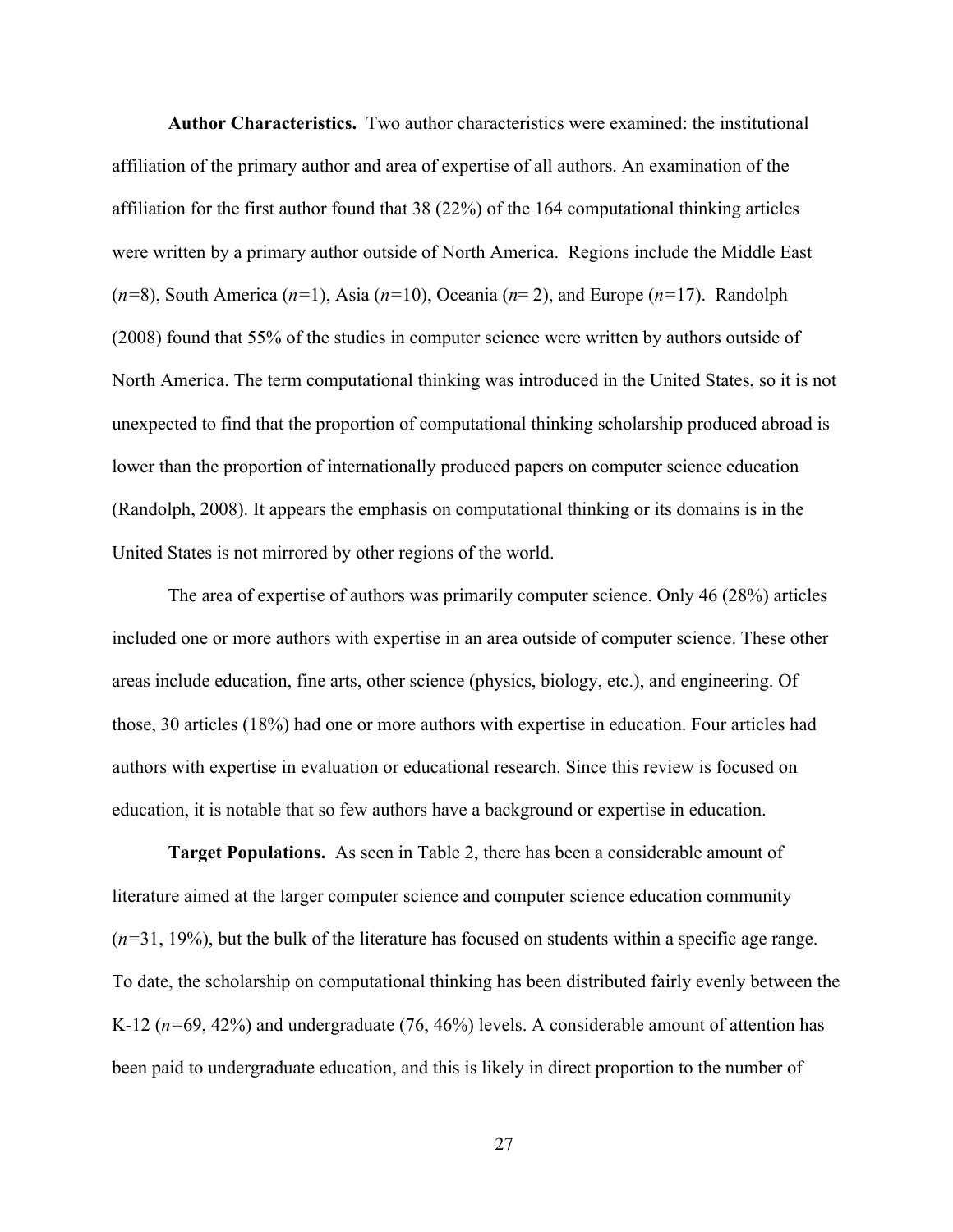undergraduate courses offered compared to the course offerings in K-12 settings. This proportion will shift given recent finding initiatives like National Science Foundation's Computing Education for the  $21<sup>st</sup>$  Century (CE21), the CS10K project with its aim to have 10,000 teachers in 10,000 high schools teaching a new computer science curriculum by 2015 (Astrachan, Cuny, Stephenson,  $\&$  Wilson, 2011), the attention to computational thinking in large-scale K-12 computer science advocacy efforts by organizations like CSTA and Google, and the emphasis on computational thinking in the newly developed AP CS Principles course. While the computer science community has been advocating for the expansion of computer science in K-12, it is only recently that policies and initiatives such as these have focused their attention on computer science and computational thinking at the K-12 levels. For example, it is reasonable to assume that there will be a substantial increase in the proportion of literature pertaining to K-12 in upcoming years.

| I ophianons iargelea by comparational infining therature |                     |  |
|----------------------------------------------------------|---------------------|--|
|                                                          | Articles<br>$N(\%)$ |  |
| K-12 Students                                            | 28 (17%)            |  |
| Elementary Students (K-5)                                | 8(5%)               |  |
| Middle School Students (6-8)                             | 13(8%)              |  |
| High School Students (9-12)                              | 20(12%)             |  |
| <b>Undergraduate Students</b>                            | 76 (46%)            |  |
| Graduate Students                                        | 4(2%)               |  |
| <b>Teachers or Instructors</b>                           | 10(6%)              |  |
| <b>Computer Science Education Community</b>              | 31(19%)             |  |

#### Table 2.

*Populations targeted by computational thinking literature*

*Note*: The total exceeds 164 because some studies targeted multiple populations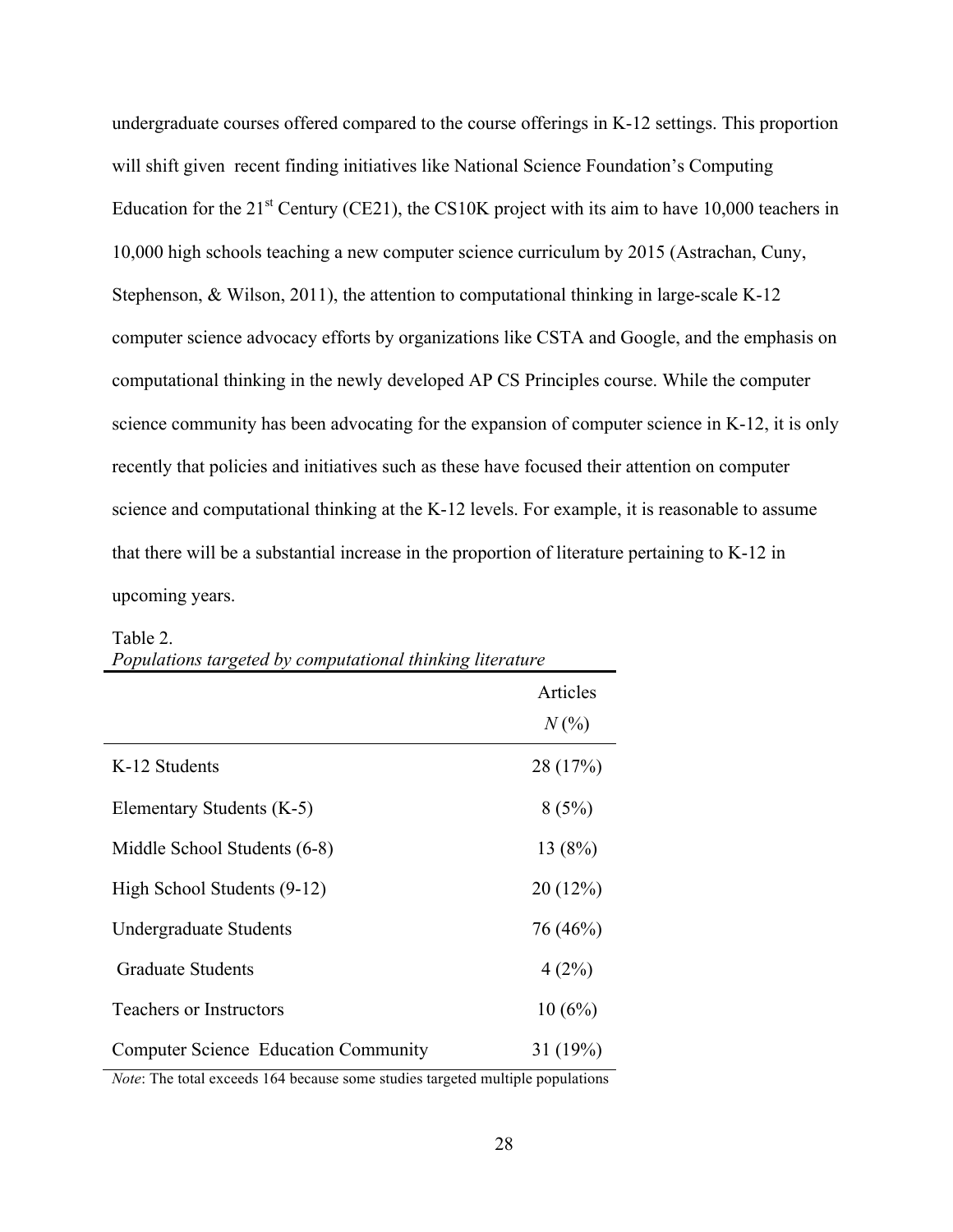### **Research Question 2: What kind of taxonomy might characterize this entire set of literature?**

A grounded, iterative process was used to develop a six-fold taxonomy to classify the articles and papers. The first category in the taxonomy, **Curriculum Description**, includes articles that explain a lesson, curriculum, activity, or course that is used to promote computational thinking or one of its domains. The purpose is to share ideas with other computer science educators to improve the computer science education environment and community. The distinguishing feature of **Program Descriptions** is that the intervention or idea described goes beyond the individual classroom level and is implemented on a larger scale – across a university, for example. **Evaluations** seek to make a judgment of the merit, worth, or value of a program or process (Scriven, 1991). Articles were placed in this category if the author indicated that the primary aim for the paper was to convey the results of a study focused on a specific program or intervention. Evaluation papers could also fit in either the Curriculum Description or Program Description categories if it were not for the emphasis on the evaluation methods and findings. These were not dual coded. The fourth category is **Research**. These are distinguished from evaluations by their focus on informing theory or contributing to the larger knowledge base rather than being focused on a single program or intervention. The next two categories are closely related. **Philosophy** papers are intended to create or promote debate about computational thinking in the broad computer science or computer science education communities. Works in this category might aim to share a perspective on an issue within the field or describe how CT applies to other disciplines. The sixth category in this taxonomy is Opinion, in which authors share their perspectives or outlook on a computational thinking topic. These are generally not peer-reviewed and the primary intent is for a single author to share their views on a topic.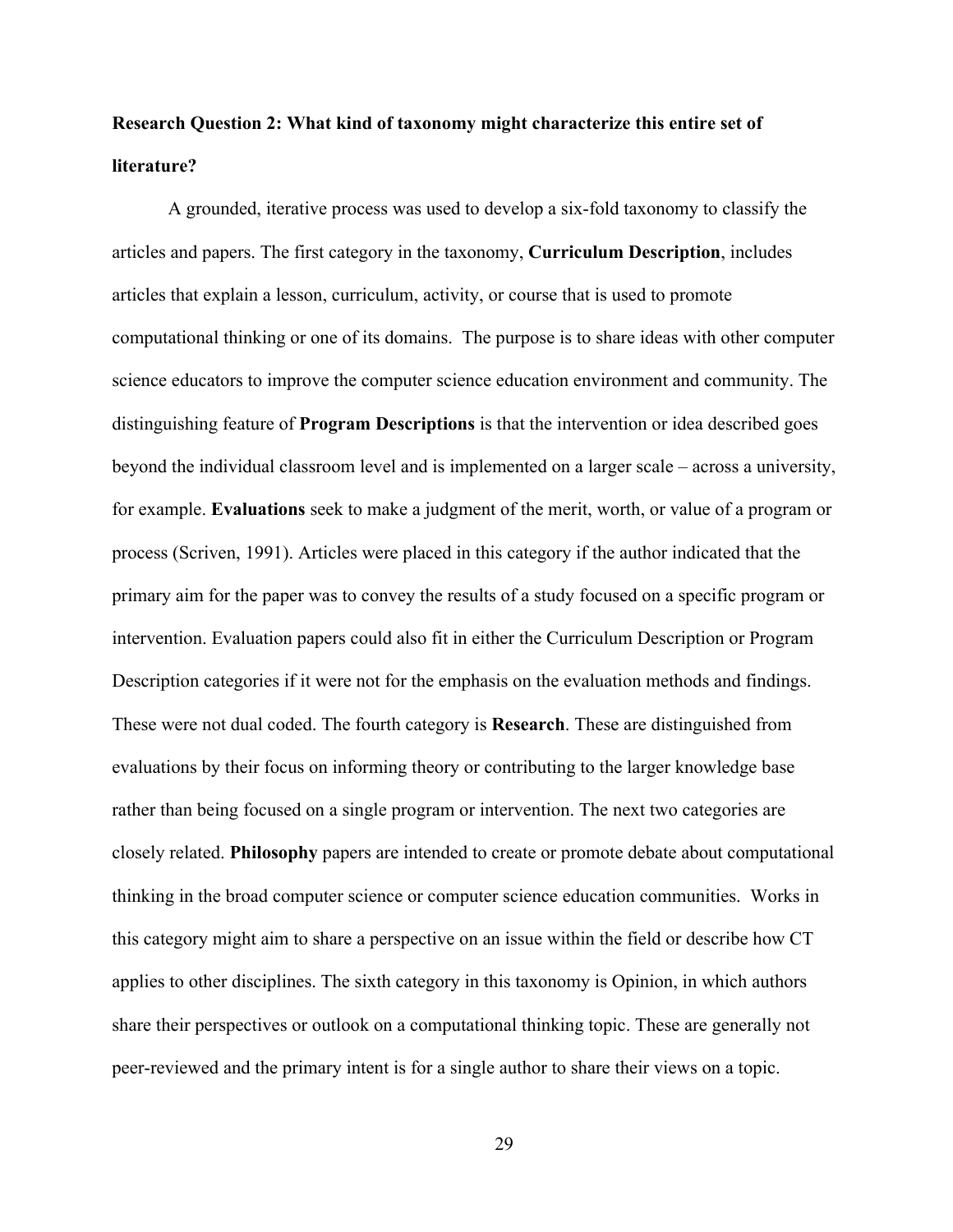The distribution of computational thinking literature across the six categories can be seen in Figure 3. The majority of the articles (*n*=78, 48%) described a curriculum, lesson, activity, or a course and 11 (7%) described larger programs. Approximately one fifth of the articles (*n*=37, 23%) were philosophical articles intended to promote discussion or debate around computational thinking. Research (*n*=19, 12%) and Evaluation (*n*=9, 5%) pieces reported on data that was collected as part of a study. The remaining 10 (6%) articles were written by individuals who were sharing their perspective on computational thinking.



*Figure 3*. Distribution of computational thinking literature 2006 – June 2011.

To further characterize the literature, each was coded for the inclusion of study findings. In all, 58 papers included an explanation of a study, including the participants, methods, and a presentation of findings. All 28 articles in the Research and Evaluation categories included data, as did the 26 papers presenting curriculum descriptions included data, and four of the 12 program descriptions.

#### **Research Question 3: What is the nature of the studies that have been conducted?**

All reports of research or articles that included data on outcomes related to an intervention were examined, and methodological and conceptual details were extracted to answer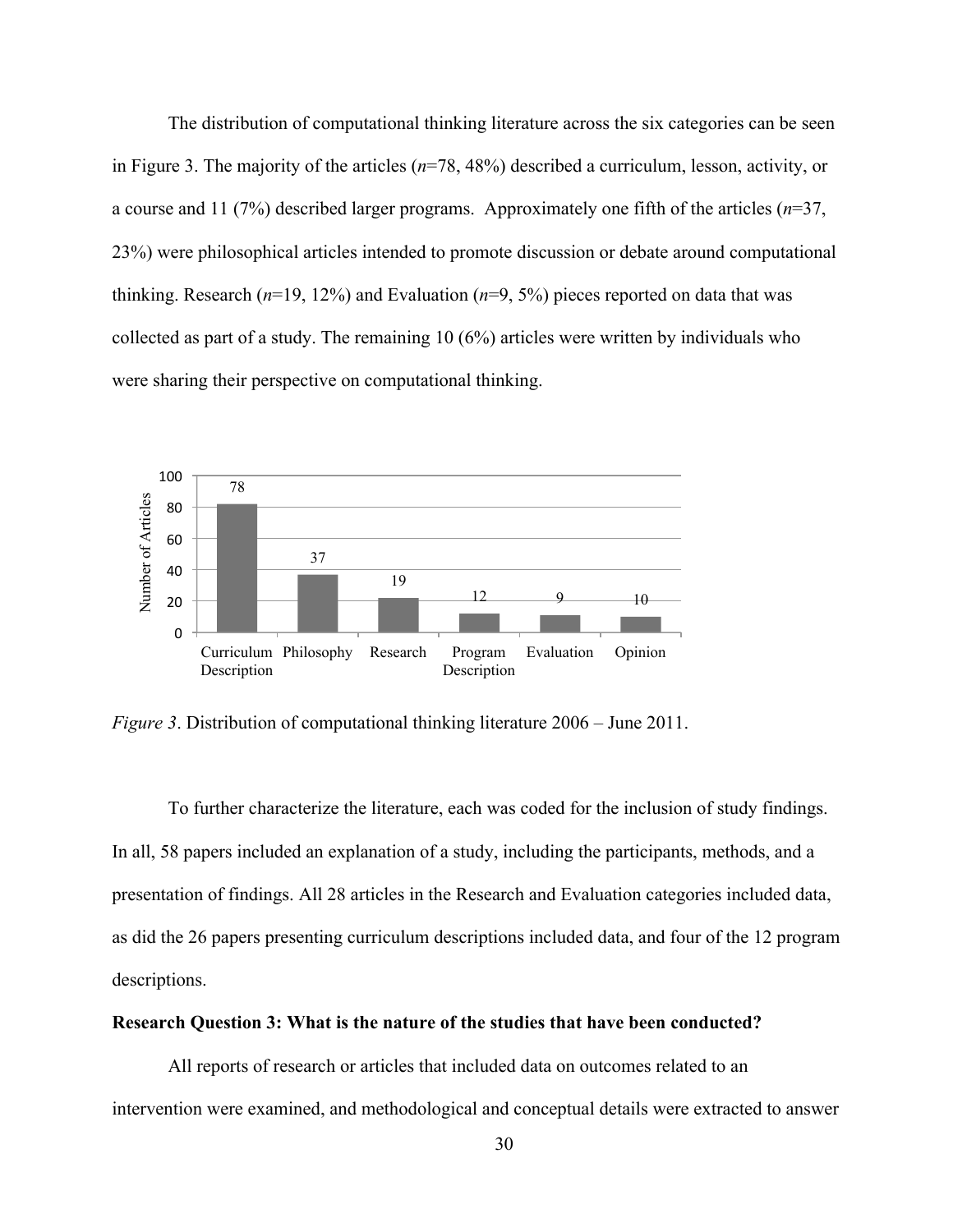research questions 3-6. An examination of study designs offers a cursory estimate of the methodological rigor of the research scholarship. The majority of studies (*n=*43, 74%) used some type of within-subjects or one-group design in which outcomes were examined for the treatment group only; no control groups were included (Table 3). The most common design employed was the one-group post-test only design (*n*=21, 36%). This is perhaps the weakest of all possible designs. Without a pretest it is difficult to ascertain if a change occurred, and the absence of a control group makes it impossible to know what might have occurred without the intervention (Shadish, Cook, & Campbell, 2002). Fifteen one-group studies (26%) included a pretest measure, which adds a small amount of strength to the design, but does not allow the researcher to make causal statements about the influence of the intervention.

Table 3.

|                                    |                          | All Studies<br>N(% |
|------------------------------------|--------------------------|--------------------|
|                                    | Post only                | 21(36%)            |
| Within Subjects                    | Pre/Post                 | 15(26%)            |
|                                    | <b>Repeated Measures</b> | 7(12%)             |
|                                    | Post only                | 2(3%)              |
| <b>Between Subjects</b>            | Pre/Post                 | 2(3%)              |
|                                    | <b>Repeated Measures</b> | $1(1\%)$           |
| Correlational                      |                          | 4(7%)              |
| Causal Comparative                 |                          | 2(3%)              |
| Qualitative                        | 10(17%)                  |                    |
| Did not include human participants | 2(3%)                    |                    |
| <b>TOTAL</b>                       |                          | 66                 |

*Research and evaluation designs used to explore computational thinking* 

*Note:* The total exceeds 58 because some studies used multiple designs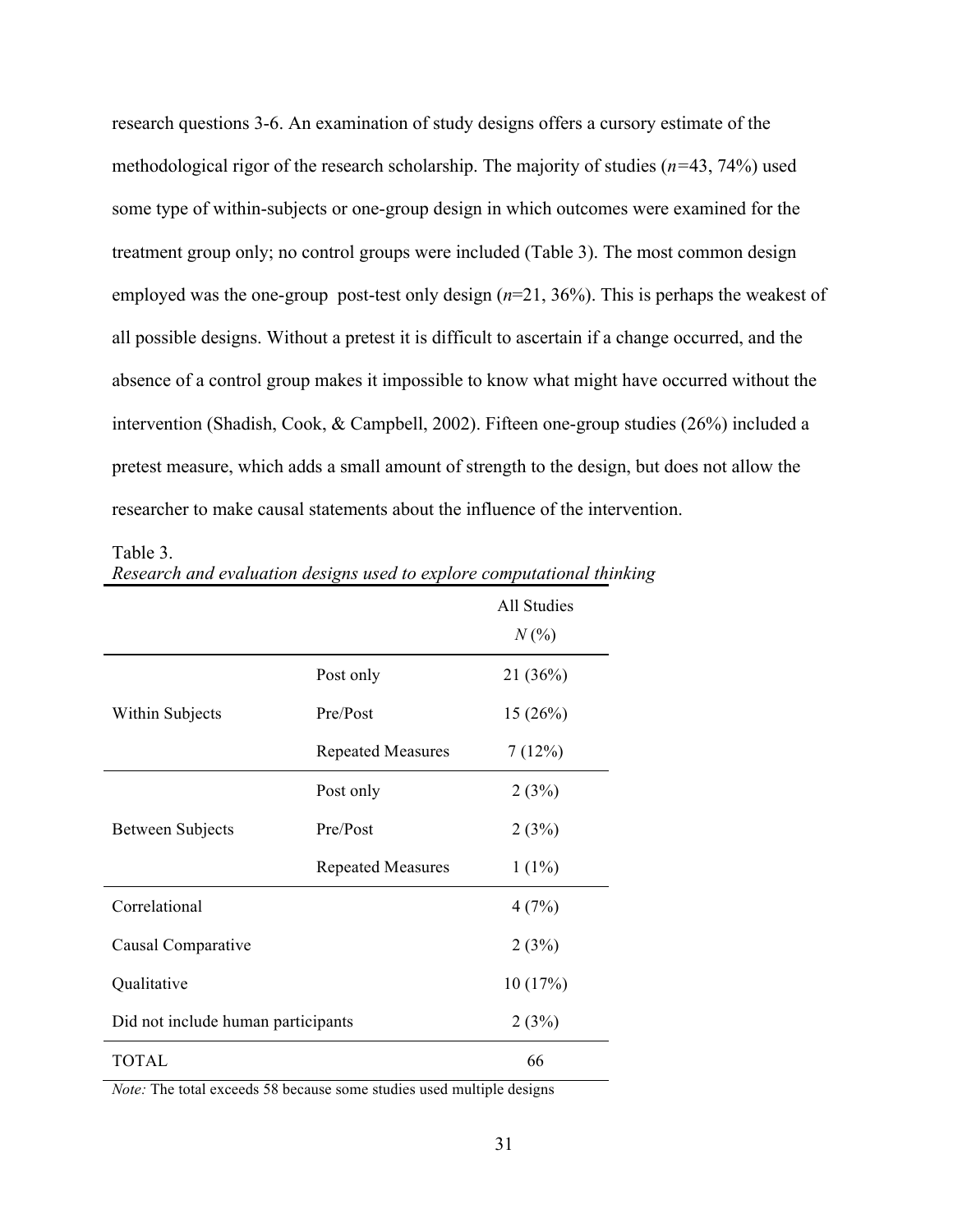Quasi experimental studies that include a treatment and a control group (betweensubjects designs) are necessary if the aim is to make causal statements about treatment effects. Only 3 (5%) of the studies included in this review are quasi-experimental studies. Of those, two included only a post-test measure, an improvement over a within-subjects design, but still a weak design. The incorporation of repeated measures bolsters both within subjects and between subjects designs. This was done in 8 (14%) of the studies. Correlational and causal comparative designs are also considered to be fairly weak research designs because the results remain open to many alternative explanations. Six described studies that employed two or more designs.

### **Research Question 4: How do study authors define computational thinking, and how do these align with the CSTA and Google definitions?**

The conceptual feature explored were the computational thinking definitions used by authors in each of the studies. Each definition of computational thinking used and cited within the studies was examined. A large portion of the studies (*n=*25, 43%) did not include the term 'computational thinking', but focused one of or more of the computational thinking domains such as algorithmic thinking, problem solving, reduction, abstraction, recursive thinking, interdisciplinary application of computer science, or data reduction. Of the remaining 33 studies that do mention computational thinking, six (10%) use the term computational thinking but provide no definition, citation, or indication of what the phrase means either within the context of their study or to computer science education in general.

Several studies (*n=*12, 21%) simply cite Wing's 2006 paper without including an explanation or definition. While Wing popularized the term in this seminal piece, the description provided is not sufficient for use as an operational definition within a study. The page-long description was an appropriate and adequate introduction to the concept, but its use as a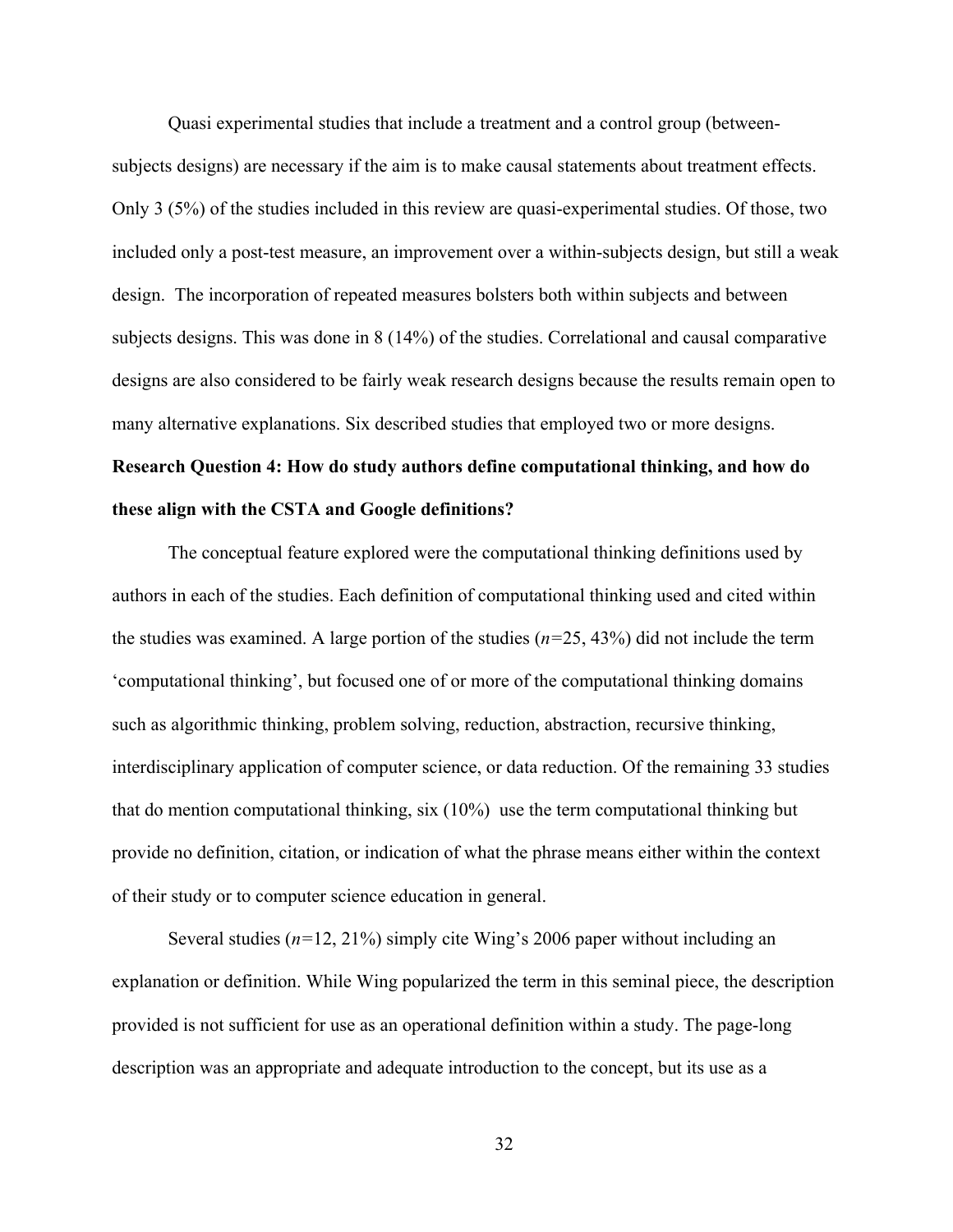definition within a study of computational thinking is not sufficient. In that situation it is far too vague and non-specific to allow the researcher or the consumer of the research an understanding of what the phrase means. Quite simply, it is too broad a definition to be used to describe something that is the target of a single intervention.

Only fifteen (26%) studies include a definition of computational thinking. The detail and comprehensiveness of these seven definitions varied dramatically, but the definition included provided the reader with some understanding of what the phrase meant in the context of the study. These definitions included were compared to the definitions provided by Google and the CSTA. Of the 15 studies, nine offered definitions that were exceedingly vague compared to the processes described by Google and CSTA. These vague definitions are superficial descriptions of computational thinking as a "way of thinking", a "fundamental skill", or a "way of solving problems". They provide the reader little indication of what this mode of thought entails, and how the intervention described in the study might address it.

Four studies that define computational thinking go beyond these superficial descriptions and explain specific skills or concepts that comprise computational thinking. Each of the skills mentioned in these four studies overlap with those included in Google and the CSTA's definition (i.e. abstraction, decomposition, formulating problems). Two study authors address the need to operationalize computational thinking so it can be more meaningfully investigated. One of these authors included a laundry list of definitions provided by eight various authors, and explained that none of these was sufficient to operationalize the concept. The other author described a study in which the aim was to define computational thinking.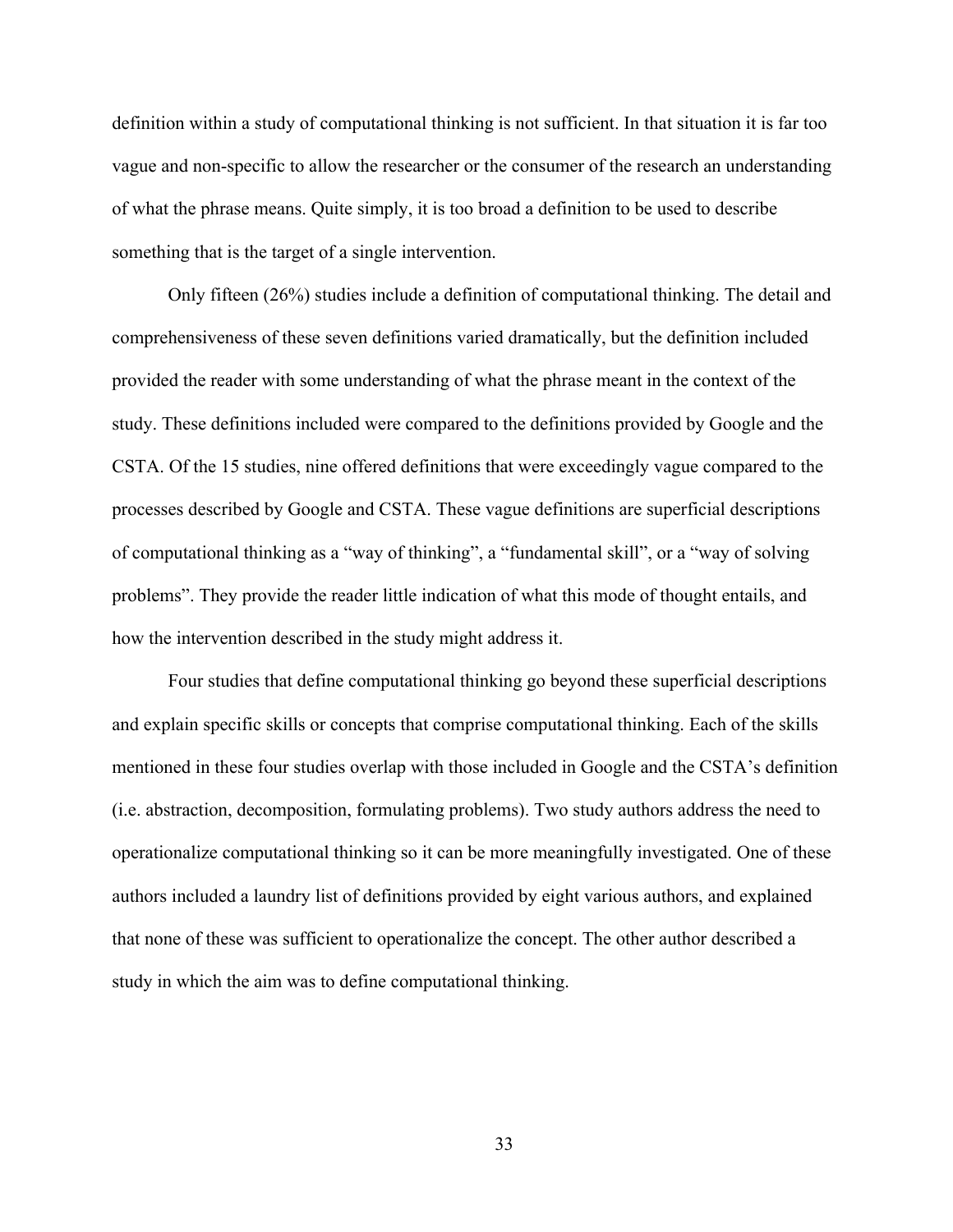### **Research Question 5: Of the empirical studies, how many were intervention studies and how many were not? What kinds of interventions are being explored and tested?**

The majority of the interventions studied were classroom-level interventions implemented in the traditional school settings (*n*=35, 60%). Further analysis of these curricula described for formal and informal settings found that the most common intervention in a school setting was an entire course redesign with the aim to infuse computational thinking across the entire semester or year (Table 4). Twelve of these redesigned courses were computer science courses, and six were courses focused on other disciplines such as science or mathematics. Other interventions included short computational thinking units or modules  $(n=3, 5\%)$ , activities or games (*n=*9, 8%), or a novel approach to teaching a computational thinking concept intended to be used in a traditional classroom setting.

| Types of classroom-level curricula                   |            |  |  |
|------------------------------------------------------|------------|--|--|
|                                                      | Articles   |  |  |
|                                                      | $N(\%)$    |  |  |
| Course Focused on Computational Thinking             | $18(51\%)$ |  |  |
| <b>Short Computational Thinking Units or Modules</b> | 3(5%)      |  |  |
| <b>Activities or Games</b>                           | 9(26%)     |  |  |
| Approach to Teaching a Concept                       | 3(5%)      |  |  |

Table 4.

# Computational thinking interventions used in out of school settings (*n=*8, 14%) were similar in nature, but were offered to students in informal settings such as summer camps or after school programs (e.g., Egan & Lederman, 2011). Another group targeted by computational thinking programs is teachers (*n=*6, 10%). Given the emphasis on incorporating computer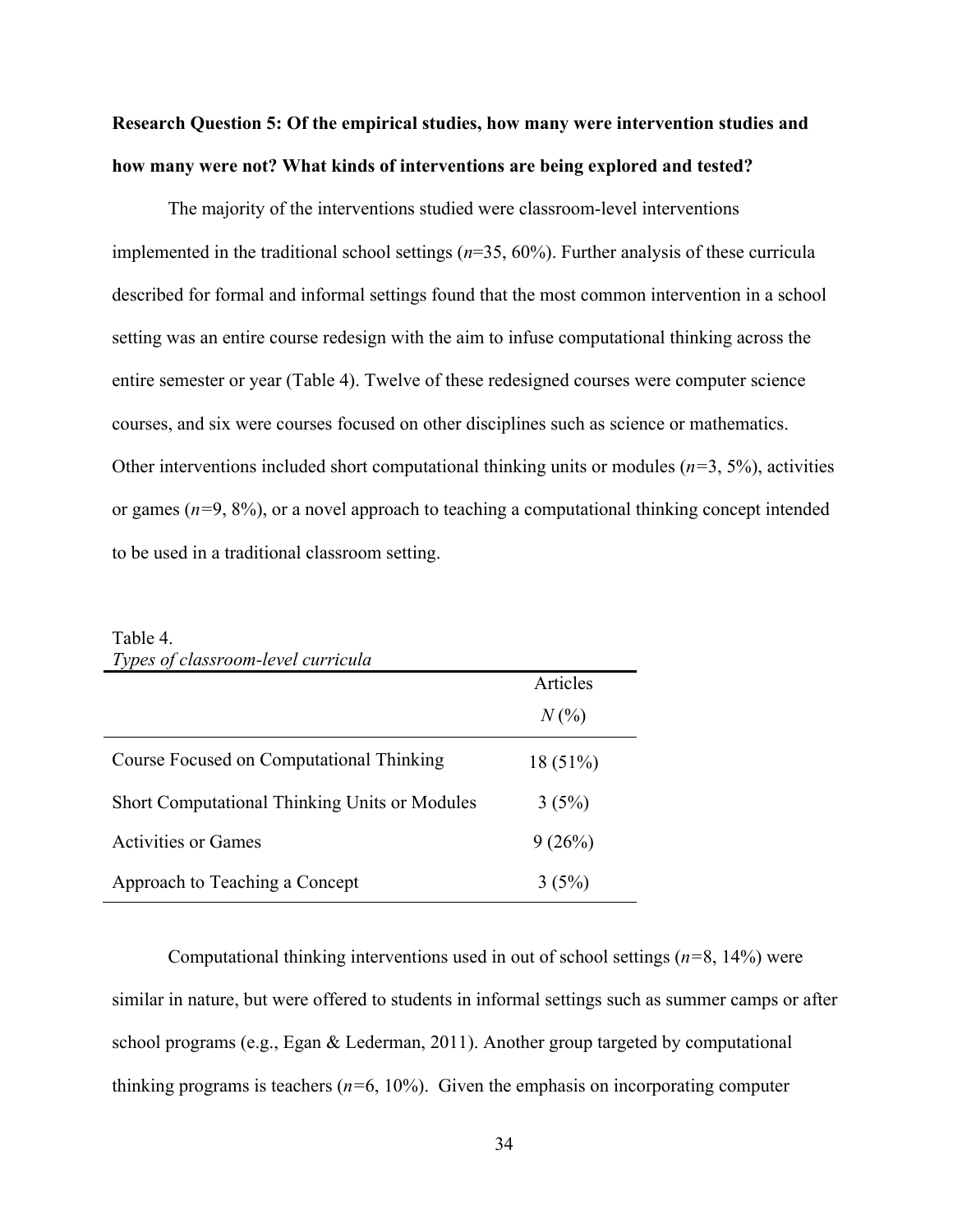science and computational thinking into non-computer science classrooms and the push to improve computer science teacher preparation, this is not surprising. Perhaps recent funding opportunities (e.g., CS10K) paired with the K-12 policy focus on computational thinking (i.e., AP, CSTE) will result in an increase in the proportion of interventions that fall into this category will increase dramatically in upcoming years. The 13 (22%) studies that explored how individuals think or learn or sought to understand differences in computational thinking skills among groups (e.g. between computer science professionals and novice computer science students) did not include an intervention. Some interventions aimed to influence individuals in multiple groups or settings (i.e., teachers, classrooms)

#### **Research Question 6: What outcomes are examined in studies and how are they measured?**

Of the studies that included an outcome or a dependent variable, many examined more than one. Some studies described numerous outcomes or measures, but did not report data or findings for each of the outcomes. In those cases, the only findings reported were significant ones. Some studies (correlational studies, for example) did not include a dependent variable. The outcomes examined fell into six major categories (Table 5). Examples of attitudinal outcomes include attitudes toward computing, attitudes toward other disciplines (i.e. mathematics and science), perceptions of computer scientists or computer science careers.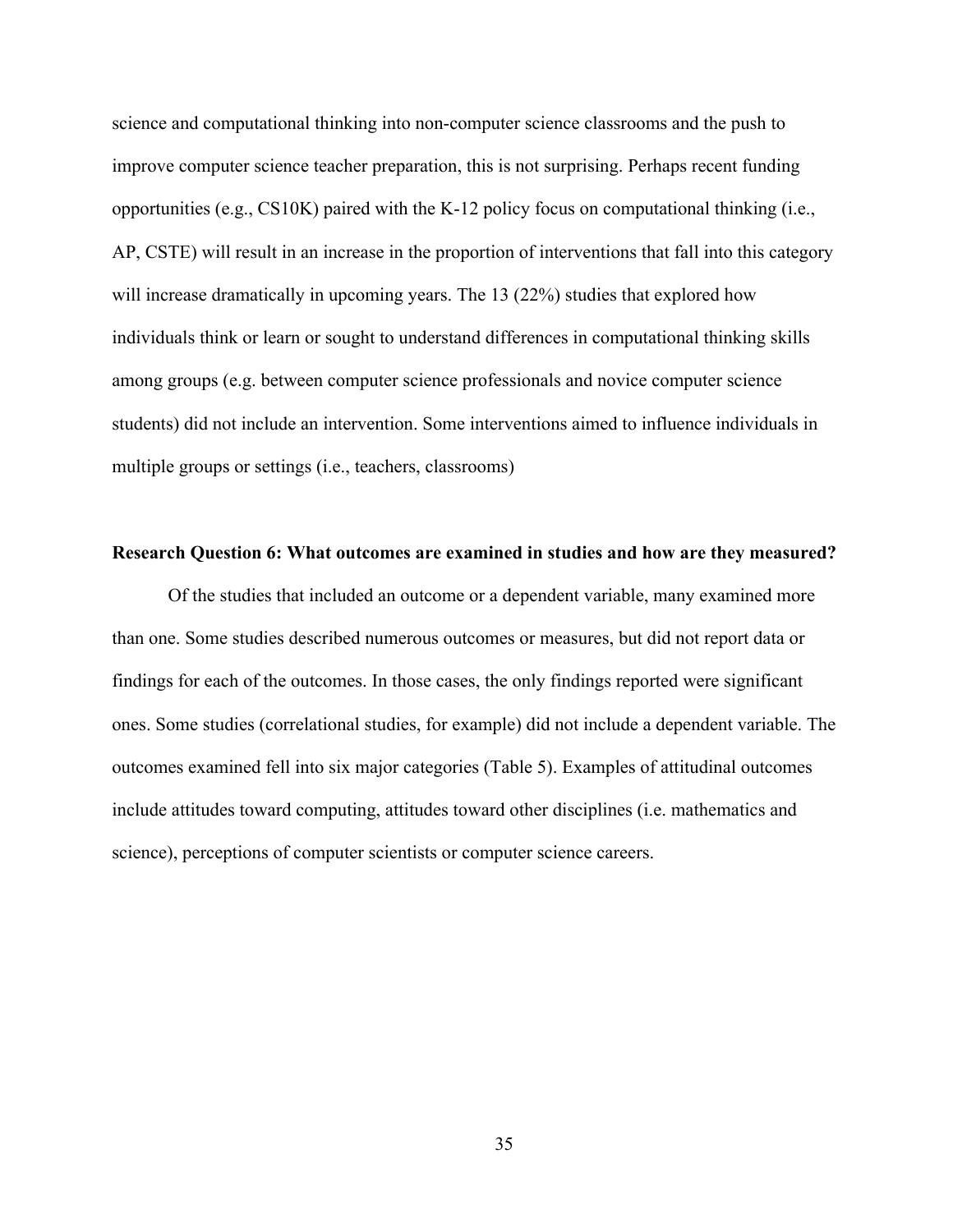|                     | Articles<br>$N(\%)$ |
|---------------------|---------------------|
|                     |                     |
| Attitudes           | $23(40\%)$          |
| Skills/Knowledge    | $23(40\%)$          |
| Course Achievement  | 2(3%)               |
| <b>Future Plans</b> | 5(9%)               |
| "did you like it"   | 21(36%)             |
| Course Enrollment   | 2(3%)               |
| None                | 13 (24%)            |

Table 5. *Outcomes examined in computational thinking studies*

*Note:* The total exceeds 58 because some studies include multiple outcomes

Skills or knowledge outcomes were employed often. In some studies, the skills or knowledge were related directly to the intervention and the outcome examined in others studies was something more generally or not as directly related. A third common category of outcomes, seen predominately in evaluation studies, is the "did you like it" outcome. These differ from attitudinal outcomes because attitude outcomes require that one looks outside of the intervention and into one's feelings or perceptions of a larger idea – like computer science or mathematics. "Did you like it" outcomes are exclusively interested in or target participant perceptions of the intervention being studied. Outcomes related to students' future career or academic plans (e.g., intent to pursue a career or degree in CS, take future CS courses) were not commonly used, nor were those related to course achievement (final grade in the course) or subsequent course enrollment. Thirteen studies included no outcome variable.

Outcomes were assessed using a variety of measures across the various studies (Table 6). Questionnaires were by far the most commonly employed measure (*n=*34, 59%). These were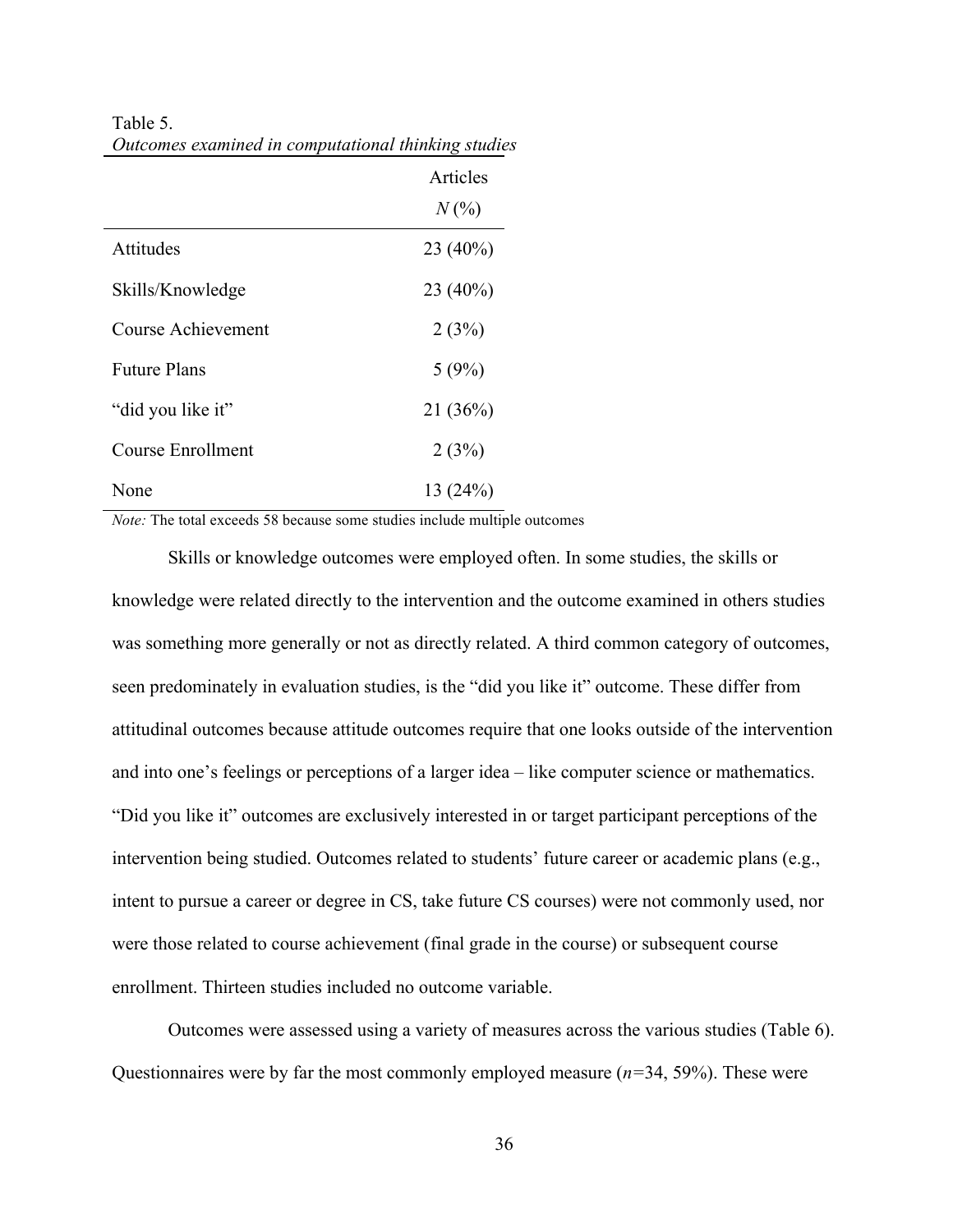used to collect data on many of the attitudinal outcomes and a number of studies used them to explore skills and knowledge gains (e.g. Kafura & Tatar, 2011). Self-assessments of knowledge gain are often flawed and are not as strong as other types of measures of knowledge and skills acquisition (Dunning, Heath, & Suls, 2004). More traditional measures of skills and knowledge including teacher or research made tests (*n=*14, 24%) or standardized or established tests that have undergone measurement of their reliability and/or validity (*n*=4, 7%) were used in some studies. Student work created as part of the course was used as a measure in 11 (19%), often paired with qualitative data analysis. Final course grades (*n=*3, 5%) and existing records (*n=*5, 9%) were used as measures of success, as were observations (*n=*11, 19%), interviews *(n=6*, 10%), and other measures including reflections, mentor ratings, focus groups, and computerlogged data.

#### Table 6.

| Measures used in computational thinking studies |                           |
|-------------------------------------------------|---------------------------|
|                                                 | <b>Studies</b><br>$N(\%)$ |
| Questionnaire                                   | 41 $(61%)$                |
| Course Grades                                   | 3(4%)                     |
| Teacher or Researcher Made Test                 | 15(22%)                   |
| <b>Student Work</b>                             | 13(19%)                   |
| <b>Existing Records</b>                         | 4(6%)                     |
| Standardized or Established Tests               | 5(7%)                     |
| Interviews                                      | $7(10\%)$                 |
| Observation                                     | 11(16%)                   |
| Other                                           | $7(10\%)$                 |

*Measures used in computational thinking studies*

*Note: The total exceeds 58 because some studies used multiple measures*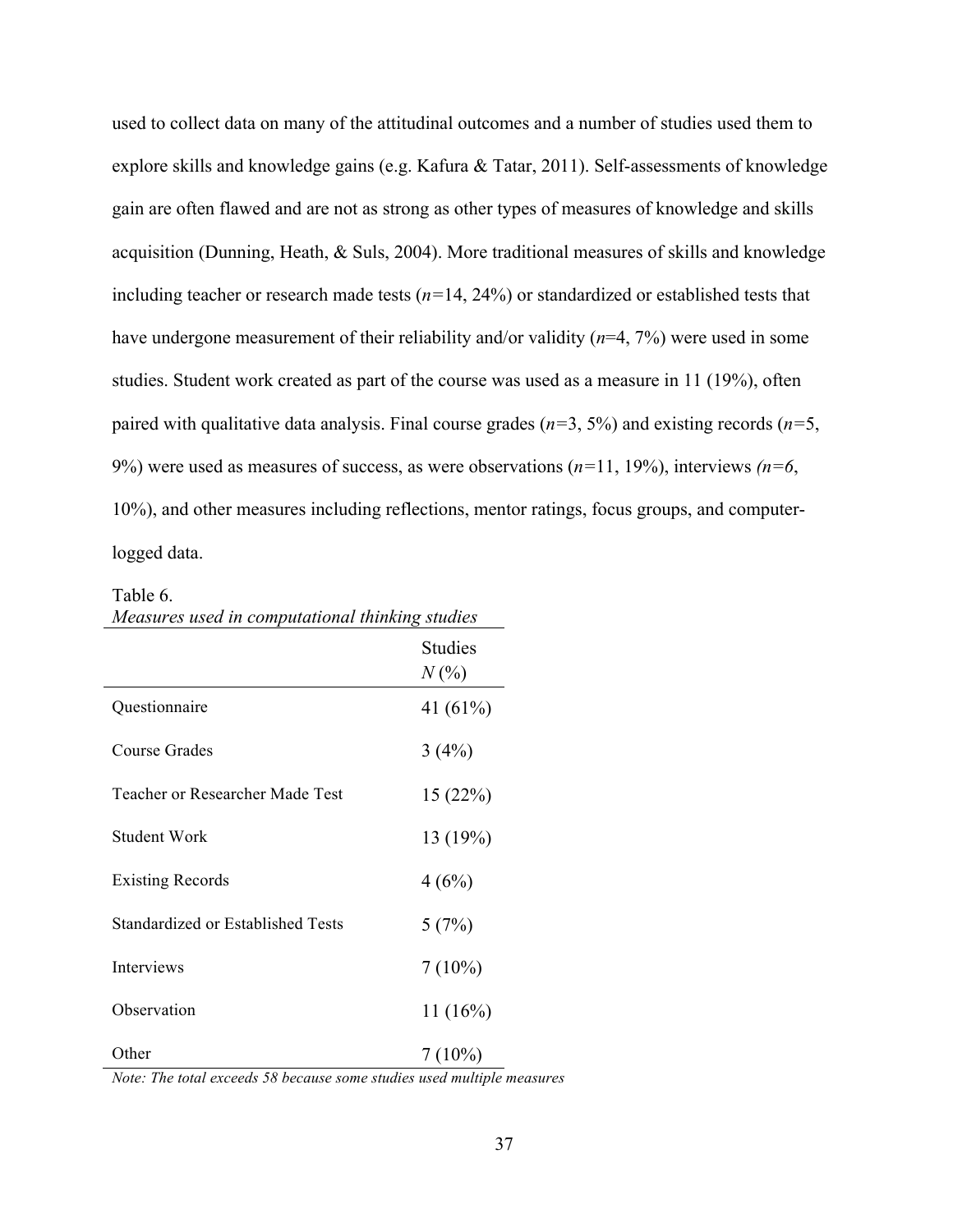The methods used for data analysis were also examined. If multiple analysis methods were used within a study, each method was coded. The findings are displayed in Table 7. The majority of the studies used less robust descriptive ( $n=36, 62\%$ ) or qualitative ( $n=36, 62\%$ ) methods to analyze and represent the data. Only 8 (14%) of the studies used inferential statistics to report findings. Three used Pearson correlation, three used a t-test, one used ANOVA statistic, one a chi-square, and one reported z-test scores. One study used multiple analysis methods. Another reported to have several statistically significant findings, but did not give information on the statistical analysis method used. Only one of the eight studies that used inferential statistics included a discussion of the effect size.

Table 7. *Data Analysis Method Used* 

|             | <b>Studies</b> |  |
|-------------|----------------|--|
|             | $N(\%)$        |  |
| Inferential | 8(14%)         |  |
| Descriptive | $36(62\%)$     |  |
| Qualitative | 38 (69%)       |  |

*Note:* The total exceeds 58 because some studies used multiple data analysis methods

## **Limitations**

There are several limitations to this study. The first arose in the development of a search protocol and gathering all the literature and studies on computational thinking was a challenge. The initial challenge was the lack of a widely agreed upon definition or structure of computational thinking. While there is agreement about the existence of CT as a mode of thought, there is no general understanding of the content or structure of computational thinking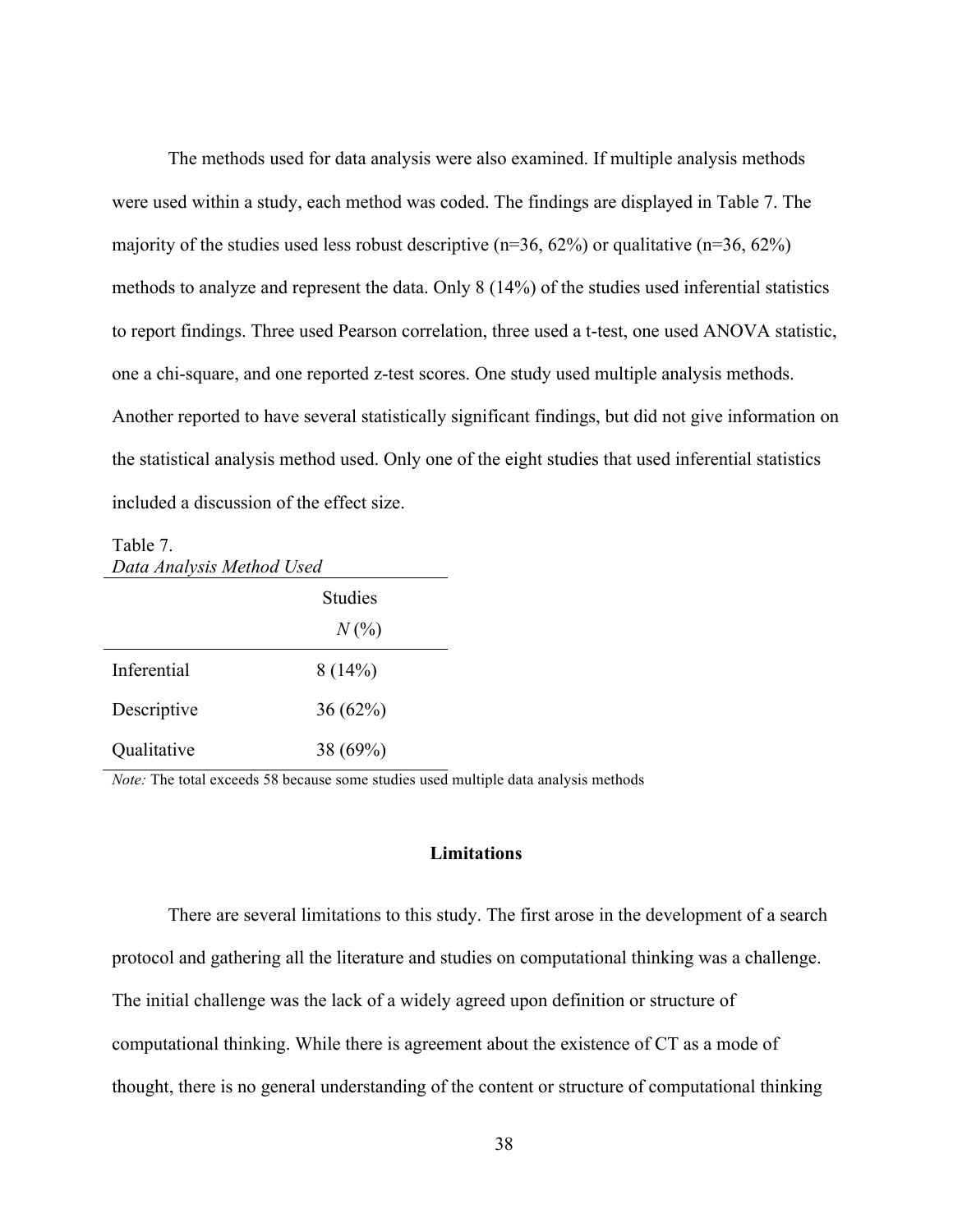and great variation exists among the various definitions. Strides have been made because of events like the February 2009 workshop on the scope and nature of computational thinking hosted by the National Research Council (Committee for the Workshops on Computational Thinking, 2010), but general agreement remains elusive.

Another limitation arises from the fact that conference proceedings are the primary outlet for communicating about the computer science field (Moed  $& Visser, 2007$ ). It is not a problem that the bulk of the studies and articles examined were published in conference proceedings. The emphasis on conferences is not surprising given the nature of computer science. In a field driven by innovation and a race to be the first to discover something new, only to have to immediately pursue the next new thing, time to publication is an important consideration. A National Research Council study (Snyder, 1994) found the median time from initial submission to publication in journals to be 31 months and in conference proceedings 7 months. The proportion of computer sciences literature published in this venue is markedly higher than the 8% of social science and 21% of science publications that are found in conference proceedings (Bourke  $\&$ Butler, 1996). In other fields, conference proceedings are not held in as high esteem as academic journals, methodological quality is often lower in conference papers, and publication bias is seen when the proportion of non-significant to significant findings are compared for these two types of outlets. Journal manuscripts are more likely to include non-significant findings in other fields (Snyder, 1994). This is not the case for CS education publications where a study of the methodological quality of articles found no differences in the methodological quality of articles published in computer science education journals and those published in computer science education conference proceedings. Computer science conference papers have a "much, much" higher citation rate than social science conference papers (Heeks, 2010), which is further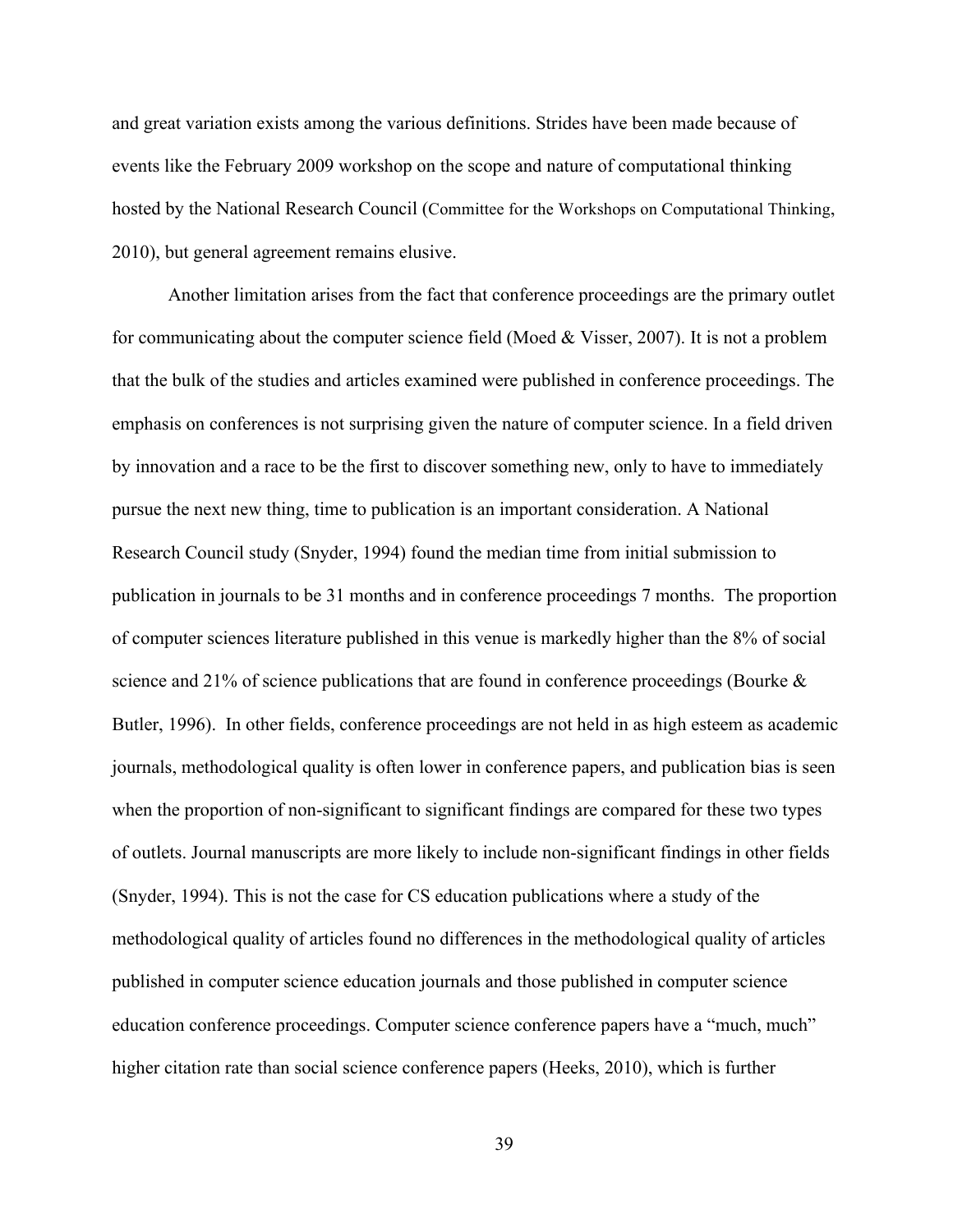evidence of the approval of this dissemination method in the field. The limitation arises when information is shared at conferences in the form of panels, presentations, and talks. In this study, descriptions of almost 300 such sessions were excluded because the published descriptions did not include enough detail on the session's content to allow for data to be extracted.

Two forms of publication bias, present in all reviews of this nature, are an additional limitation. Editorial publication bias is introduced when editors or reviewers reject manuscripts because of statistically non-significant results. Authorial bias refers to the failure to submit manuscripts that report on neutral or negative findings (Randolph & Bednarik, 2008). Since authorial bias is the most common form of publication bias (Lee, Boyd, Holroyd-Leduc, Bacchetti, & Bero, 2006; Olson et al., 2002), authorial bias is more of a threat to the validity of these findings.

#### **Conclusions, Discussion, and Recommendations**

The study described in this paper explored all of the literature on computational thinking between 2006 and June 2011. It described the demographic characteristics of this literature base and examined how well researchers exploring computational thinking align their methods, design, and analysis with commonly accepted definitions and standards for methodological rigor. Wing's seminal paper was undoubtedly influential in the computer science education community and a nod to Wing's introduction of the concept into the common language and modern thought of computer science educators is an appropriate reference. That said, the community continues to wrestle with a concrete definition for the phrase computational thinking. Until there is a universally accepted comprehensive understanding of what CT is , it is reasonable to expect that studies examining computational thinking explicitly state their definition of the phrase so readers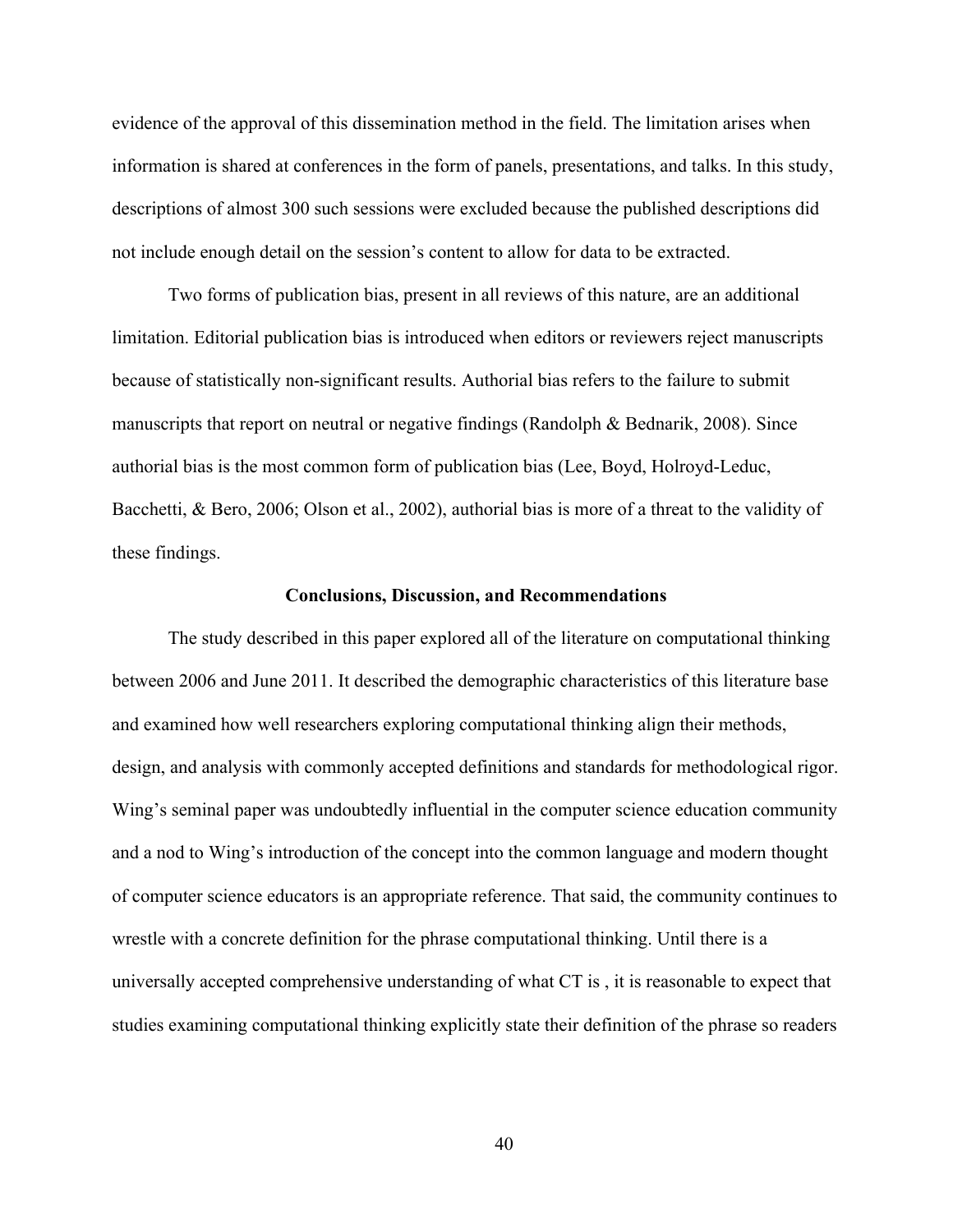can understand more about the intervention and its intent, or the focus of the research when there happens to be no intervention.

According to Hemmendinger (2010), most of the current definitions of computational thinking currently offered lack precision and fail to provide sufficient examples, often making the concept misunderstood or misconstrued. There has been much discourse in recent years about the precise definition of computational thinking (Bundy, 2007; Denning, 2007; Garcia, et al., 2010; Henderson, 2009; Committee for the Workshops on Computational Thinking, 2010; Wing, 2006). Wing (2006) introduced computational thinking as "reformulating a seemingly difficult problem into one we know how to solve, perhaps by reduction, embedding, transformation, or simulation" (p. 33). This definition is widely relied upon in projects that aim to promote computational thinking skills (i.e., Good et al., 2008; Hambrusch, Hoffmann, Korb, Haugan, & Hosking, 2009), but there has been little offered in the literature in the way of interpretation, further articulation, or constructive critique. The continued use of this broad, nonspecific definition and lack of elucidation could indicate that while there is acceptance of the idea that computer science is in need of a redesign, there is little understanding of the concept of computational thinking. It must be said that none of these articles claims to be focused on defining computational thinking. Given that computational thinking is such an ambiguous concept, it is problematic that these studies claim to be studying it, but provide no concrete definition. Only one study (Basawapatna, 2011) acknowledges the ambiguous nature of the concept and the need to provide a concrete description of how computational thinking is defined within the context of the study.

The intent of this review is to identify research trends and make recommendations to improve computational thinking and computer science education research practice. Reliable,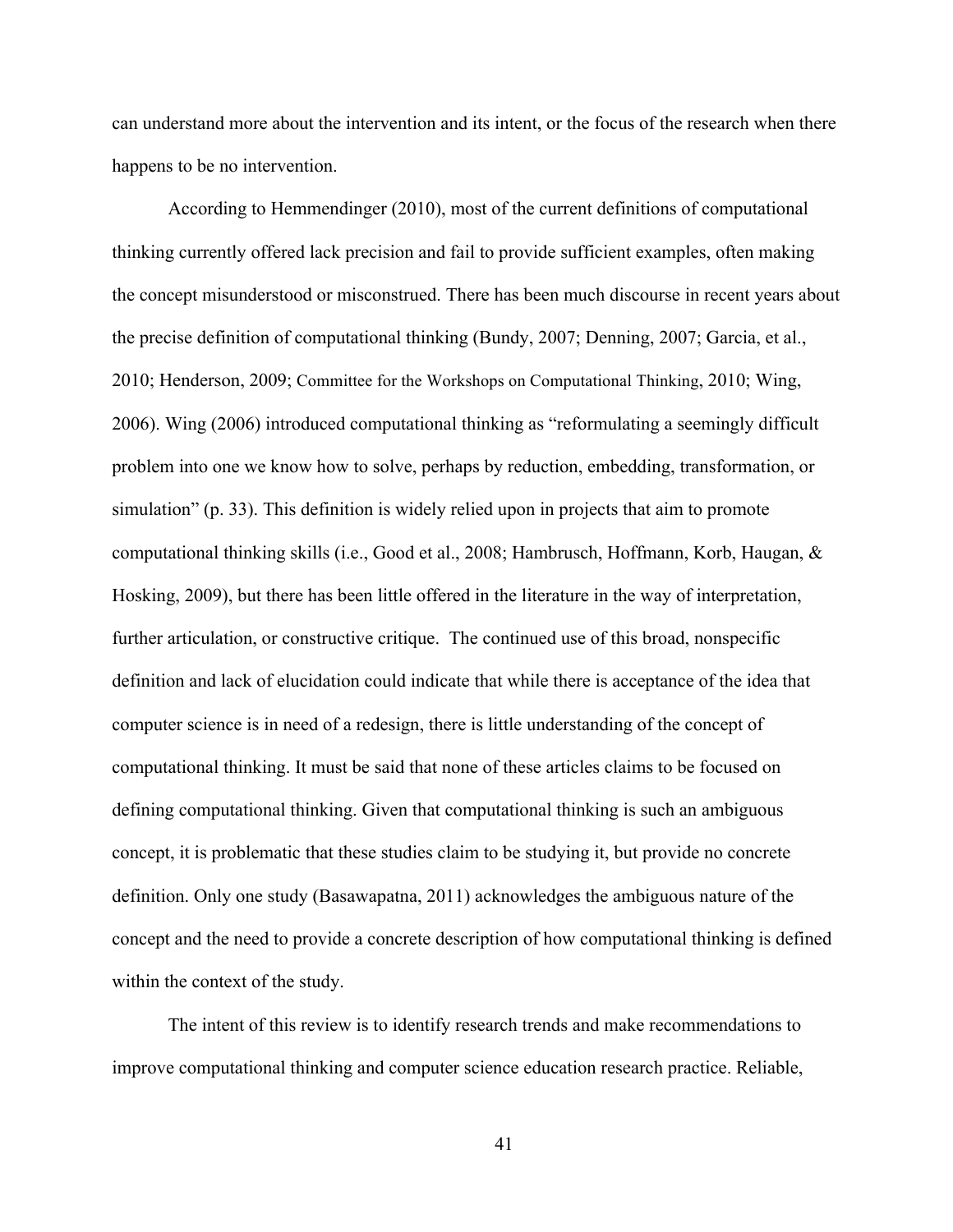generalizable methods were used to conduct this study, and two major conclusions were reached. First, computational thinking is far too underdeveloped a concept to be examined as a study's outcome in any meaningful way. Its use as a primary intervention target and outcome measure is problematic. Given the underdeveloped nature, one has to ask if it is inappropriate under any circumstances for a study to offer no definition or description of the intervention target, but particularly the case in studies reviewed that claim to target computational thinking, and yet fail to define it or describe how their intervention targets computational thinking or to offer any theoretical framework that explains how their chosen outcome measure is linked to computational thinking. There has been widespread agreement about the existence of the concept, but only recently have there been efforts to define it in a way that could lead to its operationalization and use as a general construct within studies.

Intervention research needs a strong basis of qualitative and quantitative research underpinning it. It is insufficient to provide only anecdotal evidence of claims, which is the type of evidence produced in the bulk of studies examined in this review. This type of data is useful for hypothesis generation, but can never confirm a hypothesis. The first step using a concept like computational thinking this is to conduct of qualitative research to articulate its theoretical components. The Computer Science Teachers Association's recently published definition can be used as a launching point for these efforts. The second step, the quantitative research, examines causal connections between the operational theoretical concepts. This includes the modification of existing measures or the development of new measures to assess each of the theoretical concepts that comprise the construct. These steps must be taken before robust studies addressing computational thinking can be conducted. Very little judgment or criticism about computational thinking has occurred; so far it is largely taken at face value. Perhaps the computer science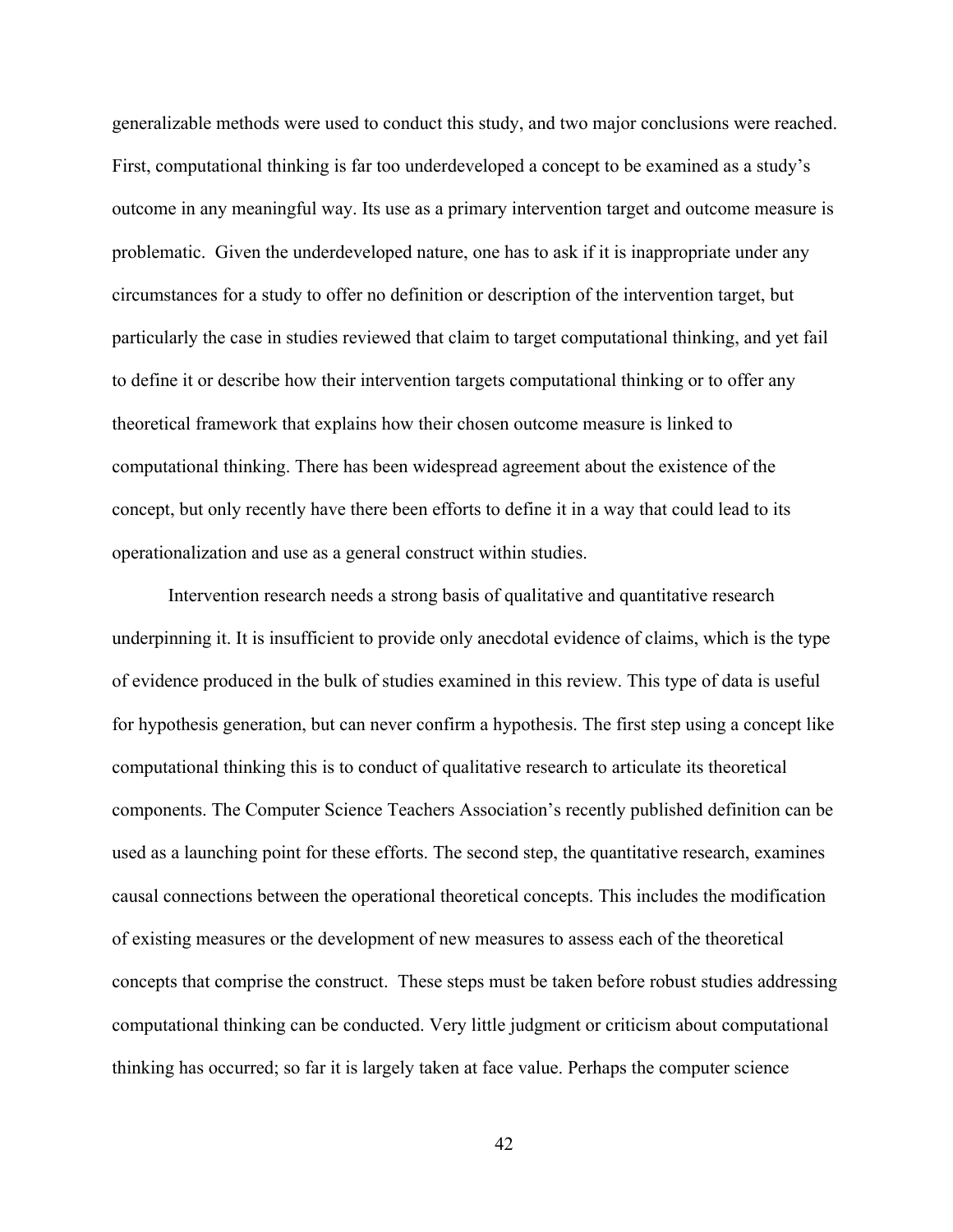education community should place more emphasis exploring the concept and taking further steps to arrive at a consensus about a theoretical framework that can be used to describe it.

The second conclusion that arose from this study relates to the quality of initial research and evaluation studies examining the efficacy of interventions that purport to improve computational thinking. The studies have, as a group, far too weak characteristics to allow for decent estimates of causal judgment. While the aim was not to report on the quality of the studies, it is evident that the rigor is lacking. This lack of rigor is apparent in both the conduct of the studies and in the reporting of them. The standards for reporting on studies of educational intervention in this field differ from those that have been established in other educational disciplines. There seems to be a *laissez faire* culture within computer science education that accepts research and evaluation studies that lack conceptual and methodological rigor. While there is no single set of standards that all of educational research relies on, there are some clear commonalities among the frequently cited standards (e.g. AERA, 2008; Ragin, Nagel, & White, 2004; National Center for Dissemination of Disability Research, 2012; Shavelson & Towne, 2002).

Evidence of robust research designs in the computational thinking literature is nonexistent. The commonly relied upon designs (single group posttest only or single group pretest/posttest) are vulnerable to multiple threats to internal validity. Quality studies employ systematic designs and are underpinned by explicit theoretical or conceptual frameworks to address significant questions that will contribute to the knowledge base. Furthermore, controls for counterfactuals and threats to internal validity that threaten causal connections are vital components of studies that aim to make causal claims.

The majority of the computational thinking research and evaluation studies relied exclusively or in large part on measures of student attitudes toward the intervention or self-report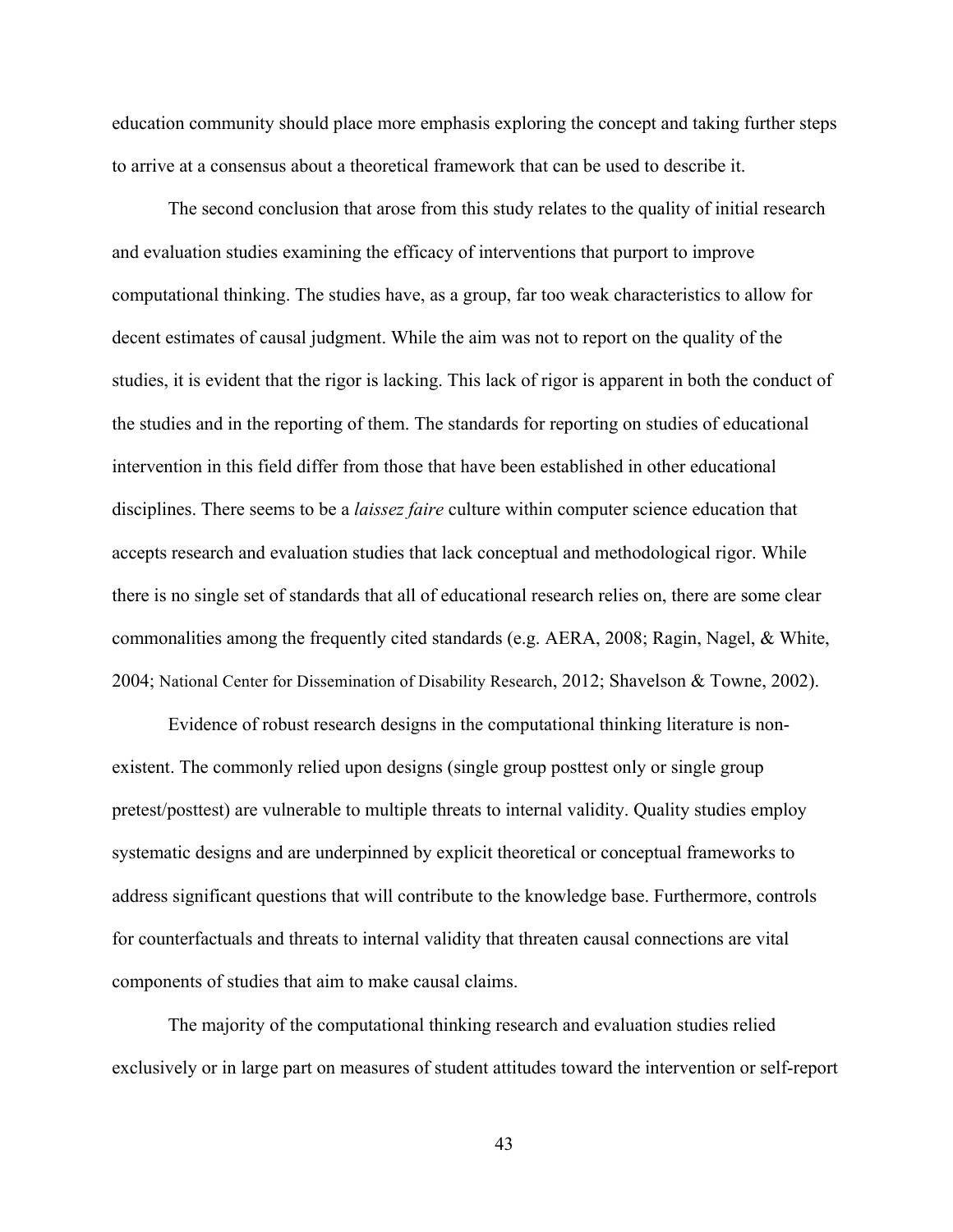of learning. In order to meet standards for educational research, measurement instruments should have psychometric information provided about them, and reliability and validity statistics should be presented. The research methods and instruments to measure variables of interest must be fully conceptualized and appropriate to address the research question. Studies that rely on perceptions of the intervention or on self-report of learning do little to inform the larger field and are overly focused on the context in which the study is conducted.

The reporting standards that are evident in the field are insufficient. Authors should be encouraged to provide sufficient detail about the intervention, the procedures, the participants, and the theoretical underpinnings that drive the study. In the articles scrutinized for this paper, there was often very little substantive information on the intervention included. Sampling procedures were not thoroughly described, and results and findings were not included for all outcomes described. All aspects of studies should be presented, not just the portions of the study that reveal positive findings. The omission of results hints at a bias toward reporting only positive findings. Furthermore, written reports must provide sufficient information to reproduce or replicate the study, which includes a description of the intervention, the sample, the methods, and present the findings from all aspects of the study. Beyond these methodological features, written reports should describe the philosophical assumptions made, the study's limitations, and present the implications of the study on the rest of the field. The portion of computer science education research represented in this study do not adequately meet these commonly describe upon standards for the conduct research and evaluation studies, nor for reporting. A discussion of what the computer science education research and evaluation standards could/should be would strengthen the quality of research in the field by encouraging reflection on research's role in advancing computational thinking and computer science education. If the computer science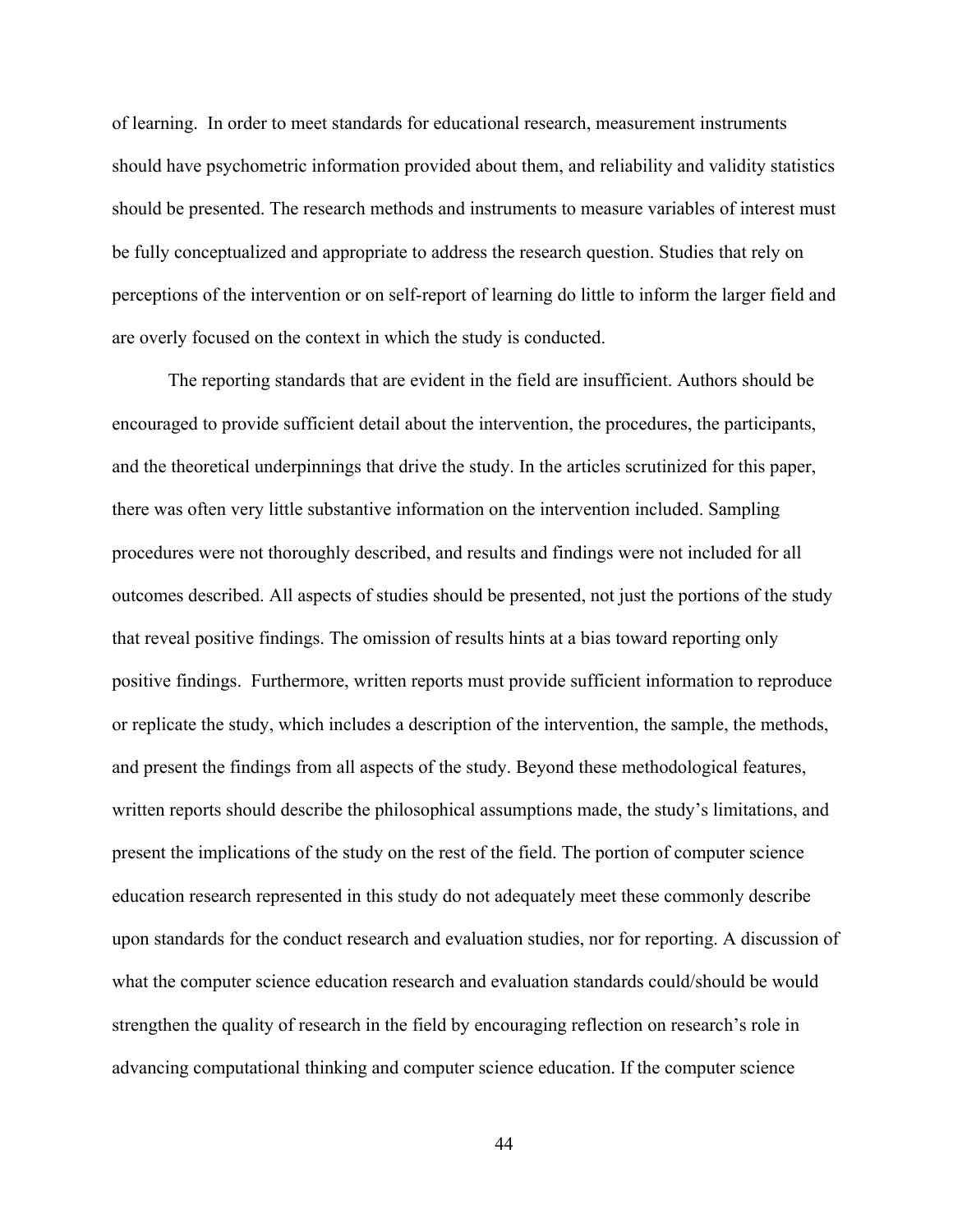community maintains different expectations regarding research quality, these should be articulated and discussed publicly and shared with the larger community.

The lack of attention to details such as measurement of outcomes and the definition of constructs suggest a lack of appreciation and understanding of the complexity of social science research. These are not trivial aspects of educational research. Lack of theoretical framework is further evidence that these researchers are unfamiliar with ambiguities that are inherent in educational research.This is not the first call for computer science education to make improvements to their research practice. Randolph (2007) made a series of recommendations, and improvements are not yet apparent. Continued reliance on weak designs, ill- or non-defined concepts or interventions, and vague reports of the findings will do nothing to advance computational thinking and computer science education to where it wants to be  $-$  in K-12 classrooms across the country. In order to make evidence-based decisions, a collection of quality research studies must exist. By following the established educational research standards as well as the recommendations set forth by researchers who have examined the body of literature in the field (i.e. Randolph, 2007, the current study), the computer science education community will slowly amass the evidence it needs to establish its place in the K-12 curriculum.

This review captures the literature from the introduction of computational thinking into the common language of computer science educators. Judging by the limited quality of the designs, very little rigorous examination of computational thinking and how it can best be introduced, encourage, and fostered in students. This review will serve as a baseline for future projects that examine the body of work and evidence on computational thinking. In addition, hopefully it will encourage the community of researchers interested in computational thinking to apply rigorous methods that will allow for generalization to other settings. Policymakers could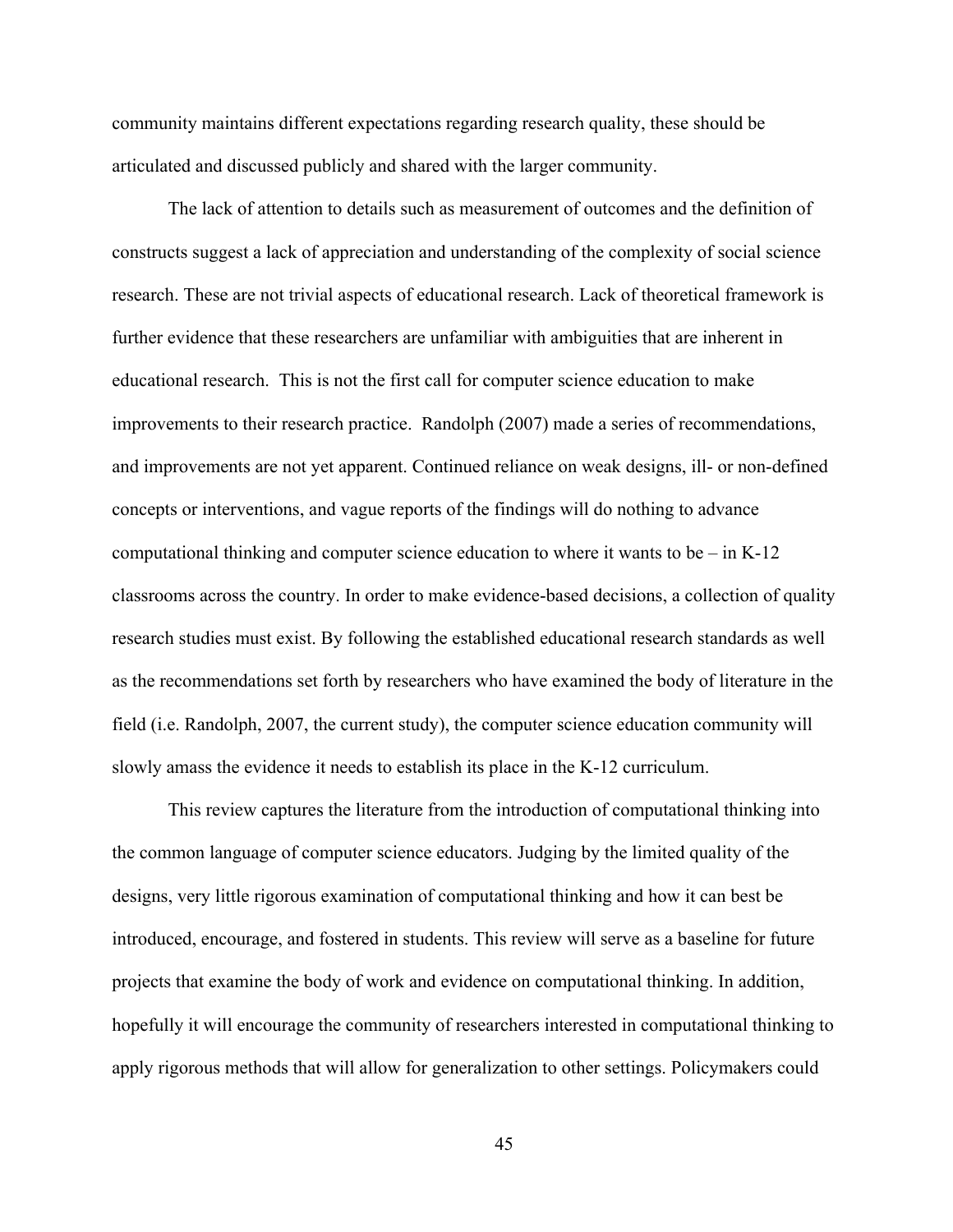encourage projects that employ rigorous methods to study the computational thinning efforts agencies, like the National Science Foundation, are encouraging. All this in the hope that it won't be long until it is possible to conduct a disciplined inquiry that synthesizes and critiques the empirical literature – much like Randolph has done with the CS educational research – to derive or come up with suggestions which the field can advance. Through this current review, it has become clear that there currently are not enough empirical studies to conduct a quantitative review of the literature.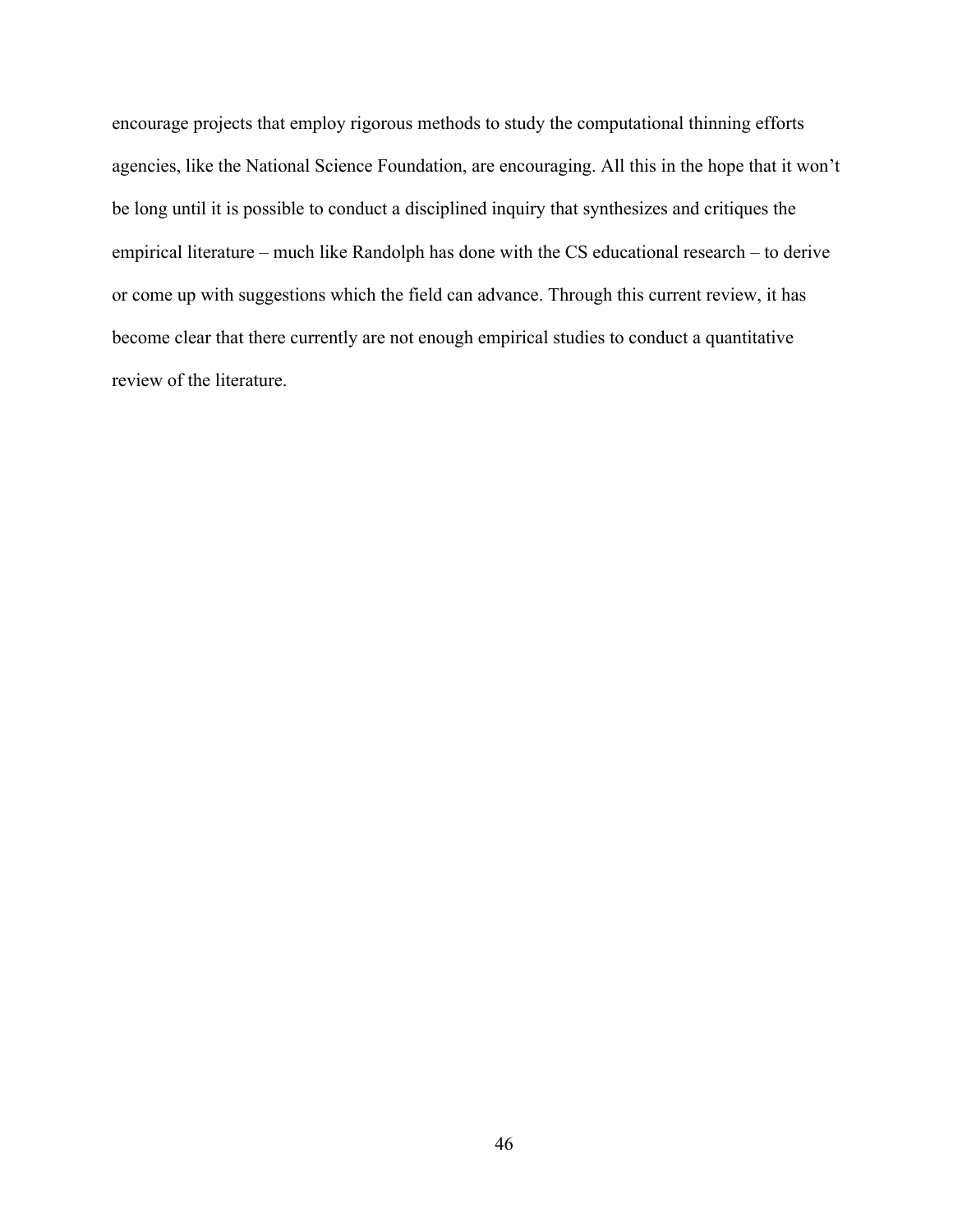## REFERENCES

- American Educational Research Association (AERA). (2011). Definition of scientifically based research. Retrieved January 26, 2011, 2011, from http://www.aera.net/Default.aspx?id=6790
- Anewalt, K. (2008). Making CS0 fun: an active learning approach using toys, games and Alice. *Journal of Computing Sciences in Colleges, 23*(3), 98-105.
- Astrachan, O., Cuny, J., Stephenson, C., & Wilson, C. (2011). *The CS10K Project: Mobilizing the Community to Transform High School Computing*. New York: Assoc Computing Machinery.
- Bourke, P., & Butler, L. (1996). Publication types, citation rates and evaluation. *Scientometrics*, 37(3), 473-494.
- Bundy, A. (2007). Computational thinking is pervasive. *Journal of Scientific and Practical Computing*, 1(2), 67-69.
- Committee for the Workshops on Computational Thinking. (2010). *Report of a workshop on the scope and nature of computational thinking.* Washington, D.C.: National Academies **Press**.
- Computer Science Teachers Association (CSTA) (2005). The new educational imperative: Improving high school computer science education. Retrieved November 15, 2010 from http://www.nsf.gov/cgi-bin/goodbye?http://csta.acm.org/Communications/sub/DocsPresentationFiles/White\_Paper07\_06. pdf
- Computer Science Teachers Association (CSTA) (2009). High school computer science survey Retrieved November 15, 2010, from http://www.nsf.gov/cgi-bin/goodbye?http://csta.acm.org/Research/sub/CSTAResearch.html
- Computer Science Teachers Association (CSTA) (2011a). K-12 Computer Science Standards: Revised. New York.
- Computer Science Teachers Association (CSTA) (2011b). Operational definition of computational thinking for K-12 education Retrieved November 11, 2011, from http://csta.acm.org/Curriculum/sub/CurrFiles/CompThinkingFlyer.pdf
- Computing Research Association. (2010). CRA Taulbee Survey Retrieved November 11, 2010, from http://www.cra.org/resources/taulbee/
- Denning, P. (2007). Computing is a natural science. *Communications of the ACM*, 50(7), 18. doi: 10.1145/1272516.1272529.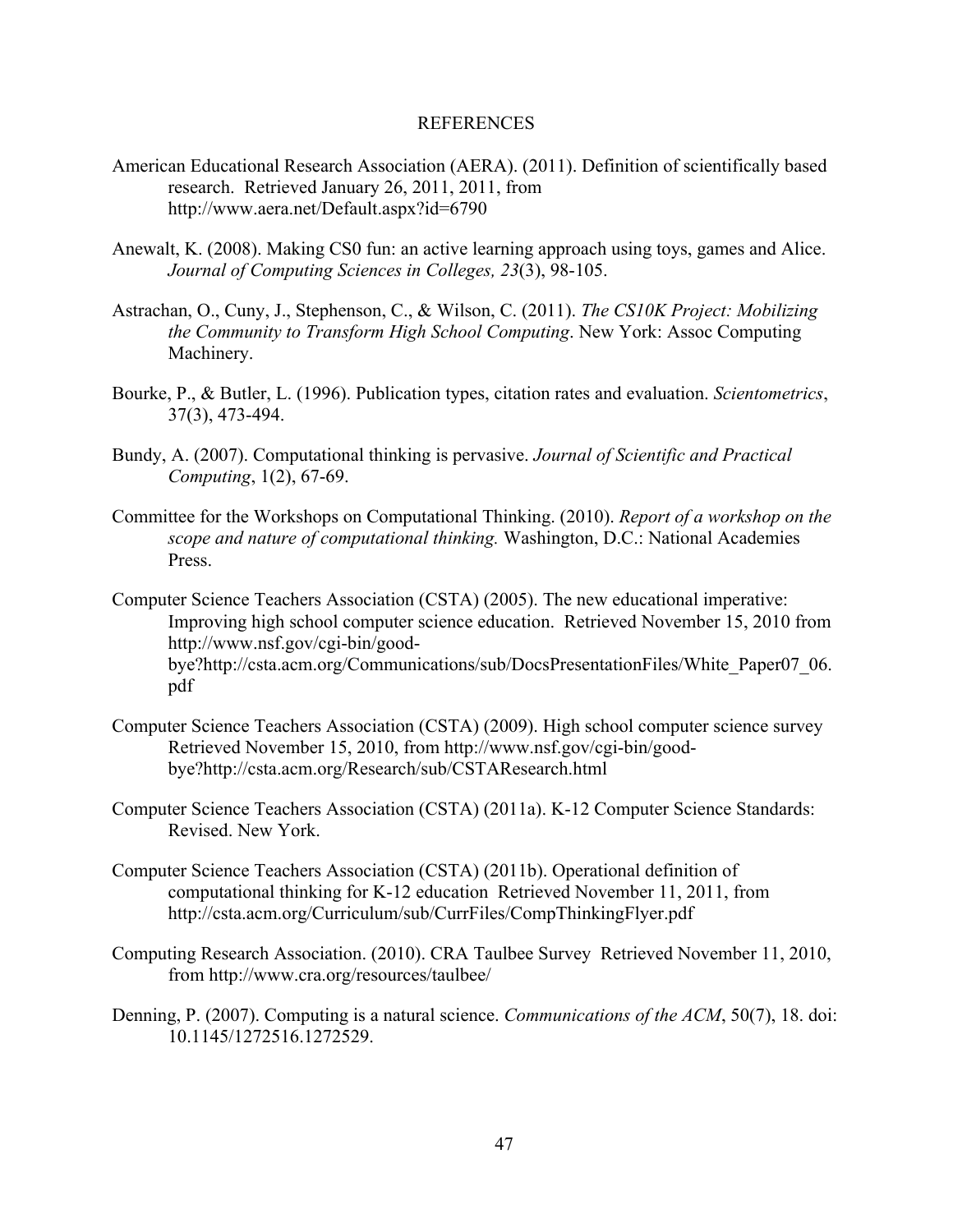- Dunning, D., Heath, C., & Suls, J. (2004). Flawed self-assessment: Implications for health, education, and the workplace. *Psychological Science in the Public Interest*, 5(3), 69-106. doi: 10.1111/j.1529-1006.2004.00018.x
- Garcia, D. D., Lewis, C. M., Dougherty, J. P., & Jadud, M. C. (2010). If you might be a computational thinker! *Proceedings of the 41t ACM technical symposium on computer science education.* (pp. 263-264). Milwaukee, WI. doi: 10.1145/1734263.1734355
- Good, J., Romero, P., du Boulay, B., Reid, H., Howland, K., & Robertson, J. (2008). An embodied interface for teaching computational thinking. Paper presented at the International Conference on Intelligent User Interfaces (IUI 2008).
- Google. (2011). Exploring Computational Thinking, from http://www.google.com/edu/computational-thinking/
- Hambrusch, S., Hoffmann, C., Korb, J., Haugan, M., & Hosking, A. (2009). A multidisciplinary approach towards computational thinking for science majors. ACM SIGCSE Bulletin, 41(1), 183-187.
- Hammerstrom, K., Wade, A., & Jorgensen, A. K. (2010). Searching for studies: A guide to information retrieval for Campbell Systematic Reviews. Campbell Systematic Reviews 2010: Supplement 1, 74. Retrieved from http://www.campbellcollaboration.org/news /new information retrieval guide.php doi:10.4073/csrs.2010.1
- Heeks, R. (2010, April 28). ICT4D conference papers: Impact and publication priority [web log post]. Retrieved from http://ict4dblog.wordpress.com/tag/ict4d-conferences/
- Heines, J., Greher, G., Ruthmann, S., & Reilly, B. (2011). Two Approaches to Interdisciplinary Computing+ Music Courses. *Computer, 44*(12), 25-32. doi: 10.1109/MC.2011.355
- Hemmendinger, D. (2010). A plea for modesty. *ACM Inroads*, 1(2), 4-7. doi: 10.1145/1805724.1805725
- Henderson, P. B. (2009). Ubiquitous Computational Thinking. *Computer*, 42(10), 100-102. doi: 10.1109/MC.2009.334
- Martin, F., Greher, G., Heines, J., Jeffers, J., Kim, H. J., Kuhn, S., . . . Yanco, H. (2009). Joining computing and the arts at a mid-size university. *Journal of Computing Sciences in Colleges, 24*(6), 87-94.
- Moed, H. F., & Visser, M. S. (2007). *Developing bibliometric indicators of research performance in computer science: an exploratory study*. (CWTS Report 2007-01). Retrieved from the Centre for Science and Technology Studies website: http://www. cwts.nl/pdf/NWO\_Inf\_Final\_Report\_V\_210207. pdf.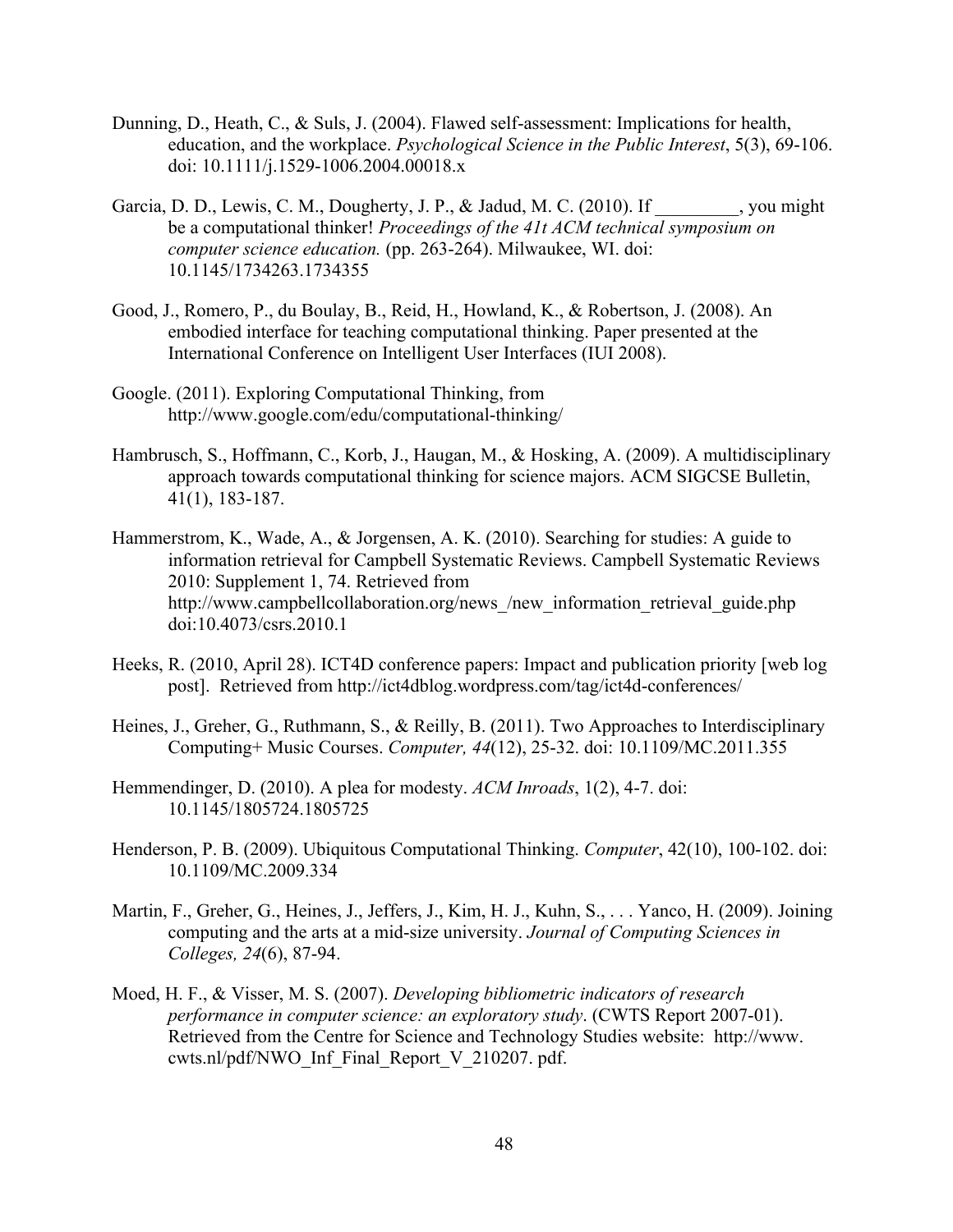- National Center for Dissemination of Disability Research. (2005). *What are the standards for quality research?* (Technical Brief No. 9) Retrieved January 26, 2012 from http://www.ncddr.org/kt/products/focus/focus9/
- Ragin, C. C., Nagel, J., & White, P. (2004). *Workshop on Scientific Foundations of Qualitative Research*. Washington, DC: National Science Foundation.
- Randolph, J. J. (2007). *Computer science education research at the crossroads: A methodological review of computer science education research, 2000--2005.* (Doctoral dissertation) Retrieved from http://0 search.ebscohost.com.catalog.library.colostate.edu/login.aspx?direct=true&AuthType=co okie,ip,url,cpid&custid=s4640792&db=psyh&AN=2008-99011-125&site=ehost-live Available from EBSCOhost psyh database.
- Repenning, A., Webb, D., & Ioannidou, A. (2010). Scalable game design and the development of a checklist for getting computational thinking into public schools. *Proceedings of the 41st ACM technical symposium on Computer science education* (pp. 265-269). New York. doi: 10.1145/1734263.1734357
- Shadish, W. R., Cook, T. D., & Campbell, D. T. (2002). *Experimental and quasi-experimental designs for generalized causal inference.* Boston: Houghton Mifflin.
- Shavelson, R. J., & Towne, L. (Eds.). (2002). *Scientific research in education*. Washington, DC: National Academies Press.
- Snyder, L. (1994). *Academic careers for experimental computer scientists and engineers*. Washington, DC: National Academies Press.
- Thomas, J., Brunton, J., & Grazosi, S. (Producer). (2010). *EPPI-Reviewer 4: Software for research synthesis*.
- Wilson, C., Sudol, L. A., Stephenson, C., & Stehlik, M. (2010). *Running on empty: The failure to teach K-12 computer science in the digital age*. (Research Report). Retrieved from the Association for Computing Machinery website: http://www.acm.org/runningonempty/fullreport.pdf

Wing, J. (2006). Computational thinking. *Communications of the ACM*, 49(3), 33-35.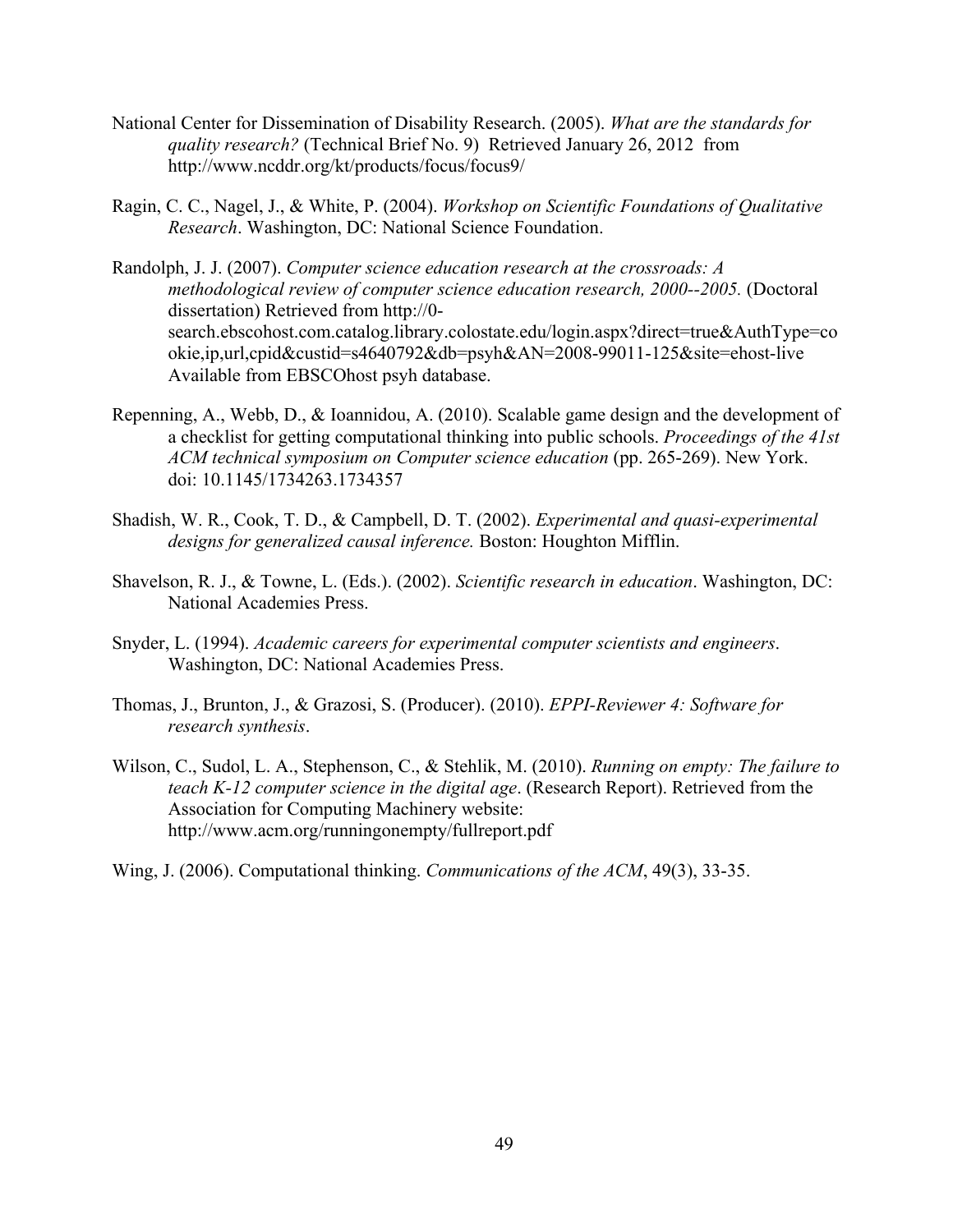# CHAPTER 3: COMPUTATIONAL THINKING: WHAT IS IT, HOW DO WE TEACH IT, AND HOW DO WE ASSESS IT?

#### **Introduction**

Recent reports paint a bleak picture of K-12 computer science education. States have few standards focused on the conceptual facets that underpin computer science (e.g., an understanding of algorithm), but instead emphasize lower level skill-based concepts (e.g., using technology in other learning activities) (Wilson, Sudon, Stephenson, & Stehlik, 2010). The Computer Science Teachers Association (CSTA) proposed a national model for computer science standards (Tucker, Deek, Jones, McCowan, Stephenson, & Verno, 2006), but there is great disparity among the states in the adoption of these standards. Only 14 states have adopted the standards to a significant degree. Furthermore, no states require students to complete a computer science course, and only nine allow these courses to count toward the mathematics or science credits required for graduation (Wilson et al., 2010). The number of pre-Advanced Placement (AP) and AP computer science courses offered in high schools has declined (Gal-Ezer & Stephenson, 2009), and tremendous inequality is seen in minority student participation in AP computer science tests (Goode, 2011). This lack of access to engaging and rigorous curriculum could be one cause of the lack of student interest in computer science.

While the policy debates around computer science education continue, the reality persists: computing and technology are, and will remain, an integral part of our society and the future. This makes the need for computer science education reform undeniable, and the discipline appears to be headed in a clear and fairly unified direction. This tangible direction for change can be found in the computational thinking movement. Beginning with a seminal article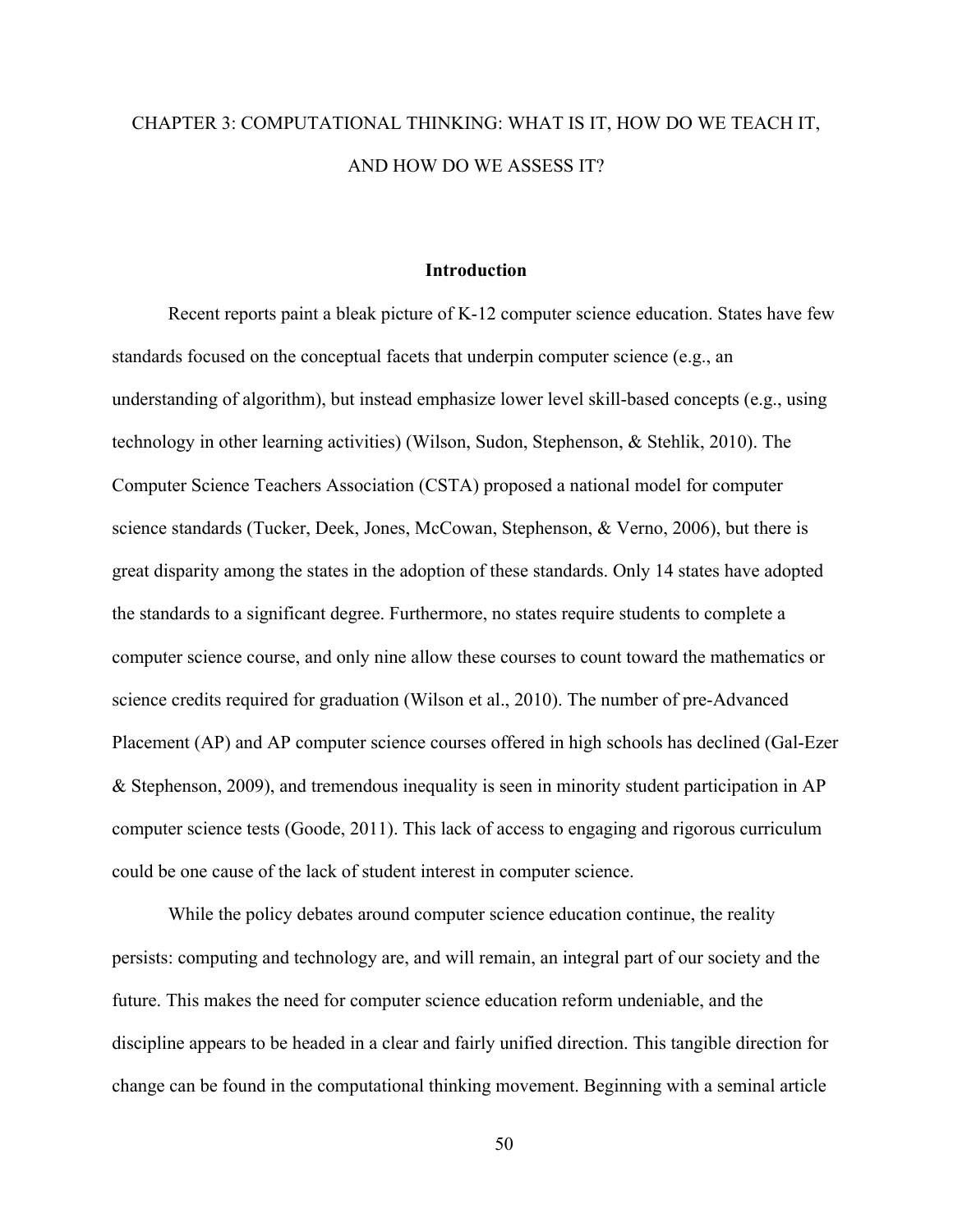by Janette Wing in 2006, many have begun to liken computational thinking to the basic skills of reading, writing, and arithmetic.

A focus on computational thinking in K-12 education would enable individuals to more effectively navigate today's society as well as encourage equitable access to technological skills, devices, and other resources. As individuals are taught how to apply computational thinking to their daily lives, personal empowerment is enhanced. This emphasis would raise student interest in information technology, computer science, and other technologically oriented professions; thus, it would enhance the competitiveness of the U.S. from an economic standpoint by better preparing students to enter the internationally competitive work force (Committee for the Workshops on Computational Thinking, 2010).

Support for computational thinking is evidenced by at least three national initiatives. First, the curriculum for the new AP Computer Science Principles course is constructed around six Computational Thinking Practices (Astrachan, Cuny, Stephenson, & Wilson, 2011). Second, the National Science Foundation's Computing Education for the 21st Century (CE21) funding program encourages projects that develop computational thinking competencies (National Science Foundation, 2011). Third, the CSTA uses computational thinking as a common thread to link the three levels (i.e., elementary, middle, and high school) of learning standards that it recommended for K-12 computer science (Tucker et al., 2006).

If the ideas and projects that have arisen from these recent discussions are to take root, the computer science education community must appeal to those outside of the field to join in the campaign to overhaul K-12 computer science. The first step to doing this is to introduce the concepts, the programs, and the initiatives that are currently powering the efforts. Many who teach computer science in high schools do not have degrees in computer science or information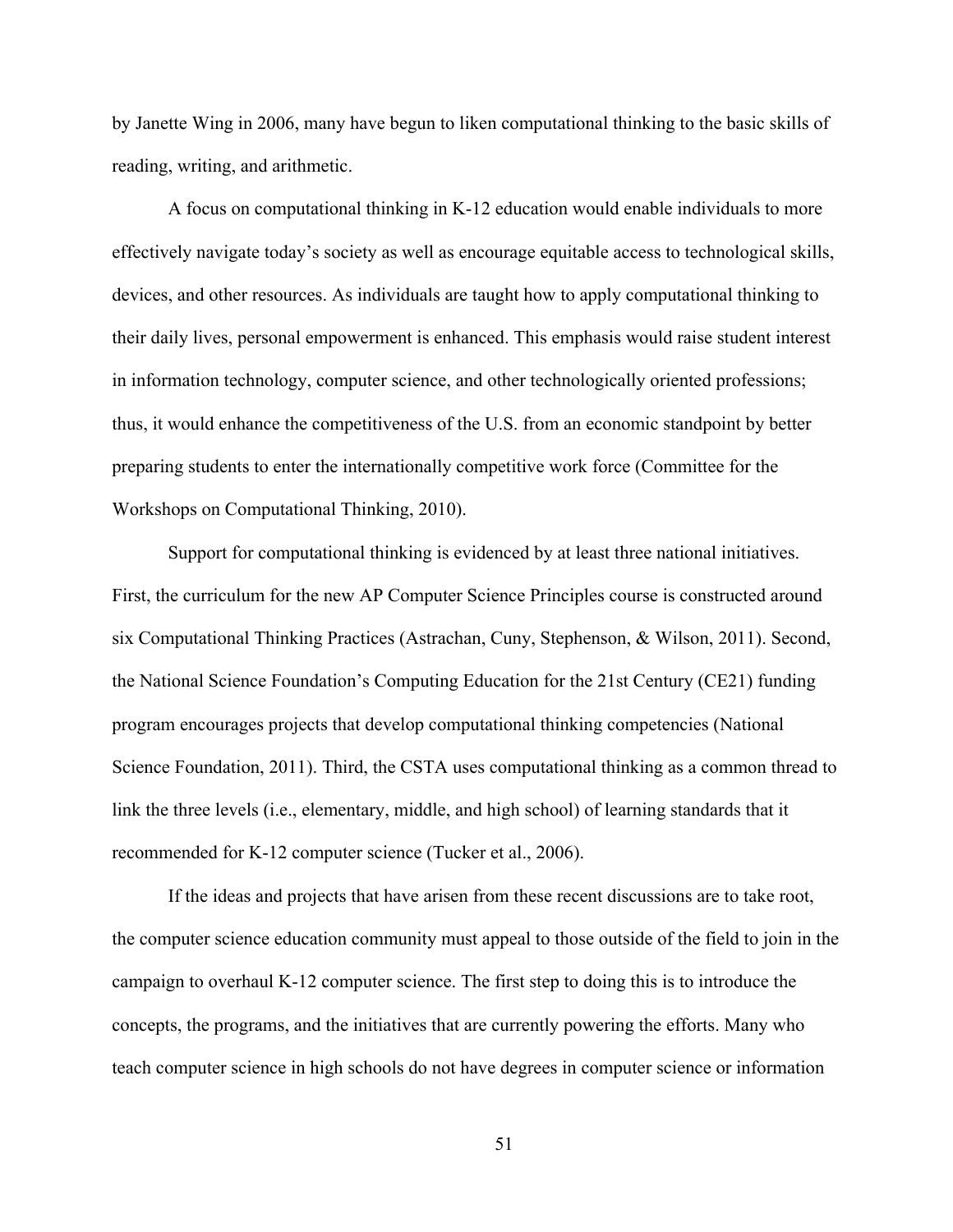technology, and it can be reasonably assumed that there are very few, if any, computer scientists in the teaching profession at the elementary level. This paper is intended to serve as an introduction to computational thinking for 'the rest of us'. In this case, 'the rest of us' includes elementary teachers, secondary teachers, school administrators, and educational researchers. This paper is intended to reach the audience who needs to be involved in the next step, which includes improving access to computer science and computational thinking in K-12 schools.

## **The Origins of Computational Thinking**

Computational thinking was first mentioned by Papert to suggest a way to efficiently apply novel approaches to problem solving (1996). Wing expanded on Papert's ideas and popularized the term 'computational thinking' in a brief but compelling article in 2006 where it is described as a "fundamental skill for everyone, not just for computer scientists" (Wing, 2006, p. 35). Wing likened the skill to reading, writing, and arithmetic and asserted that with computational thinking, humans have the capability to solve problems and design systems that would be otherwise impossible. This mirrors the sentiments of Pfeiffer that "computers are thinking aids of enormous potentialities. Merely having them around is enough to change the way we think" (Pfeiffer, 1962). Other well-known computer scientists have also suggested that computer science be a part of all students' education. For example, Perlis argued in 1962 that all students should learn to program as part of their undergraduate education. Perlis believed exposing students to programming would allow them a new computational perspective on topics such as calculus and economics (Perlis, 1962). While the sole emphasis on programming is not generally seen in today's conceptualizations of computation thinking, the importance of exploring how computation can enhance other disciplines remains essential.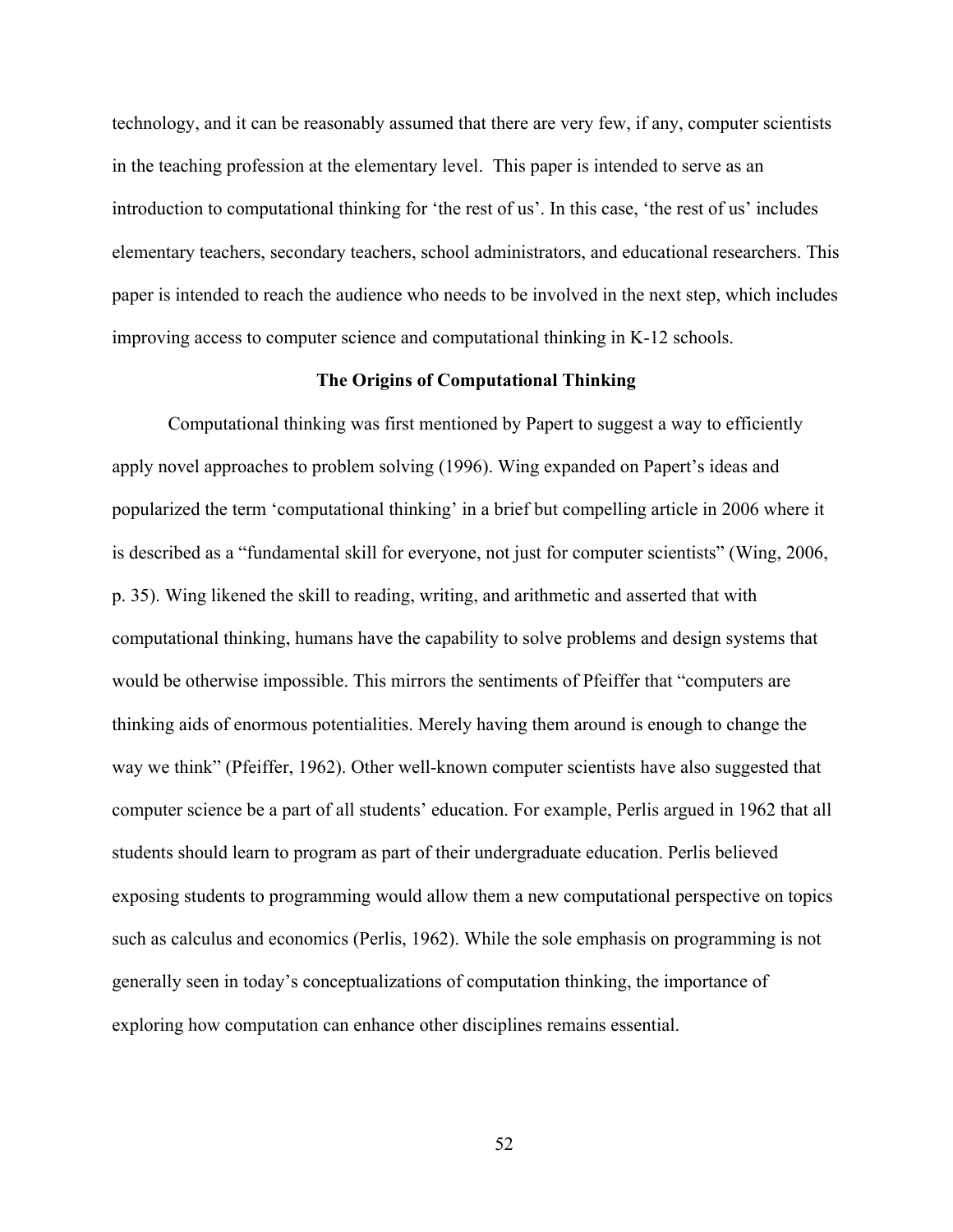Computational thinking has ties to procedural thinking, algorithmic thinking, recursive thinking, and critical thinking. Procedural literacy means understanding the limitations and the possibilities of specific computing tools. Algorithmic thinking, popularized in the 1950's and 1960's, is the process of solving problems by exactly defining instructions using step-by-step procedures. These procedures give identical results when carried out by any human or suitable machine (Dening, 2003). Recursive thinking is solving large problems by breaking them down into smaller problems that have identical forms. Finally, critical thinking is "the art of analyzing and evaluating thinking with a view to improving it" (Paul  $\&$  Elder, 2001, p. 4). Computational thinking includes all of these concepts, and more.

## **Defining Computational Thinking**

Perhaps the most influential contribution since the introduction of computational thinking is the operational definition recently released by the CSTA in collaboration with The International Society for Technology in Education (ISTE) and leaders in education and industry. This definition describes computational thinking as a problem-solving process that includes, but is not limited to, the following characteristics: "(1) formulating problems in a way that enables us to use a computer and other tools to help solve them, (2) logically organizing and analyzing data, (3)representing data through abstractions such as models and simulations, (4) automating solutions through algorithmic thinking (a series of ordered steps), (5) identifying, analyzing, and implementing possible solutions with the goal of achieving the most efficient and effective combination of steps and resources, and (6) generalizing and transferring this problem solving process to a wide variety of problems" (Computer Science Teachers Association, 2011b). A formal process for obtaining reactions to this definition showed broad support for this definition by computer science educators and professionals.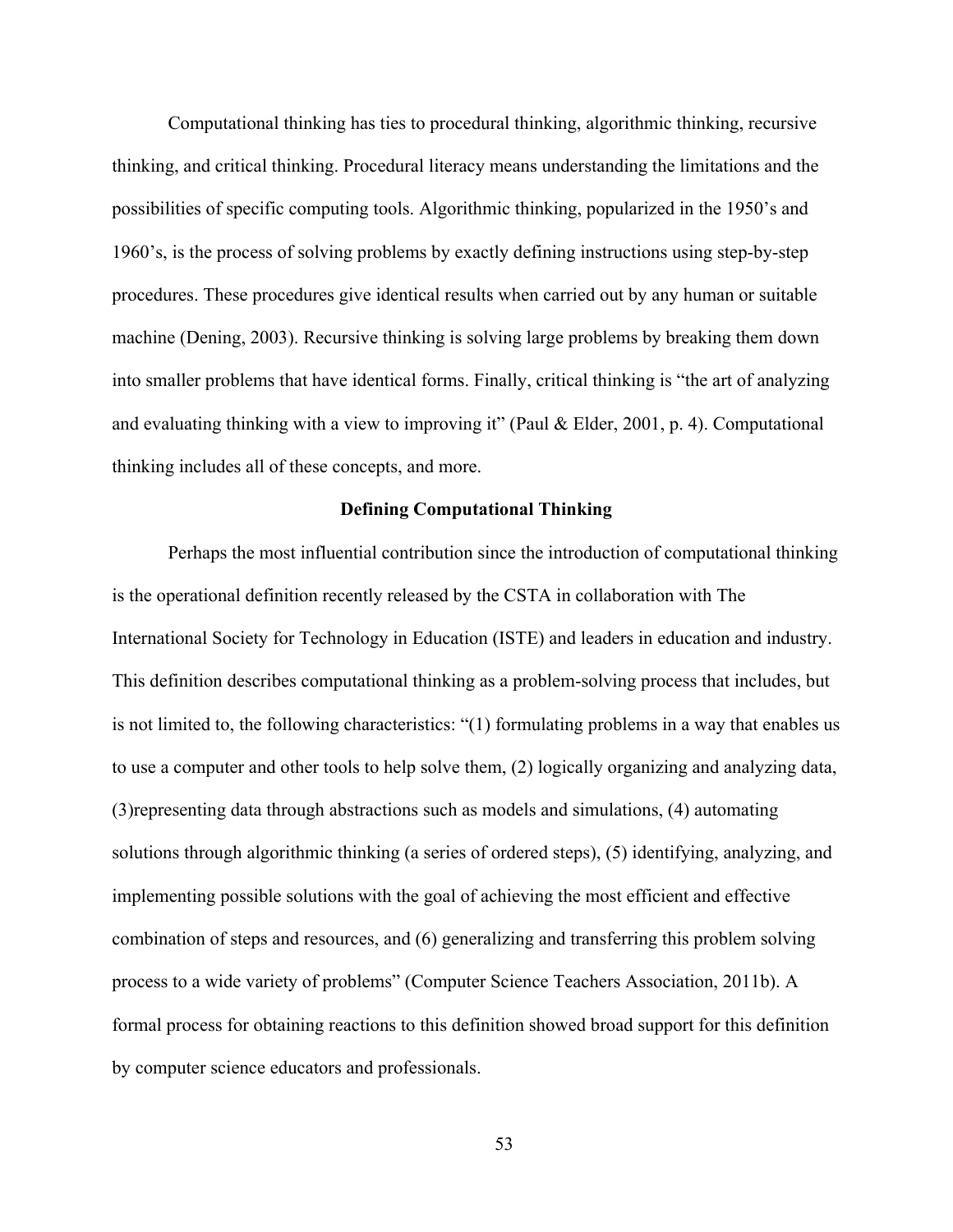What sets computational thinking apart is its applicability across all disciplines. It is a unifying principle with ties not only to computer science, but also to all disciplines from the sciences to the humanities (Lu & Fletcher, 2009; Wing, 2006). Computational thinking goes beyond computer literacy, which is the efficient use of technology, and also beyond fluency, which is focused on skills that enable to use technology. Computational thinking includes analytical skills that enhance how one approaches a problem and an appreciation for how computing can augment a person's abilities and enhance efficiency.

Although computational thinking was quick to catch on in the computer science education community, most current definitions of computational thinking are vague and lacking in detail and examples (Hemmendinger, 2010). An early definition offered by The Center for Computational Thinking at Carnegie Mellon describes computational thinking as 1) a way of solving problems and designing systems that draws on concepts fundamental to computer science; 2) means creating and making use of different levels of abstraction to understand and solve problems more effectively; 3) means thinking algorithmically and with the ability to apply mathematical concepts to develop more efficient, fair, and secure solutions; and 4) means understanding the consequences of scale, not only for reasons of efficiency, but also for economic and social reasons.

This, and similar definitions, were sufficient to promote and foster widespread agreement of its importance within the community, but did not satisfy the field's desire to have a detailed and practical definition of computational thinking. Recent efforts have focused on developing a more concrete definition. The National Academies convened a workshop with the sole aim to explore the scope and nature of computational thinking in early 2009 (Committee for the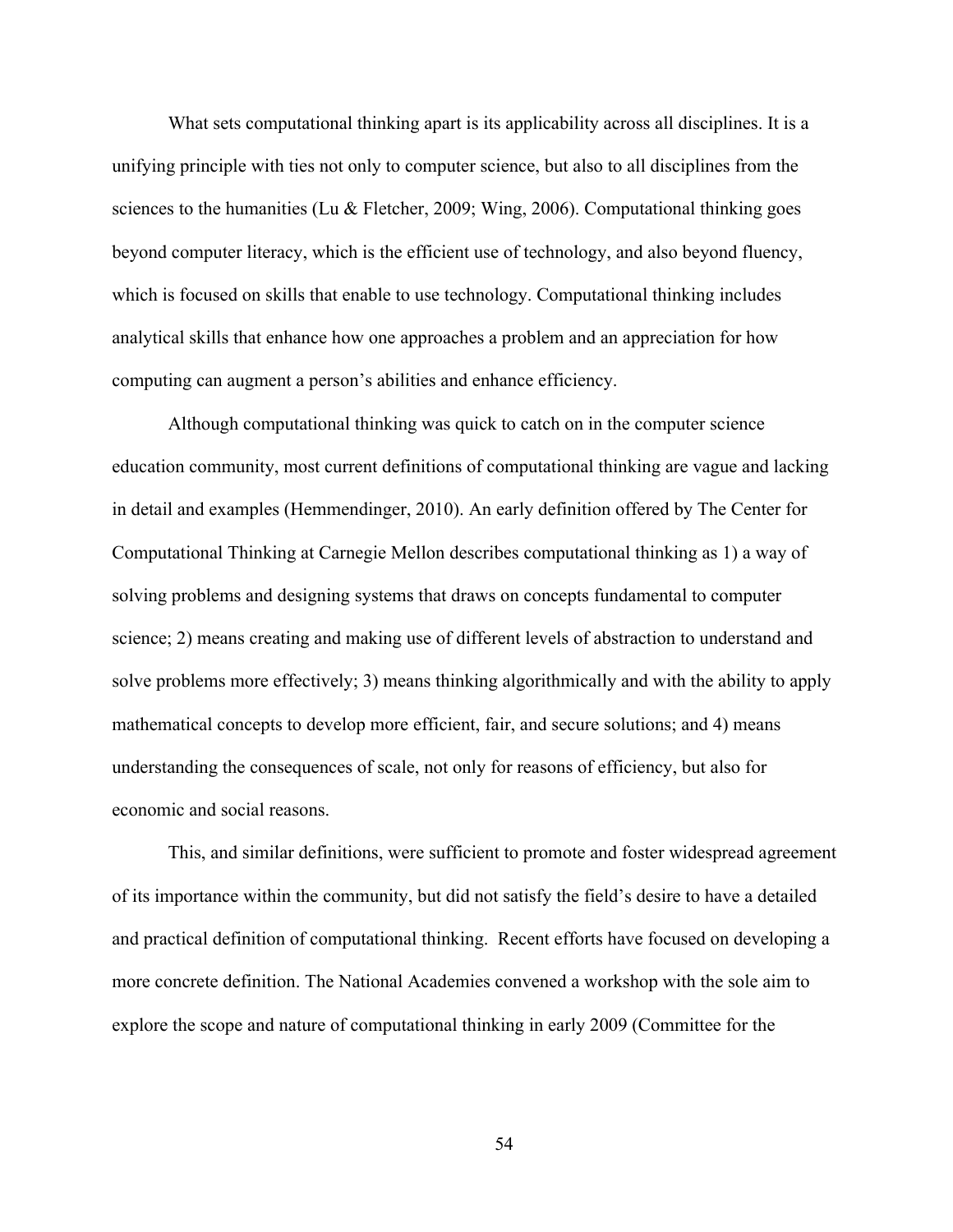Workshops on Computational Thinking, 2010). While no consensus was reached, significant progress was made in clarifying the various perspectives on computational thinking.

Many, like Wing, believe computational thinking to be a revolutionary concept, one as important to a solid educational foundation as are reading, writing, and arithmetic (Bundy, 2007) (Day, 2011). Others believe its potential and significance are overstated (Denning, 2009; Hemmendinger, 2010), and some have voiced concern that by joining forces with other disciplines computer science might be diluting either one or both of the participating disciplines (Cassel, 2011; Jacobs, 2009). Both the praise and the criticism for computational thinking could perhaps be tempered by reflecting on a historical quote by Pfeiffer in 1962: "Computers are too important to overrate or underrate. There is no real point in sensationalizing or exaggerating activities which are striking enough without embellishment. There is no point in belittling either." (Pfeiffer, 1962). For the time being, computational thinking appears to be a unifying force in the computer science education community, but it seems prudent to heed these warnings to remain realistic about its potential to influence K-12 education.

#### **Computational Thinking in the K-12 Classroom**

Wing concluded the seminal piece on computational thinking by summoning computer science teachers to "spread the joy, awe, and power of computer science, aiming to make computational thinking commonplace" (Wing, 2006, p. 35). Almost immediately the computer science education community and scholars began to explore how it might be integrated into the existing computer science curriculum and applied in other disciplines.

The effective use of technology in the classroom to engage students in computing has been a source of debate for decades. Papert commented that the phrase "technology and education" too often implies "inventing new gadgets to teach the same old stuff in a thinly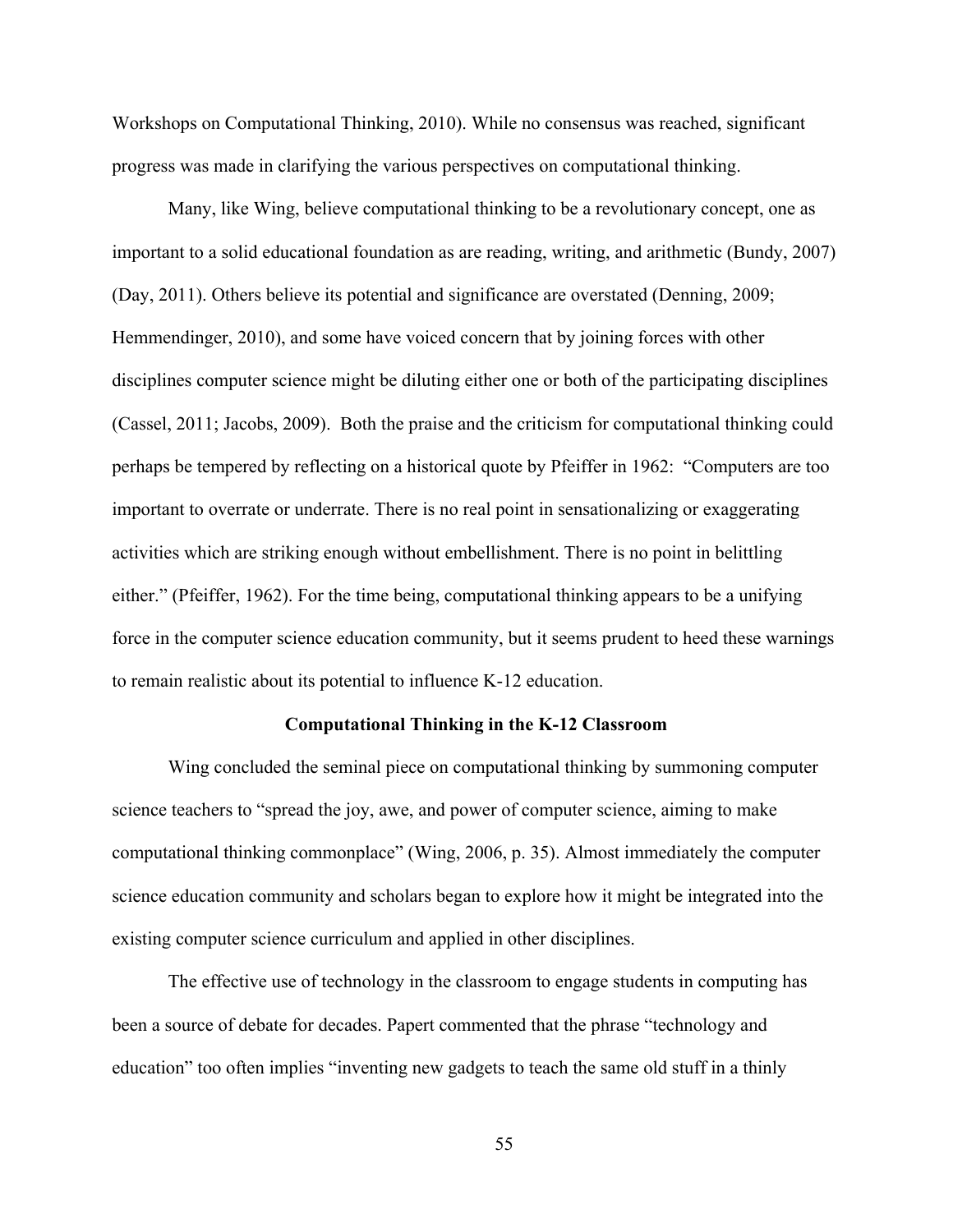disguised version of the same old way" (1996, p.138). In 2000 Garofalio and colleagues argued that simply using technology to teach the same topics that could be explained without technology "belies the usefulness of technology" (Garofalo, Drier, Harper, Timmerman, & Shockey, 2000), and this belief persists today (Bull, 2005).Computational thinking is not about learning computer skills or how to solve problems like computers, nor is it learning how to use a piece of technology. Instead, computational thinking develops all critical skills of humans to solve problems (Wing, 2006). On the surface, this approach to computer science could be at least partially immune to many of the criticisms of how technology has historically been applied in K-12 classrooms.

Scholars and educators who are focused on computational thinking have taken a number of approaches as they strive to create tools and curricula that are applicable to K-12 students. The following brief explanation of some of these approaches is intended to provide an overview for K-12 teachers to use as they contemplate how they might best incorporate computational thinking concepts into classrooms.

## **Technology-Free Computational Thinking**

An assortment of activities and curricula that are not reliant on computers or other technology have recently been developed. The most significant challenge to teaching computer science in K-12 settings is rapidly changing technology (Gal-Ezer & Stephenson, 2009), and the incorporation of activities that promote computational thinking without technology are a way to address this challenge. There are materials and ideas in this category that are appropriate for the full range of K-12 students.

*Computer Science Unplugged* is a compilation of free activities to introduce students of all ages to the central concepts in computer science without the use of a computer (Bell,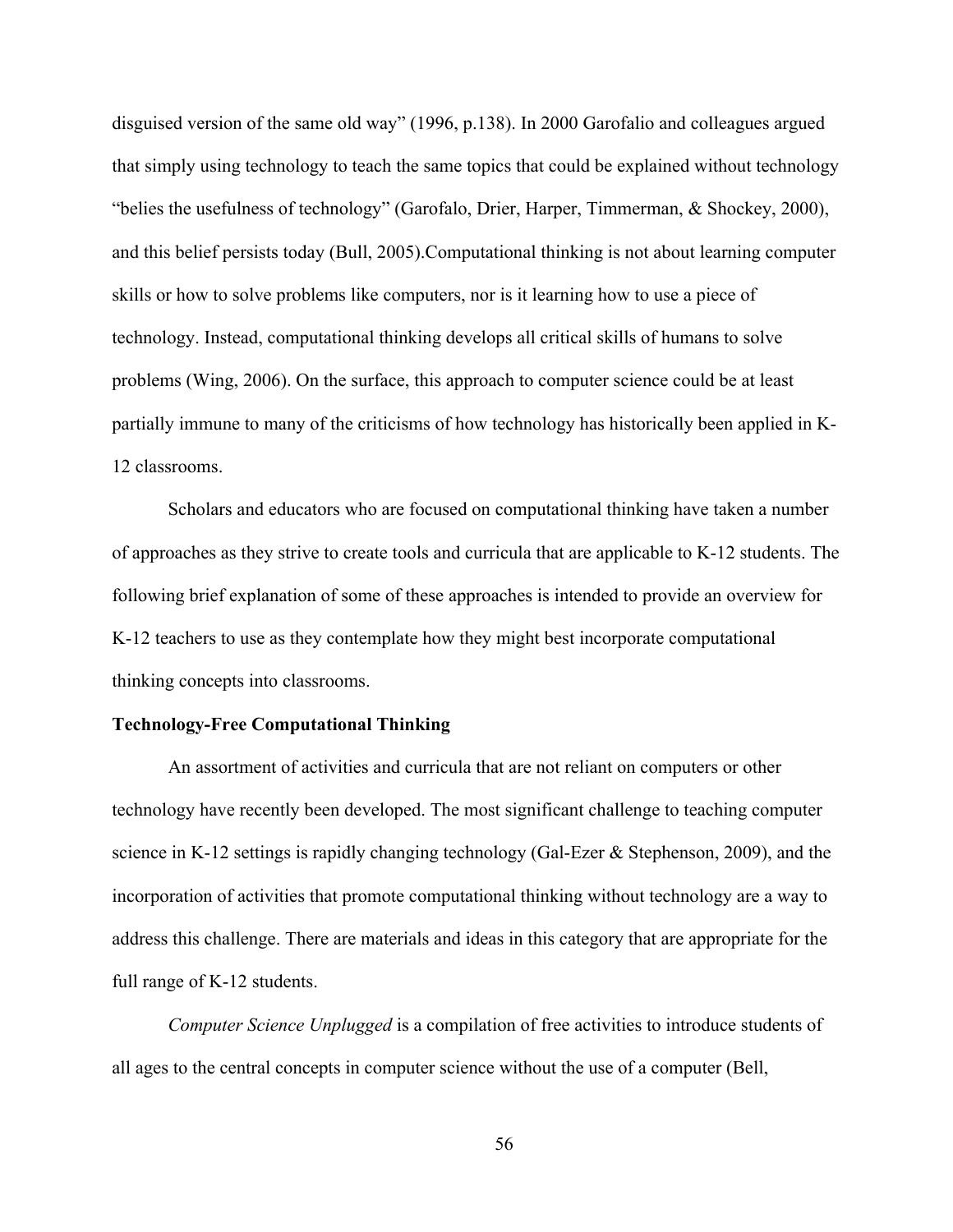Alexander, Freeman, & Grimley, 2009; Bell, Fellows, & Witten, 2002). One of the primary aims is to demonstrate to students that computer science is more than programming. A curriculum kit of Computer Science Unplugged materials are offered through The National Center for Women and Information Technology (NCWIT). This kit, *Computer Science-in-a-box: Unplug Your Curriculum* (National Center for Women & Information Technology, 2011), introduces essential elements of computer science to 9-14 year old students. Lessons that introduce how computers work while simultaneously teaching math and science concepts. *The Value of Computational Thinking across Grade Levels* (*VCTAL*) project is developing an innovative mix of twelve instructional modules designed to encourage computational thinking in high school students for grades 9-12. The modules and lessons are activity-based and can be used in computer science, science, mathematics, history, or other courses (Cozzens, Kehle, & Garfunkel, 2010).

Since one of the barriers to computer science and computational thinking is technology, it is reasonable to think that the technology-free options would appeal to many classroom teachers. This approach may have additional appeal to those who are not technologically savvy themselves or who lack the proper training. It might also be attractive to those who do not have easy access to computers for all students.

## **Programming Games or Robots**

Another approach to introduce K-12 students to concepts in computer science and computational thinking is the use of games and robots to introduce computer science and computational thinking concepts. The belief is that games and robots will motivate students to broaden participation in computer science courses and careers, for they simultaneously instill an understanding of the targeted concepts and promote student interest in computing. The iDreams project is an effort to engage middle school students in computer science with game design.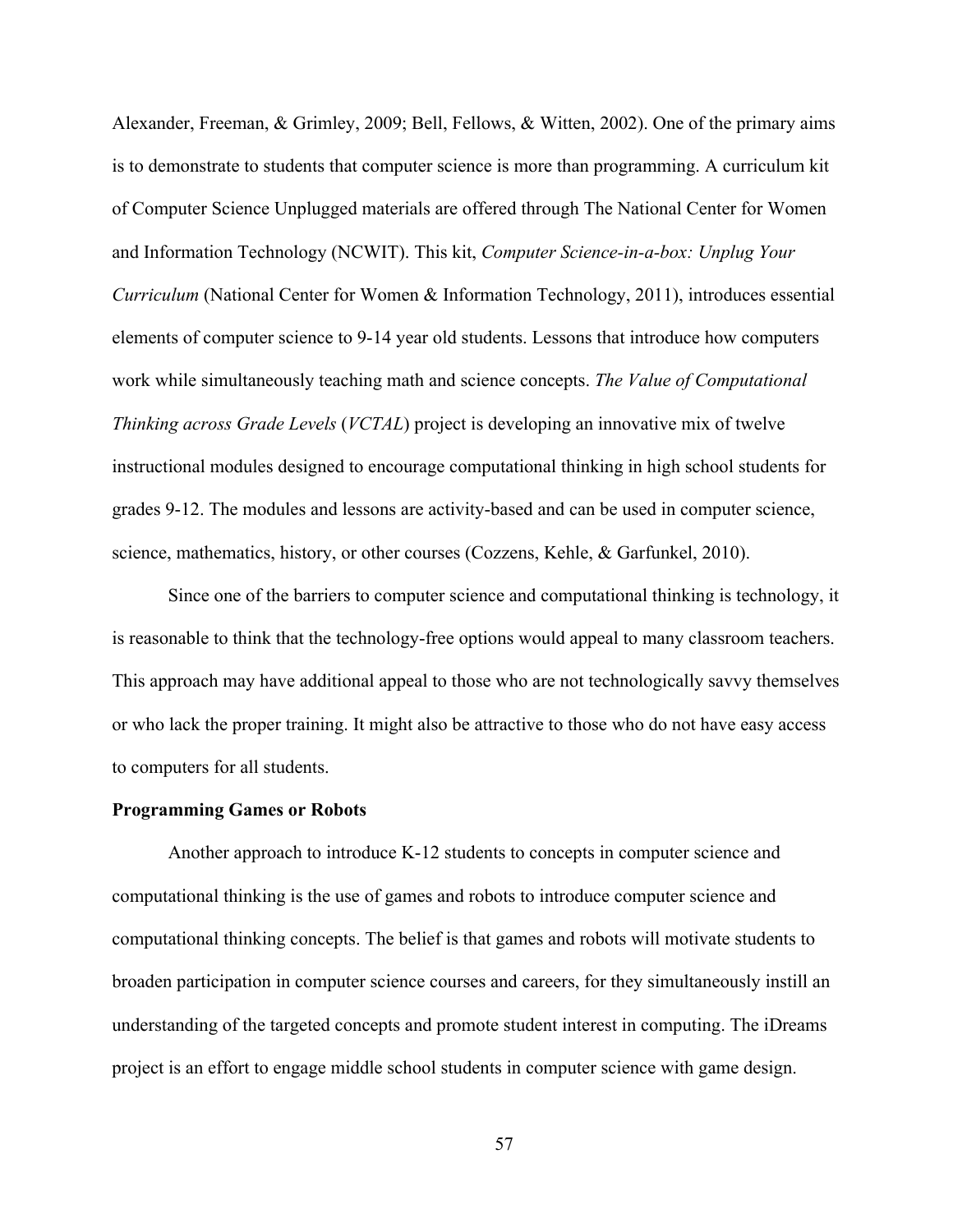iDreams created the *Scalable Game Design* curriculum in which students create a Frogger-like game while learning increasingly sophisticated concepts (Ioannidou, Bennett, Repenning, Koh, & Basawapatna, 2011). *TangibleK Robotics* is a program that introduces computational thinking to young children (Bers, 2010). Students in preschool to second grade construct robotic artifacts and program them to respond to some stimuli. For example, a young child might build a car and program it to follow a light. *Modular Robotics*, a spin-off company from Carnegie Mellon University's Center for Computational Thinking, is creating kits used to create robots for use in science centers and community museums. The robots require no programming, but instead consist of magnetic cubes that snap together. The order and configuration in which the cubes are put together determines how the robot behaves (Modular Robotics, 2011).

The downside to using games and robots is the training and specialized technology required to use these tools. Most gaming or robotics-based programs and tools that encourage computational thinking are offered in out of school settings (Hardnett, 2008; Modular Robotics, 2011). A few projects, like iDreams, offer summer workshops to train teachers to use the curriculum and the game design module (Ioannidou, Bennett, Repenning, Koh, & Basawapatna, 2011).

### **Initial Learning Environments**

Initial learning environments (ILE's) are a third approach to incorporating computational thinking in the K-12 classroom. These environments support novice programmers by allowing the direct manipulation of objects or through visualizations to support learning. While they are primarily used to learn basic programming concepts, some projects focus on the teaching and learning of computational thinking skills using ILE's. Sontag (2009) describes the *Critical Thinking with Alice* model which uses the Alice 3D graphics programming environment to teach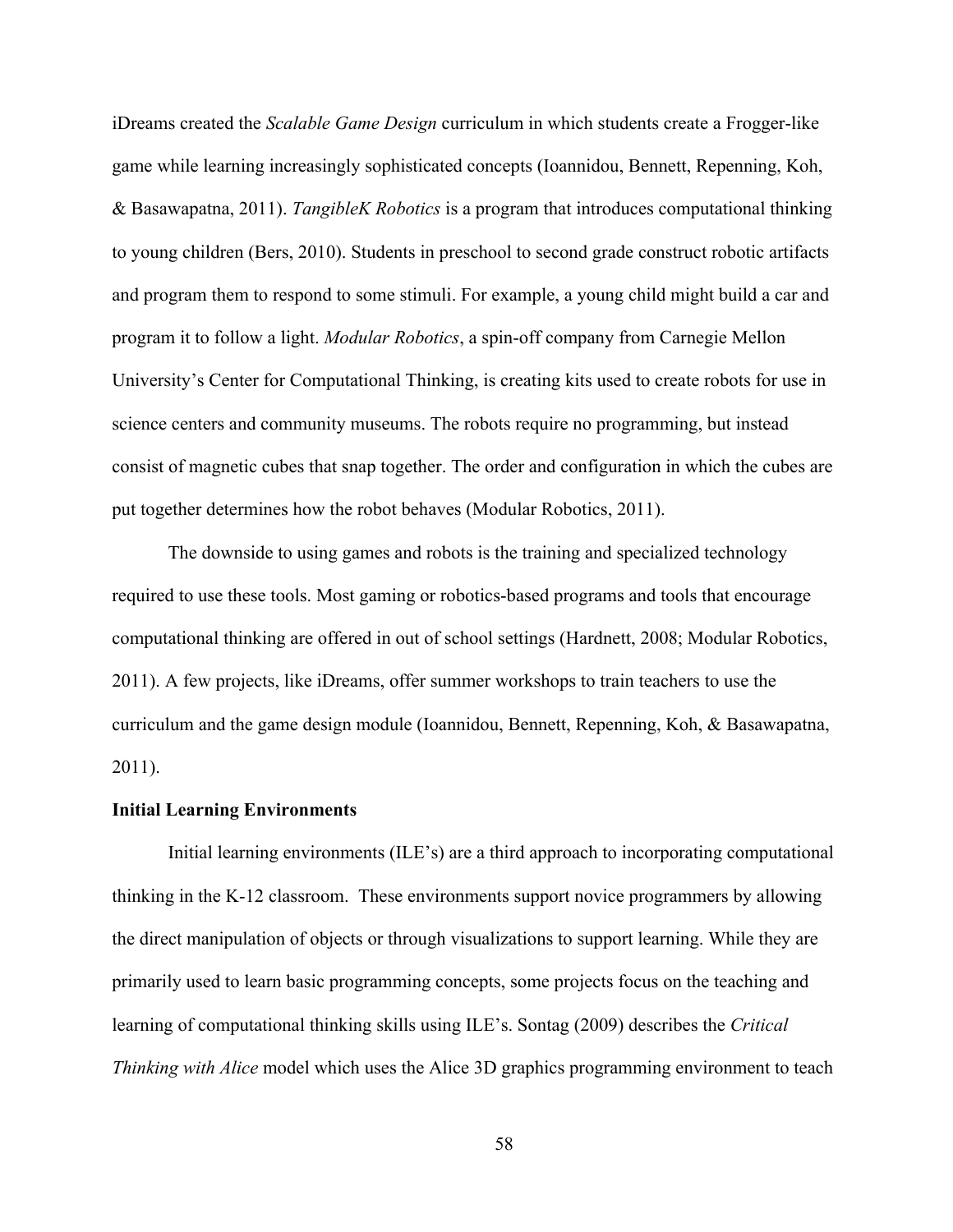critical thinking, a fundamental facet of computational thinking. The model is applicable for students in grades 5-8, and is tied not only to curriculum standards, but also to  $21<sup>st</sup>$  century skills. An example unit is situated in a social studies context where students learn computational concepts as they create a 3D animated world in Alice. The animation is based on primary source information about land disputes between Native Americans and settlers during the California Gold Rush of the 1850's. An advantage to this model is the existence of tutorials for teachers and for students as they learn Alice together, so there is limited prerequisite knowledge required.

A group of computer scientists at Hamburg University (Rick, Ludwig, Meyer, Rehder, & Schirmer, 2010) applied Greenfoot, an ILE, to a business informatics context with middle school students. Students were introduced to computational thinking concepts as they used the visual simulation framework to develop their own "micro world" that consisted of an airport baggage handling system. In addition to these widely-known ILE's, some projects develop their own language. One such language is Toque, a cooking-based programming language where cooking scenarios are used as programming metaphors (Tarkan et al., 2010) to teach computational thinking skills.

One downside to ILE's and other approaches that require the use of technology is the inconsistency among schools in relation to the availability of technology. Hardware requirements for computers to run initial learning environments are small compared to the technology available in most school systems, but some schools may have older computers that might not have adequate capacity to operate the ILE's. A second potential concern is scheduling time in a shared computer lab. Not all teachers have ready access to a classroom of computers. A third issue can arise when programs need to be installed or downloaded onto school-owned computers. Most schools have policies to prohibit teachers or students from doing this, so teachers must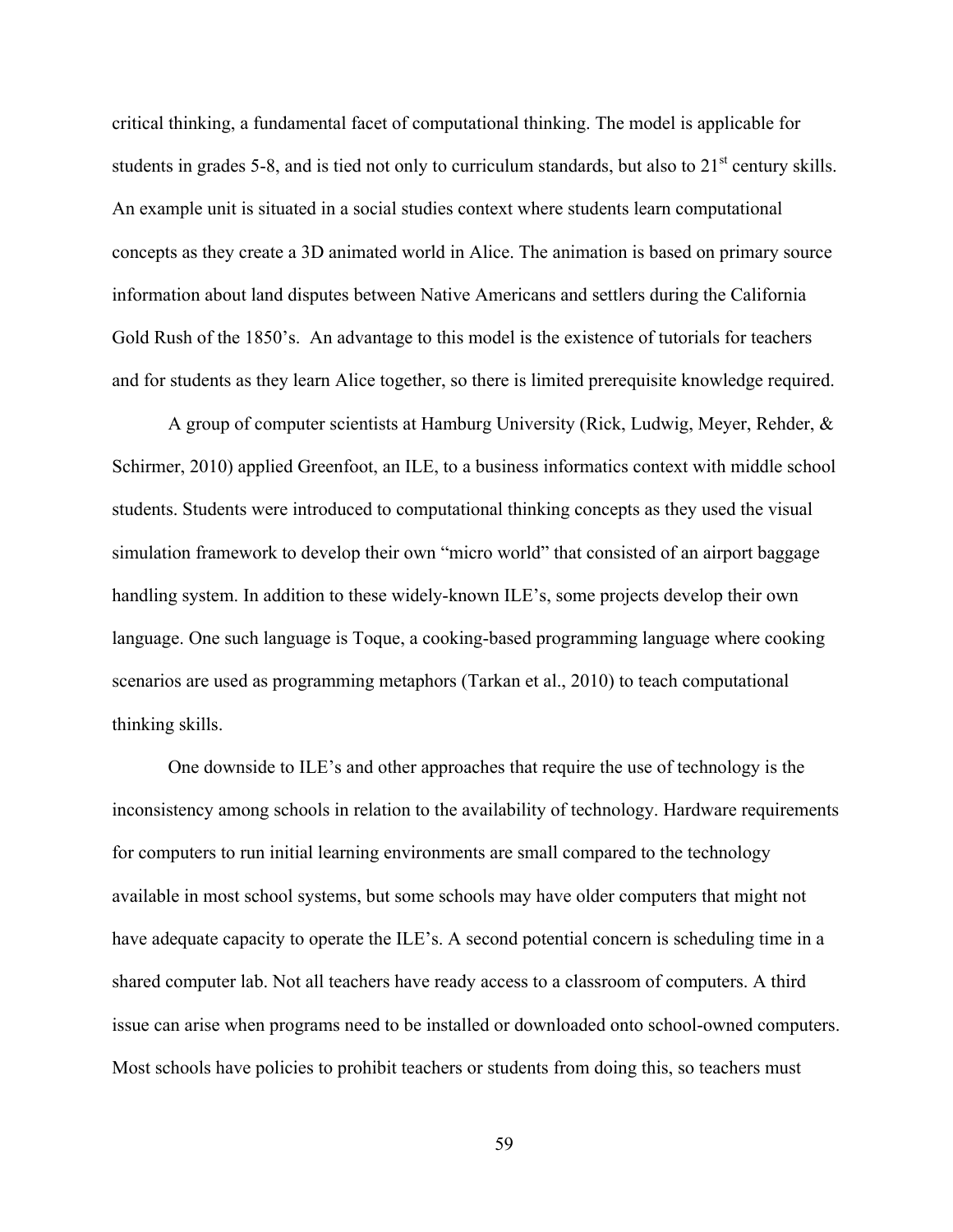request that a technology specialist or systems administrator within the district download or install the necessary software. This process might be prohibitive for some teachers.

## **Integrating Computational Thinking with Other Disciplines**

Another approach to introducing computational thinking concepts to K-12 students is the integration of computational thinking within other disciplines. The CSTA believes all teachers are capable of incorporating computational thinking into their classrooms. To aid in this, they have created a series called *Computational Thinking Learning Experiences*, which are short lessons designed to give teachers concrete examples of how computational thinking can be introduced in various content areas and grade levels. These are intended to get teachers thinking about computational thinking and how it can be infused into the classroom. They are not an allinclusive resource for integrating computational thinking.

Google engineers and classroom teachers collaborated to create curriculum models, resources, and a community to help teachers incorporate computational thinking into classrooms. *Exploring Computational Thinking (ECT)* makes classroom-ready lessons, (including teacher editions, student worksheets, and applicable programs) available to teachers online. Lessons are searchable by subject and grade level, and educators are invited to share their own materials and discuss computational thinking with others using a discussion forum.

Several examples of courses or programs introduce computational thinking in liberal arts contexts. A three-week *Musicomputation* course for 11-17 year old students teaches the mathematical principles that underlie computer science and applies these to musical composition (Meyers, Cole, Korth, & Pluta, 2009). Other programs that integrate music and computational thinking skills exist at the secondary (Peterson & Hickman, 2008) and undergraduate (Ruthmann, Heines, Greher, Laidler, & Saulters, 2010) levels. The Inter Interactive Multimedia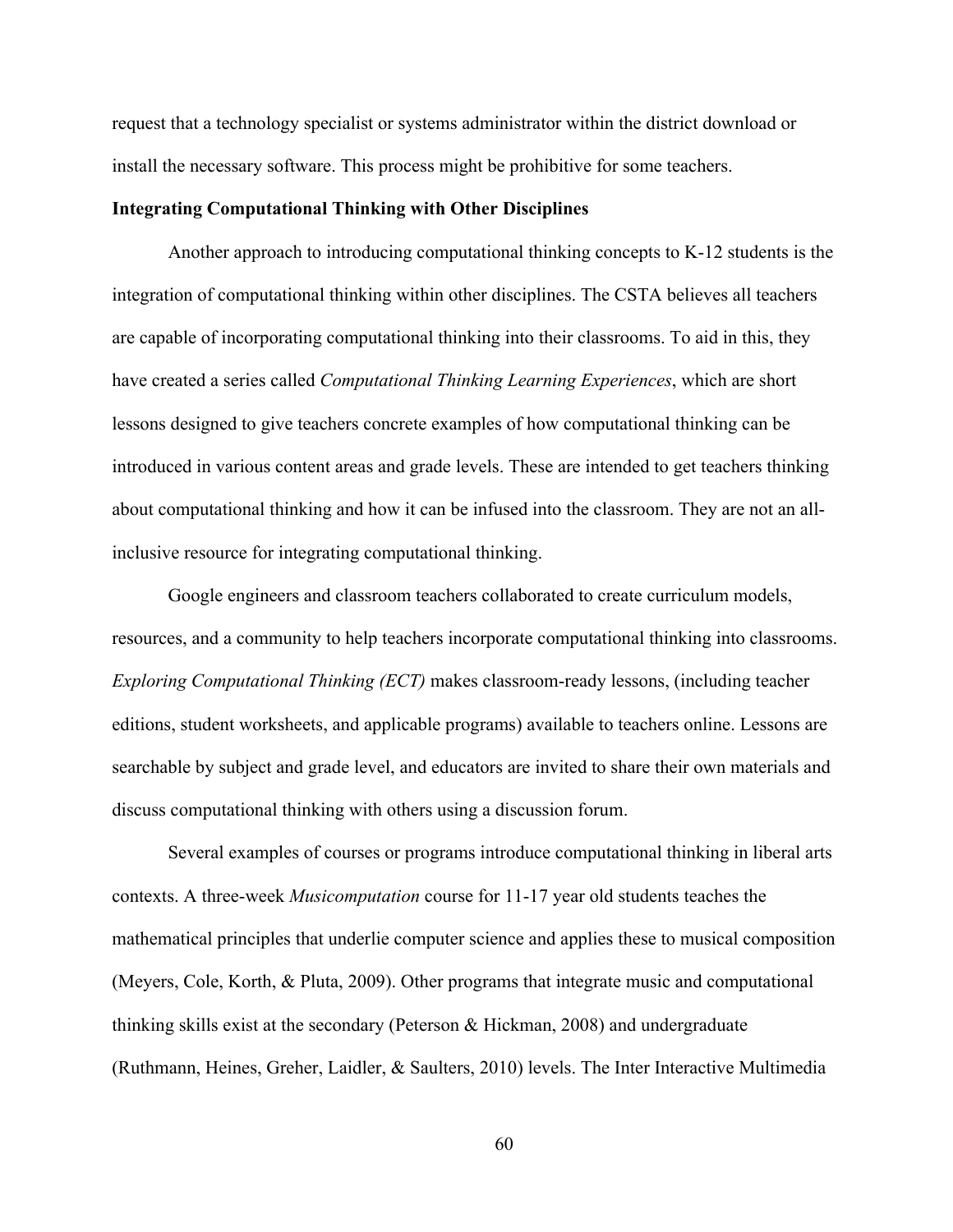program integrates computational thinking into a middle school classroom alongside expository writing and interactive journalism (Wolz, Stone, Pearson, Pulimood, & Swizer, 2011; Wolz, Stone, Pulimood, & Pearson, 2011).

Science and mathematics are perhaps the most natural disciplines in which to integrate computational thinking. Numerous undergraduate level courses incorporate computational thinking with biology (Khuri, 2008; Matthews, Adams, & Goos, 2010; Qun, 2009; Robbins, Senseman, & Pate, 2011) or general science (Hambrusch, Hoffman, Korb, & Haugan, 2009). One initiative to bring computational thinking into K-12 classrooms is *Computational Thinking for the Sciences*, a three-day summer workshop for high school teachers to learn how to incorporate computational thinking into their mathematics and science classrooms (Ahamed, et al., 2010). Other programs offer computational thinking lessons that can be incorporated into classrooms (i.e., *VCTAL*, *ECT),* but so far there is no evidence of a completely integrated science and computational thinking course at the K-12 level. Given the increasing prevalence of this type of course at the undergraduate level, it is reasonable to assume a class of this sort of course could be on the horizon for high schools.

A significant advantage to this approach is that the context used to illustrate computer science and computational thinking concepts is directly related to the other discipline that is contributing to the course (e.g. music, journalism). This application of computer science to another discipline allows students to see links between the different disciplines, and hopefully encourages them to examine the connections between computer science and other disciplines. A limitation for K-12 teachers is, again, lack of training and resources.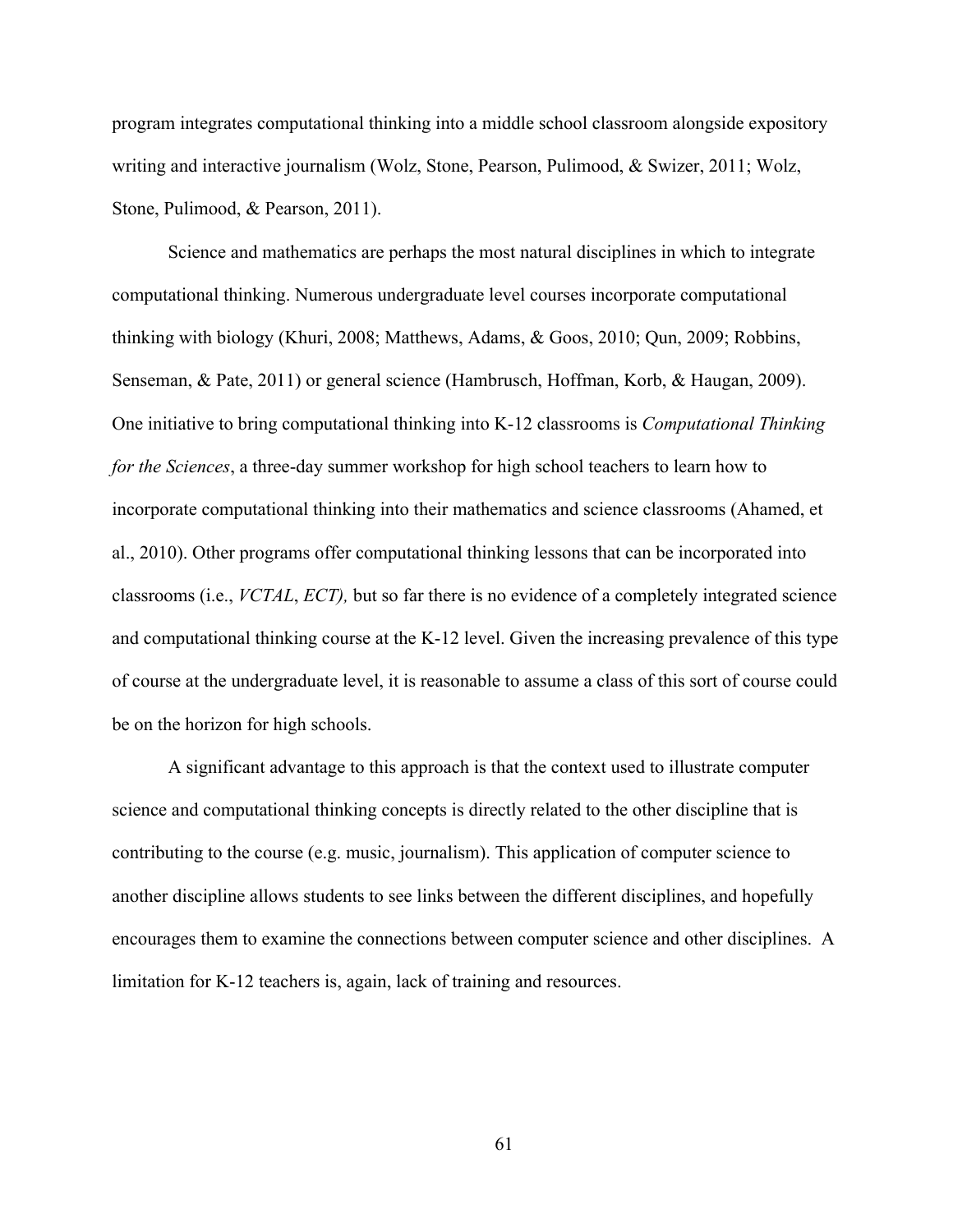#### **Computational Thinking for the Researcher**

The secondary audience of this paper is the educational researcher interested in computational thinking interventions or how students learn to think computationally. In order to support ongoing improvement, it is important to learn what good teaching practice is and how to best facilitate the student construction of knowledge. There has been discussion about the pedagogical approaches to teaching and integrating computational thinking in K-12 settings; rich descriptions of the interventions and approaches are often provided. An examination of these K-12 programs shows evidence of the ongoing debate around the role of programming and technology within the introduction and promotion of computational thinking skills. While some believe computational thinking should be taught through programming, technology, and software applications with a focus on core computing concepts, others disagree (Committee for the Workshops on Computational Thinking, 2010). Lu and Fletcher (2009), for example, believe exposure to programming can be detrimental to efforts to broaden participation in computer science. They believe that "programming is to Computer Science what proof construction is to mathematics, and what literary analysis to English" (Lu & Fletcher, 2009, p. 260). Others do not think computer hardware or software is necessary. These and similar discussions are motivating for those interested in developing a research agenda focused on computational thinking.

Those acquainted with conducting research within other STEM education disciplines are familiar with the complex array of factors that contribute to student learning. Narrow assessments of content knowledge are over-aligned with the intervention, and indirect measures such as student engagement, attitude, or motivation fail to adequately document any changes in the skills knowledge acquired by students. There is a need to conceive and develop alternative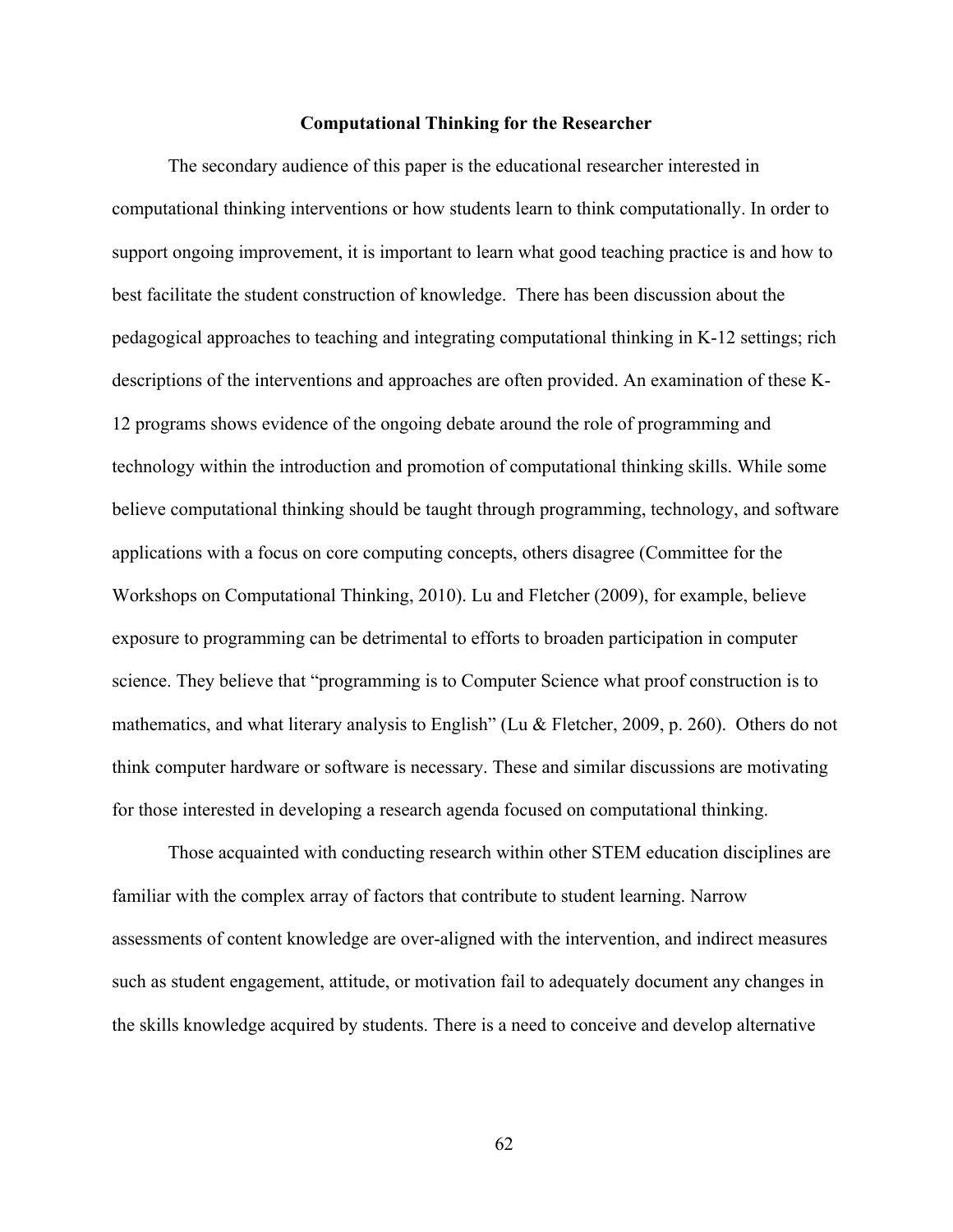ways to assess the success of STEM education interventions, and for computer science to adapt these techniques to shape its own research methods (Fincher, Tenenberg, & Robins, 2011).

There are numerous impediments to researching computational thinking at this point, but none are insurmountable or permanent. The first barrier to researching computational thinking is the lack of a common definition. A recent review of the empirical literature on computational thinking found that less than a quarter of studies included a definition of this term (Weinberg, 2012). The remainder simply cited Wing's original definition or provided no explanation or operational definition of what the phrase meant in the context in their study at all. There is a clear need to have both a validated definition, as well as a theoretical model to underpin the concept of computational thinking. These must exist to serve as a starting point in the development measures of computational thinking to assess the success of computational thinking interventions. Only then can researchers begin to thoughtfully examine programs and interventions intended to promote computational thinking competencies. According to Hemmendinger (2010), the definitions of computational thinking which are currently offered lack precision and fail to provide sufficient examples. The fact that a six-year-old concept remains a bit abstract is not surprising. Great strides have been made in fleshing out a definition, but it is important for the researcher studying the concept to be specific about what the phrase means in the context of each study.

A second, related, barrier is that computational thinking is a latent variable. It cannot be directly observed but instead must be inferred from other variables that are observed or directly measured. In order for a measure of computational thinking to be developed, a solid theoretical definition of computational thinking must exist (Netemeyer, Bearden, & Sharma, 2003). The thorough articulation of a variable's definition is perhaps the most difficult step in the process of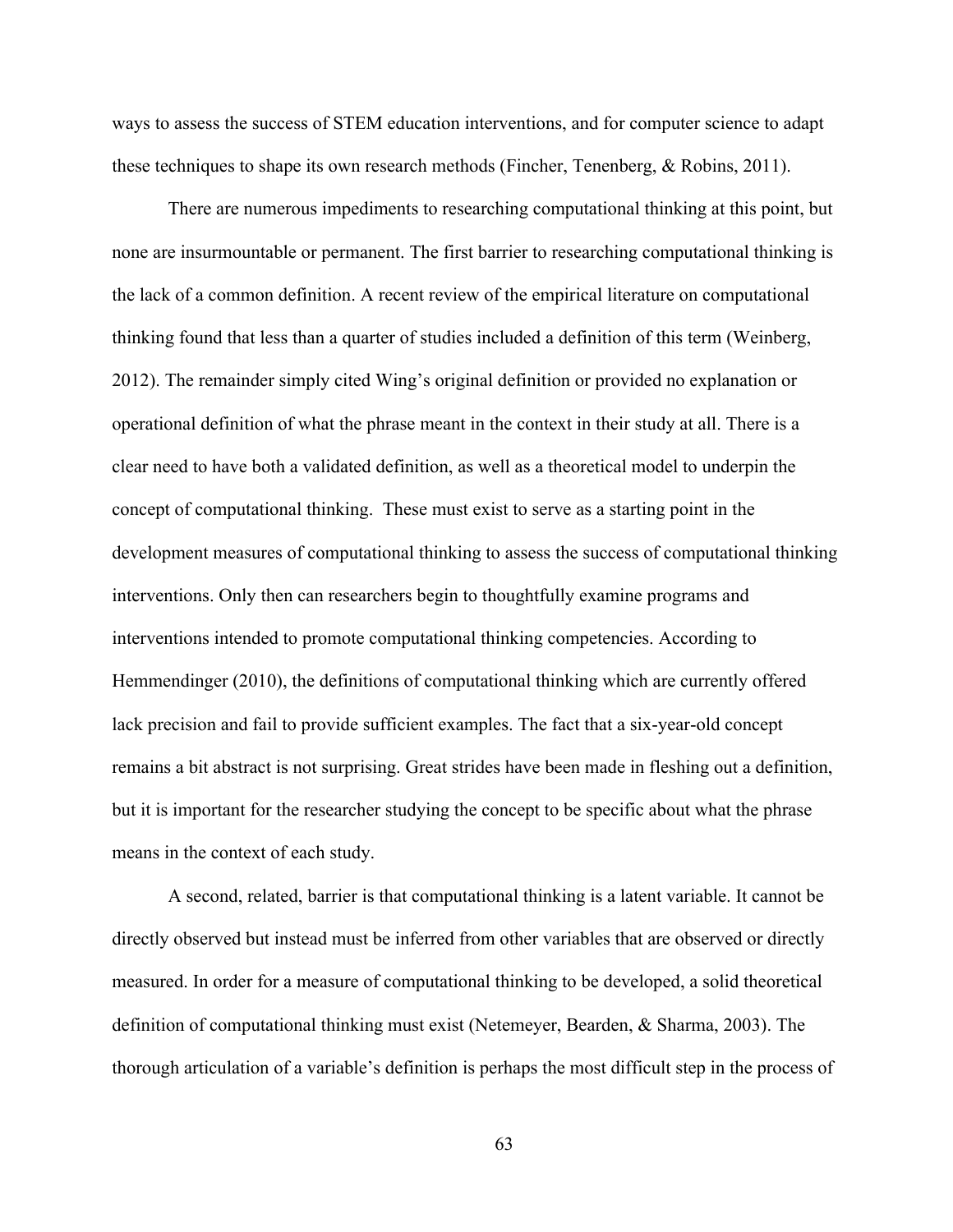preparing a measure of that variable or concept (Haynes, Nelson, & Blaine, 1999). The work that has been done to explore computational thinking is promising in this regard.

A third barrier is the lack of rigorous empirical research conducted to explore computer science education in general (Randolph, 2008), and even less has been done to explore how students learn to think computationally (Weinberg, 2012). Most studies of computational thinking so far have used qualitative or descriptive methods. The use of qualitative or descriptive methods is not a condemnation of a study, but paired with outcomes that too often are focused on reactions to specific programmatic components (e.g., lessons, activities), limits the usefulness of these studies to the larger community. In order to move closer to determining how computational thinking can be assessed and used to advance these fields of study, research should examine outcomes that could be generalizable to a variety contexts and programs. Instead of asking "did you like it," researchers should instead explore how to measure computational thinking skills and competencies.

At least one group has made significant progress toward addressing these barriers. The *Scalable Game Design Project* (Basawapatna, Koh, Repenning, Webb, & Marshall, 2011) studied computational thinking patterns in students as they learned by designing games. The computational thinking concepts introduced were explicitly defined. To assess student learning, students were asked to transfer the computational thinking concepts learned in one context (game design) to another context (mathematical modeling). This group has developed an online assessment tool to measure the degree of transfer of understanding of the computational thinking concepts (patterns) to real-world situations (Marshall, 2011). Results of a large-scale analysis of data related to this assessment tool are forthcoming. This approach appears promising, and researchers interested in computational thinking will be watching this project closely.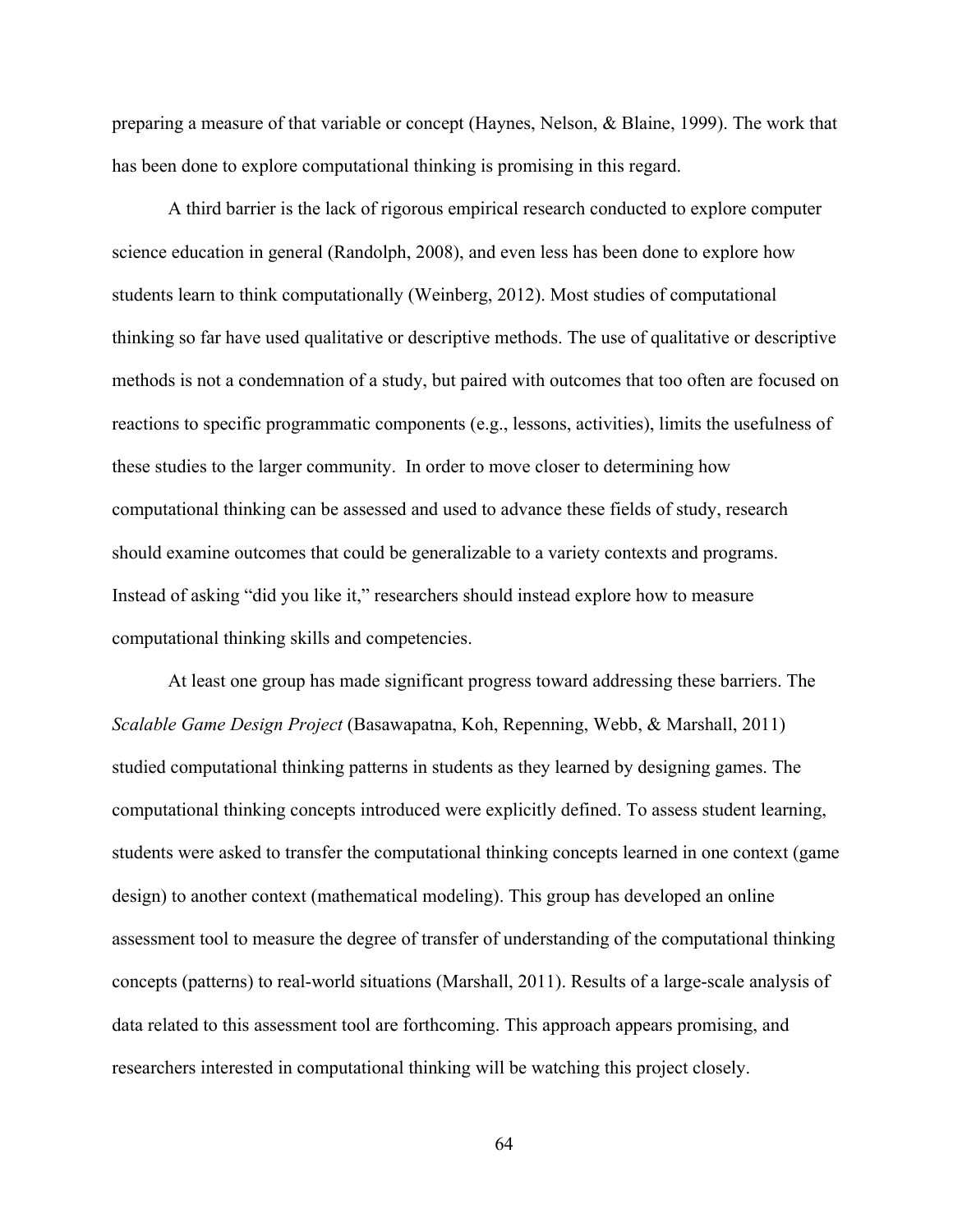### **Conclusion**

Computational thinking has taken a strong hold in the computer science education community and beyond, but great strides must be made before it can be institutionalized across the entire K-12 system. One significant hurdle is teacher training. Opportunities for teachers to receive professional development or training in computational thinking are fairly limited. Most training programs are offered regionally or on a small scale. For example, *Exploring Computer Science* offers a week-long professional development program for teachers, along with a coaching program to provide ongoing support (Exploring Computer Science, 2011). Carnegie Mellon partners with several industry partners to offer *Explorations in Computer Science for High School Educators* (CS4HS) workshops each summer. This program provides materials and training for teachers to use to emphasize computational thinking. It was expanded to include workshops at other universities as well (Blum, Cortina, Lazowska, & Wise, 2010)

Currently, there are no a teacher certification programs available in the United States (Margolis, 2008), and there is only one computer science teaching methods course (Yadav, Zhou, Mayfield, Hambrusch, & Korb, 2011), and this course had only one student during the 2010-11 school year. There is broad recognition that K-12 teachers need training to effectively introduce computational thinking concepts in the classroom using any of the approaches described in this paper. The National Science Foundation has initiated the CS10K project, an effort to have 10,000 qualified high school teachers in 10,000 high schools teaching a new curriculum by 2015 (Astrachan, Barnes, & Garcia, 2011). The NSF's Computing Education for the 21<sup>st</sup> Century (CE21) program has expressed its interest in supporting programs that align with the CS10K initiative.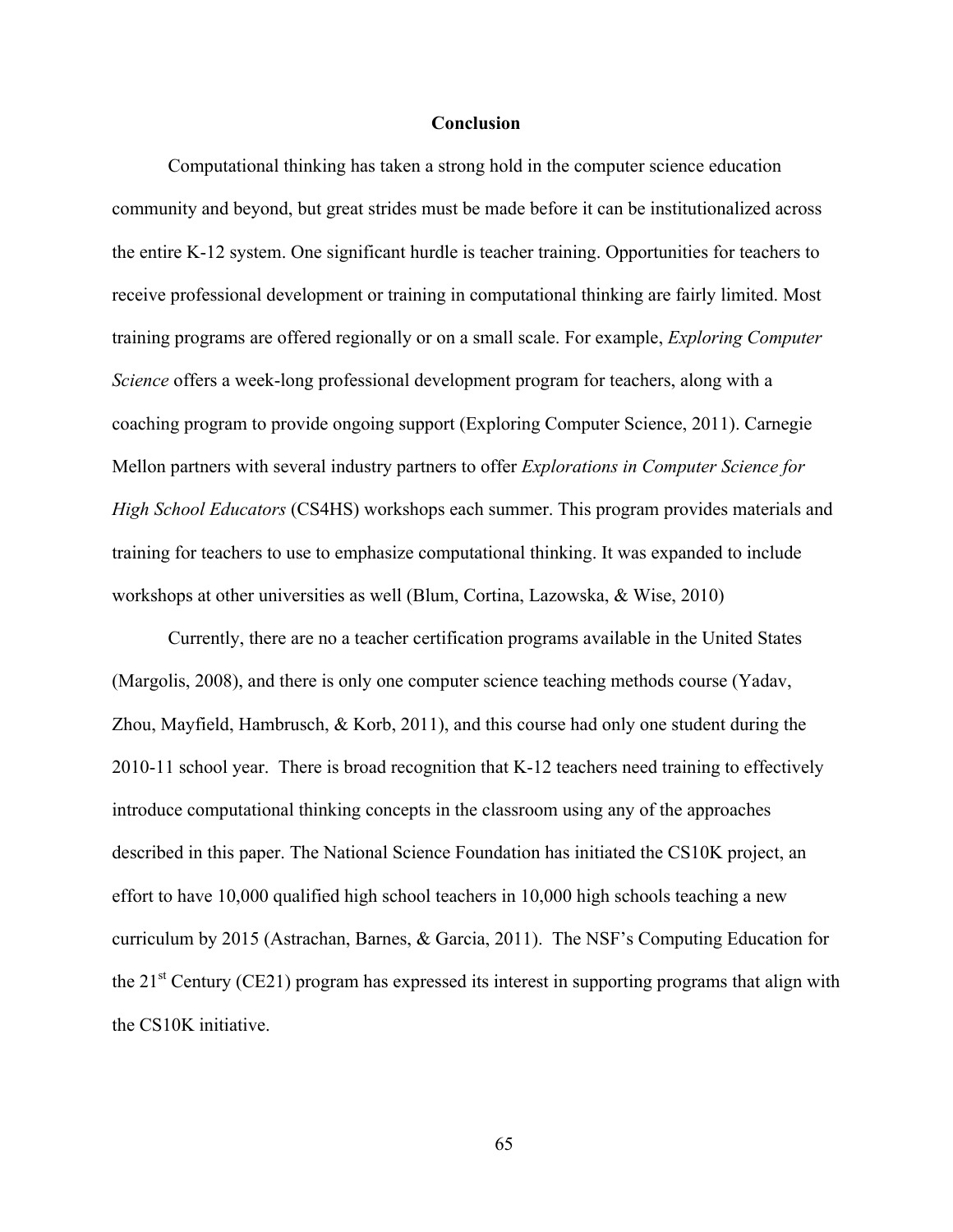The lack of emphasis placed on computer science at the policy level is another impediment to its incorporation into the K-12 curriculum. Until computer science courses are required for graduation, or at least allowed to count as a mathematics or science credit, the computer science standards mean very little and the emphasis placed on computer science will continue to be weak. Numerous advocacy groups and organizations have surfaced in recent years to address this obstacle. The Association for Computing Machinery (ACM), in collaboration with various corporate sponsors, has spearheaded a variety of initiatives to advance computer science education. It formed the Education Policy Committee in 2007 to engage policymakers in conversations about computer science education. The Computer Science Teachers Association, introduced in 2005, promotes and supports computer science in K-12 schools. Finally, the National Center for Women in Information Technology (NCWIT) aims to increase the participation of girls and women in computing by "(1) building a learning community, (2) creating and sharing research-backed resources, data, and research, and (3) providing a unified, amplified voice."

A clear and comprehensive definition of computational thinking will enable those outside of computer science to begin to come 'on board' and not only support, but also participate in efforts to increase students' exposure to computer science and computational thinking. It is easy to support a theoretical idea like computational thinking, but much more difficult to participate in the efforts without a clear understanding of what the movement is about. The computer science education community has made great strides toward the widespread adoption of a concrete, articulate, and understandable definition, so it is time to accelerate efforts to share that with the larger community of K-12 educators and educational researchers.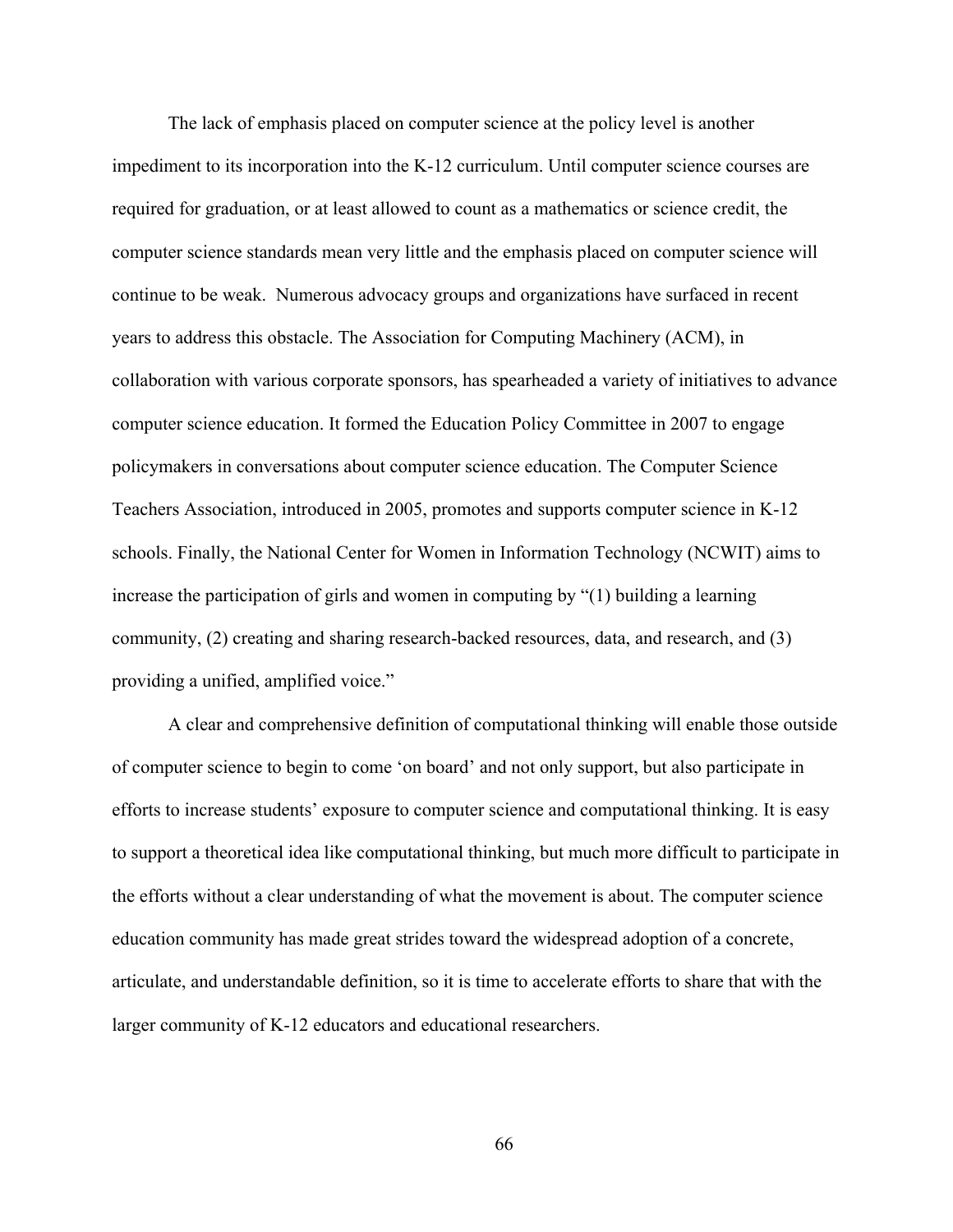Computer science educators need to recruit others. In order to do this, they must make their goals understandable to those to whom they are appealing. The CSTA has done some of this with their publications. There are many resources available for teachers, and as of yet these have not yet been shared outside of the computer science education community other than by the schools that are involved in program development.

By introducing computational thinking and computer science into the K-12 curriculum, students will acquire skills that allow them full participation in our increasingly technological society and to broaden the variety of careers and academic programs that are available to them.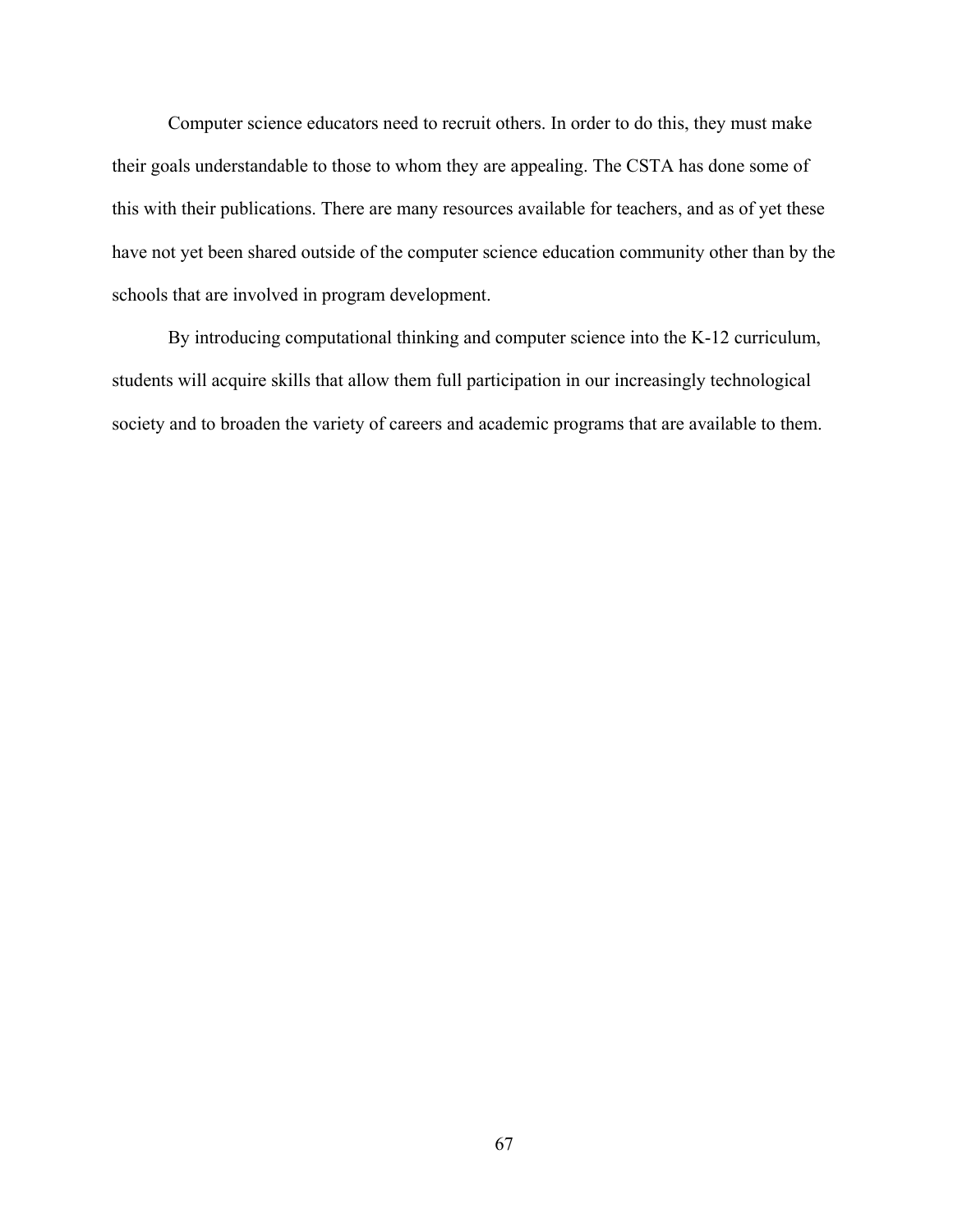## REFERENCES

- Ahamed, S. I., Brylow, D., Ge, R., Madiraju, P., Merrill, S. J., Struble, C. A. & Early, J. P. (2010). Computational thinking for the sciences: A three day workshop for high school science teachers. *SIGCSE 10: Proceedings of the 41st ACM Technical Symposium on Computer Science Education,* (pp. 42-46). Milwaukee, Wisconsin. doi:10.1145/1734263.1734277
- Computer Science Teachers Association (CSTA) (2011b). Operational definition of computational thinking for K-12 education. Retrieved November 11, 2011, from http://csta.acm.org/Curriculum/sub/CurrFiles/CompThinkingFlyer.pdf
- Astrachan, O., Barnes, T. and Garcia, D. D. (2011).CS principles: Piloting a new course at national scale. *SIGCSE '11 Proceedings of the 42nd ACM Technical Symposium on Computer Science Education, (*pp. 397-398)*.* Dallas, TX. doi: 10.1145/1953163.1953281
- Astrachan, O., Cuny, J., Stephenson, C. and Wilson, C. (2011).The CS10K project: Mobilizing the community to transform high school computing. *SIGCSE '11 Proceedings of the 42nd ACM Technical Symposium on Computer Science Education,* (pp. 85-86)*.* Dallas, TX. doi: 10.1145/1953163.1953193
- Basawapatna, A., Koh, K. H., Repenning, A., Webb, D. C. & Marshall, K. S. (2011). Recognizing computational thinking patterns. *SIGCSE '11 Proceedings of the 42nd ACM Technical Symposium on Computer Science Education, (pp. 245-250). Dallas, TX. doi:* 10.1145/1953163.1953241
- Bell, T., Alexander, J., Freeman, I. & Grimley, M. (2009). Computer science unplugged: School students doing real computing without computers. *New Zealand Journal of Applied Computing and Information Technology*, 13(1), 20-29.
- Bell, T., Fellows, M. & Witten, I. (2002). *Computer Science Unplugged* [website]. http://csunplugged.org.
- Bers, M. U. (2010). The TangibleK robotics program: Applied computational thinking for young children. *Early Childhood Research and Practice, (2)*2. Retrieved from http://ecrp.uiuc.edu/v12n2/bers.html
- Blum, L., Cortina, T. J., Lazowska, E. & Wise, J. (2008). The expansion of CS4HS: An outreach program for high school teachers. *SIGCSE '08 Proceedings of the 39th ACM Technical Symposium on Computer Science Education,* (pp. 377-378)*.* Portland, OR. doi: 10.1145/1352135.1352263
- Bull, G. (2005). Children, Computers, and Powerful Ideas. *Contemporary Issues in Technology and Teacher Education*, *5*(3/4), 349-352.
- Bundy, A. (2007). Computational thinking is pervasive. *Journal of Scientific and Practical Computing*, 1(2), 67-69.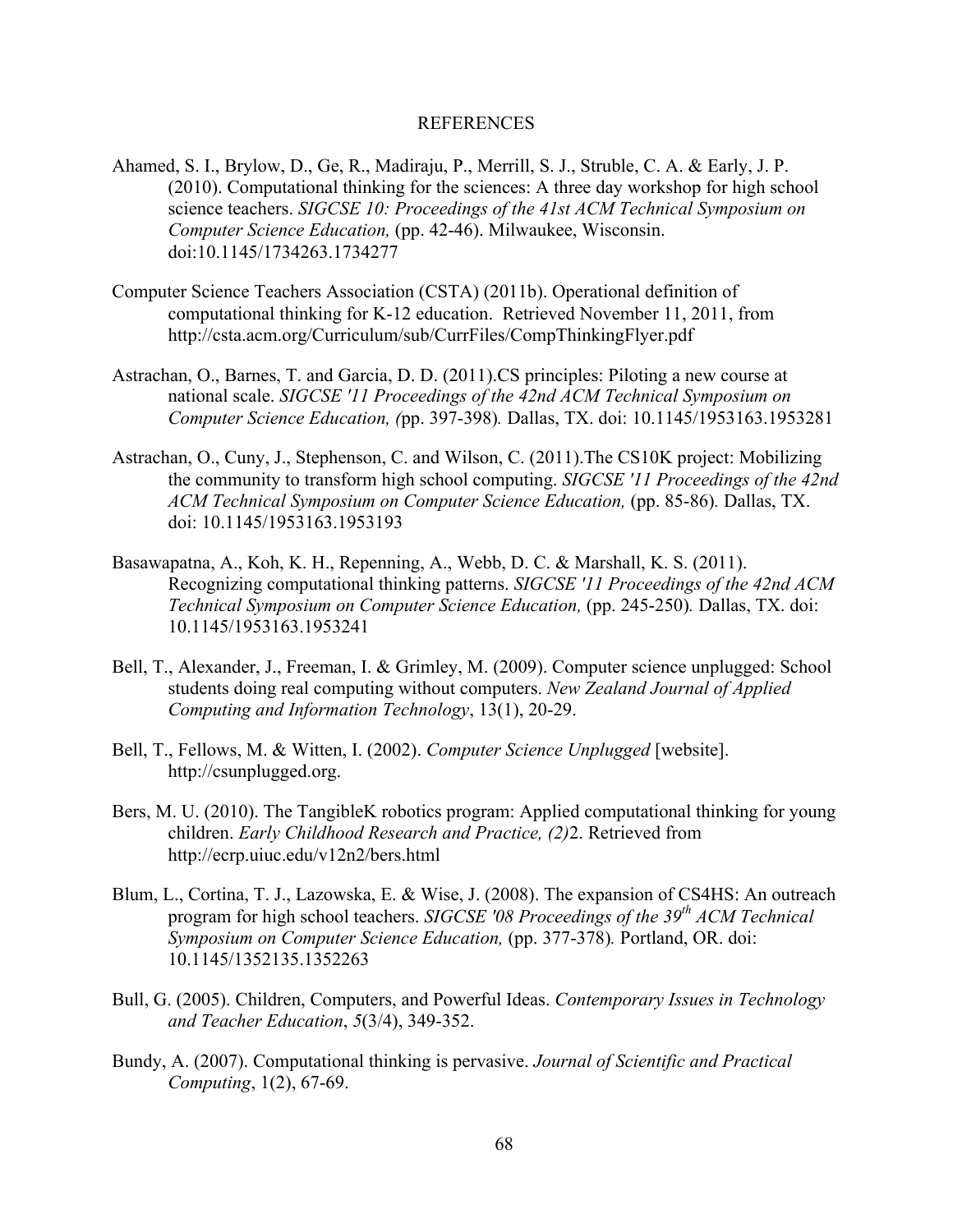- Cassel, L. N. (2011). Interdisciplinary computing is the answer: Now, what was the question? *ACM Inroads*, 2 (1), 4-6.
- Committee for the Workshops on Computational Thinking. (2010). *Report of a workshop on the scope and nature of computational thinking*. Washington, D.C.: National Academies Press.
- Cozzens, M., Kehle, P., & Garfunkel, S. (2010). *The Value of Computational Thinking Across Grade Levels (VCTAL)*. National Science Foundation: 09-602. Discovery Research K-12., Rugters University.
- Day, C. (2011). Computational thinking is becoming one of the three R's. *Computing in Science and Engineering*, *13*(1), 88-88.
- Denning, P. J. (2003). *Encyclopedia of Computer science*. John Wiley and Sons Ltd., Chichester, UK.
- Denning, P. J. (2009). The profession of IT: Beyond computational thinking. *Communications of the ACM, 52(*6), 28-30. doi: 10.1145/1516046.1516054
- Exploring Computer Science (2011). *Exploring Computer Scinece: A K-12/University partnership.* [website]. http://www.exploringcs.org/.
- Fincher, S., Tenenberg, J., & Robins, A. (2011). Research design: necessary bricolage. *ICER '11: Proceedings of the Seventh International Workshop on Computing Education Research.* Providence, RI. doi: 10.1145/2016911.2016919
- Gal-Ezer, J., & Stephenson, C. (2009). The current state of computer science in U.S. high schools: A report from two national surveys. *Journal for Computing Teachers*, Spring 2009. Retrieved November 14, 2011 from http://csta.acm.org/Research/sub/Projects/ResearchFiles/StateofCSEDHighSchool.pdf
- Garofalo, J., Drier, H., Harper, S., Timmerman, M. A., & Shockey, T. (2000). Promoting appropriate uses of technology in mathematics teacher preparation. *Contemporary Issues in Technology and Teacher Education*, 1 (1), 66-88.
- Goode, J. (2011). *Comparing the state rates of APCS participation & enrollment by race*. (CSTA Report). Retreived from Computer Science Teachers of America website: http://csta.acm.org/Research/sub/CSTAResearch.html
- Hambrusch, S., Hoffman, C., Korb, J. T. and Haugan, M. (2009). *Teaching computational thinking to science teachers*.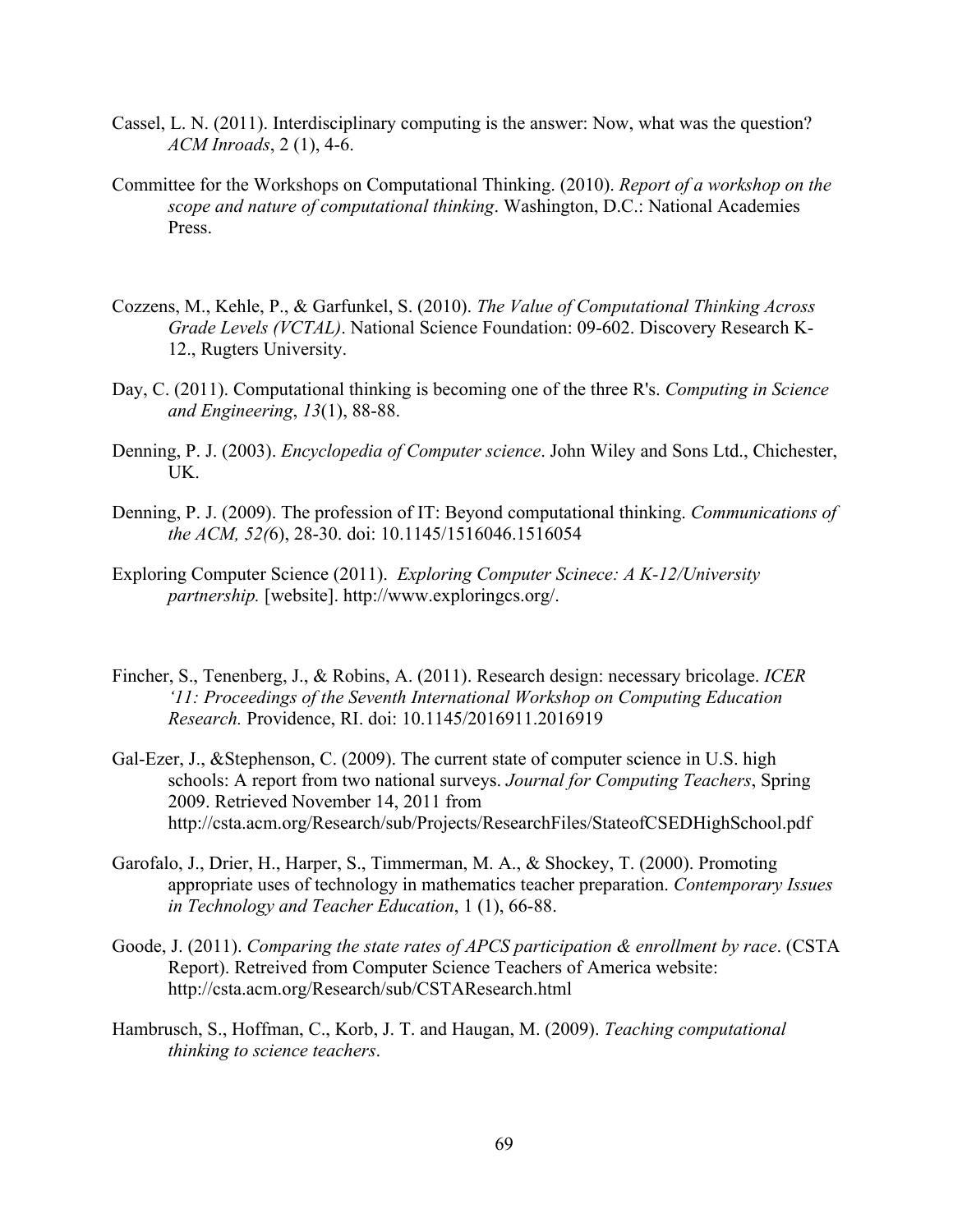- Hardnett, C. R. (2008). Gaming for middle school students: building virtual worlds. *GDCSE '08: Proceedings of the third internatinal conference on game development in Computer Science Education,* (pp. 21-25)*.* doi: 10.1145/1463673.1463678
- Haynes, S., Nelson, K. and Blaine, D. (1999). Psychometric issues in assessment research. In P. C. Kendall, J. N. Butcher, & G. N. Holmbeck (Eds.), *Handbook of research methods in clinical psychology* (pp. 125-154).
- Hemmendinger, D. (2010). A plea for modesty. *ACM Inroads*, *1*(2), 4-7. doi: 10.1145/1805724.1805725
- Ioannidou, A., Bennett, V., Repenning, A., Koh, K. H. & Basawapatna, A. (2011). Computational Thinking Patterns. [website] http://scalablegamedesign.cs.colorado.edu/wiki/Category:Computational\_Thinking\_Patte rns
- Jacobs, J. A. (2009, November 22). Interdisciplinary hype. *The Chronicle of Higher Education*. Retrieved from http://chronicle.com/article/Interdisciplinary-Hype/49191/
- Khuri, S. (2008). A bioinformatics track in computer science. *SIGCSE 08: Proceedings of the 39th SIGCSE Technical Symposium on Computer Science Education.*, (pp. 508-512). doi: 10.1145/1352135.1352305
- Lu, J. J., Fletcher, G. H. L. (2009). Thinking about computational thinking. *SIGCSE 09: Proceedings of the 40th SIGCSE Technical Symposium on Computer Science Education,*  (pp. 260-264). Chatanooga, TN. doi: 10.1145/1508865.1508959
- Margolis, J. (2008). *Stuck in the shallow end: Education, race, and computing*. The MIT Press: Cambridge, MA.
- Marshall, K. S. (2011). Was that CT? Assessing Computational Thinking Patterns through Video-Based Prompts. *Proceedings of the Annual Meeting of the American Educational Research Association.* New Orleans, LA.
- Matthews, K. E., Adams, P. & Goos, M. (2010). Using the principles of BIO2010 to develop an introductory, interdisciplinary course for biology students. *CBE-Life Scicences Education*, 9(3), 290-297. doi: 0.1187/cbe.10-03-0034
- Meyers, A. L., Cole, M. C., Korth, E. & Pluta, S. (2009). Musicomputation: Teaching computer science to teenage musicians. *Proceedings of the Seventh ACM Conference on Creativity and Cognition*, (pp. 29-38). Berkeley, CA. doi: 10.1145/1640233.1640241
- Modular Robotics (2011). *Modular robotics: Cubelets*. Retrieved November 3, 2011 from http://www.modrobotics.com/
- National Center for Women & Information Technology (2011). *Computer science-in-a-box: Unplug your curriculum*. Retreived October 11, 2012 from http://www.ncwit.org/sites/default/files/resources/computerscience-in-a-box.pdf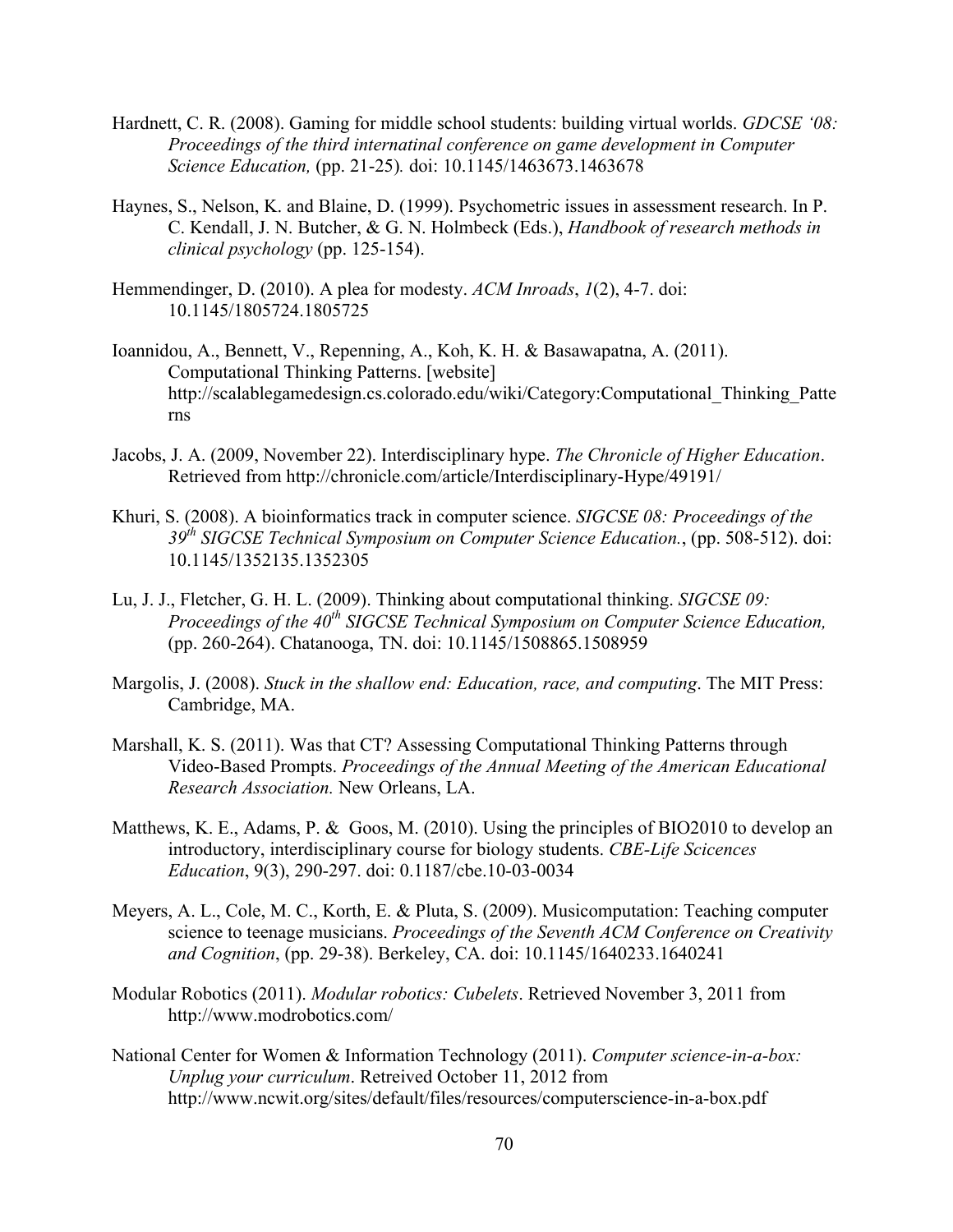- National Science Foundation (2011). *Computing Education for the 21st Century (CE21) program solicitation (NSF 10-619)*. Washington, DC.
- Netemeyer, R., Bearden, W. and Sharma, S. (2003). *Scaling procedures: Issues and applications*. Los Angeles: Sage Publications.
- Papert, S. (1996). An exploration in the space of mathematics education. *International Journal of Computers for Mathematical Learning*, 1(1). 95-123.
- Paul, R. & Elder, L. 2001.*The Miniature Guide to Critical Thinking-Concepts and Tools*. Retreived September 2, 2011 from http://www.criticalthinking.org/files/Concepts\_Tools.pdf
- Perlis, A. J. (1962). *The Computer in the University*. Cambridge, MA: MIT Press.
- Peterson, J. & Hickman, C. (2008). Algorithmic music composition as an introduction to computing. *Journal of Computing in Small Colleges, 24*(1). 212-218.
- Pfeiffer, J. (1962). *The thinking machine*. Philadephia, PA: Lippincott.
- Qin, H. (2009). Teaching computational thinking through bioinformatics to biology students. *Proceedings of the 40th ACM Technical Symposium on Computer Science Education,* (pp. 188-191). Chatanooga, TN. doi: 10.1145/1508865.1508932
- Randolph, J. J. (2008). A methodological review of the program evaluations in K-12 computer science education. *Informatics in Education*, 7(2), 237-258.
- Rick, D., Ludwig, J., Meyer, S., Rehder, C. & Schirmer, I. (2010). Introduction to business informatics with Greenfoot using the example of airport baggage handling. In *Proceedings of the Proceedings of the 10th Koli Calling International Conference on Computing Education Research*, (pp. 68-69). Berlin, Germany. doi: 0.1145/1930464.1930474
- Robbins, K. A., Senseman, D. M. & Pate, P. E. (2011). Teaching biologists to compute using data visualization. In *Proceedings of the Proceedings of the 42nd ACM technical symposium on Computer science education*, (pp. 335-340). Dallas, TX. doi: 10.1145/1953163.1953265
- Ruthmann, A., Heines, J. M., Greher, G. R., Laidler, P., & Saulters, C. I. (2010). Teaching computational thinking through musical live coding in scratch. *SIGCSE 10: Proceedings of the 41st ACM Technical Symposium on Computer Science Education, (pp. 42-46).* Milwaukee, Wisconsin. doi: 10.1145/1734263.1734384
- Sontag, M. (2009). Critical thinking with Alice: a curriculum design model for middle school teachers. *ALICE '09: Proceedings of the 2009 Alice Symposium, (*Article No. 2). Durham, NC. Doi: 10.1145/1878513.1878515.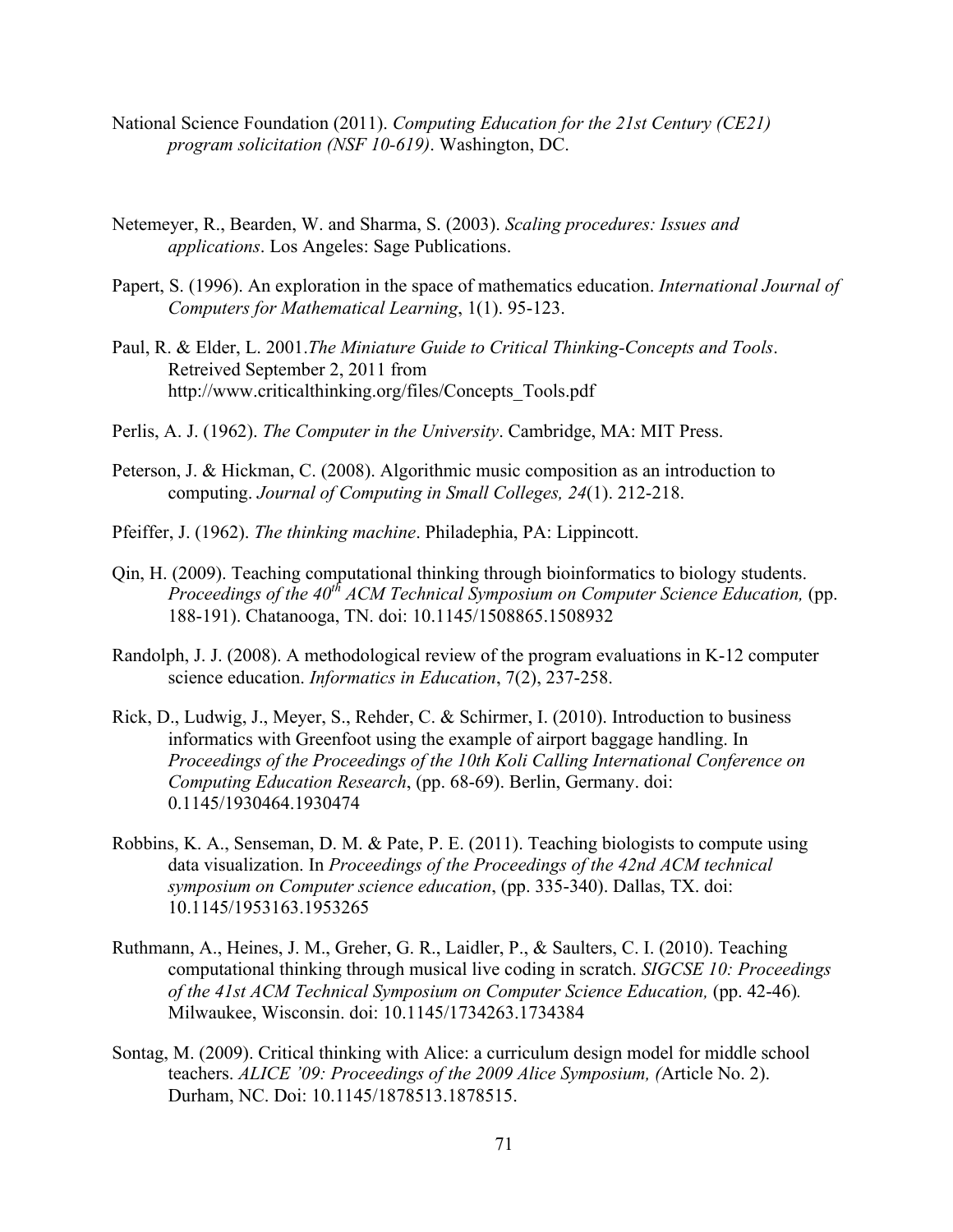- Tarkan, S., Sazawal, V., Druin, A., Golub, E., Bonsignore, E. M., Walsh, G., & Atrash, Z. (2010). Toque: designing a cooking-based programming language for and with children. *Proceedings of the SIGCHI Conference on Human Factors in Computing Systems (pp.* 2417-2426). Atlanta, Georgia. doi: 10.1145/1753326.1753692
- Tucker, A., Deek, F. P., Jones, J., McCowan, D., Stephenson, C. & Verno, A. (2006). *A model curriculum for K-12 comptuer science: Final report of the ACM K-12 task force curriculum committee*. Retreived from : http://www.acm.org/education/education/curric\_vols/k12final1022.pdf.
- Weinberg, A. E. (2012). *Computational Thinking: An Investigation of the Existing Scholarship and Research*. Unpublished manuscript.
- Wilson, C., Sudol, L. A., Stephenson, C., & Stehlik, M. (2010). *Running on empty: The failure to teach K-12 computer science in the digital age*. (Research Report). Retrieved from the Association for Computing Machinery website: http://www.acm.org/runningonempty/fullreport.pdf
- Wing, J. (2006). Computational thinking. *Communications of the ACM*, 49(3), 33-35.
- Wolz, U., Stone, M., Pearson, K., Pulimood, S. M., & Switzer, M. (2011). Computational Thinking and Expository Writing in the Middle School. *ACM Transactions on Computing Education (TOCE)*, 11(2), Article No. 9. doi: 10.1145/1993069.1993073
- Wolz, U., Stone, M., Pulimood, S. M. & Pearson, K. (2010). Computational thinking via interactive journalism in middle school. *SIGCSE 10: Proceedings of the 41st ACM Technical Symposium on Computer Science Education, (pp. 239-243). Milwaukee,* Wisconsin. doi: 10.1145/1734263.1734345
- Yadav, A., Zhou, N., Mayfield, C., Hambrusch, S. and Korb, J. T. 2011. Introducing Computational Thinking in Education Courses. *IGCSE '11 Proceedings of the 42nd ACM Technical Symposium on Computer Science Education, (*pp. 465-470)*.* Dallas, TX. doi: 10.1145/1953163.1953297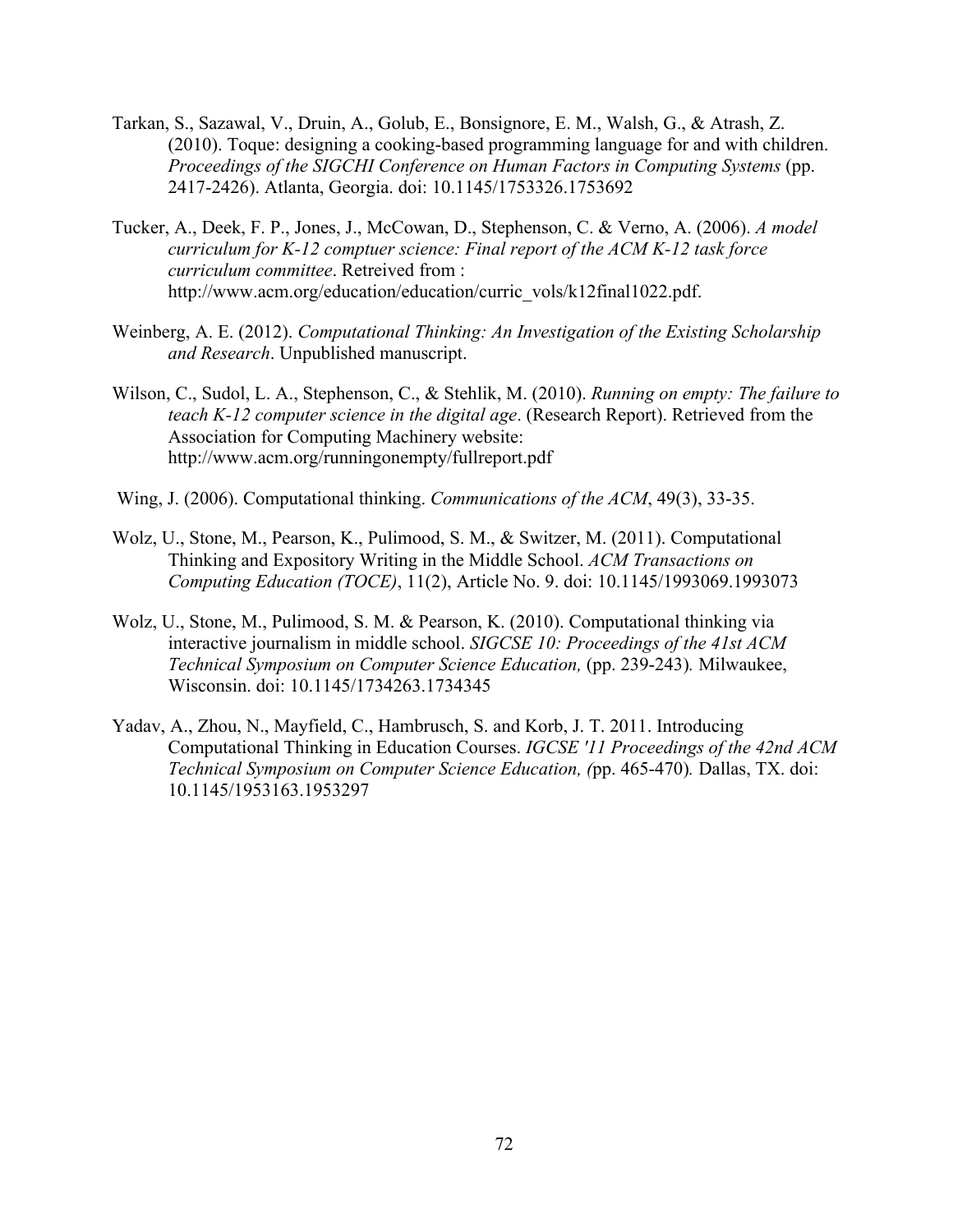#### CHAPTER 4: CONCLUSION

With this dissertation project, I set out to survey the entire body of literature on computational thinking, identify the nature and extent of the research evidence on computational thinking, and introduce computational thinking to K-12 educators and educational researchers who might wish to incorporate the concept into their own classrooms or research. Within this final section, I will present several insights gained from this dissertation, reflect on the directions computer science education might move to advance the field, and present the next steps I will take in my pursuit to better understand and conduct research on computer science education and computational thinking.

#### **Lessons Learned & Insights Gained**

In addition to the knowledge gained from the systematic identification and examination of the literature on computational thinking, several lessons were learned and key insights gained. A few of those will be presented and discussed here.

#### **Barriers to Systematic Review in Computer Science Education**

Significant barriers exist for those who wish to conduct a systematic examination of the literature within the field of computer science education. Popular databases such as ERIC or EBSCO allow the user to conduct a search and save all of the identified articles as a batch, or list. This entire batch, including all fields associated with each article, can be imported into a bibliographic software or systematic review web application. The Association for Computing Machinery (ACM) maintains a digital library which serves as the primary database where computer science and computer science education literature can be found. This digital library presented numerous challenges during this review. First, the ACM database does not have the capacity to export search results into an external location in batches. The export of citations and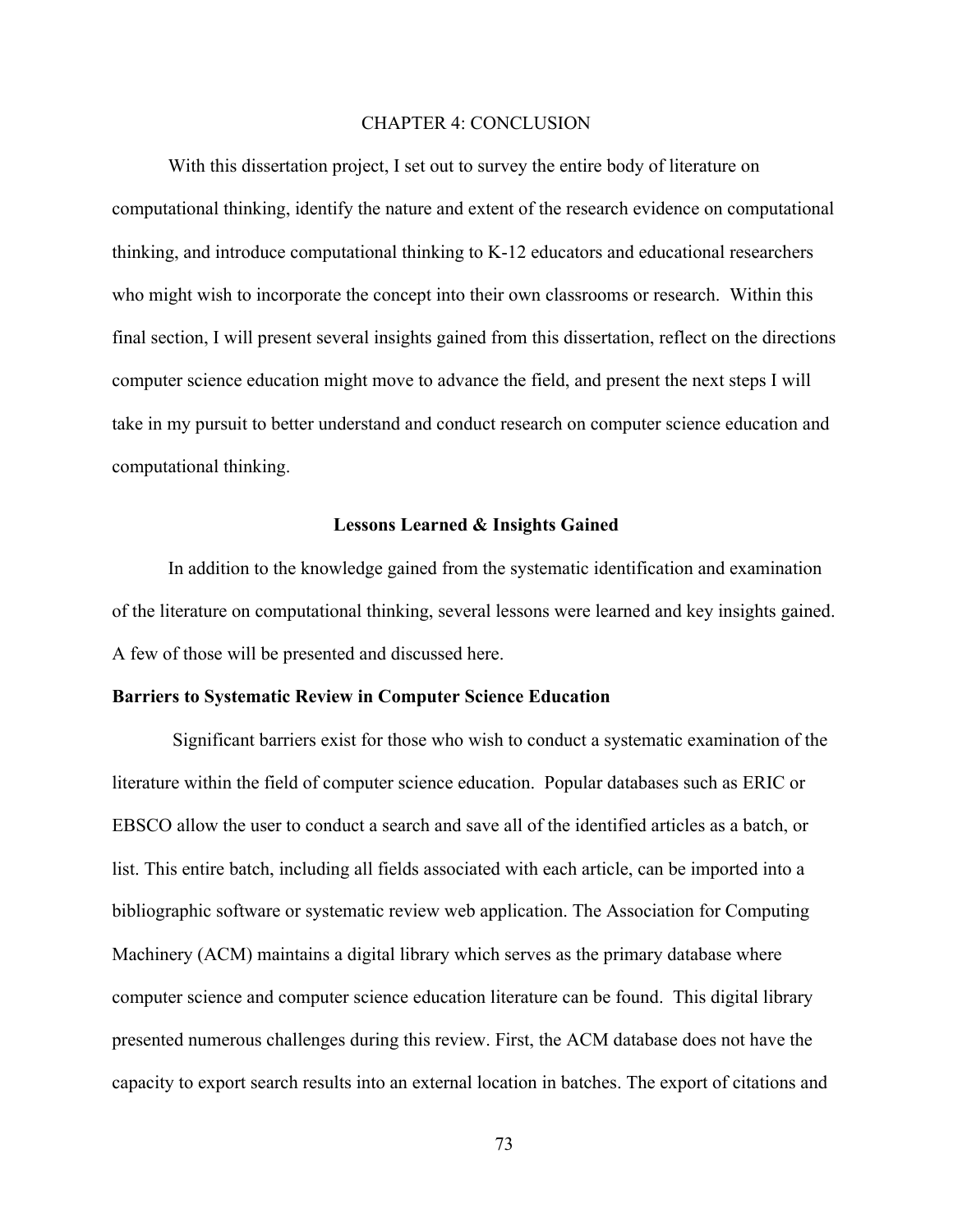abstracts to a bibliographic software (e.g. EndNote) or systematic review web application (e.g. EPPI Reviewer-4, RefWorks) is an essential step in conducting a systematic examination of a body of literature, particularly when the intent is to code or categorize it. When a search is conducted in the ACM Digital Library and the list of articles is produced, each citation must be individually opened and to the external location (i.e., EndNote or EPPI Reviewer-4). The digital library has a "Binder" feature that allows citations to be saved, but this offers no advantage over the direct export when the second major challenge is taken into consideration. The absence of abstracts in exported citations is a second challenge with the ACM Digital library. To have both citations and abstracts for review, a five step process had to be completed for each of the over 7,000 citations. Each was 1) opened individually, 2) imported into EndNote, 3) the abstract text was manually highlighted and cut, 4) the EndNote reference file was opened manually, and 5) the abstract text was pasted into the appropriate EndNote field. Numerous processes were attempted, and this was the least time-intensive.

A third limitation to a systematic review using the ACM Digital Library is that it does not allow behaviors that appear to be automated. During this project, the repetitive process necessary to obtain citation information for each article appeared automated; the process described above caught the ACM's attention and access to the digital library was repeatedly blocked. Each time this occurred, an email was sent to the ACM Digital Library staff with a request to reinstate access and searching privileges. At times it took multiple days for access to be reinstated. This time consuming import process, combined with the accessibility issues were a substantial hindrance and a barrier to this and subsequent reviews.

A fourth limitation to the ACM Digital Library is that many articles are included more than one time in different publication formats. For example, an article would appear identically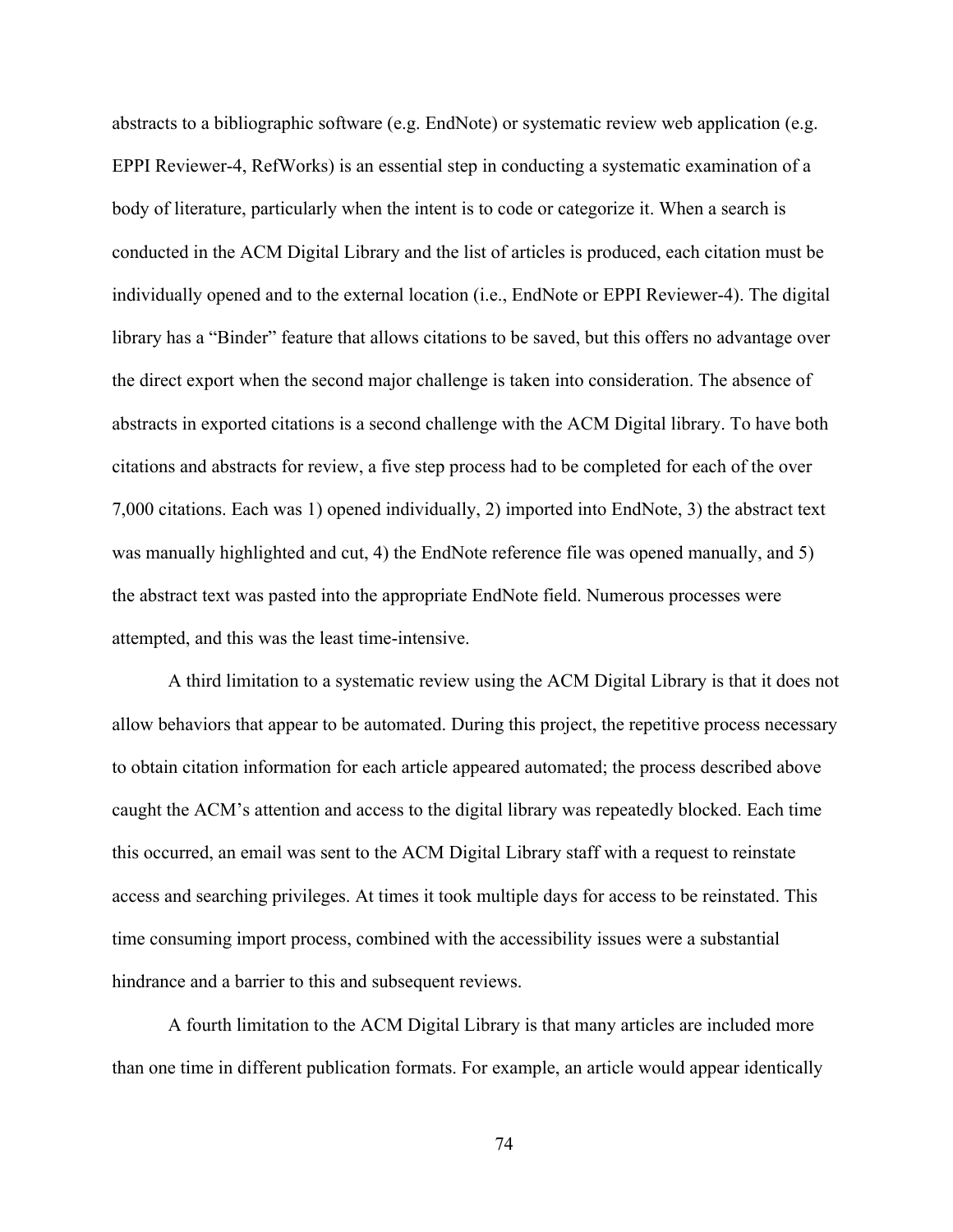in a conference proceeding and also in a journal. Inconsistencies in how the citation fields were included within each of the publication sources or slight variations in the title prevented these from being recognized in an automatic search for duplicate records. A manual search through the citations was required to identify and eliminate duplicates.

While these challenges are not insurmountable, they turn a process that should require a relatively small time commitment into an activity that takes days or even weeks rather than hours. Neither academic librarian at Colorado State University nor staff members at the ACM Digital Library was able to offer suggestions to improve the process. The academic librarians were surprised at the lack of sophistication or features available.

Because of these substantial limitations, it is not surprising there have been so few reviews of literature in Computer Science education. Only one dissertation (Randolph, 2007) and three articles (Randolph, Julnes, Sutinen, & Lehman, 2008; Randolph, Julnes, Bednarik, & Sutinen, 2007; Valentine, 2004) describe reviews of computer science education research and evaluation studies, and three of these describe different components of a study that examined a single set of articles.

#### **Need for Collaboration**

The need for collaboration between computer science experts and educational or social science researchers is the second major insight gained. The computer science education community as a whole does not seem to be aware that its research is not up to par with educational research in other disciplines. Computer science education articles and studies are written by computer scientists, who approach research from a vastly different perspective than a social scientist might. Computer science has its foundation in mathematics and logic, which is distinct from the social sciences in terms of the degree of certainty that is the result of research.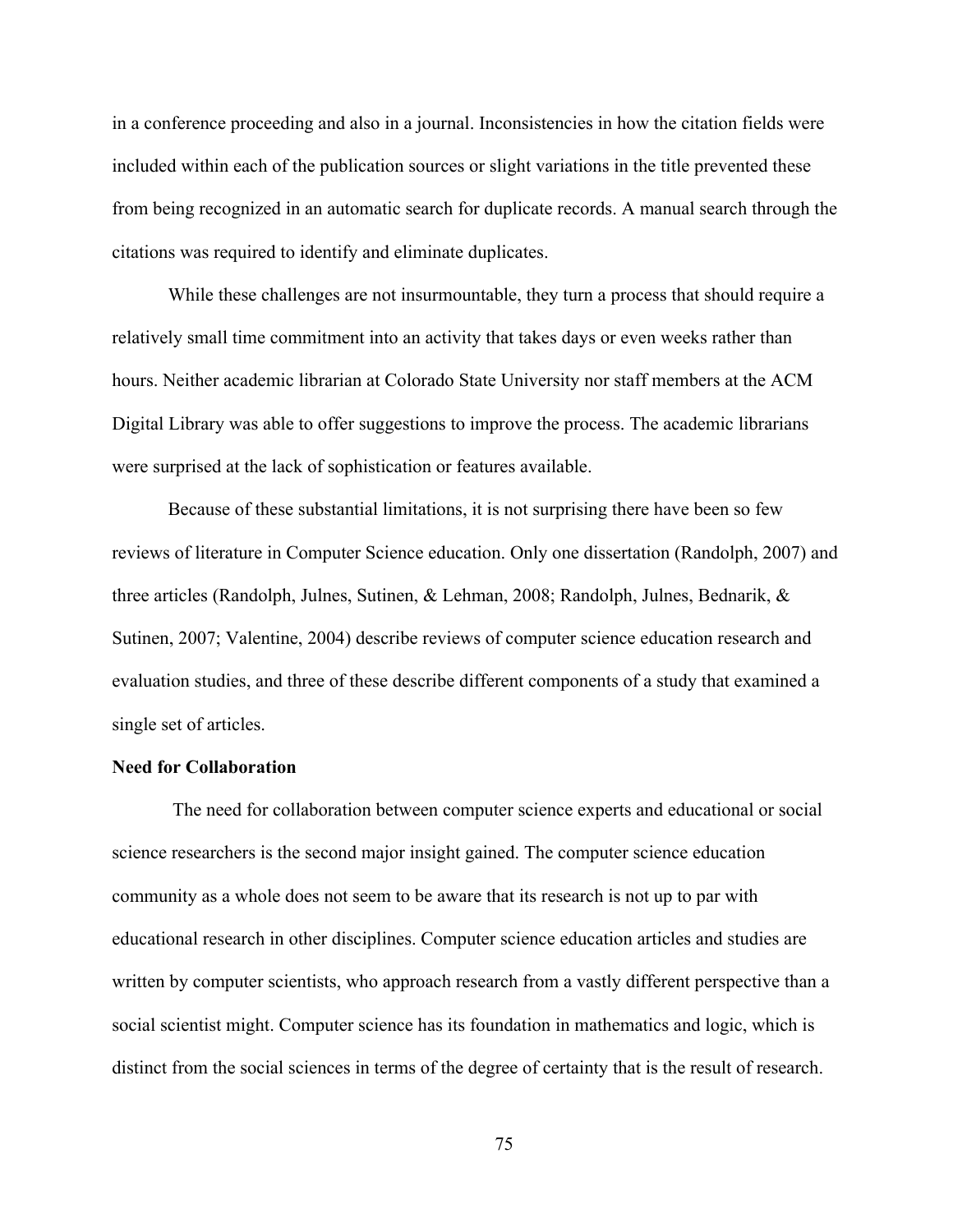Logic and mathematics, and therefore computers science, claims are based on the simplest of all objects of investigation: abstract objects such as propositions and numbers (Dodig-Crnkovic, 2002). Research methods and data analysis are clear-cut and the resulting findings are rarely questioned and studies are not often replicated by other researchers. Admittedly, there are aspects of Computer Science that extend into the realm of natural sciences (e.g. artificial intelligence uses physics, biology, possibly even psychology), but these forays into the natural and social sciences do not prepare the computer scientists for social science research. The social sciences are much more complex than this, and require the research to rely on theoretical frameworks and provide links to existing research. The thorough articulation of a variable's definition is perhaps the most difficult step in the process of preparing a measure of that variable or concept (Haynes, Nelson, & Blaine, 1999).

These issues signify the need for collaboration with social scientists and educators. The claims made about the need for and efficacy of computer science interventions bring along with them a responsibility to understand the social science discipline and the acceptable research methods required to produce credible evidence. This begins with an understanding of what an intervention study is and all that must go into it, including design, measurement, and analysis considerations. If claims of efficacy are to be made, the psychometric properties of constructs (e.g. computational thinking) and subconstructs must be articulated. The measures must be theoretically aligned with the intervention and have undergone rigorous development and testing procedures to ensure their reliability and validity, and design techniques must be considered as the study is developed.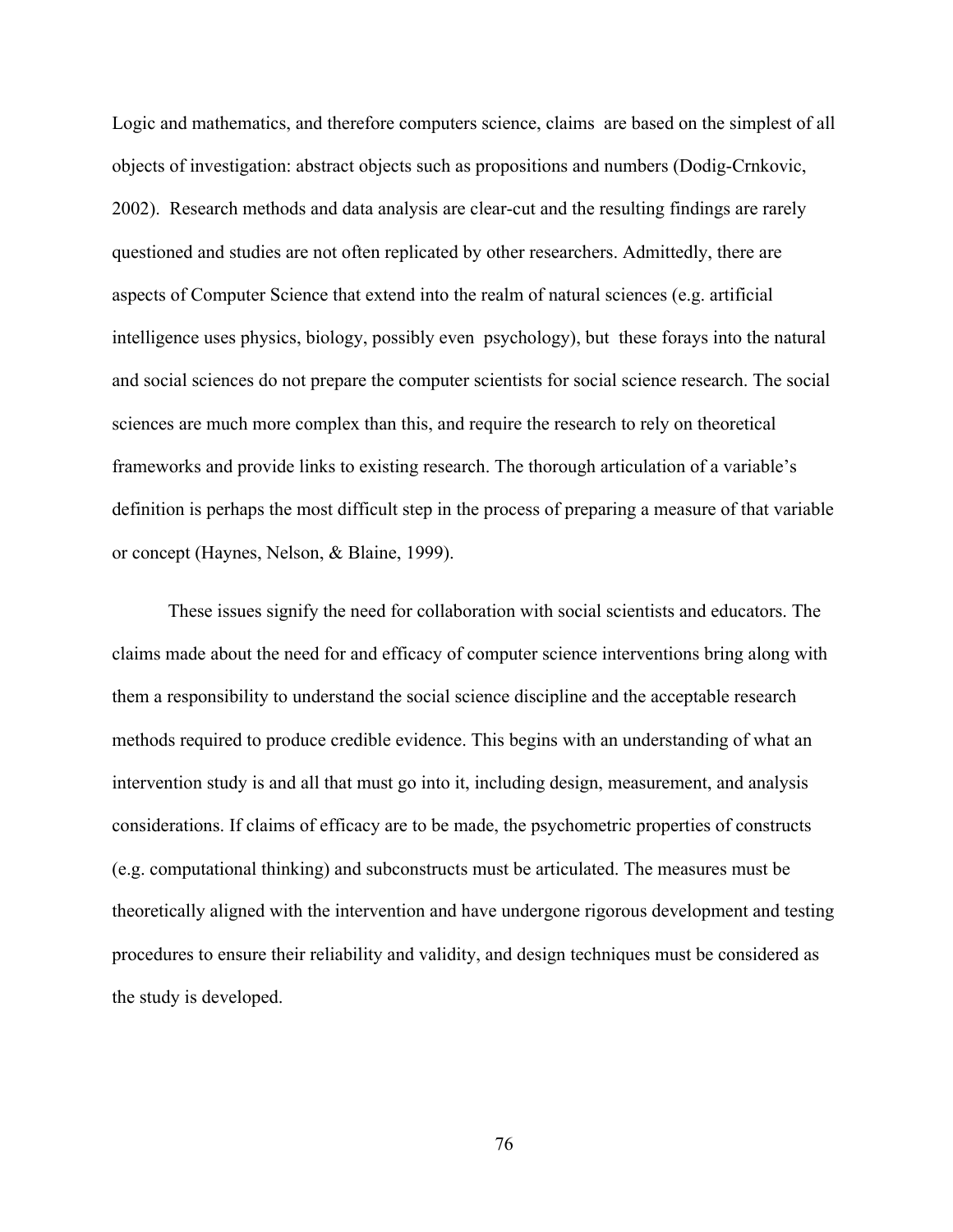#### **Challenges Not Unique to Computer Science**

A third and final insight gained is that the challenges computer science education currently faces mirror what other disciplines have experienced. The problems the field is encountering mirror what engineering education experienced some years ago as it struggled to find its place in schools, and to learn to conduct educational research that was considered robust and credible. While this is not a topic that came out in either of the manuscripts, it is an area of investigation that I embarked upon when I began to ponder how computer science educators might come to realize the need to make changes to how research is being conducted in their area of interest.

#### **Next Steps**

I embarked on this effort with the realization that the establishment of a theoretical model of computational thinking is a precursor to widespread pedagogical reform. Researchers and curriculum developers focused on encouraging computational thinking must assess this concept to determine the effectiveness of the proposed interventions. Computational thinking is a latent variable, one that cannot be directly observed but instead must be inferred from other variables that are observed or directly measured. In order for a measure of computational thinking to be developed, a solid theoretical definition of computational thinking must exist (Netemeyer, Bearden, & Sharma, 2003). This dissertation was conducted, in part, to explore the theoretical models and measures used by researchers studying computational thinking so that I could continue to refine how computational thinking is being studied as an outcome variable in the current *The Value of Computational Thinking Across Grade Levels 9-12 (VCTAL)* study and in future studies where the concept is quantitatively measured or assessed.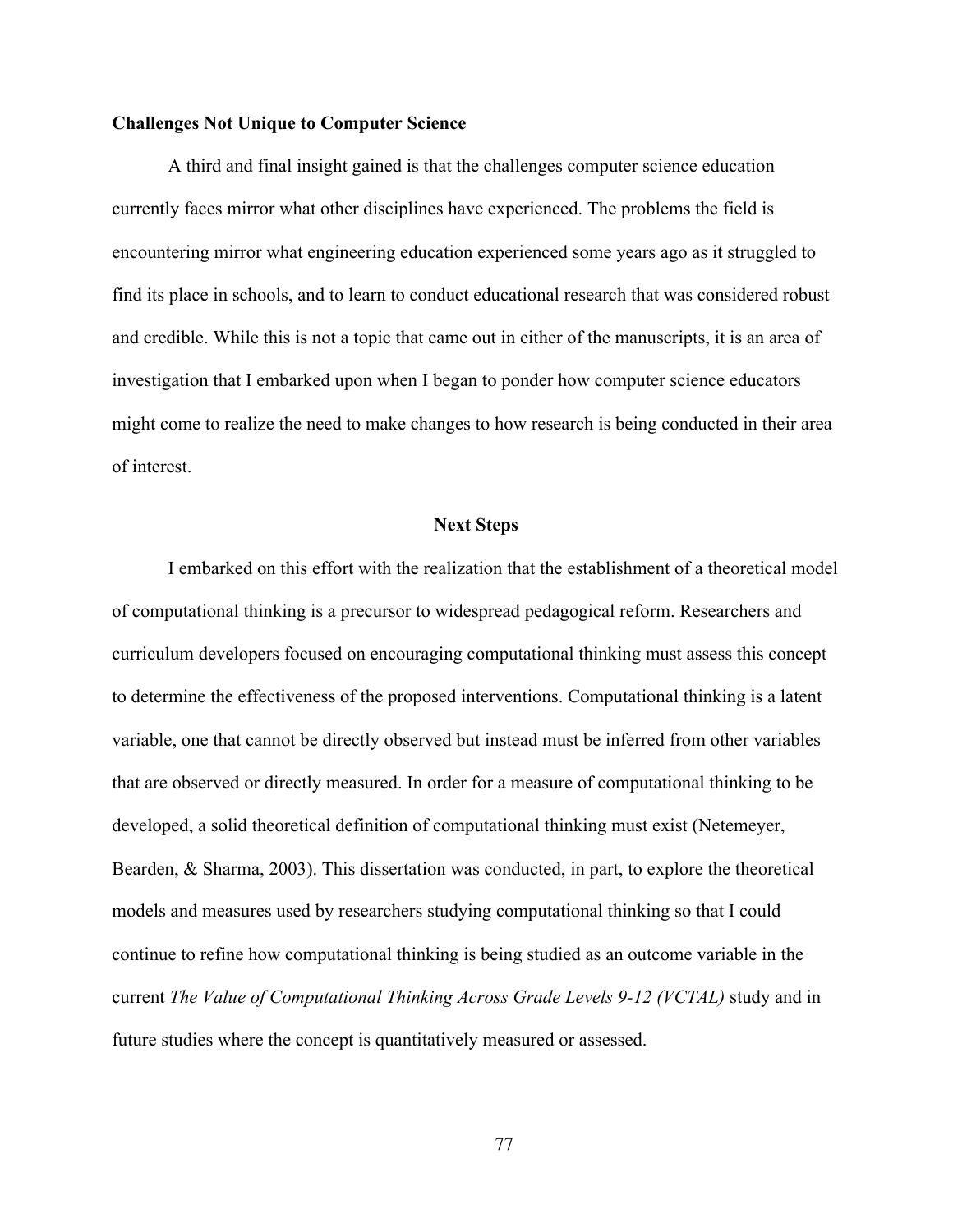The concept is not as advanced as I believed when I began this project. The recent introduction of an operational definition by the CSTA is a positive step, but should be seen as a launching point for the development of measures to assess computational thinking rather than an endpoint in the development of this concept. I would like to develop alternative ways to assess the success of STEM education interventions, including those that target computational thinking. Narrow assessments of content knowledge are over-aligned with the intervention, and indirect measures such as student engagement, attitude, or motivation fail to adequately document any changes in the skills or knowledge acquired by students. The assessment of computational thinking will target a generalizable skill that is fostered by some STEM education interventions.

Finally, instead of continuing to focus exclusively on the narrow area of computational thinking, I intend to take a step back and examine at the entire field of computer science education. I will closely examine the history and development of engineering education in K-12 settings and apply the lessons learned in this field to the context of Computer Science Education. I intend to first produce a manuscript that explores the possibilities of incorporating some of the ideas into a NSF Proposal submission. I believe that the field can be advanced by acquiring an understanding of how other disciplines created a niche for themselves in the K-12 curriculum. One concrete idea arose from researcher conducted by Borrego (2007) in which researchers described the conceptual difficulties encountered by engineers as they attempted to shift their perspective to that of an Engineering Educator. This study offered suggestions to help engineers overcome difficulties and conduct robust social science research. I intend to propose a similar study, and to propose a training session at a computer science education conference to share my results and share knowledge with computer scientists that will allow them to begin to apply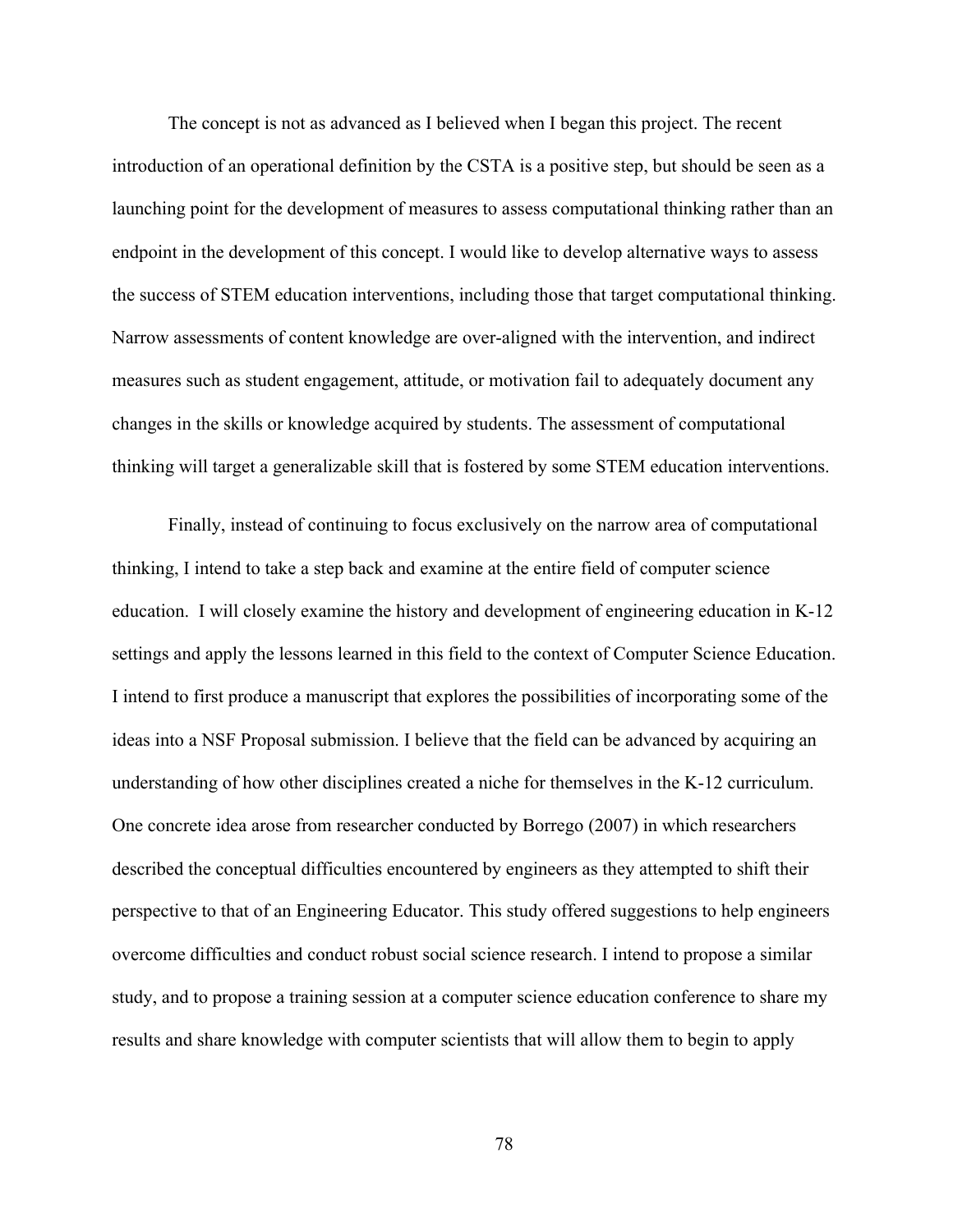social science research methods in their field. It is through these next steps that I hope to influence the computer science education field.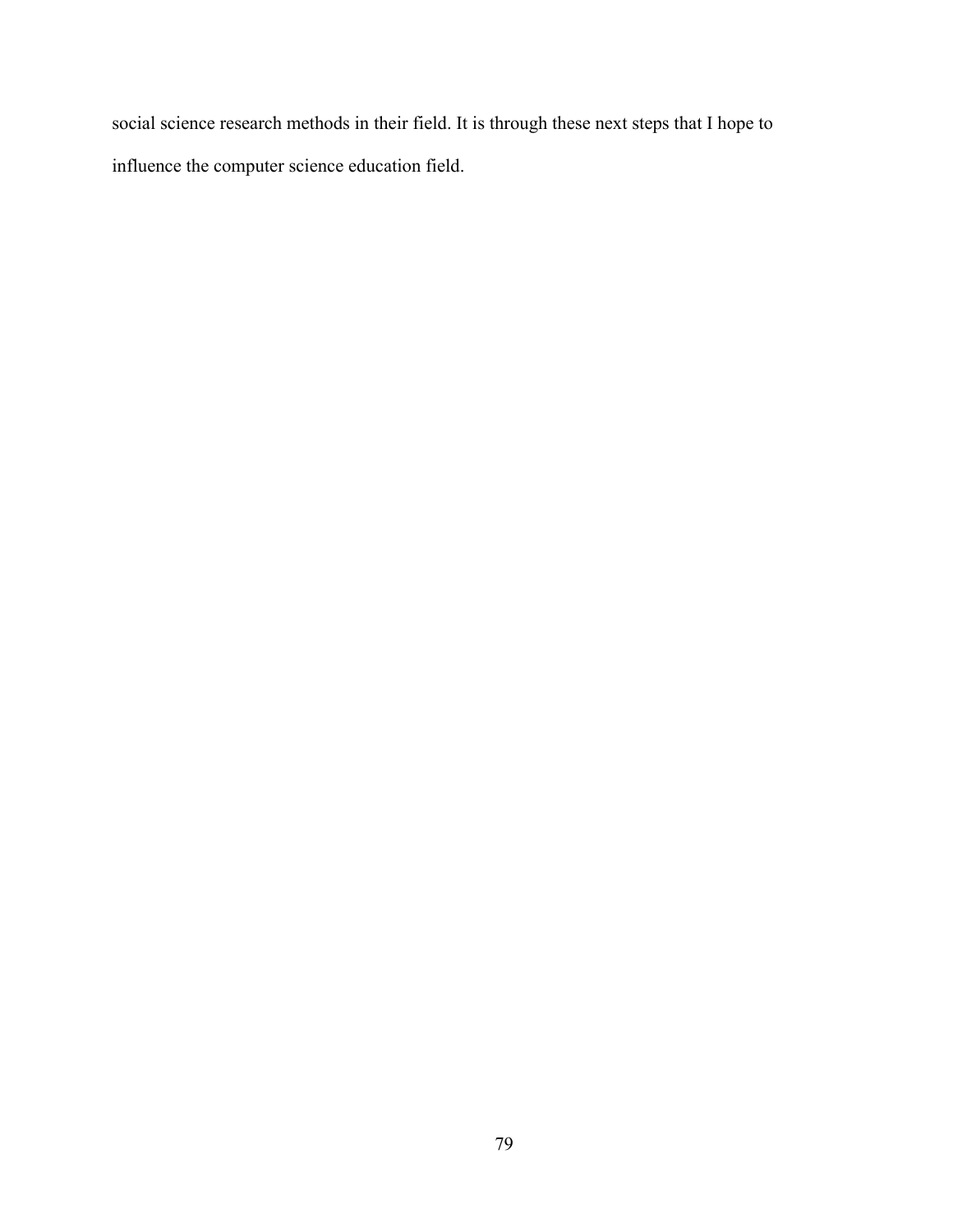#### REFERENCES

- Computer Science Teachers Association (CSTA). (2005) The new educational imperative: Improving high school computer science education. Retrieved November 15, 2010 from http://csta.acm.org/communications/sub/DocsPresentationFiles/White Paper07\_06.pdf
- Computing Research Association (CRA). (2010). CRA Taulbee Survey. Retrieved November 11, 2010 from http://cra.org/resources/taulbee/
- Borrego, M. (2007) Conceptual difficulties experienced by trained engineers learning educational research methods. *Journal of Engineering Education, 96*(2), 91.
- Borrego, M. (2007). Conceptual difficulties experienced by trained engineers learning educational research methods
- Dodig-Crnkovic, G. (2002). *Scientific methods in computer science*. Proceedings of the Conference for the Promotion of Research in IT. Vasteras, Sweden.
- Haynes, S. Nelson, K., & Blaine. (1999). Psychometric issues in assessment research. In P. C. Kendall, J. N. Butcher, & G. N. Holmbeck (Eds.), *Handbook of research methods in clinical psychology (2nd ed.).* (pp. 125-154). Hoboken, NJ: John Wiley & Sons.
- Netermeyer, R. Bearden, W., Sharma, S. (2003). *Scaling procedures: Issues and applications.*  Los Angeles: Sage Publications, Inc.

Randolph, J. J. (2007). *Computer science education research at the crossroads: A methodological review of computer science education research, 2000--2005.* (Doctoral dissertation) Retrieved from http://0 search.ebscohost.com.catalog.library.colostate.edu/login.aspx?direct=true&AuthType=co okie,ip,url,cpid&custid=s4640792&db=psyh&AN=2008-99011-125&site=ehost-live Available from EBSCOhost psyh database.

- Randolph, J., J., G., Sutinen, E., & Lehman, S. (2008). A Methodological Review of Computer Science Education Research. *Journal of Information Technology Education*, *7*, 135-162.
- Randolph, J. J., Julnes, G., Bednarik, R., & Sutinen, E. (2007). A Comparison of the Methodological Quality of Articles in Computer Science Education Journals and Conference Proceedings. *Computer Science Education, 17*(4), 263-274.
- Repenning, A., Webb, D., & Ioannidou, A. (2010). Scalable game design and the development of a checklist for getting computational thinking into public schools. *Proceedings of the 41st ACM technical symposium on computer science education (pp. 265-269).* New York. doi: 10.1145/1734263.1734357
- Valentine, D. W. (2004). *CS educational research: a meta-analysis of SIGCSE technical symposium proceedings*. Proceedings of the 35<sup>th</sup> SIGCSE technical symposium on comptuer science education (pp. 255-259). Norfolk, VA. doi: 10.1145/971300.971391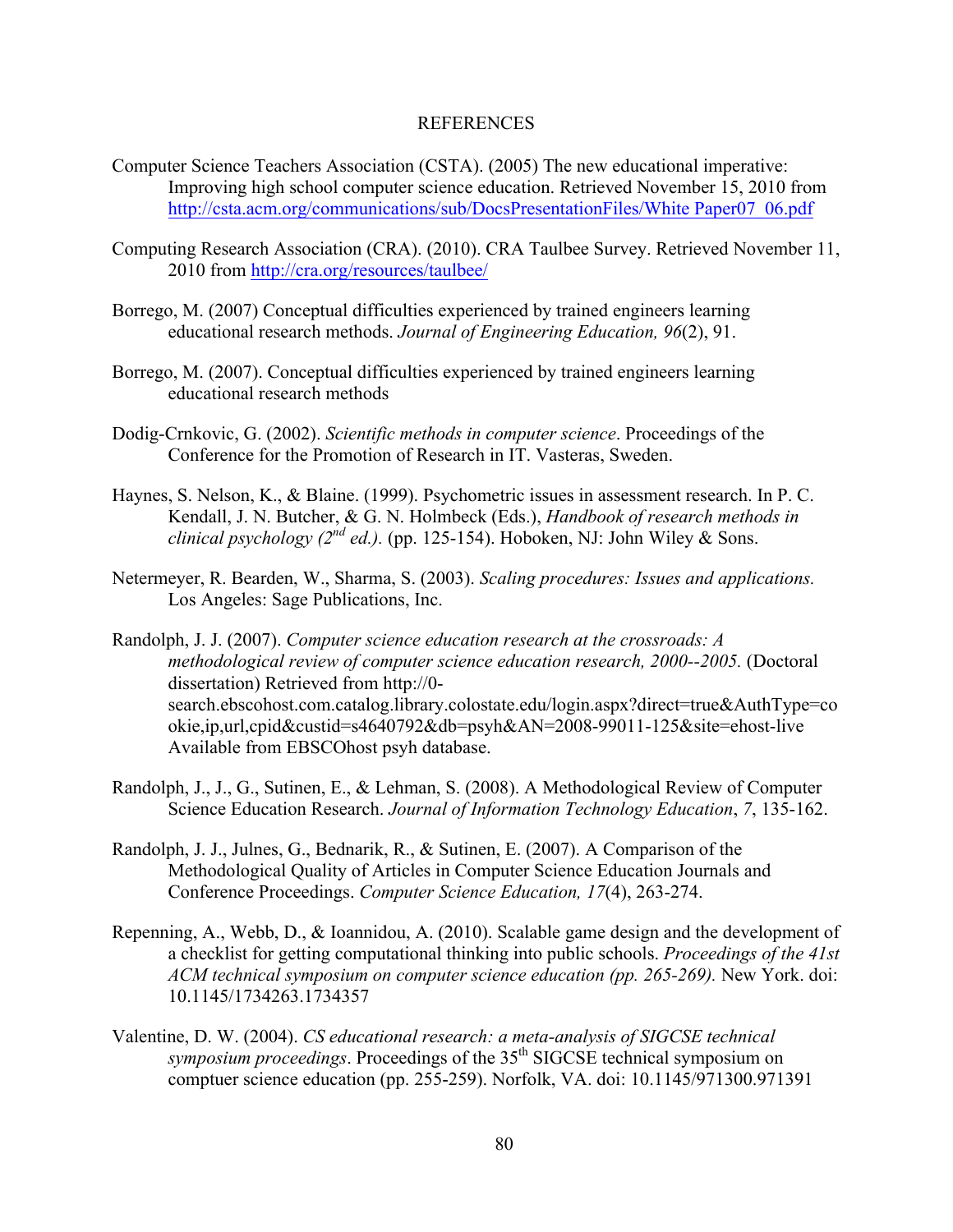- Wilson, C., & Harsha, P. (2009). IT policy The long road to Computer Science education reform. *Communications of the ACM, 52*(9), 33-35.
- Wilson, C., Sudol, L. A., Stephenson, C., & Stehlik, M. (2010). *Running on empty: The failure to teach K-12 computer science in the digital age*. (Research Report). Retrieved from the Association for Computing Machinery website: http://www.acm.org/runningonempty/fullreport.pdf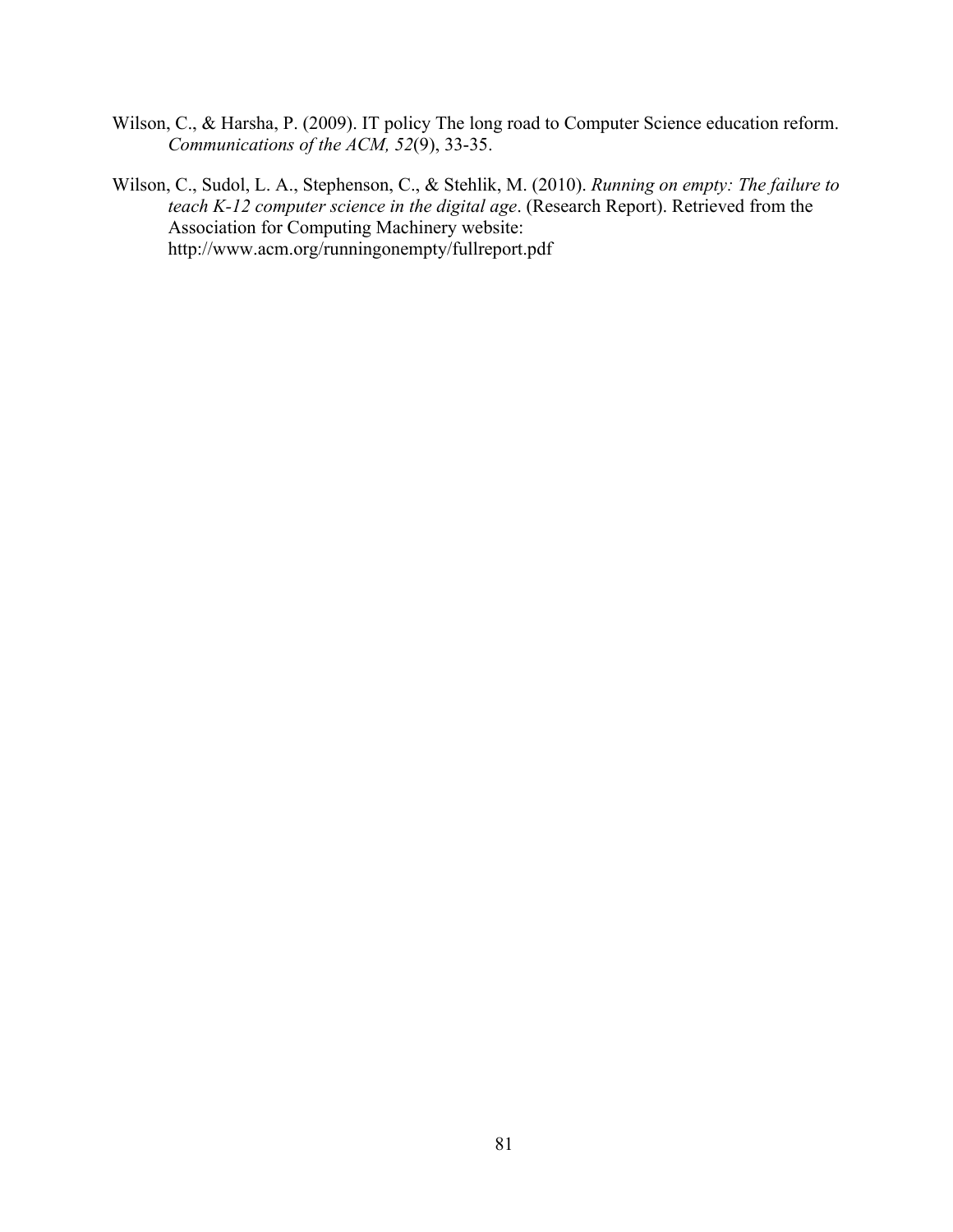## APPENDIX A: COMMITTEE APPROVED MANUSCRIPT OUTLINES

## **Manuscript #1: A Literature Map And Scoping Review Of Computational Thinking**

**Target Journal:** *Computer Science Education*

## I. **Introduction/background**

This study takes a systematic, disciplined approach as it first provides a broad look at the computational thinking literature, and then systematically examines the nature and extent of research evidence found within this literature.

## II. **Aims**

- A. To create a literature map of computational thinking from 2006-2011
- B. To conduct a scoping review to identify the nature and extent of the research evidence on interventions intended to promote computational thinking.

## III. **Method**

## A. **Study Identification**

- 1.*Search Terms* (*terms 1-4 derived from Google's Exploring CT site, terms 5-9 are from Computer Science Teachers' Association's definition of Computational Thinking. Further search terms will be identified using database thesauruses*) Some terms may be added post hoc based on increased familiarity with the literature
	- a. problem decomposition
	- b. pattern recognition
	- c. pattern generalization to define abstractions or models
		- i. algorithm design
	- d. data analysis and visualization.
	- e. data organization
	- f. data representation
	- g. simulations
	- h. any integration of computer science with other disciplines

## B. **Sources**

- *1. Major Bibliographic Databases*
	- a. ERIC
	- b. PsychInfo
	- c. ACM digital library

## *2. Conference Proceedings*

- a. The Association for Computing Machinery's (ACM) SIGCSE Technical Symposium
- b. Innovation and Technology in Computer Science Education Conference (ITiCSE)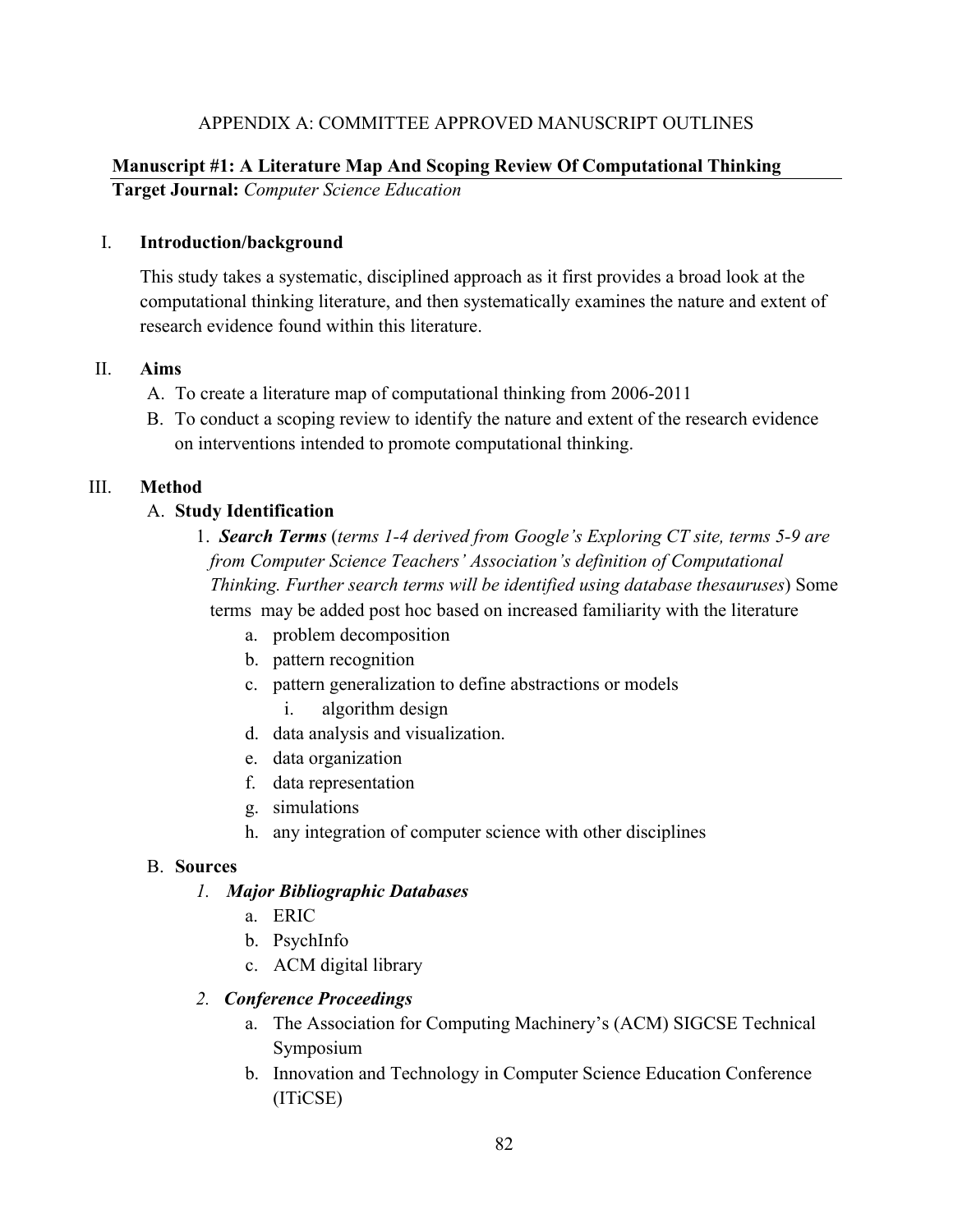- c. Koli Calling: Finnish/Baltic Sea Conference on Computer Science **Education**
- *3. Google Scholar*
- *4. Hand Search*
	- a. Prominent CS education journals: *Computer Science Education, Journal of Research on Computing Education, The Journal of Information Technology Education*
	- b. Reference lists and citation searches

## *5. Search for Grey Literature*

a. technical reports, working papers, blogs

## C. **Inclusion Criteria**

- 1. Computational Thinking Education or Computer Science Education
- 2. Time frame: 2006-2011
- 3. English language
- 4. Some criteria may be added post hoc based on increased familiarity with the literature
- D. **Screening Process** *(A sub-set of the articles will be examined by another individual and IRR will be calculated)*
	- *1. Step 1: Title*
	- *2. Step 2: Abstract*
	- *3. Step 3: Full Article*

## E. **Coding Framework**

## 1.*Primary Coding Framework* (literature map) – Extract the following from all

- a. **Purpose –** Categorized using a modification of Valentine's (2004) framework. This existing framework includes: Experimental, Marco Polo, Philosophy, Tools, Nifty, John Henry
- b. **Author** name, affiliation, area of expertise
- c. **Year of Publication**
- d. **Computational Thinking definition**
- e. **Computational Thinking domains/topics**
- f. **Other data TBD** possibly bibliometrics such as citation analysis
- 2. *Secondary Coding Framework* (scoping review)- Only reports of studies that involve human participants will be included in the secondary coding process.
	- a. **Conceptual Features**
		- i. Intervention description
		- ii. Theoretical framework
	- b. **Methodological Features**
		- i. Research design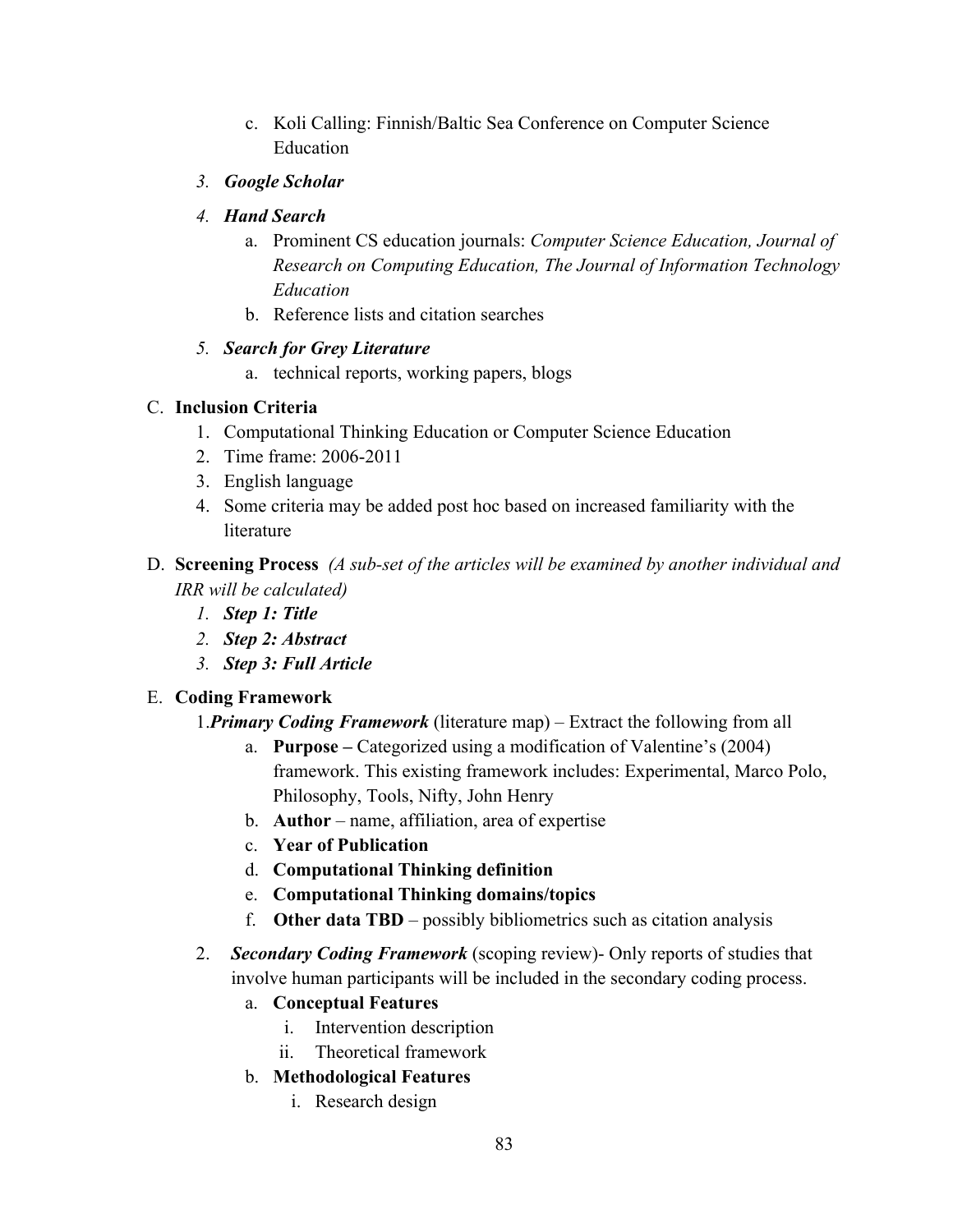- ii. Research question
- iii. Participant description
- iv. Participant sampling design
- v.  $#$  of participants
- vi. Duration of intervention
- vii. Outcomes examined
- viii. Measures employed
- c. **Study Findings**

## IV. **Findings**

- A. **Literature Map**
- B. **Scoping Review**

## V. **Implications & discussion**

## **Manuscript #2: Computational Thinking Research: things I've learned so far**

This paper will be driven in large part by the findings of Manuscript 1. It will be applied in nature and will be submitted to be presented at the 2013 *SIGCSE conference*

## I. **Introduction to CS Education and CT**

- A. **Past**
- B. **Present**
- C. **(Presumed) future**
- II. **The current state of CS and CT educational research**
- III. **Challenges to CS Research and Evaluation**
- IV. **Opportunities in CS an CT Research and Evaluation**
- V. **Promising directions**
	- A. **Outcomes**
	- B. **Measures**
- VI. **Next Steps**
- VII. **Conclusion**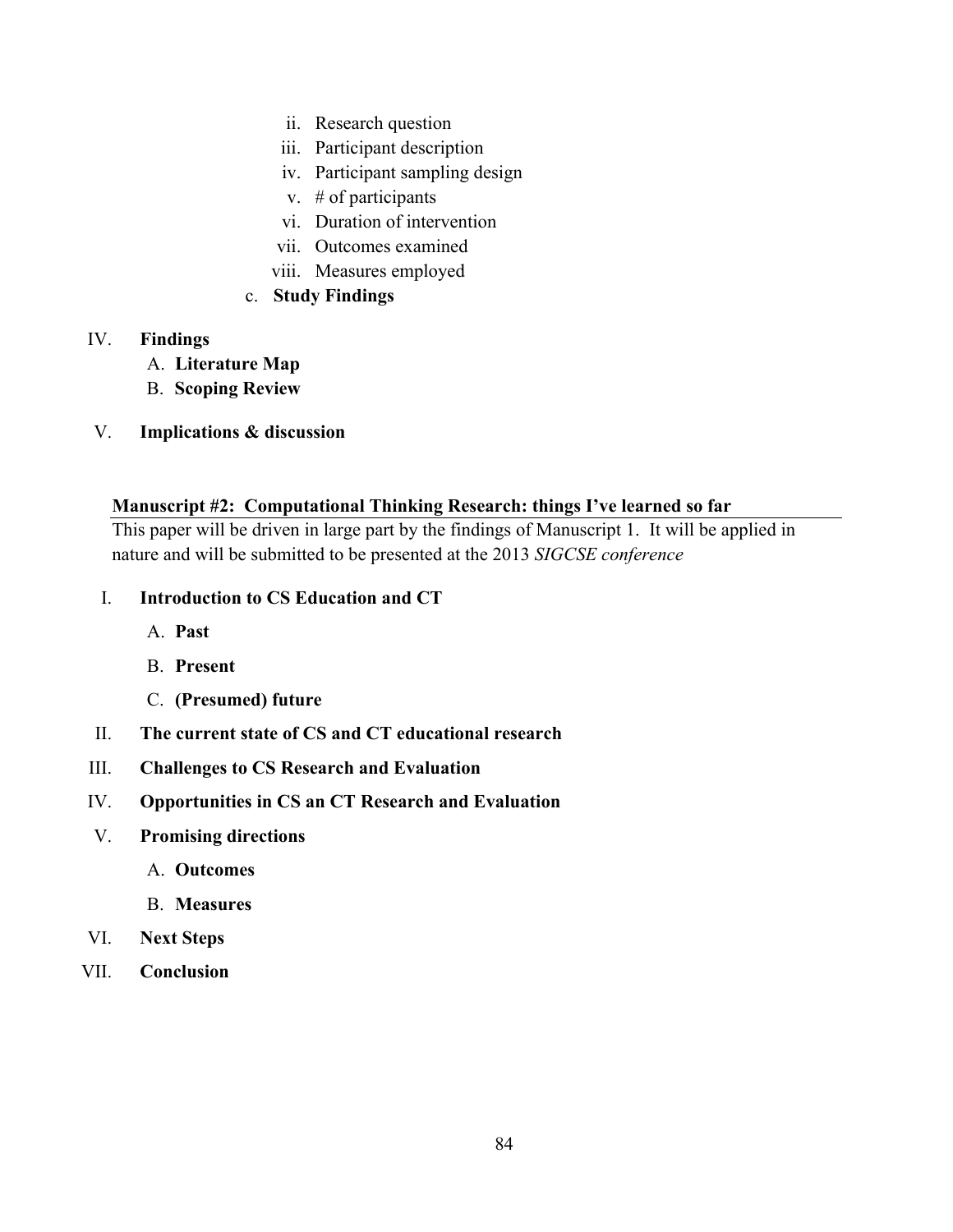#### APPENDIX B: *COMPUTER SCIENCE EDUCATION* CALL FOR PAPERS & AUTHOR

#### **GUIDELINES**

*Computer Science Education* aims to publish high-quality papers with a specific focus on teaching and learning within the computing discipline that are accessible and of interest to educators, researchers and practitioners alike.

Depending on their special interests, those working in the field may draw on subject areas as diverse as statistics, educational theory and the cognitive sciences in addition to technical computing knowledge.

Papers may present work at different scales, from classroom-based empirical studies through evaluative comparisons of pedagogic approaches across institutions or countries and of different types from the practical to the theoretical.

The Journal is not dedicated to any single research orientation. Studies based on qualitative data, such as case studies, historical analysis and theoretical, analytical or philosophical material, are equally highly regarded as studies based on quantitative data and experimental methods. It is expected that all papers should inform the reader of the methods and goals of the research; present and contextualise results, and draw clear conclusions.

#### **Editors:**

**Sally Fincher,** *University of Kent, UK* **Laurie Murphy,** *Pacific Lutheran University,USA* **Editorial Board: Carl Alphonce,** *University at Buffalo, USA* **Mordechai Ben-Ari,** *Weizmann Institute of Science, Israel* **Andrew Bernat,** *Computing Research Association, USA* **Dennis Bouvier,** *Southern Illinois University Edwardsville, USA* **David Carrington,** *University of Queensland, Australia* **Michael Caspersen,** *University of Aarhus,Denmark* **Michael Clancy,** *University of California, USA* **Tony Clear,** *Auckland University of Technology, New Zealand* **Nell Dale,** *University of Texas at Austin, USA* **Gerald Engel,** *University of Connecticut at Storrs, USA* **John Fulcher,** *University of Wollongong, Australia* **Judith Gersting,** *University of Hawaii at Hilo, USA* **Yifat Ben-David Kolikant,** *The Hebrew University of Jerusalem, Israel* **W. Michael McCracken,** *Georgia Institute of Technology, USA* **Helen Sharp,** *Open University, UK* **Steve Wolfman,** *University of British Columbia, Canada*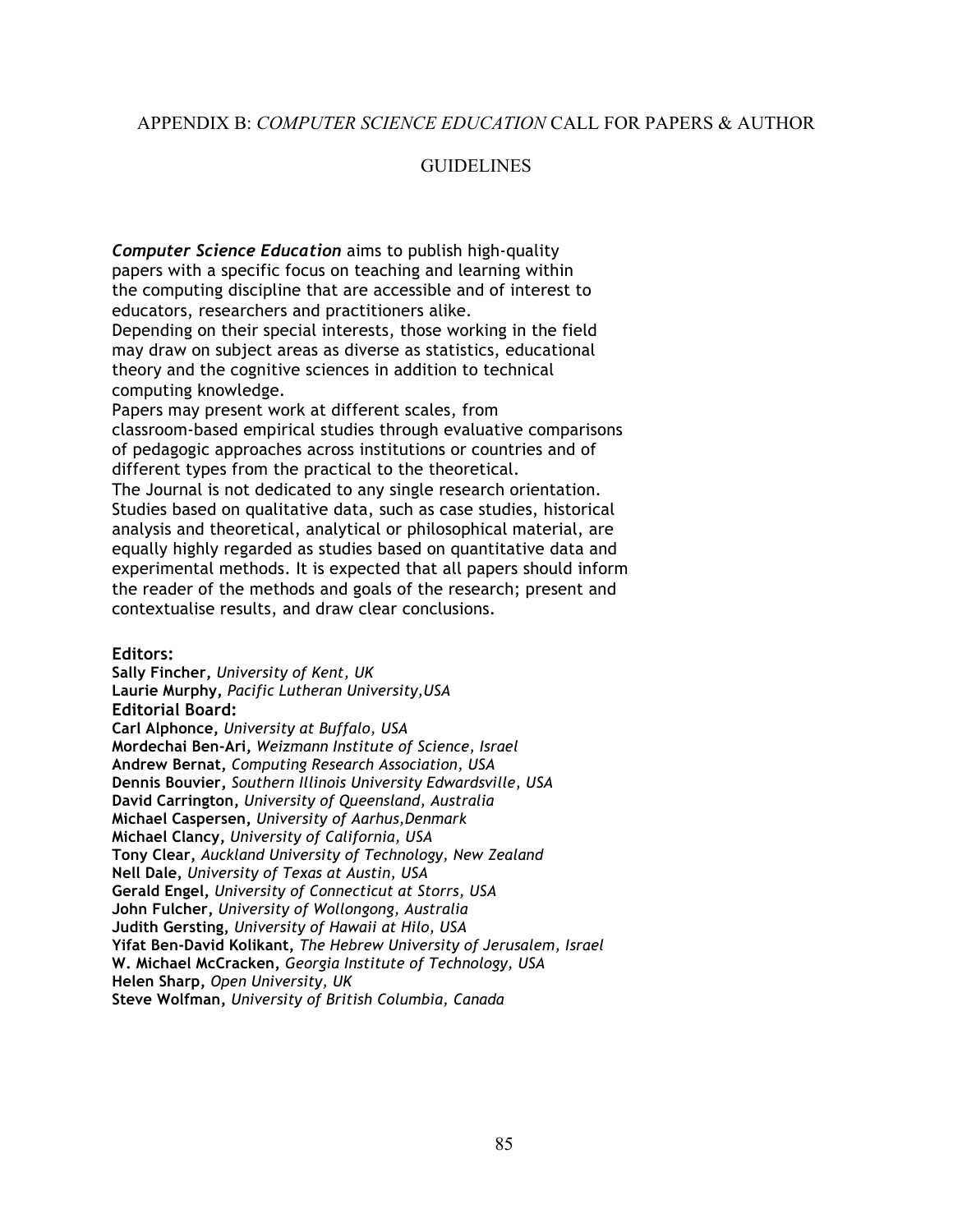# **The Editors would like to invite you to submit your article to** *Computer Science Education*

Articles for consideration should be written in English and e-mailed electronically in Word or PDF format to the Editors Sally Fincher and Laurie Murphy at **cse.editors@gmail.com**

Please ensure your article includes an abstract of 100-500 words. Papers should normally be around 7000 words in length, but longer or shorter articles may be considered. For further instructions please visit the journal homepage at **www.tandf.co.uk/journals/cse** and click on the **'instructions for authors'** tab.

# Instructions for authors

Papers must be original. Please send your manuscripts in Word or PDF format tothe Editors by email .All articles from authors in the USA, Canada, and South America should be sent to: Laurie Murphy, Associate Professor, Department of Computer Science and Computer Engineering, Pacific Lutheran University: cse.editors@gmail.com

Manuscripts from all other areas should be sent to: Sally Fincher, Computing Laboratory, University of Kent at Canterbury, UK: cse.editors@gmail.com Papers should normally be around 7000 words in length, but longer or shorter articles may be considered.

Manuscripts should be typed on one side of paper with double spacing and a wide margin to the left. All pages should be numbered. All submissions must be properly formatted for reviewing (see Publication Manual of the American Psychological Association, 5th edition, 2001, for instructions). Authors' names and institutions should be typed on a separate page. The full postal and email address of the author who will check proofs and receive correspondence and offprints should also be included.

Each paper should include an abstract of 100 to 150 words on a separate page. Style guidelines

Any consistent spelling style may be used. Please follow the APA manual for punctuation.

LaTeX template (Please save the LaTeX template to your hard drive and open it for use by clicking on the icon in Windows Explorer)

For information about writing an article, preparing your manuscript and general Guidance for authors, please visit the Author Services section of our website. If you have any questions about references or formatting your article, please contact authorqueries@tandf.co.uk (please mention the journal title in your email).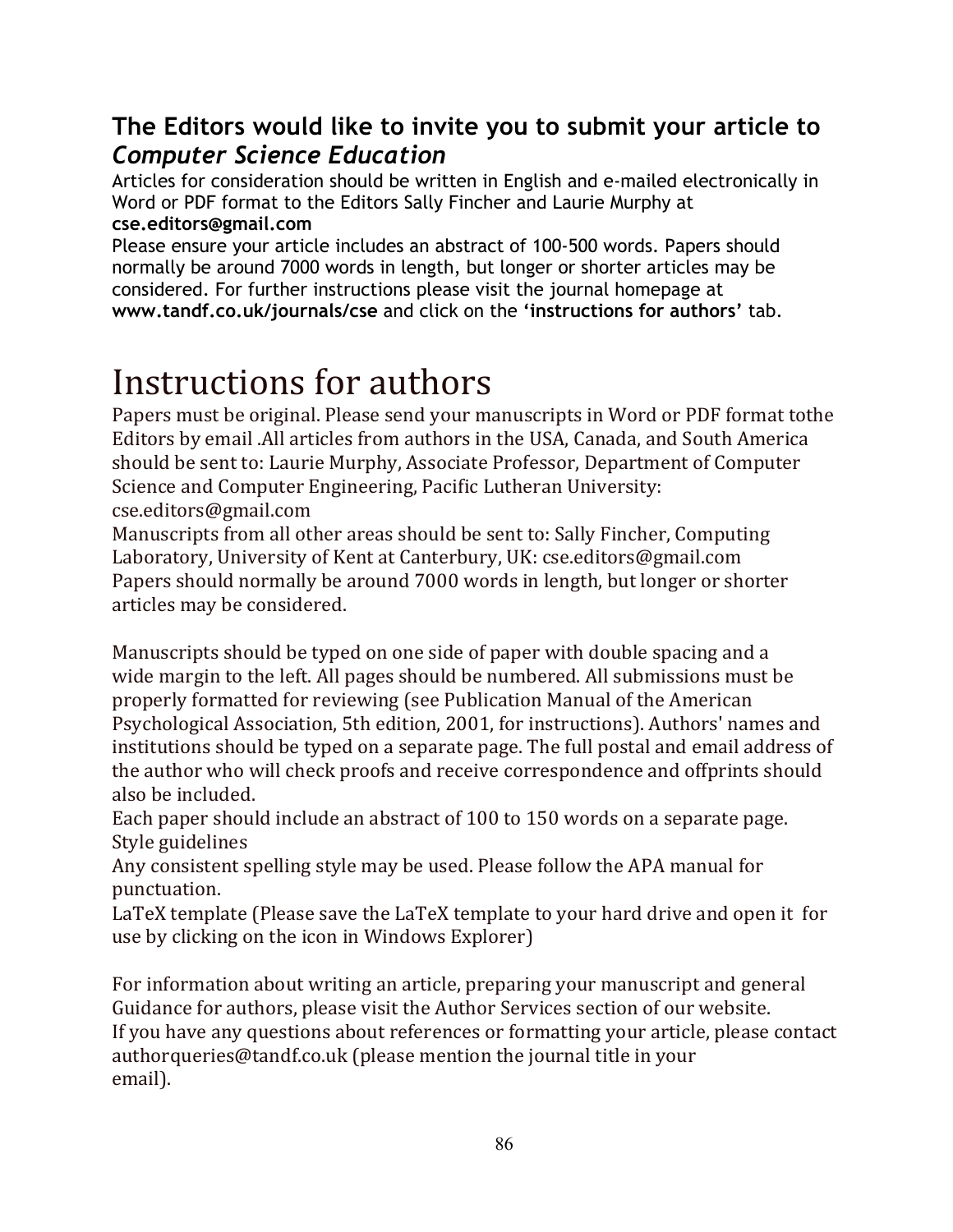## **Word templates**

Word templates are available for this journal. If you are not able to use the template via the links or if you have any other queries, please contact authortemplate@tandf.co.uk

Tables and captions to illustrations. Tables must be on separate pages and not included as part of the text. The captions to illustrations should be gathered together on a separate page. Tables and Figures should be numbered consecutively by Arabic numerals. The approximate position of tables and figures should be indicated in the manuscript. Captions should include keys to any symbols used.

Figures. Please supply one set of artwork in a finished form, suitable for reproduction. Figures will not normally be redrawn by the publisher. As an author, you are required to secure permission if you want to reproduce any figure, table, or extract from the text of another source. This applies to direct reproduction as well as "derivative reproduction" (where you have created a new figure or table which derives substantially from a copyrighted source). For further information and FAQs, please see

http://journalauthors.tandf.co.uk/preparation/permission.asp Citations of other work should be limited to those strictly necessary for the argument. Any quotations should be brief, and accompanied by precise references.

Proofs will be sent to authors if there is sufficient time to do so. They should be corrected and returned to the Publisher within three days. Major alterations to the text cannot be accepted.

Free article access. Corresponding authors will receive free online access to their article through the journal website and a complimentary copy of the issue containing their article. Reprints of articles published in this journal can be purchased through Rightslink® when proofs are received. If you have any queries, please contact our reprints department at reprints@tandf.co.uk Copyright: It is a condition of publication that authors assign copyright or license the publication rights in their articles, including abstracts, to Taylor  $&$ Francis. This enables us to ensure full copyright protection and to disseminate the article, and of course the Journal, to the widest possible readership in print and electronic formats as appropriate. Authors retain many rights under the Taylor & Francis rights policies, which can be found at http://journalauthors.tandf.co.uk/preparation/copyright.asp. Authors are

themselves responsible for obtaining permission to reproduce copyright material from other sources. Visit our Author Services website for further resources and guides to the complete publication process and beyond.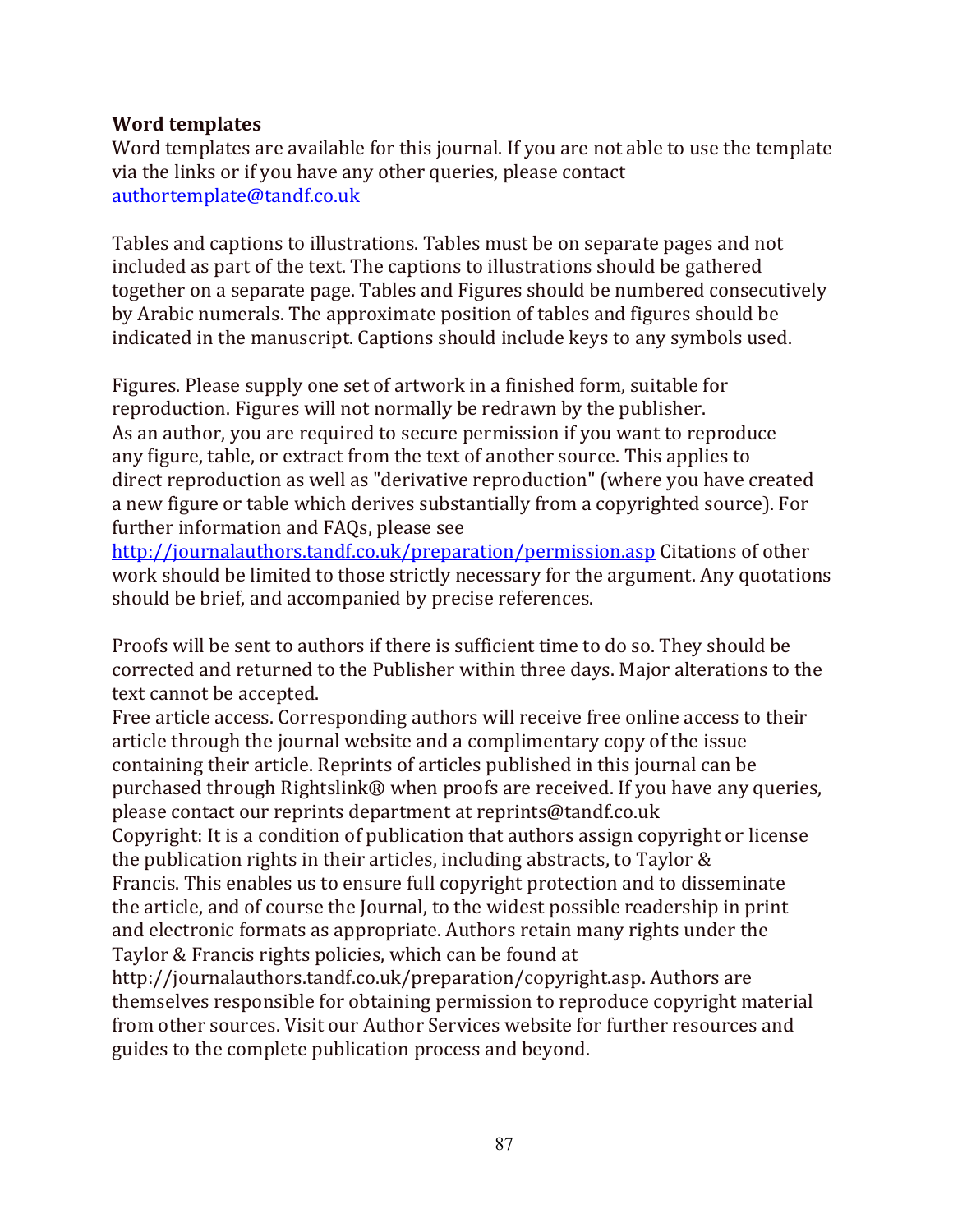## APPENDIX C: SIGCSE SUBMISSION REQUIREMENTS AND CALL FOR

## PARTICIPATION

## **Formatting Requirements for all Paper, Panel, and Special Session Submissions**

The requirements listed in this section apply to all papers, panels, and special sessions:

- **Title:** The title should be centered, Arial or Helvetica, bold, 18 point, and Initial Letters Capitalized Like This.
- **Author information:** The author's name(s) should be centered using Arial or Helvetica 12 point. The affiliation and address should be Arial or Helvetica 10 point, and email should be Arial or Helvetica 12 point. Two or more authors may be listed side by side. If co-authors are at the same institution and share most information, you may use only one address. Please see the templates for examples.
	- o **SPECIAL NOTE FOR PANEL SUBMISSIONS:** Indicate which of the panelists is the moderator by placing the word "Moderator" in parentheses after her/his name.
- **Paper size:** You should format your submission for 8.5 x11-inch paper.
- **Margins:** Top and bottom margins should be 1 inch, left and right margins should be 0.75 inch. This is for every page including the first.
- **Columns:** Text should be presented in two columns each 3.33 inches wide. There should be a 0.33 inch space between the columns. The two columns on the last page should be the same length approximately.
- **Section heads:** Section heads are flush left, Times Roman, bold, 12 point, ALL CAPITALS, and numbered starting at 1. There should be an additional 6 points of white space above the section head.
- **Subsection heads:** If your paper has subsections, they are flush left, Times Roman, bold, 12 point, and subnumbered (for example, 1.1). Initial letters of the subsection heading should be capitalized. There should be an additional 6 points of white space above the subsection head unless it immediately follows a section head. (Please see the templates for examples.)
- **Subsubsections:** If your paper has subsubsections, they are flush left, Times Roman, italics, 11 point, with initial letters capitalized, and subnumbered (for example, 1.1.2 or 1.2.3.4). There should be an additional 6 points of white space above the subsubsection heading, unless it immediately follows a subsection heading.
- **Text:** All text including abstract should be single spaced, full justification, Times Roman, and 9 point.
- **References:** Use the standard Communications of the ACM format for references. That is, references should be a numbered list at the end of the article, ordered alphabetically by first author, and referenced by numbers in square brackets, like this [1]. Use commas for multiple citations like this [3,4]. The reference section has a regular section head (i.e., numbered, ALL CAPITALS, Times Roman, bold, 12 point), and the references are 9 point Times Roman but with ragged right justification.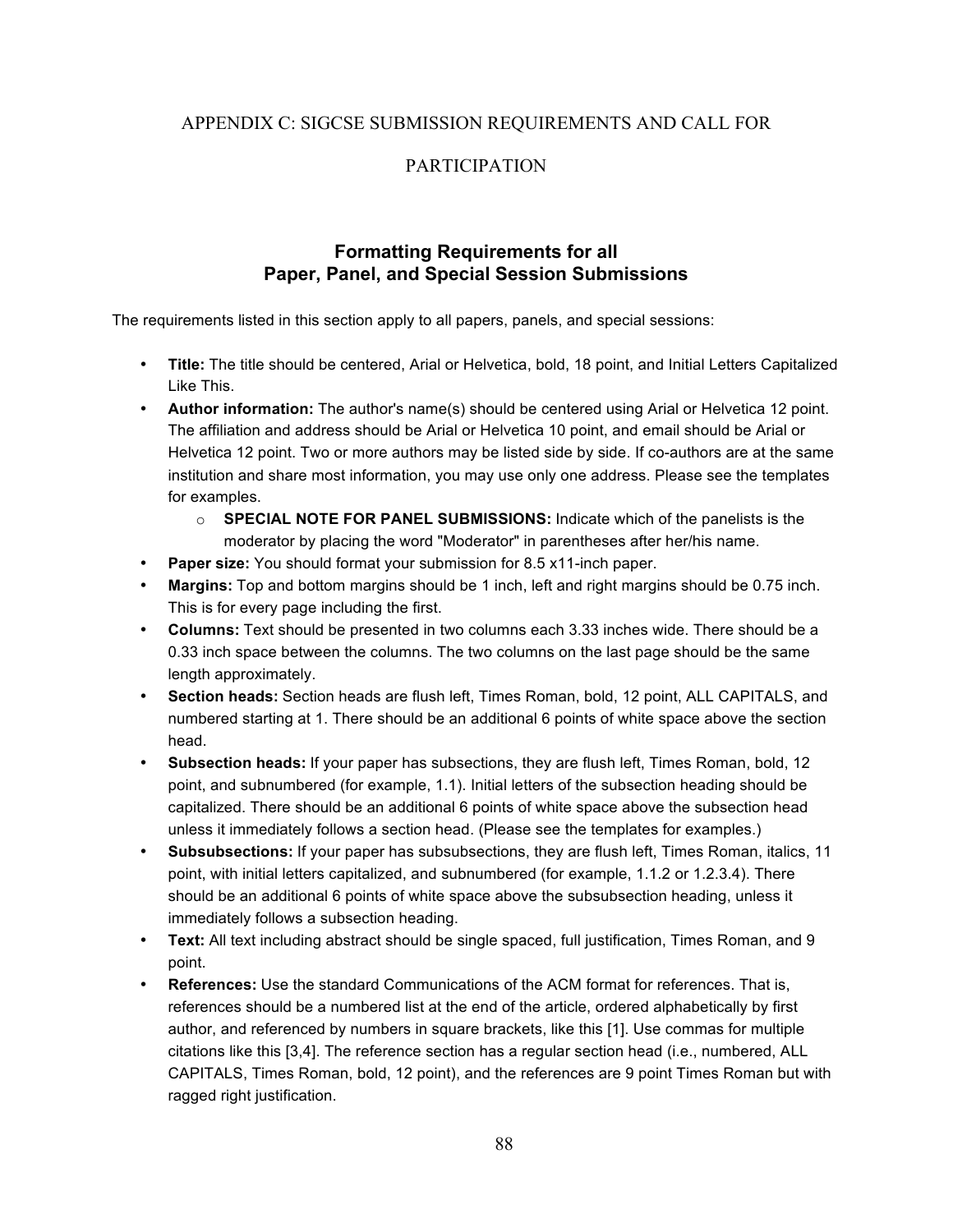- **Copyright Space:** Leave 1.5 inches of blank space at the bottom of the left column of the first page for the copyright notice. Use a placeholder copyright notice with the number X-XXXXX-XX-X/XX/X for your submission. Please see the templates for examples.
- **Required Sections:** The following unnumbered sections are required at the beginning of the document in the following order:
- **Abstract:** The abstract should be a short description of the work described in the document. The title of the section ("ABSTRACT") should be formatted as a section head (i.e., flush left, Times Roman, bold, 12 point, ALL CAPITALS).
- **Categories and Subject Descriptors:** The ACM Computing Classification Scheme is available at acm.org/class/1998/ Most submissions are likely to use category K.3.2 Computer and Information Science Education. The title of this section ("Categories and Subject Descriptors") should be formatted as a subsection head (i.e., flush left, Times Roman, bold, 12 point, Initial Letters Capitalized).
- **General Terms:** This section is limited to the following 16 terms: Algorithms, Management, Measurement, Documentation, Performance, Design, Economics, Reliability, Experimentation, Security, Human Factors, Standardization, Languages, Theory, Legal Aspects, Verification. The title of this section ("General Terms") should be formatted as a subsection head.
- **Keywords:** This section is your choice of words you would like your publication to be indexed by. The title of this section ("Keywords") should be formatted as a subsection head.
- **Other Requirements:** Do NOT use page numbers or headers/footers. Use a blank line between paragraphs.

# **New ACM Reference guidelines.**

Elements (in most cases):

- 1. Author(s)
- 2. Year of publication
- 3. Title of 'document' use initial caps on keywords and end in period.
- 4. Name of Site in italics if given, and followed by period.
- 5. Date accessed Use 'Retrieved' followed by date as Month, DD, YYYY followed by 'from'
- 6. Address Given as '{http|ftp|telnet}://path' and underlined.

Note: a web address should never be given for a formally published document whose citation is complete or for which there is a DOI. Only give a web address for informal works or online-only works or resources that cannot otherwise be found by citation and/or DOI. Author Home page URLs or Institutional Repository URLs are not the way to cite formally published literature. If citing a formally published onlineonly publication, use the format for that genre and add elements 5 and 6 above.

#### **Examples:**

```
H. Thornburg. 2001. Introduction to Bayesian Statistics. Retrieved March 2,
2005 from http://ccrma.stanford.edu/~jos/bayes/bayes.html
```
Rafal Ablamowicz and Bertfried Fauser. 2007. CLIFFORD: a Maple 11 Package for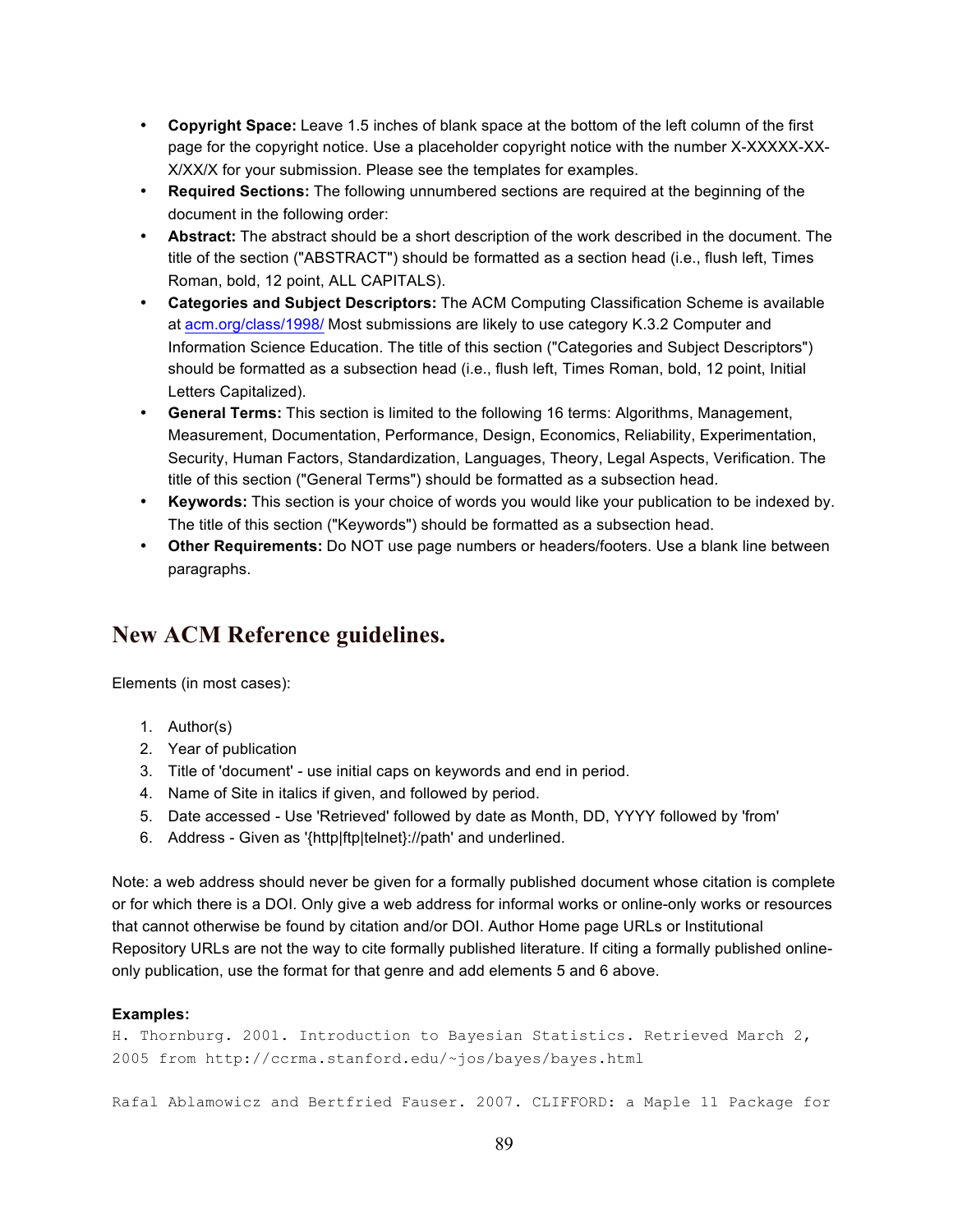Clifford Algebra Computations, version 11. Retrieved February 28, 2008 from http://math.tntech.edu/rafal/cliff11/index.html

Poker-Edge.Com. 2006. Stats and Analysis. Retrieved June 7, 2006 from http://www.poker-edge.com/stats.php

#### **Page Limits**

All submission must adhere to the following page limits:

- **Paper:** 6 (Increased from 5 starting with SIGCSE 2011)
- **Panel:** 2
- **Special Session:** 2

#### **Copyright/Permission forms**

All authors of accepted papers will need to submit a signed copyright form with the FINAL document.

All authors of accepted panels or special sessions will need to submit a signed permission form with the FINAL document.

Information will be sent to authors after notification of acceptance by the program committee.

#### **Templates and Samples**

Templates for submissions can be found at the ACM SIG Proceedings website. LaTeX users should use option #2 (tighter alternate style) when formatting your document.

#### **Questions?**

#### **Contact the Publications chair:**

Brad Miller Luther College sigcse12-publications@cs.holycross.edu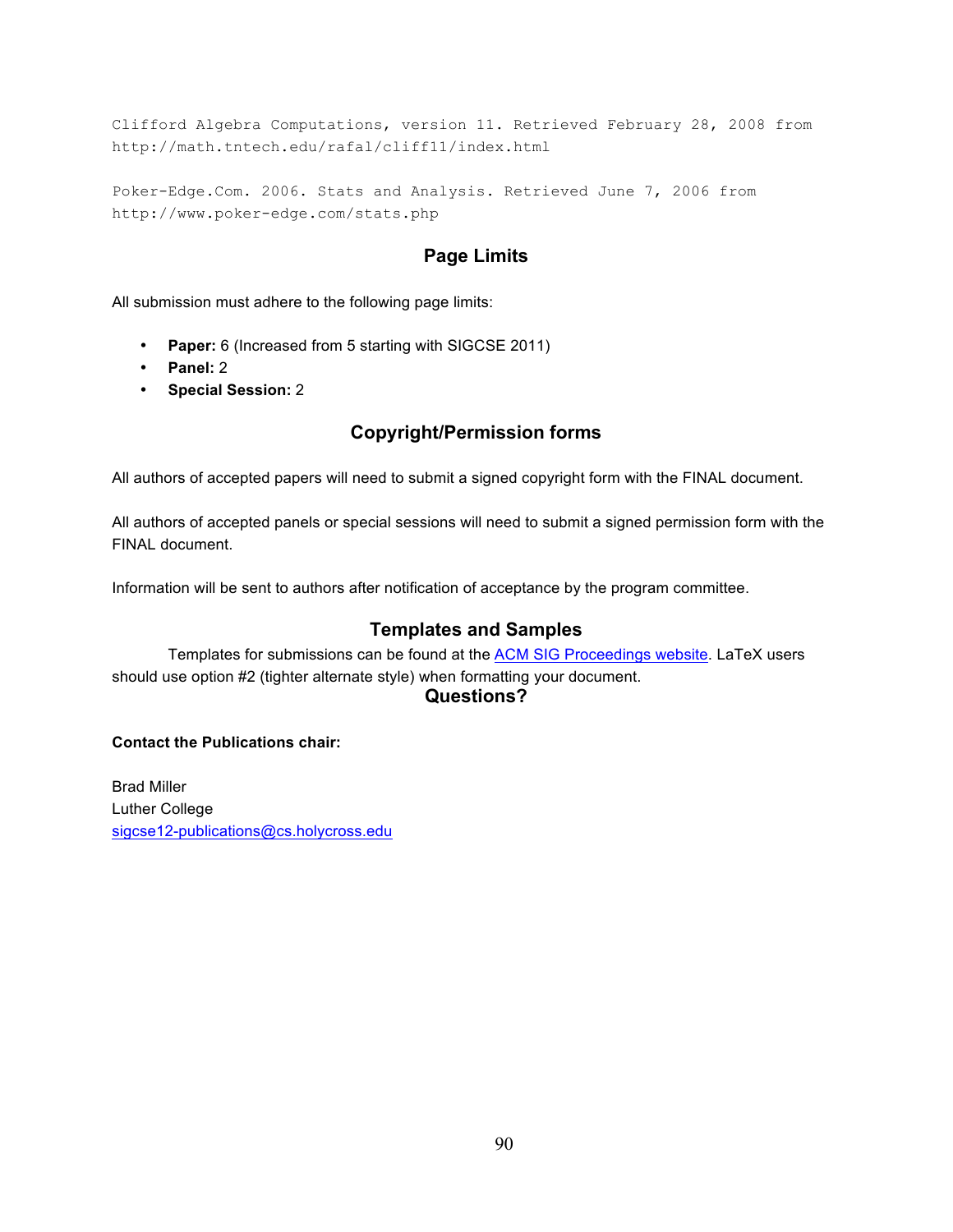## **Call for Participation**

# **SIGCSE 2013: The Changing Face of Computing The 44th ACM Technical Symposium on Computer Science Education**

March 6-9, 2013, Denver, Colorado, USA

#### http://www.sigcse.org/sigcse2013/

SIGCSE 2013 continues our long tradition of bringing together colleagues from around the world to present papers, panels, posters, special sessions, and workshops, and to discuss computer science education in birds-of-a-feather sessions and informal settings. The SIGCSE Technical Symposium addresses problems common among educators working to develop, implement and/or evaluate computing programs, curricula, and courses. The symposium provides a forum for sharing new ideas for syllabi, laboratories, and other elements of teaching and pedagogy, at all levels of instruction.

Submissions in line with the conference theme, 'The Changing Face of Computing', are ideal. The theme focuses our attention on how computing is changing, and how we must change in education to address the changes in computing.

## **PAPERS**

Papers describe an educational research project, classroom experience, teaching technique, curricular initiative, or pedagogical tool. Two versions of a submission are required: a full version having author names and affiliations and an anonymous version for use in reviewing. Papers will undergo a blind reviewing process and must not exceed six pages. Authors will have approximately 25 minutes for their presentations, including questions and answers.

# **PANELS**

Panels present multiple perspectives on a specific topic. To allow each panelist sufficient time to present his or her perspective and still enable audience participation, a panel will normally have at most four panelists, including one moderator. Panel submissions should include a list of the panelists, their affiliations, and a description of the topic, with brief position statements from panelists. Proposals with more than four panelists must provide a statement connecting the extra panelist to the effectiveness of the panel and must convincingly show that each panelist will be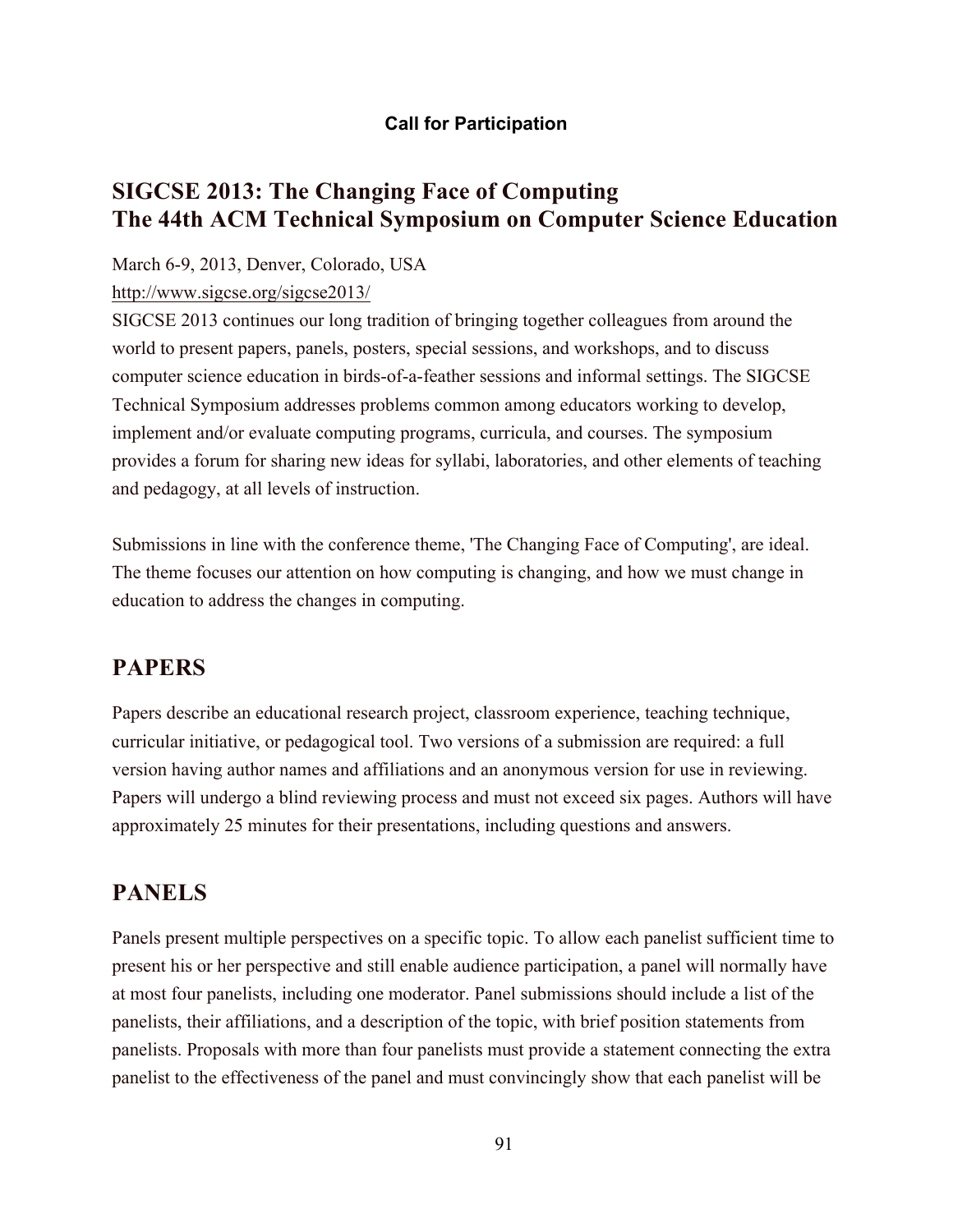able to speak, and the audience able to respond, within the session time. Panel abstracts must not exceed two pages. A panel session is approximately 75 minutes.

## **SPECIAL SESSIONS**

Special sessions are your opportunity to customize and experiment with the SIGCSE conference format. Possible special sessions include a seminar on a new topic, a committee report, or a forum on curriculum issues. More generally, they must be 75 minutes in length, held in standard conference spaces, and justifiably distinct from the panel, paper, and poster tracks. Within those constraints, the form is yours to design. Special session abstracts must not exceed two pages.

## **WORKSHOPS**

Workshops offer participants opportunities to learn new techniques and technologies designed to foster education, scholarship, and collaborations. A workshop proposal (including abstract) must not exceed two pages. Proposals must specify equipment needs (e.g., participant-supplied laptops, room configurations, and A/V equipment) and any limitation on the number of participants. Workshops are scheduled for a three-hour session and do not conflict with the technical sessions.

## **BIRDS OF A FEATHER SESSIONS**

Birds of a Feather (BOF) sessions provide an environment for colleagues with similar interests to meet for informal discussions. A maximum one-page description (including abstract) is requested to describe the informal discussion topic. A/V equipment will not be provided for these sessions. Approximately 45 minutes are allocated to each BOF topic.

## **POSTERS**

Posters describe computer science education materials or research, particularly works in progress. Proposals (including abstract) are limited to two pages. Poster demonstrations are scheduled to permit one-on-one discussion with conference attendees, typically during session breaks. Prepared handouts are encouraged in order to share your work.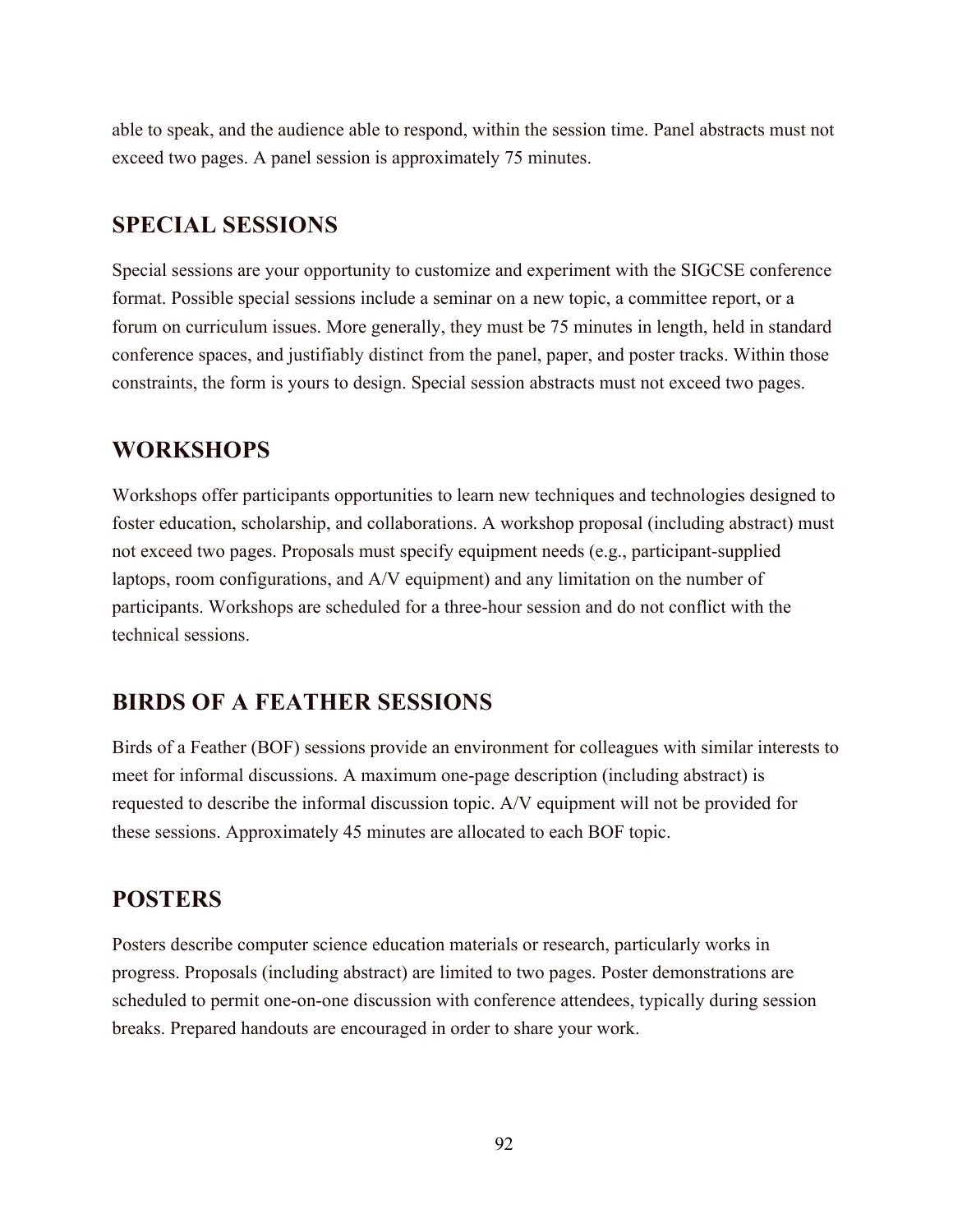# **STUDENT RESEARCH COMPETITION**

Research from all areas of computer science is considered for awards in two categories of competition: graduate and undergraduate. All submissions must represent a student's individual research contribution and a student must be an ACM student member to qualify for awards and travel grants. Entry due date is September 30, 2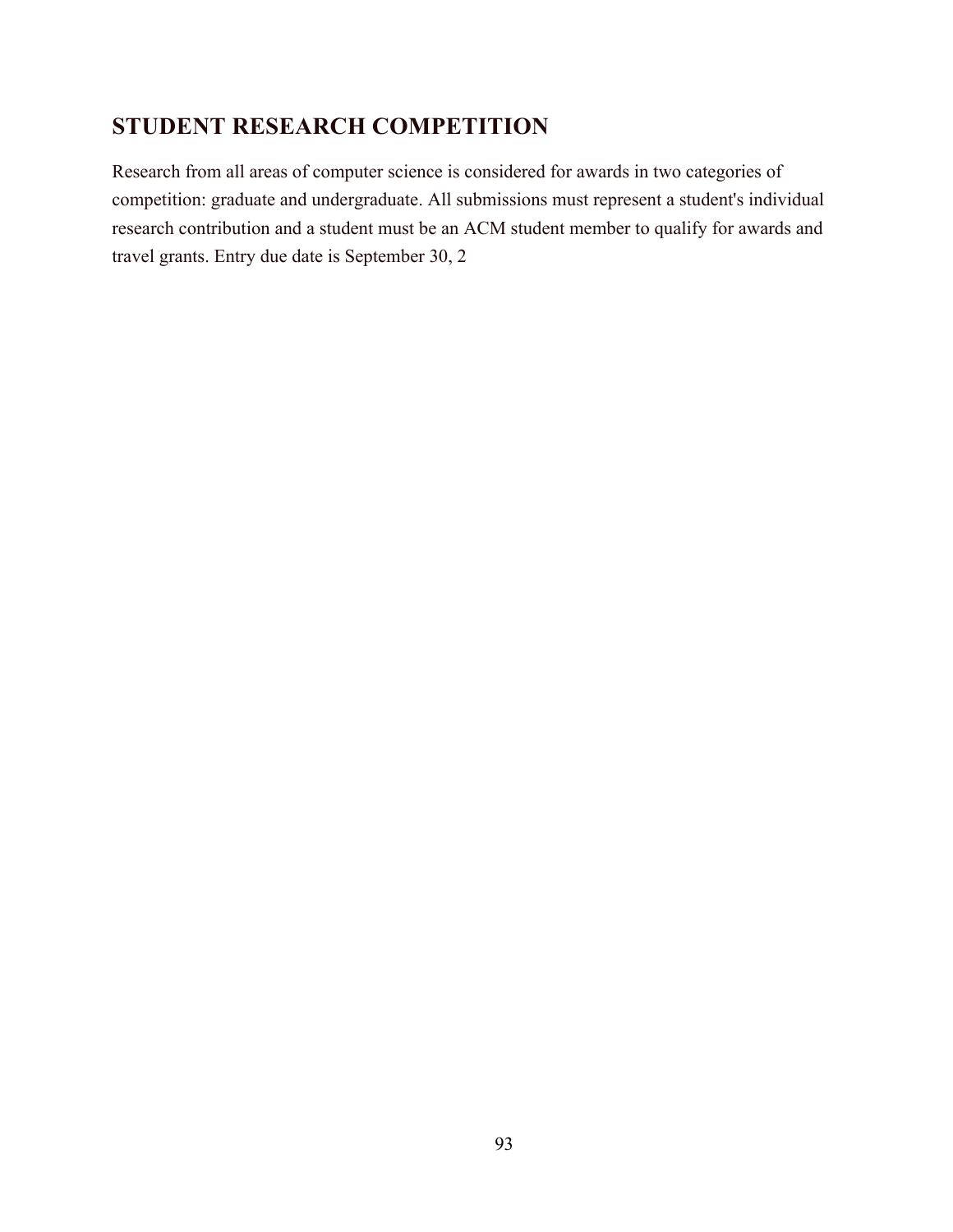#### APPENDIX D: BOOLEAN LOGIC

The following logic was used to search the websites and databases described in Chapter 2.

- (computational thinking)
- (computer science education) AND (thinking)
- (computer science education) AND (interdisciplinary OR multidisciplinary)
- (computer science education) AND (mathematics OR science OR biology OR physics OR reading OR writing OR journalism OR music OR art)
- (computer science education) AND ((problem decomposition) OR (pattern recognition) OR (pattern generalization) OR (abstraction) OR (algorithm design) OR (data analysis and visualization) OR (data organization) OR (data representation) OR (simulation) OR (recursive thinking)) \**Note: ACM Digital Library search was conducted with (computer science education) AND (1 search term at a time)*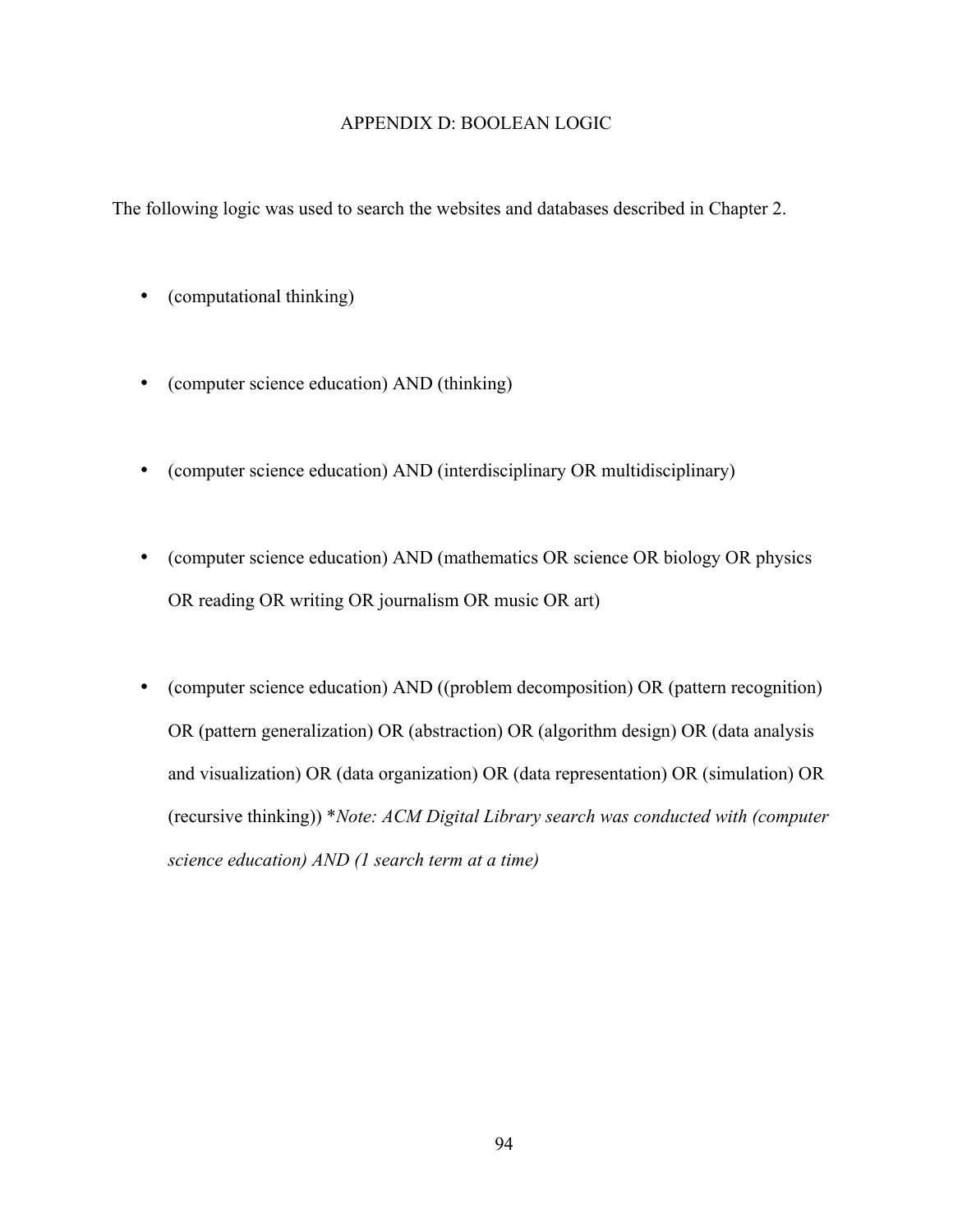#### APPENDIX E: CODING SHEET

#### **Screening Criteria**

- 1. Is the literature dated January 2006-June 30, 2011?
	- a. Yes Proceed with screen
	- b. No EXCLUDE
- 2. Is the literature focused on computational thinking or one of the CT domains specified in the search terms?
	- a. Yes Proceed
	- b. No EXCLUDE
- 3. Is the literature focused on education?
	- c. Yes Proceed
	- d. No EXCLUDE
- 4. Is the literature introduce a conference session, tutorial, poster, event
	- e. Yes EXCLUDE
	- f. No-Proceed

#### **Substantive Coding**

#### Round 1:

- 1. Year of Publication
	- a. 2006
	- b. 2007
	- c. 2008
	- d. 2009
	- e. 2010
	- f. 2011
- 2. Institutional affiliation of the primary author?
	- a. United States
	- b. International
		- i. Country: (list all)
- 3. What is the area of expertise of each author?
	- a. Computer Science
	- b. Education
	- c. Other  $area(s)$  [list all]
- 4. What population is the article focused on?
	- a. K-12
	- b. Elementary (K-5)
	- c. Middle (6-8)
	- d. High School (9-12)
	- e. Undergraduate
	- f. Graduate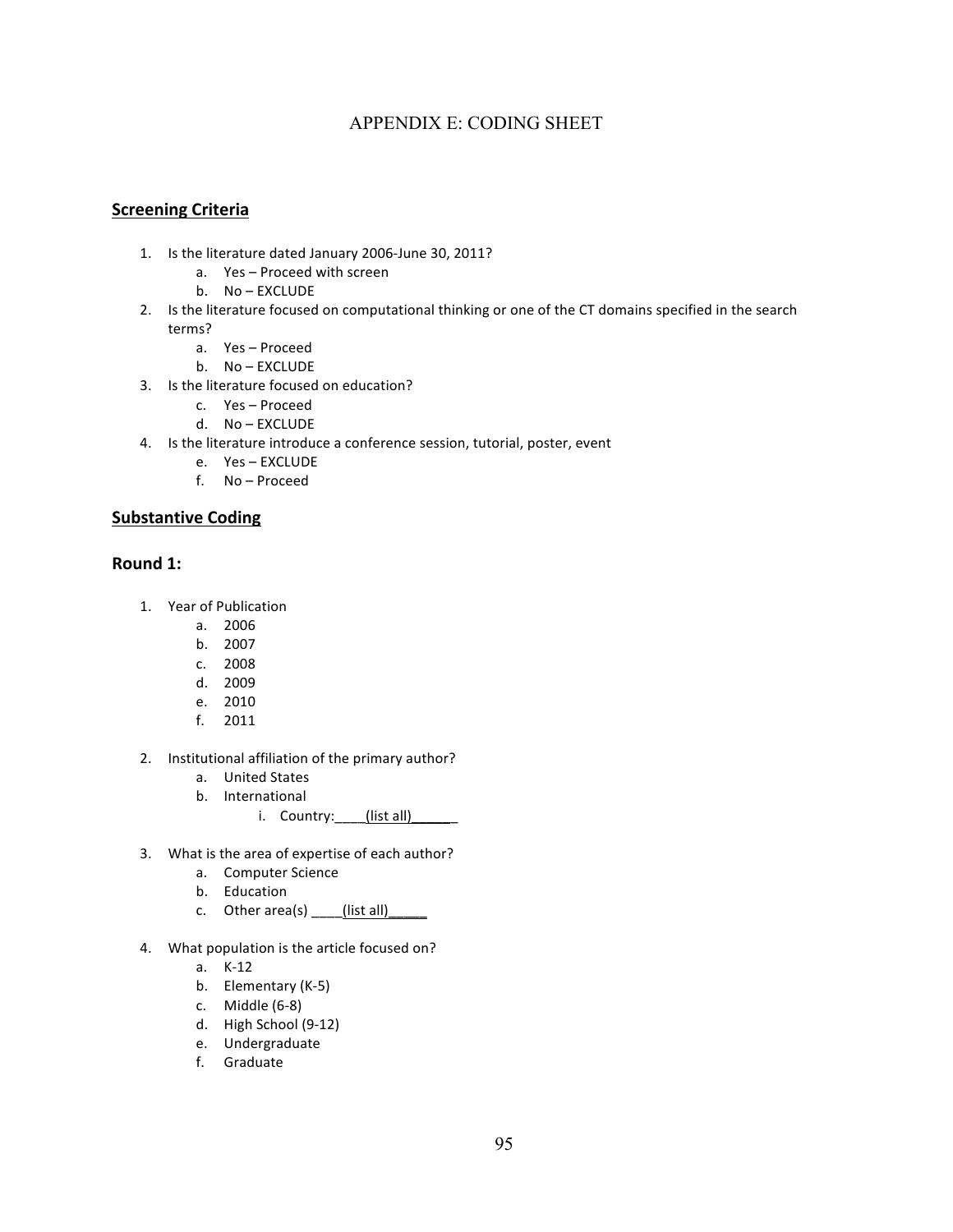- 5. What type is the primary purpose of the article?
	- a. Opinion
	- b. Program Evaluation
	- c. Description of a Curriculum, Lesson, or Course
	- d. Research
	- e. Philosophy
	- f. Literature Review
	- g. Program Description
- 6. Does the article include data?
	- a. No STOP coding
	- b. Yes Include in Substantive Coding Round 2

#### **Round 2:**

- 1. What research methods were used?
	- a. Experimental/quasiexperimental
	- b. Correlation
	- c. Nonexperimental
	- d. Survey
	- e. Qualitative
	- f. Causal comparative
	- g. Did not include human subjects
	- h. No intervention
- 2. What research design was used
	- a. Post only (one group)
	- b. Post only (treatment/control)
	- c. Pre/Post (one group)
	- d. Pre/Post (treatment/control)
	- e. Repeated measures (one group)
	- f. Repeated measures (treatment/control)
	- g. Other
	- h. Correlational
	- i. Causal comparative
	- j. Multi methods (also indicate each method a-i)
- 3. What type of intervention was explored?
	- a. Student instruction (in class)
	- b. Teacher instruction
	- c. Out of school time
	- d. Other
	- e. None
- 4. What outcome(s) were examined?
	- a. Attitudes (student)
	- b. Attitudes (teacher)
	- c. Skills/knowledge
	- d. Course achievement
	- e. Future plans